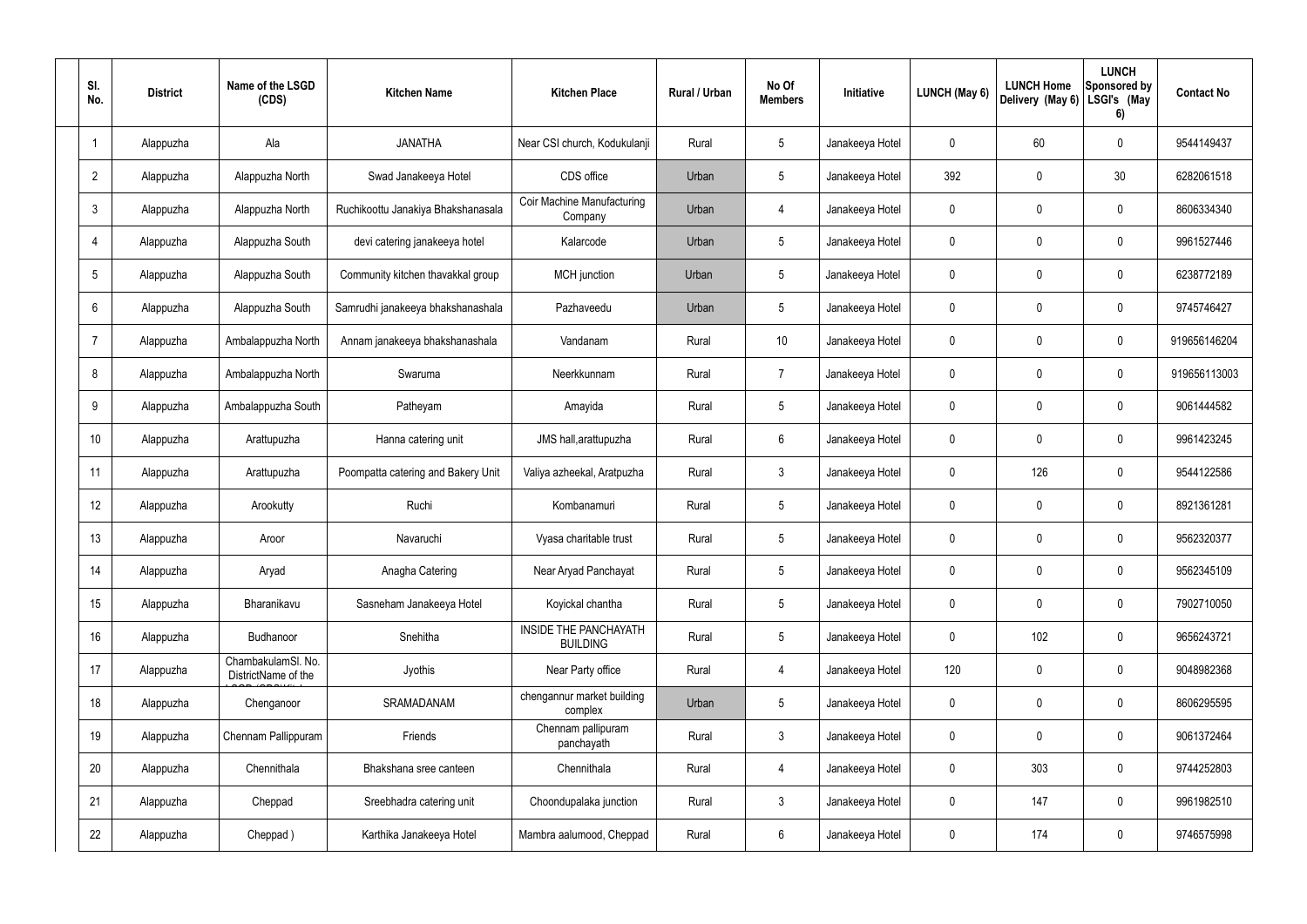|    | SI.<br>No.      | <b>District</b> | Name of the LSGD<br>(CDS) | <b>Kitchen Name</b>           | <b>Kitchen Place</b>                    | <b>Rural / Urban</b> | No Of<br><b>Members</b> | Initiative      | LUNCH (May 6)  | <b>LUNCH Home</b><br>Delivery (May 6) | <b>LUNCH</b><br>Sponsored by<br>LSGI's (May<br>6) | <b>Contact No</b> |
|----|-----------------|-----------------|---------------------------|-------------------------------|-----------------------------------------|----------------------|-------------------------|-----------------|----------------|---------------------------------------|---------------------------------------------------|-------------------|
|    | 23              | Alappuzha       | Cheriyanad                | <b>DARSANA</b>                | Near GOLDEN PALACE<br><b>AUDITORIUM</b> | Rural                | 5                       | Janakeeya Hotel | 0              | 46                                    | $\pmb{0}$                                         | 9747958424        |
|    | 24              | Alappuzha       | Cherthala Municipality    | Santwanam                     | Ward 10                                 | Urban                | $5\phantom{.0}$         | Janakeeya Hotel | $\mathbf 0$    | 0                                     | $\pmb{0}$                                         | 8848178001        |
|    | 25              | Alappuzha       | Cherthala Municipality    | NULM canteen                  | Cherthala Municipality                  | Urban                | $5\phantom{.0}$         | Janakeeya Hotel | 0              | 0                                     | $\pmb{0}$                                         | 6282870356        |
|    | 26              | Alappuzha       | Cherthala South           | Kashinandana                  | Cherthala <sub>S</sub>                  | Rural                | 10                      | Janakeeya Hotel | $\mathbf 0$    | 0                                     | $\pmb{0}$                                         | 9745940057        |
|    | 27              | Alappuzha       | Cheruthana                | Sreedurga janakeeya hotel     | Near govt HSS aayaparambu               | Rural                | $\overline{4}$          | Janakeeya Hotel | 0              | 0                                     | $\pmb{0}$                                         | 9961178936        |
|    | 28              | Alappuzha       | Chettikulangara           | SREE VINAYAKA JANAKEEYA HOTEL | <b>KARIPUZHA</b>                        | Rural                | $\mathbf{3}$            | Janakeeya Hotel | $\mathbf 0$    | 0                                     | 0                                                 | 9656810109        |
|    | 29              | Alappuzha       | Chingoli                  | souhridam unit                | karthikappally I p school               | Rural-:-             | $\mathbf{3}$            | Janakeeya Hotel | $\mathbf 0$    | 192                                   | $\pmb{0}$                                         | 7559808470        |
|    | 30 <sup>°</sup> | Alappuzha       | Chunakkara                | Vanitha Canteen               | Chunakkara                              | Rural                | $\mathbf{3}$            | Janakeeya Hotel | $\mathbf 0$    | 0                                     | 0                                                 | 9400509985        |
|    | 31              | Alappuzha       | Devikulangara             | $Thripthi--++$                | Buds school, devikulangara              | Rural                | $\overline{4}$          | Janakeeya Hotel | 0              | 102                                   | $\pmb{0}$                                         | 9746712528        |
|    | 32              | Alappuzha       | Edathua                   | Theertham-                    | Edathua market                          | Rural                | $\mathbf{3}$            | Janakeeya Hotel | 192            | $\mathbf 0$                           | $\pmb{0}$                                         | 9544351169        |
|    | 33              | Alappuzha       | Ezhupunna                 | Neethipeedam                  | Eramalloor                              | Rural                | 8                       | Janakeeya Hotel | $\mathbf 0$    | $\mathbf 0$                           | $\pmb{0}$                                         | 9946790986        |
|    | 34              | Alappuzha       | Harippad                  | Swad------:--:                | A private Hotel's Kitchen               | Urban                | $\overline{4}$          | Janakeeya Hotel | $\mathbf 0$    | $\boldsymbol{0}$                      | $\pmb{0}$                                         | 9562373933        |
|    | 35              | Alappuzha       | Kadakkarappally           | Soorya                        | Kandamangalam temple<br>auditorium      | Rural                | 5                       | Janakeeya Hotel | $\mathbf 0$    | $\mathbf 0$                           | $\mathbf 0$                                       | 9895266763        |
|    | 36              | Alappuzha       | Kainakary                 | Sivakashi                     | Near Panchayath                         | Rural                | $\overline{5}$          | Janakeeya Hotel | $\mathbf 0$    | $\mathbf 0$                           | $\pmb{0}$                                         | 8111821552        |
|    | 37              | Alappuzha       | Kandalloor                | Annapoorna Hotel              | Near Velanchira junction                | Rural                | $\overline{4}$          | Janakeeya Hotel | $\mathbf 0$    | $\mathbf 0$                           | $\pmb{0}$                                         | -9747600181       |
|    | 38              | Alappuzha       | Kanjikuzhy                | Santhwanam                    | Opposite NSS college                    | Rural                | $5\phantom{.0}$         | Janakeeya Hotel | $\pmb{0}$      | $\mathbf 0$                           | $\pmb{0}$                                         | 9605307328        |
|    | 39              | Alappuzha       | Karthikappally            | Ruchi                         | Community hall                          | Rural                | $6\overline{6}$         | Janakeeya Hotel | $\mathbf 0$    | $\mathbf 0$                           | $\pmb{0}$                                         | 9747607478        |
|    | 40              | Alappuzha       | Karuvatta                 | Karunya janakeeya hotel       | Near Aashramam junction                 | Rural                | $6\overline{6}$         | Janakeeya Hotel | $\overline{0}$ | $\mathbf 0$                           | $\pmb{0}$                                         | 916282508791      |
|    | 41              | Alappuzha       | Kavalam                   | Koottukari Janakeeya Hotel    | <b>Near Permanent Outlet</b>            | Rural                | $5\phantom{.0}$         | Janakeeya Hotel | 126            | $\mathbf 0$                           | $\pmb{0}$                                         | 9744173219        |
|    | 42              | Alappuzha       | Kayamkulam West           | palazhy catering unit         | Kallummood junction                     | Urban                | $\overline{5}$          | Janakeeya Hotel | $\mathbf 0$    | $\mathbf 0$                           | $\pmb{0}$                                         | 9388819110        |
|    | 43              | Alappuzha       | Kodamthurath              | <b>MATRUSAKTHI</b>            | <b>KUTHIYATHODE</b>                     | Rural                | $5\phantom{.0}$         | Janakeeya Hotel | $\pmb{0}$      | $\mathbf 0$                           | $\pmb{0}$                                         | 8281687439        |
| ۵۵ | 44              | Alappuzha       | Krishnapuram              | Kanivu catering unit          | Near SCB, kappil                        | Rural                | 4                       | Janakeeya Hotel | $\pmb{0}$      | $\mathbf 0$                           | $\pmb{0}$                                         | 9544047480        |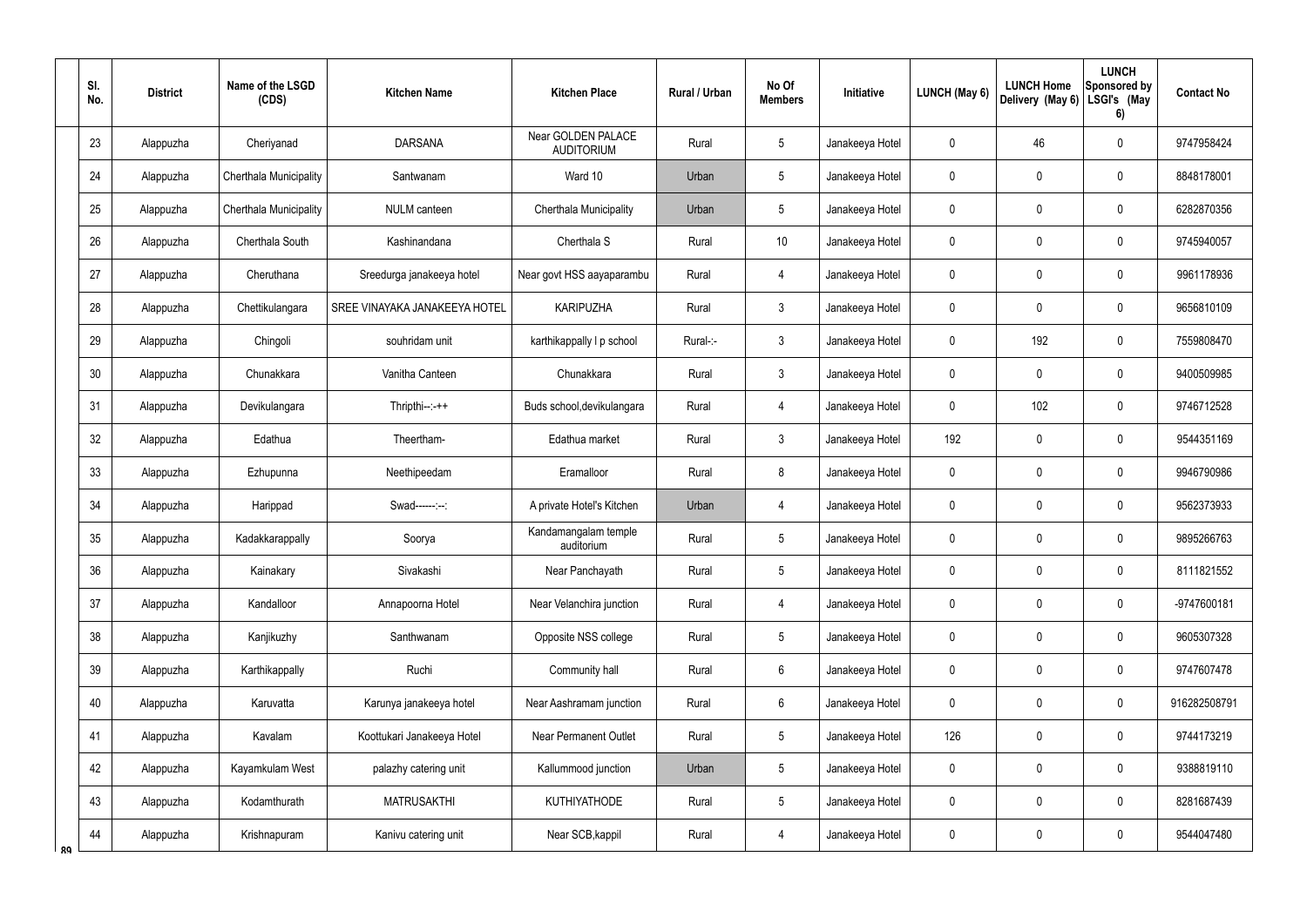|   | SI.<br>No. | <b>District</b> | Name of the LSGD<br>(CDS)   | <b>Kitchen Name</b>             | <b>Kitchen Place</b>                        | Rural / Urban | No Of<br><b>Members</b> | Initiative      | <b>LUNCH (May 6)</b> | <b>LUNCH Home</b><br>Delivery (May 6) | <b>LUNCH</b><br>Sponsored by<br>LSGI's (May<br>6) | <b>Contact No</b> |
|---|------------|-----------------|-----------------------------|---------------------------------|---------------------------------------------|---------------|-------------------------|-----------------|----------------------|---------------------------------------|---------------------------------------------------|-------------------|
| ಾ | 45         | Alappuzha       | Kumarapuram                 | Mahadeva jankeeya hotel         | Near kavarattu temple                       | Rural         | $\mathbf{3}$            | Janakeeya Hotel | $\mathbf 0$          | $\mathbf 0$                           | $\mathbf 0$                                       | 918606736168      |
|   | 46         | Alappuzha       | Kumarapuram                 | Navodhaya janakeeya hotel       | Kumarapuram                                 | Rural         | $\mathbf{3}$            | Janakeeya Hotel | $\mathbf 0$          | $\mathbf 0$                           | $\mathbf 0$                                       | 9037499871        |
|   | 47         | Alappuzha       | Kuthiyathode                | Ruchi Janakeeya Hotel           | Near kuthiyathode panchayath<br>office      | Rural         | $5\phantom{.0}$         | Janakeeya Hotel | $\mathbf 0$          | $\mathbf 0$                           | $\mathbf 0$                                       | 9249269374        |
|   | 48         | Alappuzha       | Mannanchery                 | Snehitha                        | Panchayat building                          | Rural         | $\overline{4}$          | Janakeeya Hotel | $\mathbf 0$          | $\mathbf 0$                           | $\mathbf 0$                                       | 9544461740        |
|   | 49         | Alappuzha       | Mannar                      | Snehadhara                      | Kunnathur devasom                           | Rural         | $5\phantom{.0}$         | Janakeeya Hotel | $\mathbf 0$          | 220                                   | $\mathbf 0$                                       | 9567853570        |
|   | 50         | Alappuzha       | Mararikulam North           | Ruchisree                       | Kanichukulangara                            | Rural         | $5\overline{)}$         | Janakeeya Hotel | $\mathbf 0$          | $\mathbf 0$                           | $\mathbf 0$                                       |                   |
|   | 51         | Alappuzha       | Mararikulam South           | Snehasparsham                   | Kattoor                                     | Rural         | $\overline{4}$          | Janakeeya Hotel | $\mathbf 0$          | 50                                    | $\mathbf 0$                                       | 9747881642        |
|   | 52         | Alappuzha       | Mavelikkara<br>Thamarakulam | Thripthi Catering               | Thamarakulam                                | Rural         | $5\phantom{.0}$         | Janakeeya Hotel | $\mathbf 0$          | $\mathbf 0$                           | $\mathbf 0$                                       | 8281558036        |
|   | 53         | Alappuzha       | Mavelikkara<br>Thekkekara   | Bhai catering                   | Pallarimangalam                             | Rural         | $5\phantom{.0}$         | Janakeeya Hotel | $\mathbf 0$          | $\mathbf 0$                           | $\mathbf 0$                                       | 9539851155        |
|   | 54         | Alappuzha       | Mavelikkara<br>Thekkekara   | Snehatheeram                    | Kurathikkadu                                | Rural         | $5\overline{)}$         | Janakeeya Hotel | $\mathbf 0$          | $\mathbf 0$                           | $\mathbf 0$                                       | 9656960190        |
|   | 55         | Alappuzha       | Muhamma                     | <b>SNV Catering</b>             | <b>Near Community Health</b><br>Centre      | Rural         | $5\phantom{.0}$         | Janakeeya Hotel | 180                  | $\mathbf 0$                           | $\mathbf 0$                                       | 9605388763        |
|   | 56         | Alappuzha       | Mulakkuzha                  | Snehathanal                     | Mulakkuzha                                  | Rural         | $5\phantom{.0}$         | Janakeeya Hotel | $\mathbf 0$          | 80                                    | $\mathbf 0$                                       | 9037085079        |
|   | 57         | Alappuzha       | Muttar                      | Ruchi Catering Unit             | Panchayat Building                          | Rural         |                         | Janakeeya Hotel | 106                  | 0                                     | $\mathbf 0$                                       | 9072276826        |
|   | 58         | Alappuzha       | Nedumudy                    | Oruma                           | Champakulam                                 | Rural         | $5\phantom{.0}$         | Janakeeya Hotel | 141                  | $\mathbf 0$                           | $\mathbf 0$                                       | 9188536147        |
|   | 59         | Alappuzha       | Neelamperoor                | Amrutha Janakeeya Bhakshanasala | Panchayat Building                          | Rural         | $\mathbf{3}$            | Janakeeya Hotel | 32                   | $\pmb{0}$                             | $\mathbf 0$                                       | 9656167060        |
|   | 60         | Alappuzha       | Nooranad                    | Amma Canteen                    | Inside market place, Noornad                | Rural         | $5\overline{)}$         | Janakeeya Hotel | $\pmb{0}$            | $\mathbf 0$                           | $\mathbf 0$                                       | 7034377340        |
|   | 61         | Alappuzha       | Palamel                     | Arogya Canteen                  | Panchayat office compound                   | Rural         | $\overline{4}$          | Janakeeya Hotel | $\pmb{0}$            | $\mathbf 0$                           | $\mathbf 0$                                       | 9497107651        |
|   | 62         | Alappuzha       | Pallippad                   | Annapoorneswari catering unit   | Irattakulangara junction                    | Rural         | 5 <sup>5</sup>          | Janakeeya Hotel | $\pmb{0}$            | $\mathbf 0$                           | $\mathbf 0$                                       | 9562318624        |
|   | 63         | Alappuzha       | Panavally                   | Harikrishnan                    | near nalpatheneswaram<br>temple             | Rural         | -1                      | Janakeeya Hotel | $\pmb{0}$            | $\pmb{0}$                             | $\mathbf 0$                                       | 9961774363        |
|   | 64         | Alappuzha       | Pandanad                    | Sreebhadra                      | Muthavazhi                                  | Rural         | $5\phantom{.0}$         | Janakeeya Hotel | $\pmb{0}$            | 112                                   | $\mathbf 0$                                       | 9947120239        |
|   | 65         | Alappuzha       | Pathiyoor                   | Dakshina catering unit          | Mahalekshmi auditorium,<br>kareelakulangara | Rural         | 5 <sup>5</sup>          | Janakeeya Hotel | $\pmb{0}$            | 162                                   | $\mathbf 0$                                       | 9048200655        |
|   | 66         | Alappuzha       | Pattanakkad                 | Aparna                          | Opposite of pattanakkad<br>gramapanchayath  | Rural         | $5\phantom{.0}$         | Janakeeya Hotel | 0                    | $\pmb{0}$                             | $\boldsymbol{0}$                                  | 9037450634        |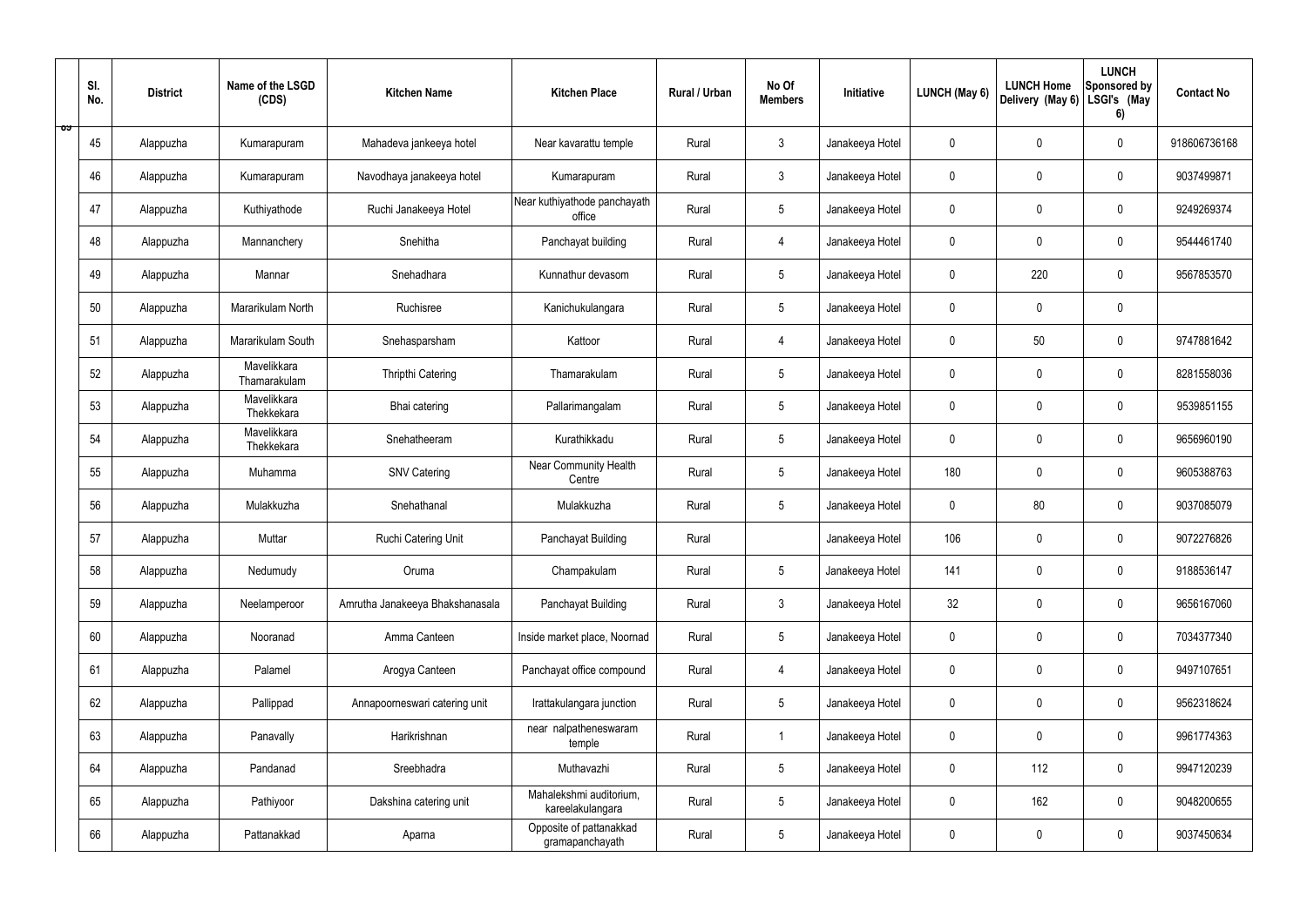| SI.<br>No. | <b>District</b> | Name of the LSGD<br>(CDS) | <b>Kitchen Name</b>         | <b>Kitchen Place</b>                                        | Rural / Urban | No Of<br><b>Members</b> | Initiative      | LUNCH (May 6) | <b>LUNCH Home</b><br>Delivery (May 6) | <b>LUNCH</b><br>Sponsored by<br>LSGI's (May<br>6) | <b>Contact No</b> |
|------------|-----------------|---------------------------|-----------------------------|-------------------------------------------------------------|---------------|-------------------------|-----------------|---------------|---------------------------------------|---------------------------------------------------|-------------------|
| 67         | Alappuzha       | Perumbalam                | Amritham                    | Near by govt hospital                                       | Rural         | $\overline{4}$          | Janakeeya Hotel | $\mathbf 0$   | 0                                     | $\mathbf 0$                                       | 8592809257        |
| 68         | Alappuzha       | Pulincunnu                | Nanma Janakeeya Hotel       | Near Krishi Bhavan                                          | Rural         | $5\phantom{.0}$         | Janakeeya Hotel | 78            | 0                                     | $\mathbf 0$                                       | 9544752465        |
| 69         | Alappuzha       | Puliyoor                  | <b>UPPUM MULAKUM</b>        | <b>INSIDE PANCHAYATH</b><br><b>COMPOUND</b>                 | Rural         | $5\phantom{.0}$         | Janakeeya Hotel | $\mathbf 0$   | 0                                     | $\mathbf 0$                                       | 6238836314        |
| 70         | Alappuzha       | Punnapra North            | Annapoorneshwary            | Janajagrithi                                                | Rural         | $\overline{4}$          | Janakeeya Hotel | $\mathbf 0$   | 0                                     | $\mathbf 0$                                       | 8129450136        |
| 71         | Alappuzha       | Punnapra South            | Thripthy janakeeya hotel    | Punnapra south                                              | Rural         | 9                       | Janakeeya Hotel | $\mathbf 0$   | 0                                     | $\mathbf 0$                                       | 9846179646        |
| 72         | Alappuzha       | Purakad                   | Pulari                      | Purakkad gp                                                 | Rural         | $5\phantom{.0}$         | Janakeeya Hotel | $\mathbf 0$   | 0                                     | $\mathbf 0$                                       | 7034494313        |
| 73         | Alappuzha       | Purakad                   | Thiruvonam catering service | Thottappally                                                | Rural         | $\overline{4}$          | Janakeeya Hotel | $\mathbf 0$   | 0                                     | $\mathbf 0$                                       |                   |
| 74         | Alappuzha       | Ramankary                 | Kudumbashree Vanitha Hotel  | Ramankary Town, Opposite<br>Judicial First Class Magistrate | Rural         | $\overline{4}$          | Janakeeya Hotel | 127           | 0                                     | $\mathbf 0$                                       | 8281314746        |
| 75         | Alappuzha       | Thaicattussery            | Unarv                       | Thyakattusheri junction                                     | Rural         | $\overline{4}$          | Janakeeya Hotel | $\mathbf 0$   | 0                                     | $\mathbf 0$                                       | 9605897567        |
| 76         | Alappuzha       | Thakazhy                  | Thripthi Thakazhy           | <b>GBHSS Thakazhy</b>                                       | Rural         | $6\overline{6}$         | Janakeeya Hotel | 108           | 0                                     | $\mathbf 0$                                       | 9747405368        |
| 77         | Alappuzha       | Thalavady                 | Snehitha                    | Vellakinar                                                  | Rural         | $5\phantom{.0}$         | Janakeeya Hotel | 192           | $\pmb{0}$                             | $\mathbf 0$                                       |                   |
| 78         | Alappuzha       | Thannermukkom             | Patheyam                    | Panchayath office                                           | Rural         | 4                       | Janakeeya Hotel | $\mathbf 0$   | 0                                     | $\mathbf 0$                                       | 9633933288        |
| 79         | Alappuzha       | Thazhakkara               | Akshaya catering            | Building at glassfactory<br>junction                        | Rural         | $5\phantom{.0}$         | Janakeeya Hotel | $\mathbf 0$   | $\mathbf 0$                           | $\mathbf 0$                                       | 9847177930        |
| 80         | Alappuzha       | Thiruvanvandoor           | <b>SREE KRISHNA</b>         | Near pravinkoodu junction,                                  | Rural         | $5\phantom{.0}$         | Janakeeya Hotel | $\mathbf 0$   | 118                                   | $\mathbf 0$                                       | 9446627175        |
| 81         | Alappuzha       | Thrikkunnappuzha          | Akshara janakeeya hotel     | KV jetty road                                               | Rural         | $5\phantom{.0}$         | Janakeeya Hotel | $\mathbf 0$   | $\pmb{0}$                             | $\boldsymbol{0}$                                  | 918891921223      |
| 82         | Alappuzha       | Thuravoor                 | RUCHI JANAKEEYA HOTEL       | Near alakkaparambu                                          | Rural         | $5\overline{)}$         | Janakeeya Hotel | $\pmb{0}$     | $\pmb{0}$                             | $\mathbf 0$                                       | 8157934346        |
| 83         | Alappuzha       | Vallikunnam               | Samthripthi                 | Padayanivattom temple<br>Auditorium                         | Rural         | $\overline{4}$          | Janakeeya Hotel | $\mathbf 0$   | $\pmb{0}$                             | $\mathbf 0$                                       | 8078962129        |
| 84         | Alappuzha       | Vayalar                   | Five star                   | Near Nagamkulangara Market                                  | Rural         | $5\overline{)}$         | Janakeeya Hotel | $\pmb{0}$     | $\pmb{0}$                             | $\mathbf 0$                                       | 8606081847        |
| 85         | Alappuzha       | Veeyapuram                | Swad 2                      | Veeyapuram jn                                               | Rural         | $5\phantom{.0}$         | Janakeeya Hotel | $\mathbf 0$   | $\pmb{0}$                             | $\mathbf 0$                                       |                   |
| 86         | Alappuzha       | Veeyapuram                | Karuthal                    | Payippad LPS                                                | Rural         | $5\overline{)}$         | Janakeeya Hotel | $\pmb{0}$     | $\pmb{0}$                             | $\mathbf 0$                                       | 8606846513        |
| 87         | Alappuzha       | Veliyanad                 | Manus Janakeeya Hotel       | Kurishmoodu, Near Veliyanadu<br>Grama Panchayat             | Rural         | $\mathbf{3}$            | Janakeeya Hotel | 55            | 0                                     | $\mathbf 0$                                       | 8086782924        |
| 88         | Alappuzha       | Venmoney                  | Annapoorna                  | Poyka                                                       | Rural         | $5\phantom{.0}$         | Janakeeya Hotel | $\pmb{0}$     | 211                                   | $\boldsymbol{0}$                                  |                   |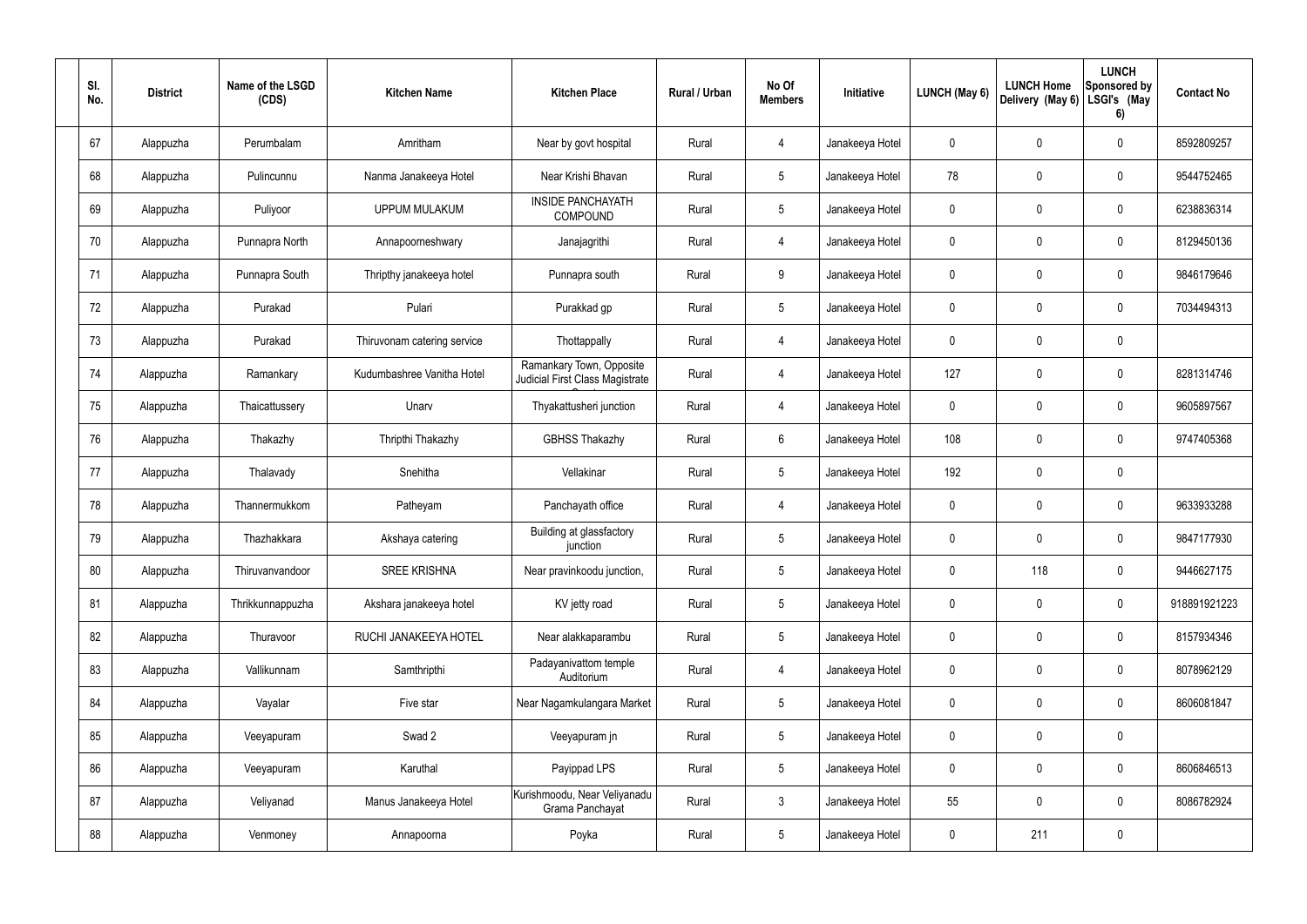|    | SI.<br>No.      | <b>District</b> | Name of the LSGD<br>(CDS) | <b>Kitchen Name</b>              | <b>Kitchen Place</b>         | Rural / Urban | No Of<br><b>Members</b> | Initiative      | LUNCH (May 6)   | <b>LUNCH Home</b><br>Delivery (May 6) | <b>LUNCH</b><br><b>Sponsored by</b><br>LSGI's (May<br>6) | <b>Contact No</b> |
|----|-----------------|-----------------|---------------------------|----------------------------------|------------------------------|---------------|-------------------------|-----------------|-----------------|---------------------------------------|----------------------------------------------------------|-------------------|
| 89 |                 |                 |                           |                                  |                              |               | 415                     |                 | 1849            | 2205                                  | 30 <sub>2</sub>                                          |                   |
|    | -1              | Ernakulam       | Aikkaranad                | Subiksha Janakeeya Hotel         | Kolancherry                  | Rural         | 4                       | Janakeeya Hotel | 527             | 0                                     | $\mathbf 0$                                              | 9074033529        |
|    | $\overline{2}$  | Ernakulam       | Alengade                  | Kasthurba kitchen                | Neerikkode                   | Rural         | $\mathfrak{Z}$          | Janakeeya Hotel | 91              | 0                                     | $\mathbf 0$                                              | 9388462558        |
|    | $\mathbf{3}$    | Ernakulam       | Alengade                  | Thanima foods                    | Koduvazhanga                 | Rural         | $\mathbf{3}$            | Janakeeya Hotel | 73              | 0                                     | $\mathbf 0$                                              | 9349013322        |
|    | $\overline{4}$  | Ernakulam       | Alengade                  | Mr.Bakers                        | Malikam peedika              | Rural         | $\mathfrak{Z}$          | Janakeeya Hotel | 10 <sup>°</sup> | 0                                     | $\pmb{0}$                                                | 9633887779        |
|    | 5               | Ernakulam       | Aluva                     | Ruchi janakeeya hotel            | Aluva                        | Urban         | 4                       | Janakeeya Hotel | 89              | 0                                     | $\mathbf 0$                                              | 9947236080        |
|    | 6               | Ernakulam       | Amballoor                 | Dhanshree catering               | St.ignatius schools Amballur | Rural         | $5\phantom{.0}$         | Janakeeya Hotel | 115             | 0                                     | $\mathbf 0$                                              | 8330081552        |
|    | $\overline{7}$  | Ernakulam       | Angamaly                  | Cafe Shree Canteen               | <b>Municipality Canteen</b>  | Urban         | $5\phantom{.0}$         | Janakeeya Hotel | 418             | 0                                     | 0                                                        | 9656619614        |
|    | 8               | Ernakulam       | Angamaly                  | Cafe Kudumbashree                | T B Junction                 | Urban         | $\mathfrak{Z}$          | Janakeeya Hotel | 84              | 0                                     | $\mathbf 0$                                              | 9447924974        |
|    | 9               | Ernakulam       | Arakuzha                  | Ruchi Janakeeya hotel, Arakkuzha | Pandappilly                  | Rural         | $5\phantom{.0}$         | Janakeeya Hotel | 120             | $\mathbf 0$                           | $\pmb{0}$                                                | 9744864225        |
|    | 10 <sup>1</sup> | Ernakulam       | Assamannoor               | New Life kudumbasree Hotel       | Cherukunnam                  | Rural         | $\mathfrak{Z}$          | Janakeeya Hotel | 0               | $\mathbf 0$                           | $\pmb{0}$                                                | 9656729450        |
|    | 11              | Ernakulam       | Avoly                     | Janakeeya Hotel, Avoli           | Hostel Junction, Avoli       | Rural         | $\mathfrak{Z}$          | Janakeeya Hotel | 0               | 0                                     | $\pmb{0}$                                                | 9847983621        |
|    | 12              | Ernakulam       | Ayavana                   | Keralashree Janakeeya hotel      | Ayavana                      | Rural         | $5\phantom{.0}$         | Janakeeya Hotel | 24              | 0                                     | $\mathbf 0$                                              | 9744864210        |
|    | 13              | Ernakulam       | Ayyampuzha                | Sneha Janakeeya Hotel            | Ayyamppuzha                  | Rural         | 4                       | Janakeeya Hotel | $\pmb{0}$       | $\mathbf 0$                           | $\mathbf 0$                                              | 8590753551        |
|    | 14              | Ernakulam       | Ayyampuzha                | Five Star Hotel and Catering     | Panchayat Junction           | Rural         | $\overline{4}$          | Janakeeya Hotel | 140             | $\mathbf 0$                           | $\mathsf{0}$                                             | 9744836324        |
|    | 15              | Ernakulam       | Chendamangalam            | Anugraha Kudumbashree hotel      | Vadakkumpuram                | Rural         | $\overline{5}$          | Janakeeya Hotel | $\mathbf 0$     | $\mathbf 0$                           | $\mathsf{0}$                                             | 9061419729        |
|    | 16              | Ernakulam       | Chengamanade              | Mythri janakeeya hotel           | Purayar                      | Rural         | $5\phantom{.0}$         | Janakeeya Hotel | 150             | $\mathbf 0$                           | $\mathsf{0}$                                             | 9496818865        |
|    | 17              | Ernakulam       | Cheranalloor              | Chaithanya Janakeeya hotel       | Vishnupuram                  | Rural         | $\overline{5}$          | Janakeeya Hotel | $\mathbf 0$     | $\mathbf 0$                           | $\mathsf{0}$                                             | 9747411465        |
|    | 18              | Ernakulam       | Cheranalloor              | Adukkala                         | Chittoor                     | Rural         | $5\phantom{.0}$         | Janakeeya Hotel | $\pmb{0}$       | $\mathbf 0$                           | $\mathsf{0}$                                             | 9846423001        |
|    | 19              | Ernakulam       | Chittattukara             | Swadh Janakeeya Hotel            | Neendoor                     | Rural         | $\overline{5}$          | Janakeeya Hotel | $\mathbf 0$     | $\mathbf 0$                           | $\mathsf{0}$                                             | 9447812788        |
|    | 20              | Ernakulam       | Choornikkara              | Metro hotel                      | Ambattukavu                  | Rural         | $\mathfrak{Z}$          | Janakeeya Hotel | 303             | $\mathbf 0$                           | $\mathbf 0$                                              | 9605319455        |
|    | 21              | Ernakulam       | Chottanikkara             | Ahalya Cafe                      | Kottayatthupara              | Rural         | $6\,$                   | Janakeeya Hotel | 70              | $\pmb{0}$                             | $\mathsf{0}$                                             | 9567512337        |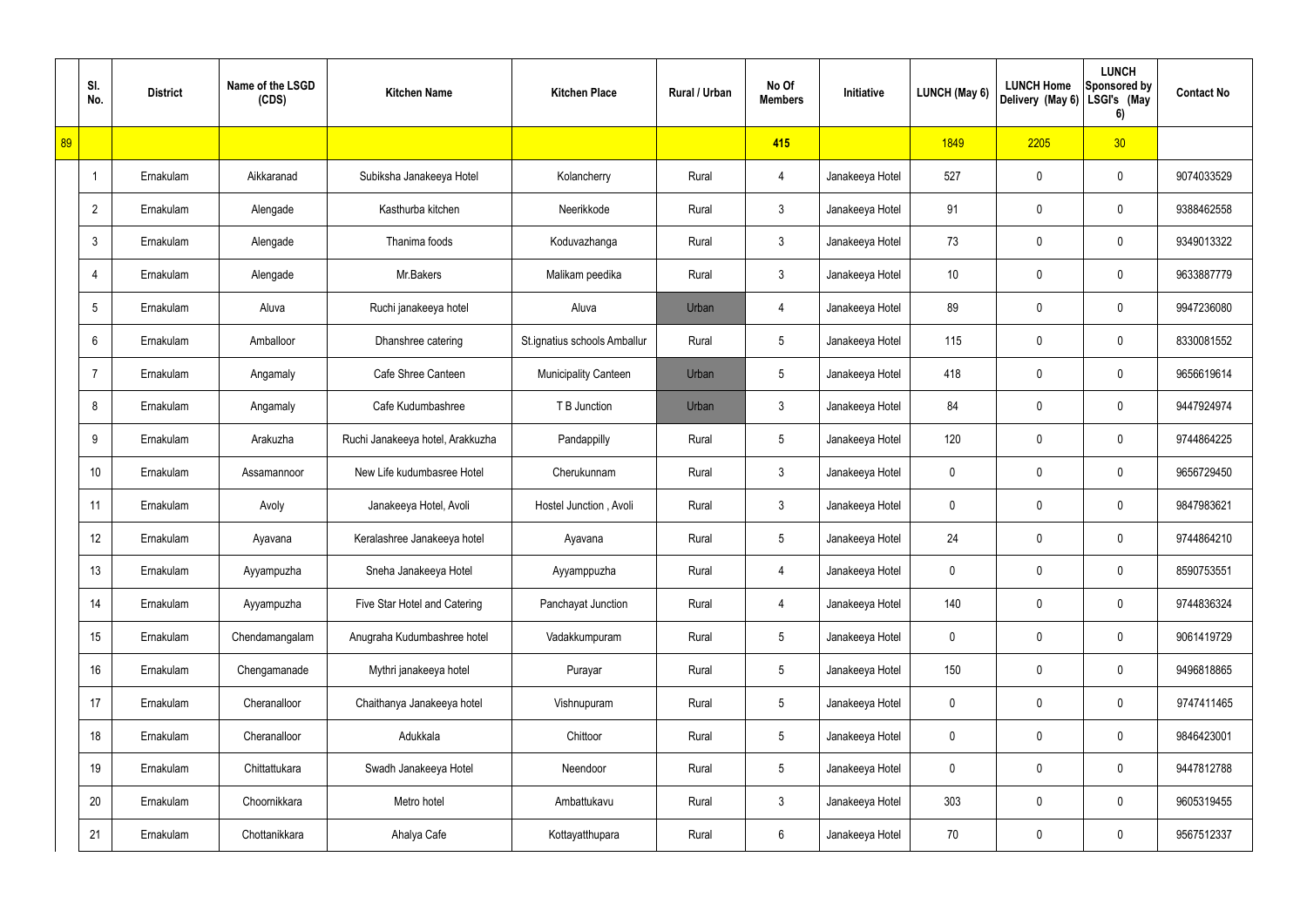| SI.<br>No. | <b>District</b> | Name of the LSGD<br>(CDS) | <b>Kitchen Name</b>                | <b>Kitchen Place</b>                 | Rural / Urban | No Of<br><b>Members</b> | Initiative      | LUNCH (May 6) | <b>LUNCH Home</b><br>Delivery (May 6) | <b>LUNCH</b><br><b>Sponsored by</b><br>LSGI's (May<br>6) | <b>Contact No</b> |
|------------|-----------------|---------------------------|------------------------------------|--------------------------------------|---------------|-------------------------|-----------------|---------------|---------------------------------------|----------------------------------------------------------|-------------------|
| 22         | Ernakulam       | Edakkattuvayal            | SANDHVANAM JANAKEEYA HOTEL         | <b>PEPPATHI</b>                      | Rural         | 3                       | Janakeeya Hotel | 0             | 0                                     | $\mathbf 0$                                              | 9447047980        |
| 23         | Ernakulam       | Edathala                  | Veetiloru oonne                    | Manalimukke                          | Rural         | $\mathfrak{Z}$          | Janakeeya Hotel | 192           | 0                                     | 0                                                        |                   |
| 24         | Ernakulam       | Edathala                  | Souhridam Kudumbashree canteen     | Edathala                             | Rural         | $\mathbf{3}$            | Janakeeya Hotel | 260           | 0                                     | $\mathbf 0$                                              | 7593057378        |
| 25         | Ernakulam       | Edavanakkad               | Royal Hotel                        | Edavanakad                           | Rural         | $\mathfrak{Z}$          | Janakeeya Hotel | 0             | 0                                     | $\mathbf 0$                                              | 9446742863        |
| 26         | Ernakulam       | Elanji                    | janakiya hotel elanji              | elanji punjayathu junction           | Rural         | $5\phantom{.0}$         | Janakeeya Hotel | 20            | 0                                     | $\mathbf 0$                                              | 8921266850        |
| 27         | Ernakulam       | Eloor                     | Nalanandhana janakeeya hotel       | Eloor                                | Urban         | 3                       | Janakeeya Hotel | 260           | 0                                     | $\mathbf 0$                                              | 8848524108        |
| 28         | Ernakulam       | Ezhikkara                 | Sree Rajarajeswari Janakeeya Hotel | Ezhikkara                            | Rural         | $\overline{5}$          | Janakeeya Hotel | 145           | 0                                     | $\mathbf 0$                                              | 7558020438        |
| 29         | Ernakulam       | Kadungalloor              | Snehitha janakeeya hotel           | Kadungalloor                         | Rural         | 3                       | Janakeeya Hotel | 188           | 0                                     | $\mathbf 0$                                              | $9.20E + 11$      |
| 30         | Ernakulam       | Kalady                    | Jyothi Vanitha Canteen             | Kalady                               | Rural         | $\overline{5}$          | Janakeeya Hotel | 250           | 0                                     | $\mathbf 0$                                              | 9544624439        |
| 31         | Ernakulam       | <b>Kalamassery East</b>   | Thanima Janakeeya Hotel            | Kangarappady Medical college<br>Road | Urban         | 3                       | Janakeeya Hotel | 338           | 0                                     | 0                                                        | 9745481742        |
| 32         | Ernakulam       | <b>Kalamassery East</b>   | Nanma janakeeya hotel              | HMT, kalammassery                    | Urban         | 3                       | Janakeeya Hotel | 368           | 0                                     | $\mathbf 0$                                              | 9061986861        |
| 33         | Ernakulam       | <b>Kalamassery West</b>   | Pulari janakeeya hotel             | Kunamthai                            | Urban         | 3                       | Janakeeya Hotel | 437           | 0                                     | $\mathbf 0$                                              | 7736594305        |
| 34         | Ernakulam       | Kalamassery West          | Kismath janakeeya hotel            | Vattekkunnam                         | Urban         | 3                       | Janakeeya Hotel | 290           | 0                                     | $\mathbf 0$                                              | 9895049873        |
| 35         | Ernakulam       | Kalloorkkad               | Puthuma Janakeeya Hotel            | Kallorkkad                           | Rural         | $\mathbf{3}$            | Janakeeya Hotel | 247           | 0                                     | $\mathbf 0$                                              | 7558091353        |
| 36         | Ernakulam       | Kanjoor                   | Ammachiyude Adukkala               | Parappuram                           | Rural         | $\mathbf{3}$            | Janakeeya Hotel | 123           | $\mathbf 0$                           | $\mathsf{0}$                                             | 8547064578        |
| 37         | Ernakulam       | Karukutty                 | Anugraha Janakeeya Hotel           | Pallissery                           | Rural         | $5\phantom{.0}$         | Janakeeya Hotel | 70            | $\pmb{0}$                             | $\mathbf 0$                                              | 8943838295        |
| 38         | Ernakulam       | Karumalloor               | Koottayma janakeeya hotel          | Kariyachira                          | Rural         | 4                       | Janakeeya Hotel | 101           | $\mathbf 0$                           | $\mathsf{0}$                                             | 8281548828        |
| 39         | Ernakulam       | Kavalangad                | Five star Janakeeya Hotel          | Nellimattom                          | Rural         | $5\phantom{.0}$         | Janakeeya Hotel | 220           | $\pmb{0}$                             | $\mathsf{0}$                                             | 9744705648        |
| 40         | Ernakulam       | Keerampara                | Abhaya Janakeeya Hotel             | Punnekkad                            | Rural         | 4                       | Janakeeya Hotel | 75            | $\mathbf 0$                           | $\mathsf{0}$                                             | 9074528135        |
| 41         | Ernakulam       | Keezhmad                  | Sadyalayam janakeeya hotel         | Keezhmad                             | Rural         | $5\phantom{.0}$         | Janakeeya Hotel | 0             | $\pmb{0}$                             | $\mathsf{0}$                                             | 7012778281        |
| 42         | Ernakulam       | Kochi East                | ANNAPOORNA JANAKEEYA HOTEL         | ALINCHUVADU                          | Urban         | 5                       | Janakeeya Hotel | 240           | $\mathbf 0$                           | $\mathsf{0}$                                             | 9567529849        |
| 43         | Ernakulam       | Kochi East                | YUMMEES KITCHEN                    | VADUTHALA                            | Urban         | $\sqrt{5}$              | Janakeeya Hotel | 0             | $\pmb{0}$                             | $\pmb{0}$                                                | 9497680558        |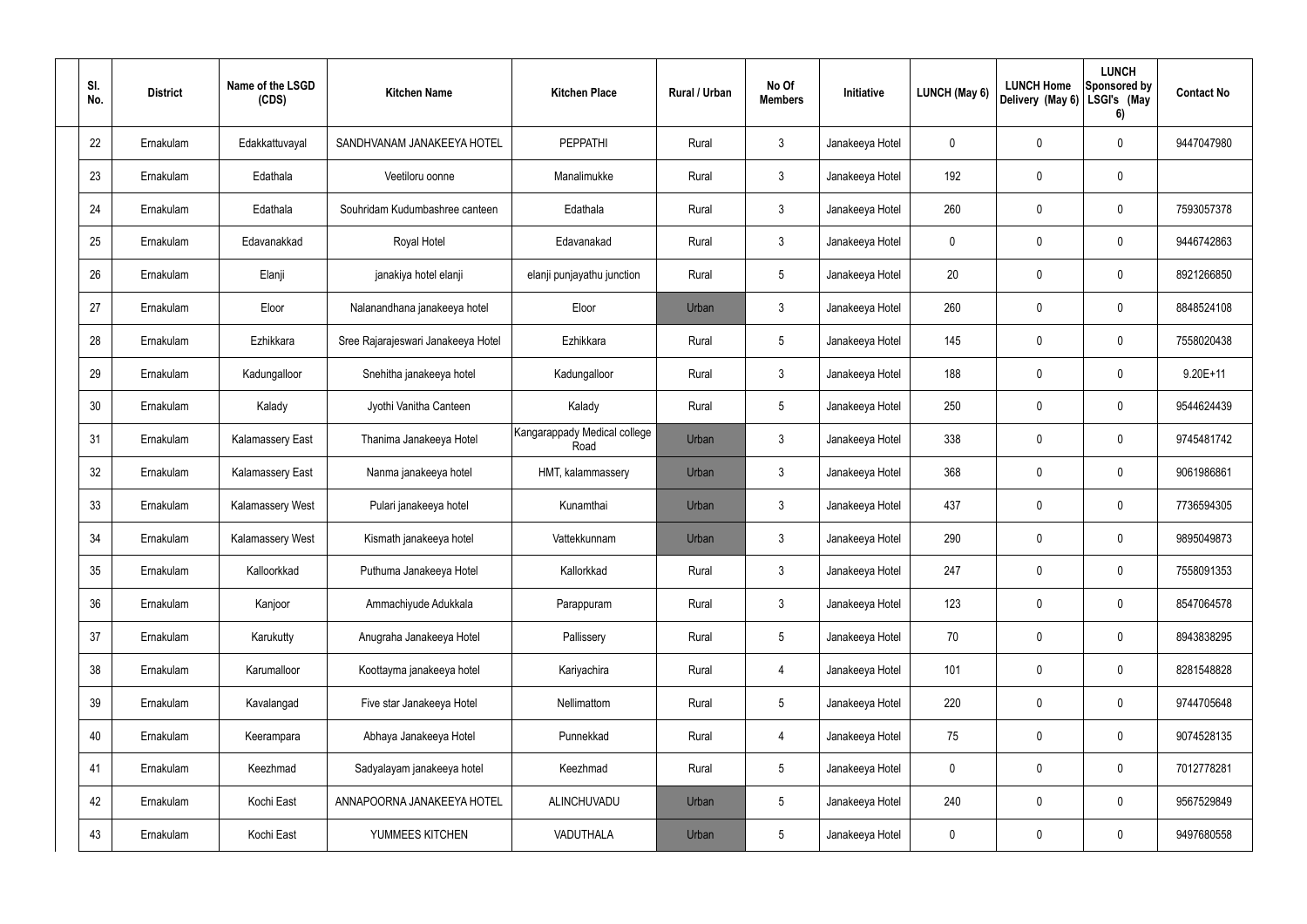|     | SI.<br>No. | <b>District</b> | Name of the LSGD<br>(CDS) | <b>Kitchen Name</b>              | <b>Kitchen Place</b>                      | <b>Rural / Urban</b> | No Of<br><b>Members</b> | Initiative      | LUNCH (May 6) | <b>LUNCH Home</b><br>Delivery (May 6) | <b>LUNCH</b><br>Sponsored by<br>LSGI's (May<br>6) | <b>Contact No</b> |
|-----|------------|-----------------|---------------------------|----------------------------------|-------------------------------------------|----------------------|-------------------------|-----------------|---------------|---------------------------------------|---------------------------------------------------|-------------------|
|     | 44         | Ernakulam       | Kochi East                | ORUMA KITCHEN                    | <b>PACHALAM</b>                           | Urban                | $\mathfrak{Z}$          | Janakeeya Hotel | 195           | $\mathbf 0$                           | $\boldsymbol{0}$                                  | 9497680558        |
|     | 45         | Ernakulam       | Kochi East                | <b>PONPULARI</b>                 | <b>KEERHI NAGAR,</b><br><b>ELAMAKKARA</b> | Urban                | $\mathfrak{Z}$          | Janakeeya Hotel | 346           | $\pmb{0}$                             | $\pmb{0}$                                         | 9446607548        |
|     | 46         | Ernakulam       | Kochi East                | <b>RUCHI CATERING</b>            | PUNNACKAL                                 | Urban                | $5\overline{)}$         | Janakeeya Hotel | 318           | $\pmb{0}$                             | $\pmb{0}$                                         | 9947080022        |
|     | 47         | Ernakulam       | Kochi East                | Samrudhi @ Kochi                 | Ernakulam North                           | Urban                | 14                      | Janakeeya Hotel | 2104          | 846                                   | $\pmb{0}$                                         | 9048609615        |
|     | 48         | Ernakulam       | Kochi South               | NEW AKSHAYA HOTEL                | PONNURUNNI                                | Urban                | $5\phantom{.0}$         | Janakeeya Hotel | 317           | $\mathbf 0$                           | $\pmb{0}$                                         | 8547855284        |
|     | 49         | Ernakulam       | Kochi South               | <b>AMMAS KITCHEN</b>             | <b>THEVARA</b>                            | Urban                | $\overline{4}$          | Janakeeya Hotel | $\mathbf 0$   | $\pmb{0}$                             | $\mathbf 0$                                       | 8547855284        |
|     | 50         | Ernakulam       | Kochi South               | <b>FRIENDS</b>                   | <b>MINI PARK</b>                          | Urban                | $5\phantom{.0}$         | Janakeeya Hotel | 130           | $\mathbf 0$                           | $\mathbf 0$                                       | 9567127064        |
|     | 51         | Ernakulam       | Kochi West                | NAMMUDE ADUKKALA                 | <b>ERAVELI COLONY</b>                     | Urban                | $5\phantom{.0}$         | Janakeeya Hotel | 321           | $\pmb{0}$                             | $\mathbf 0$                                       | 9496025576        |
|     | 52         | Ernakulam       | Kochi West                | PUTHUMA KUDUMBASHREE HOTEL       | PALLURUTHY NADA                           | Urban                | $5\phantom{.0}$         | Janakeeya Hotel | 200           | $\mathbf 0$                           | $\mathbf 0$                                       | 9496025576        |
|     | 53         | Ernakulam       | Kochi West                | USHUS KUDUMBASHREE HOTEL         | <b>FORT KOCHI</b>                         | Urban                | 4                       | Janakeeya Hotel | 234           | $\mathbf 0$                           | $\mathbf 0$                                       | 9847866090        |
|     | 54         | Ernakulam       | Koothattukulam            | Niravu janakeeya hotel           | Near ksrtc bus stand<br>koothattukulam    | Urban                | $\mathfrak{Z}$          | Janakeeya Hotel | 169           | $\mathbf 0$                           | $\pmb{0}$                                         | 9656619614        |
|     | 55         | Ernakulam       | Koovappady                | Kaipunyam Janakeeya hotel        | Koovappady                                | Rural                | $5\overline{)}$         | Janakeeya Hotel | 98            | $\mathbf 0$                           | $\mathbf 0$                                       | 9526628158        |
|     | 56         | Ernakulam       | Kothamangalam             | P.K Janakeeya hotel              | Kothamangalam                             | Urban                | 3                       | Janakeeya Hotel | 0             | 0                                     | $\mathbf 0$                                       | 8156869114        |
|     | 57         | Ernakulam       | Kothamangalam             | Thanima catering unit            | Kothamangalam                             | Urban                | $\mathfrak{Z}$          | Janakeeya Hotel | 0             | $\mathbf 0$                           | $\mathbf 0$                                       | 9846664377        |
| 115 | 58         | Ernakulam       | Kottapady                 | Janakeeya Hotel                  | Kottappady junction                       | Rural                | $\mathfrak{Z}$          | Janakeeya Hotel | 166           | $\pmb{0}$                             | $\mathbf 0$                                       | 9497406993        |
|     | 59         | Ernakulam       | Kottuvally                | Amritha Janakeeya Hotel          | kottuvally                                | Rural                | $5\overline{)}$         | Janakeeya Hotel | 70            | $\overline{0}$                        | $\mathbf 0$                                       | 8590034196        |
|     | 60         | Ernakulam       | Kumbalam                  | JANAKEEYA HOTEL KUMBALAM         | <b>MADAVANA</b>                           | Rural                | $5\overline{)}$         | Janakeeya Hotel | 340           | $\pmb{0}$                             | $\mathbf 0$                                       | 9746652717        |
|     | 61         | Ernakulam       | Kumbalangy                | St Antoneys kudumbashree         | OLD POST OFFICE                           | Rural                | $\mathbf{3}$            | Janakeeya Hotel | 140           | $\mathbf 0$                           | $\mathbf 0$                                       | 8138860764        |
|     | 62         | Ernakulam       | Kunnathunad               | Thripthi Janakeeya Hotel         | Pallikkara                                | Rural                | 6                       | Janakeeya Hotel | 110           | $\pmb{0}$                             | $\mathbf 0$                                       | 9744561425        |
|     | 63         | Ernakulam       | Kunnukara                 | Greenchilly cafe                 | Kunnukara                                 | Rural                | $\mathbf{3}$            | Janakeeya Hotel | 35            | $\mathbf 0$                           | $\mathbf 0$                                       | 9496852989        |
|     | 64         | Ernakulam       | Kunnukara                 | Thanima canteen                  | North aduvassery                          | Rural                | $5\overline{)}$         | Janakeeya Hotel | 104           | $\boldsymbol{0}$                      | $\mathbf 0$                                       | 9744200583        |
|     | 65         | Ernakulam       | Kuttampuzha               | Nila kudumbashree janakiya hotel | Mini stadium, vadattupara                 | Rural                | 6                       | Janakeeya Hotel | 79            | $\mathbf 0$                           | $\pmb{0}$                                         | 9496754018        |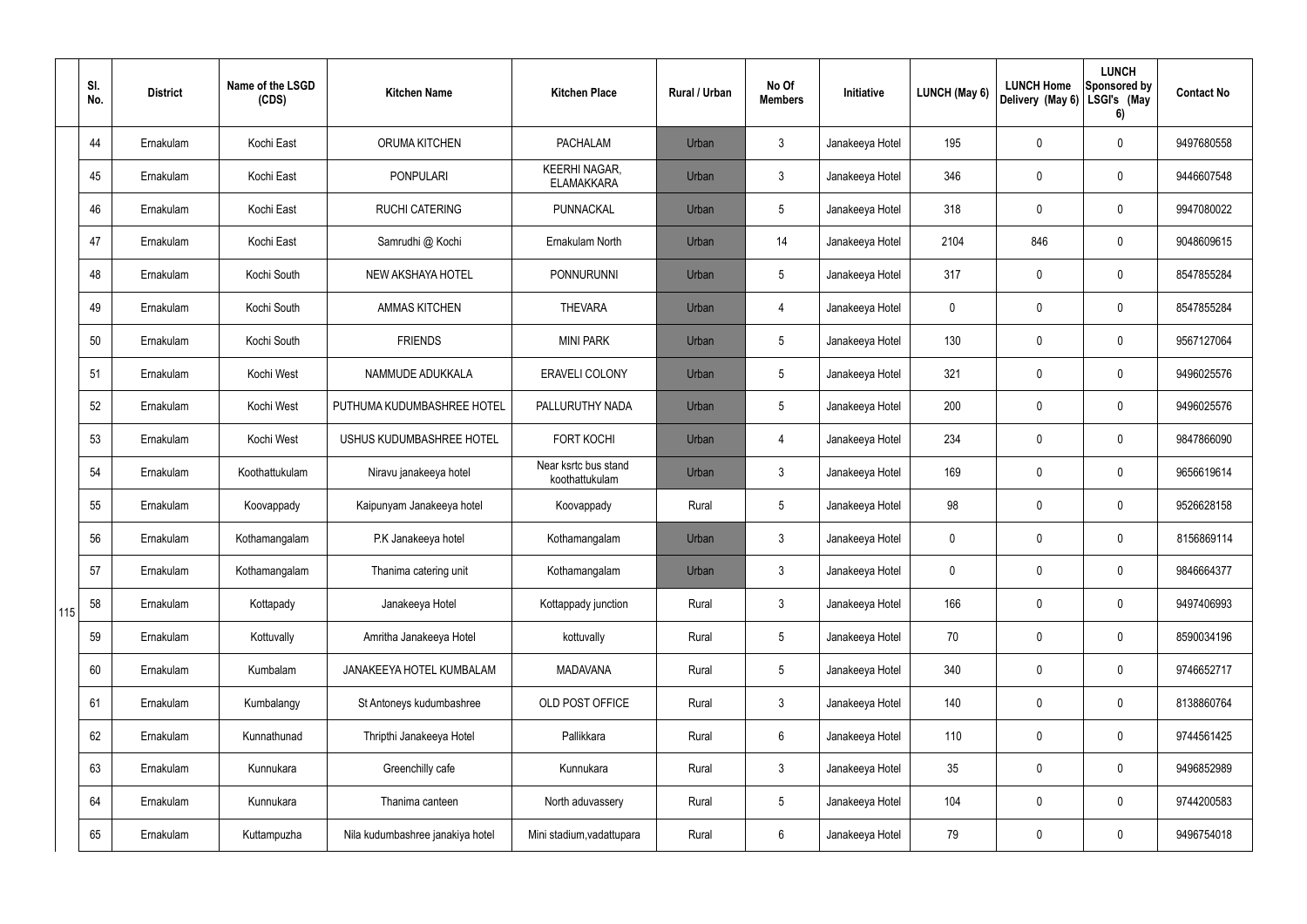| SI.<br>No. | <b>District</b> | Name of the LSGD<br>(CDS) | <b>Kitchen Name</b>            | <b>Kitchen Place</b>        | Rural / Urban | No Of<br><b>Members</b> | Initiative      | LUNCH (May 6) | <b>LUNCH Home</b><br>Delivery (May 6) | <b>LUNCH</b><br>Sponsored by<br>LSGI's (May<br>6) | <b>Contact No</b> |
|------------|-----------------|---------------------------|--------------------------------|-----------------------------|---------------|-------------------------|-----------------|---------------|---------------------------------------|---------------------------------------------------|-------------------|
| 66         | Ernakulam       | Kuzhippilly               | Janakeeya hotel                | Kuzhupilli                  | Rural         | $\mathbf 0$             | Janakeeya Hotel | 0             | 0                                     | $\mathbf 0$                                       | 9744631998        |
| 67         | Ernakulam       | Malayattoor               | Whats app Janakeeya Hotel      | Thottuva                    | Rural         | $\mathbf{3}$            | Janakeeya Hotel | 256           | 0                                     | $\mathbf 0$                                       | 9.19E+11          |
| 68         | Ernakulam       | Malayattoor               | Natturuchi Janakeeya Hotel     | Ettakkadavu                 | Rural         | $\mathbf{3}$            | Janakeeya Hotel | 236           | 0                                     | $\mathbf 0$                                       | 9745470234        |
| 69         | Ernakulam       | Maneed                    | Coral Island                   | Maneed                      | Rural         | 4                       | Janakeeya Hotel | 108           | $\mathbf 0$                           | $\mathbf 0$                                       | 7012652495        |
| 70         | Ernakulam       | Manjalloor                | Thanima Kudumbashree hotel     | Vazhakkulam                 | Rural         | $5\phantom{.0}$         | Janakeeya Hotel | 302           | 0                                     | $\mathbf 0$                                       | 7306907918        |
| 71         | Ernakulam       | Manjapra                  | Sara's Kitchen                 | Puthenpalli                 | Rural         | $\mathbf{3}$            | Janakeeya Hotel | 0             | 0                                     | $\mathbf 0$                                       | 8547392730        |
| 72         | Ernakulam       | Maradu                    | <b>VANITHA HOTEL</b>           | <b>KUNDANNOR JN</b>         | Urban         | 4                       | Janakeeya Hotel | 0             | 0                                     | $\mathbf 0$                                       | 9349505008        |
| 73         | Ernakulam       | Marady                    | Janakeeya hotel, Marady        | Unnakkuppa                  | Rural         | 4                       | Janakeeya Hotel | 100           | $\mathbf 0$                           | $\mathbf 0$                                       | 9947943177        |
| 74         | Ernakulam       | Mazhuvannoor              | Sruthi Janakeeya Hotel         | Valayanchirangara           | Rural         | $\mathfrak{Z}$          | Janakeeya Hotel | 201           | 0                                     | $\mathbf 0$                                       | 9747924485        |
| 75         | Ernakulam       | Mookkannoor               | Mammaks Kitchen                | Mookkannoor                 | Rural         | $\mathbf{3}$            | Janakeeya Hotel | 198           | 0                                     | $\mathbf 0$                                       | 9.19E+11          |
| 76         | Ernakulam       | Mudakkuzha                | Janakeeya Hotel                | Mudakkuzha                  | Rural         | $\mathfrak{Z}$          | Janakeeya Hotel | 0             | $\mathbf 0$                           | $\mathbf 0$                                       | 9.19E+11          |
| 77         | Ernakulam       | Mulanthuruthy             | Sulabha                        | karikode, mulanthuruthy     | Rural         | $\mathbf 0$             | Janakeeya Hotel | 217           | $\mathbf 0$                           | $\mathbf 0$                                       | 9633427553        |
| 78         | Ernakulam       | Mulavukad                 | Kudumbashree Veetile bakshanam | Mulavukad                   | Rural         | $5\phantom{.0}$         | Janakeeya Hotel | $\mathbf 0$   | 68                                    | $\mathbf 0$                                       | 9061339557        |
| 79         | Ernakulam       | Muvattupuzha              | Oottupura                      | Muvattupuzha                | Urban         | 3                       | Janakeeya Hotel | 259           | 0                                     | $\pmb{0}$                                         |                   |
| 80         | Ernakulam       | Nayarambalam              | Four star cafe                 | Nayarambalam                | Rural         | $\mathfrak{Z}$          | Janakeeya Hotel | $\pmb{0}$     | $\mathbf 0$                           | $\pmb{0}$                                         | 8891755948        |
| 81         | Ernakulam       | Nedumbassery              | Thani Nadan                    | Athani                      | Rural         | $5\phantom{.0}$         | Janakeeya Hotel | 171           | 0                                     | $\pmb{0}$                                         | 8138917514        |
| 82         | Ernakulam       | Nellikuzhy                | Janakeeya Hotel                | Nellikkuzhi                 | Rural         | $\mathfrak{Z}$          | Janakeeya Hotel | $\pmb{0}$     | $\mathbf 0$                           | $\pmb{0}$                                         | 9562713076        |
| 83         | Ernakulam       | Njarakkal                 | Kripa Catering Unit            | Njarakkal                   | Rural         | $\mathfrak{Z}$          | Janakeeya Hotel | 97            | 0                                     | $\pmb{0}$                                         | 9567534006        |
| 84         | Ernakulam       | Okkal                     | Manna Janakeeya Hotel          | Edavoor                     | Rural         | 4                       | Janakeeya Hotel | $\pmb{0}$     | $\mathbf 0$                           | $\pmb{0}$                                         | 9539507674        |
| 85         | Ernakulam       | Paingottoor               | Janakeeya hotel                | Paingottoor                 | Rural         | $\overline{7}$          | Janakeeya Hotel | $\pmb{0}$     | 0                                     | $\pmb{0}$                                         | 9656855730        |
| 86         | Ernakulam       | Paipra                    | Nanma Janakeeya Hotel          | Pezhakkappilly              | Rural         | $\mathfrak{Z}$          | Janakeeya Hotel | 176           | $\mathbf 0$                           | $\pmb{0}$                                         | 9567747725        |
| 87         | Ernakulam       | Pallarimangalam           | Janakeeya Hotel                | Janakeeya Hotel, Koovalloor | Rural         | 4                       | Janakeeya Hotel | 126           | 0                                     | $\pmb{0}$                                         | 7025992310        |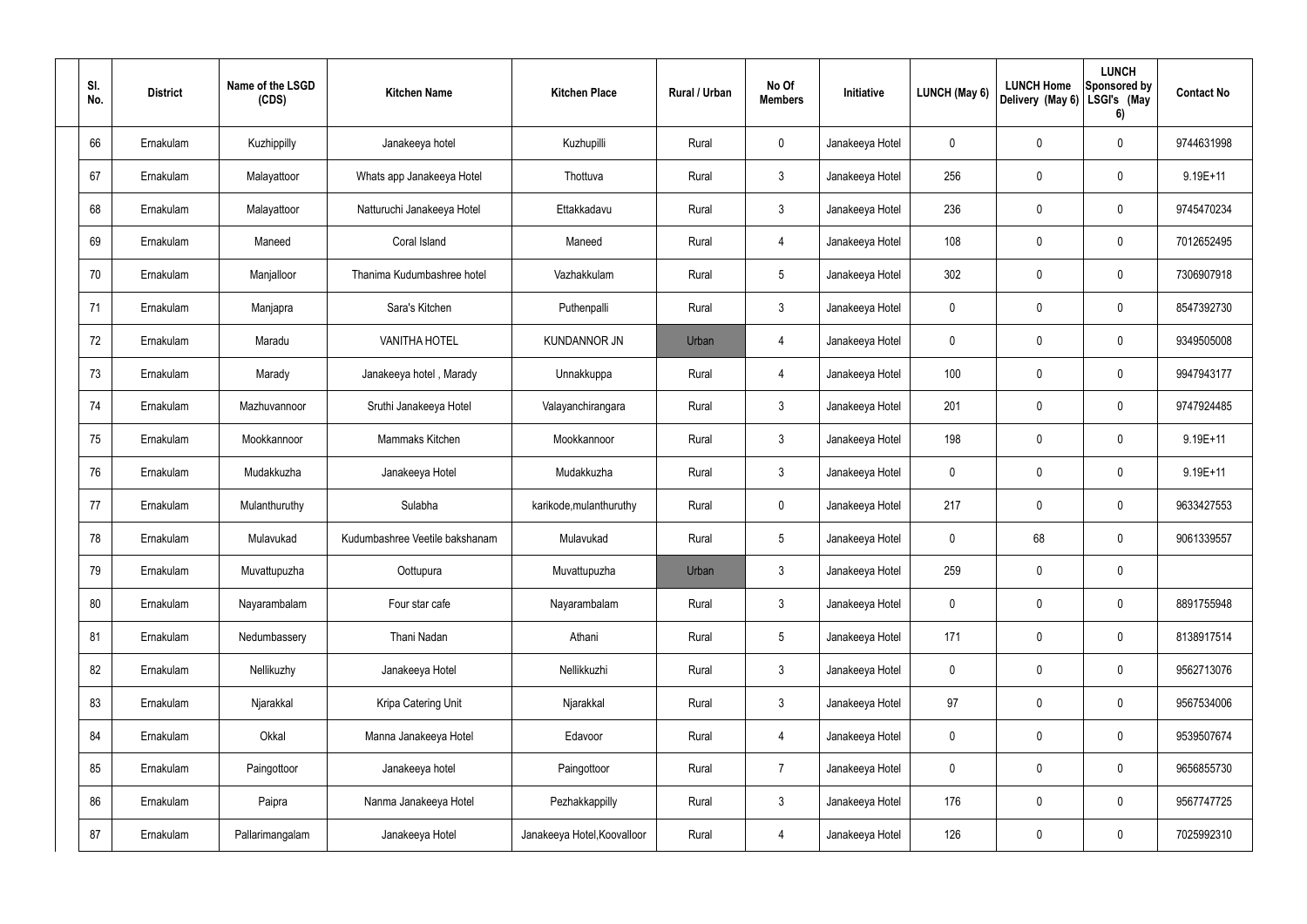| SI.<br>No. | <b>District</b> | Name of the LSGD<br>(CDS) | <b>Kitchen Name</b>                                      | <b>Kitchen Place</b>                        | Rural / Urban | No Of<br><b>Members</b> | Initiative      | <b>LUNCH (May 6)</b> | <b>LUNCH Home</b><br>Delivery (May 6) | <b>LUNCH</b><br>Sponsored by<br>LSGI's (May<br>6) | <b>Contact No</b> |
|------------|-----------------|---------------------------|----------------------------------------------------------|---------------------------------------------|---------------|-------------------------|-----------------|----------------------|---------------------------------------|---------------------------------------------------|-------------------|
| 88         | Ernakulam       | Pallipuram                | SANTHWANAM Janakeeyahotel                                | Pothen valav                                | Rural         | $5\phantom{.0}$         | Janakeeya Hotel | 228                  | 0                                     | $\mathbf 0$                                       | 9747525176        |
| 89         | Ernakulam       | Pambakkuda                | viswastha catering unit                                  | pambakkuda block punjayathu<br>building     | Rural         | $\overline{4}$          | Janakeeya Hotel | 360                  | 0                                     | $\mathbf 0$                                       | 9946404045        |
| 90         | Ernakulam       | Parakkadave               | Thejus catering unit                                     | Moozhikkulam                                | Rural         | 10                      | Janakeeya Hotel | 94                   | 0                                     | $\mathbf 0$                                       | 9847936303        |
| 91         | Ernakulam       | Paravoor                  | sree vigneswara sc cafe                                  | Govt.boys' HSS, N.Paravur                   | Urban         | 4                       | Janakeeya Hotel | 95                   | 0                                     | $\mathbf 0$                                       |                   |
| 92         | Ernakulam       | Perumbavoor               | <b>JANAKEEYA HOTEL MINI CIVIL</b><br>STATION PERUMBAVOOR | <b>CIVIL STATION</b>                        | Urban         | $\mathbf{3}$            | Janakeeya Hotel | 398                  | 0                                     | $\mathbf 0$                                       | 9847008734        |
| 93         | Ernakulam       | Perumbayoor               | Swath kudumbashree canteen                               | Perumbayoor                                 | Urban         | $\mathbf{3}$            | Janakeeya Hotel | 304                  | 0                                     | $\mathbf 0$                                       | 9847015470        |
| 94         | Ernakulam       | Perumbavoor               | Janakeeya Hotel                                          | Kanjirakkad pallippady                      | Urban         | $\mathbf{3}$            | Janakeeya Hotel | 398                  | 0                                     | $\mathbf 0$                                       | 9847015470        |
| 95         | Ernakulam       | Pindimana                 | Janakeeya hotel                                          | Muthamkuzhi                                 | Rural         | $\overline{4}$          | Janakeeya Hotel | 160                  | 0                                     | $\mathbf 0$                                       | 9656297799        |
| 96         | Ernakulam       | Piravam                   | sneha canteen                                            | municipality building base floor<br>piravom | Urban         | 4                       | Janakeeya Hotel | 200                  | 0                                     | $\mathbf 0$                                       | 8075376906        |
| 97         | Ernakulam       | Pootrikka                 | <b>GRANDMA JANAKEEYA HOTEL</b>                           | <b>CHOONDI</b>                              | Rural         | $\mathbf{3}$            | Janakeeya Hotel | 0                    | 0                                     | $\mathbf 0$                                       | 9400550287        |
| 98         | Ernakulam       | Pothanikkad               | Taj hotel                                                | Pothanikkad                                 | Rural         | $\mathbf{3}$            | Janakeeya Hotel | 65                   | 0                                     | $\mathbf 0$                                       | 9645079573        |
| 99         | Ernakulam       | Puthanvelikkara           | Panjami cafe kudumbashree                                | Near panjayath office                       | Rural         | $5\phantom{.0}$         | Janakeeya Hotel | 118                  | 0                                     | $\mathbf 0$                                       | 9645530669        |
| 100        | Ernakulam       | Ramamangalam              | Kalavara janakeeya hotel                                 | ramamngalam                                 | Rural         | 4                       | Janakeeya Hotel | 217                  | 0                                     | $\mathbf 0$                                       | 9961344346        |
| 101        | Ernakulam       | Rayamangalam              | Arya canteen                                             | Kuruppampady                                | Rural         | $\mathbf{3}$            | Janakeeya Hotel | 93                   | $\mathbf 0$                           | $\pmb{0}$                                         | 8281825730        |
| 102        | Ernakulam       | Thirumarady               | janakiya hotel thirumarady                               | edappara jn.                                | Rural         | $\mathbf{3}$            | Janakeeya Hotel | 60                   | 0                                     | $\pmb{0}$                                         | 7594811868        |
| 103        | Ernakulam       | Thiruvaniyoor             | Thanima                                                  | Thiruvaniyoor                               | Rural         | $\mathbf 0$             | Janakeeya Hotel | 105                  | 0                                     | $\pmb{0}$                                         | 9061239698        |
| 104        | Ernakulam       | Thrikkakkara East         | Thanima Janakeeya Hotel                                  | Kakkanad                                    | Urban         | 8                       | Janakeeya Hotel | 0                    | 0                                     | $\pmb{0}$                                         | 9207134763        |
| 105        | Ernakulam       | Thrikkakkara west         | Janakeeya hotel                                          | Chembumukku                                 | Urban         | $5\phantom{.0}$         | Janakeeya Hotel | 79                   | $\mathbf 0$                           | $\pmb{0}$                                         | 9496530576        |
| 106        | Ernakulam       | Thrikkakara East          | Kalavara janakeeya hotel                                 | Kusumagiri kakkanadu                        | Urban         | $5\phantom{.0}$         | Janakeeya Hotel | 52                   | $\mathbf 0$                           | $\mathbf 0$                                       | 8921205134        |
| 107        | Ernakulam       | Thuravoor                 | e-grill Janakeeya Hotel                                  | Yudapuram                                   | Rural         | $\overline{4}$          | Janakeeya Hotel | 430                  | $\pmb{0}$                             | $\pmb{0}$                                         | 9526845935        |
| 108        | Ernakulam       | Tripunithura              | Janakeeya Hotel Tripunithura                             | Eroor                                       | Urban         | $\mathfrak{Z}$          | Janakeeya Hotel | 119                  | 0                                     | $\pmb{0}$                                         | 8137977644        |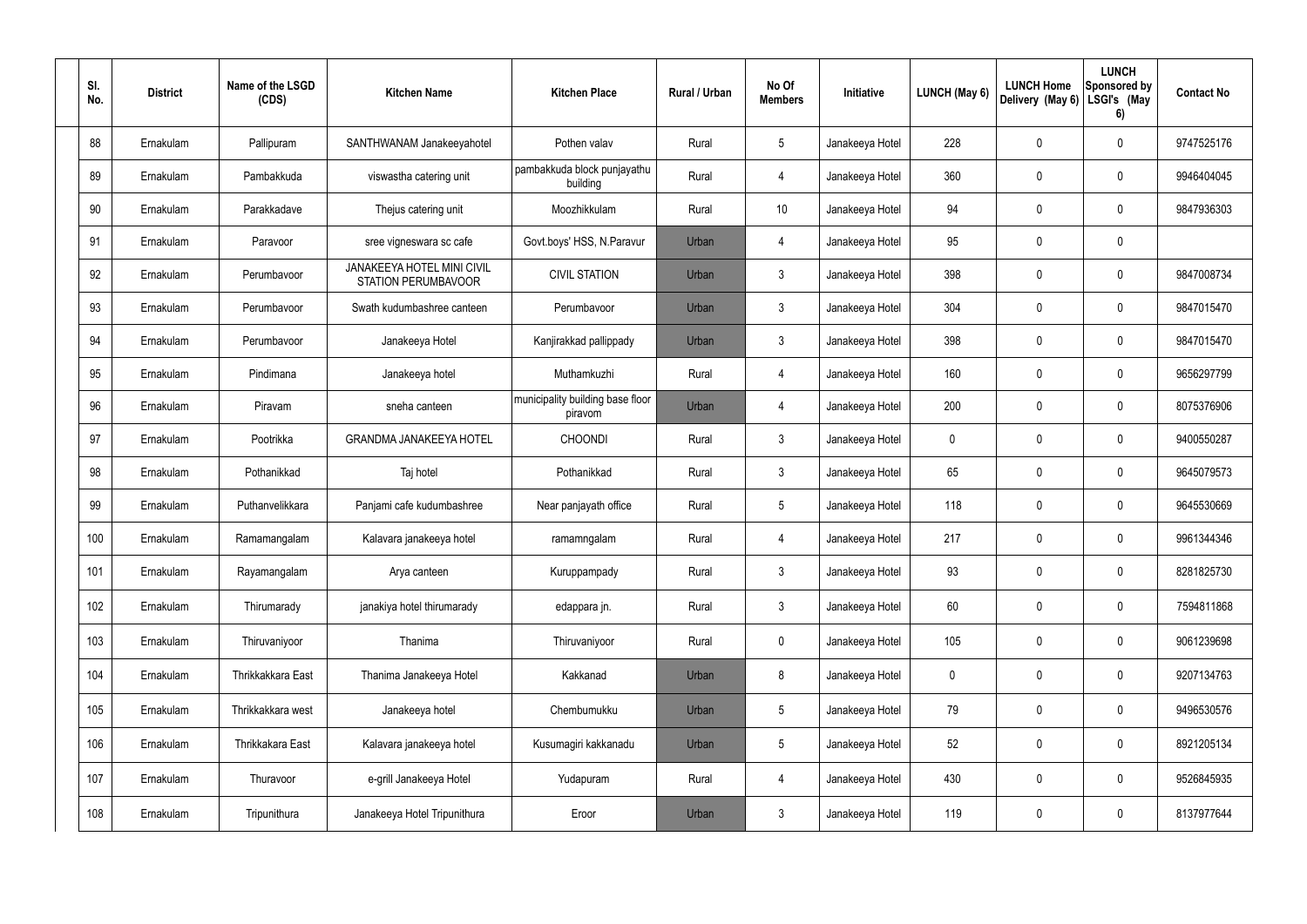|            | SI.<br>No.      | <b>District</b> | Name of the LSGD<br>(CDS) | <b>Kitchen Name</b>                         | <b>Kitchen Place</b>                              | <b>Rural / Urban</b> | No Of<br><b>Members</b> | Initiative      | LUNCH (May 6) | <b>LUNCH Home</b><br>Delivery (May 6) | <b>LUNCH</b><br><b>Sponsored by</b><br>LSGI's (May<br>6) | <b>Contact No</b> |
|------------|-----------------|-----------------|---------------------------|---------------------------------------------|---------------------------------------------------|----------------------|-------------------------|-----------------|---------------|---------------------------------------|----------------------------------------------------------|-------------------|
|            | 109             | Ernakulam       | Vadakkekkara              | vadakkekkara kudumbasree janakeeya<br>hotel | Madaplathuruth                                    | Rural                | 4                       | Janakeeya Hotel | 0             | 0                                     | $\pmb{0}$                                                | 8301806778        |
|            | 110             | Ernakulam       | Vadavukode<br>Puthancruz  | <b>JANAKEEYA HOTEL</b>                      | Puthencruz                                        | Rural                | $\mathbf{3}$            | Janakeeya Hotel | 160           | 0                                     | $\pmb{0}$                                                | $9.19E + 11$      |
|            | 111             | Ernakulam       | Valakom                   | Ruchi                                       | Valakom                                           | Rural                | $5\phantom{.0}$         | Janakeeya Hotel | 85            | 0                                     | $\pmb{0}$                                                | 9074232700        |
|            | 112             | Ernakulam       | Varapuzha                 | <b>DURGA ACTIVITY</b>                       | <b>CHETTIBHAGAM</b>                               | Rural                | 8                       | Janakeeya Hotel | 136           | 0                                     | $\pmb{0}$                                                | 9496160074        |
|            | 113             | Ernakulam       | Vazhakulam                | Three Star Hotel                            | Marampally                                        | Rural                | $\mathfrak{Z}$          | Janakeeya Hotel | 303           | 0                                     | $\pmb{0}$                                                | 6282644893        |
|            | 114             | Ernakulam       | Vengola                   | Janakeeya Hotel                             | Pathipalam                                        | Rural                | $5\phantom{.0}$         | Janakeeya Hotel | 51            | 0                                     | $\pmb{0}$                                                | 8137887455        |
|            | 115             | Ernakulam       | Vengoor                   | <b>JANAKEEYA HOTEL</b>                      | Choorathod                                        | Rural                | 4                       | Janakeeya Hotel | $\mathbf 0$   | 0                                     | $\pmb{0}$                                                | 9656904682        |
| <b>114</b> |                 |                 |                           |                                             |                                                   |                      | 449                     |                 | 18271         | 914                                   | $\overline{0}$                                           |                   |
|            | J,              | Idukki          | Adimaly                   | Friends Janakeeya Hotel                     | Adimaly                                           | Rural                | 4                       | Janakeeya Hotel | 143           | 0                                     | $\pmb{0}$                                                | 9961635779        |
|            | $\overline{2}$  | Idukki          | Alackode                  | Five Star Canteen                           | Elamdesham Block<br>Panchayath Building, Alakode  | Rural                | $5\phantom{.0}$         | Janakeeya Hotel | $\mathbf 0$   | 0                                     | $\pmb{0}$                                                | 9961482164        |
|            | 3               | Idukki          | Arakkulam                 | Sabhalyam                                   | Moolamattom                                       | Rural                | 4                       | Janakeeya Hotel | 185           | 0                                     | $\pmb{0}$                                                | 8848124921        |
|            | $\overline{4}$  | Idukki          | Ayyappancovil             | Maria Janakeeya Hotel                       | Parappu                                           | Rural                | $\mathfrak{Z}$          | Janakeeya Hotel | 87            | 0                                     | $\pmb{0}$                                                | 9544622096        |
|            | 5               | Idukki          | Bysonvalley               | Famous Janakiya Hotel                       | Pottankad                                         | Rural                |                         | Janakeeya Hotel | 85            | 0                                     | $\mathbf 0$                                              | 9744566398        |
|            | $6\phantom{.}6$ | Idukki          | Chakkupallam              | Vanithasree Janakeeya Hotel                 | Anakkara                                          | Rural                | $\mathfrak{Z}$          | Janakeeya Hotel | 256           | 0                                     | $\pmb{0}$                                                | 8075143547        |
|            | $\overline{7}$  | Idukki          | Devikulam                 | Kudumbashree Janakeeya Hotel                | Echo point                                        | Rural                | $\mathfrak{Z}$          | Janakeeya Hotel | 84            | 0                                     | $\pmb{0}$                                                | 8281640208        |
|            | 8               | Idukki          | Edavetty                  | Kudumbashree Janakeeya Hotel                | Edavetty                                          | Rural                | $\mathbf{3}$            | Janakeeya Hotel | $\mathbf 0$   | 0                                     | $\pmb{0}$                                                | 6238694173        |
|            | 9               | Idukki          | Erattayar                 | Vanitha Janakeeya Hotel                     | Erattayar                                         | Rural                | 4                       | Janakeeya Hotel | 105           | 0                                     | $\mathbf 0$                                              | 9188166929        |
|            | 10              | Idukki          | Kamakshi                  | Kripa Catering                              | Thankamani                                        | Rural                | $5\phantom{.0}$         | Janakeeya Hotel | 240           | 0                                     | $\pmb{0}$                                                | 9544021398        |
|            | 11              | Idukki          | Kanchiyar                 | Swadh Janakeeya Hotel                       | Kanchiyar                                         | Rural                | $5\phantom{.0}$         | Janakeeya Hotel | 166           | 0                                     | $\mathbf 0$                                              | 8606856496        |
|            | 12              | Idukki          | Kanjikkuzhi               | Samarppanam                                 | Kanjikkuzhi                                       | Rural                | 4                       | Janakeeya Hotel | 158           | 0                                     | $\mathbf{1}$                                             | 9447169262        |
|            | 13              | Idukki          | Kanthaloor                | Morningstar Janakeeya Hotel                 | Sahayagiri complex, near<br>Kanthalloor Bus stand | Rural                | 4                       | Janakeeya Hotel | 78            | 0                                     | $\mathbf 0$                                              | 9447941632        |
|            | 14              | Idukki          | Karimannoor               | Rujiya Catering Unit                        | Karimannoor                                       | Rural                | $5\phantom{.0}$         | Janakeeya Hotel | 126           | 0                                     | $\mathsf{0}$                                             | 9497454952        |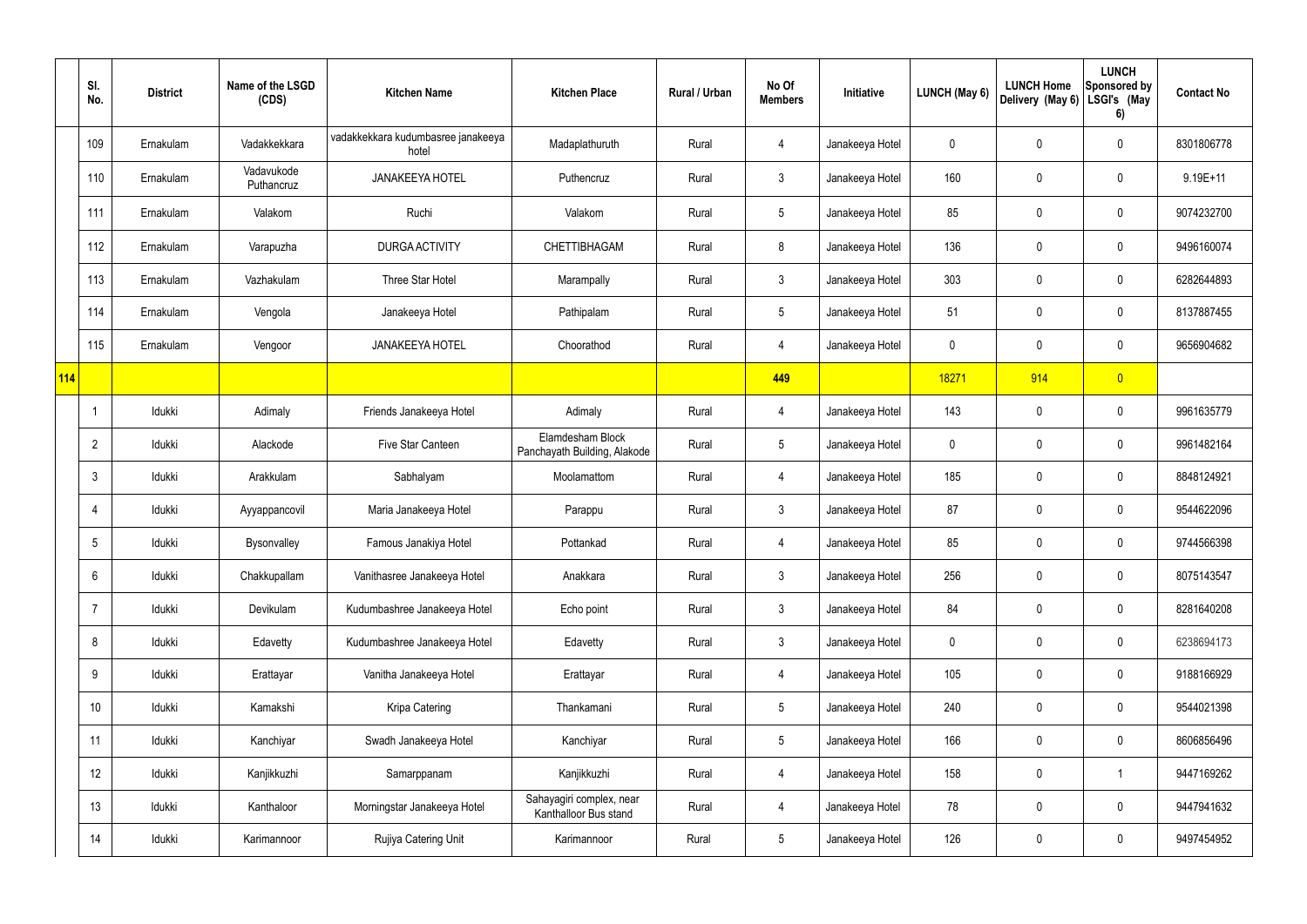|    | SI.<br>No.      | <b>District</b> | Name of the LSGD<br>(CDS) | <b>Kitchen Name</b>                | <b>Kitchen Place</b>          | <b>Rural / Urban</b> | No Of<br><b>Members</b> | Initiative      | LUNCH (May 6) | <b>LUNCH Home</b><br>Delivery (May 6) | <b>LUNCH</b><br>Sponsored by<br>LSGI's (May<br>6) | <b>Contact No</b> |
|----|-----------------|-----------------|---------------------------|------------------------------------|-------------------------------|----------------------|-------------------------|-----------------|---------------|---------------------------------------|---------------------------------------------------|-------------------|
|    | 15              | Idukki          | Karunapuram               | Karuna Hotel                       | Panchayathu complex           | Rural                | $\overline{4}$          | Janakeeya Hotel | 228           | 0                                     | 0                                                 | 9961152820        |
|    | 16              | Idukki          | Kattappana                | Karunya Janakeeya Hotel            | Kattappana                    | Urban                | $5\phantom{.0}$         | Janakeeya Hotel | 255           | $\mathbf 0$                           | 0                                                 | 9497684477        |
|    | 17              | Idukki          | Kodikkulam                | Kulirma Janakiya Hotel             | Kodikkulam                    | Rural                | 6                       | Janakeeya Hotel | 39            | $\mathbf 0$                           | 0                                                 | 9605111852        |
|    | 18              | Idukki          | Kokkayar                  | Sevana Janakeeya hotel             | 35th Mile                     | Rural                | $\mathfrak{Z}$          | Janakeeya Hotel | 19            | $\mathbf 0$                           | 0                                                 | 9562067674        |
|    | 19              | Idukki          | Konnathadi                | Friends Janakeeya Hotel            | Panickankudi                  | Rural                | 6                       | Janakeeya Hotel | 0             | 0                                     | 0                                                 | 9544048878        |
|    | 20              | Idukki          | Konnathadi                | Janapriya Janakeeya Hotel          | Konnathadi                    | Rural                | $\mathbf{3}$            | Janakeeya Hotel | $\mathbf 0$   | $\mathbf 0$                           | 0                                                 | 9895147074        |
|    | 21              | Idukki          | Kudayathoor               | Kudumbashree Janakeeya Hotel       | Kanjar                        | Rural                | $\mathbf{3}$            | Janakeeya Hotel | 85            | $\boldsymbol{0}$                      | 0                                                 | 9526762560        |
|    | 22              | Idukki          | Kumaramangalam            | Kumaramangalam Janakeeya Hotel     | Kumaramangalam                | Rural                | $\overline{4}$          | Janakeeya Hotel | 150           | 0                                     | 0                                                 | 9745633509        |
|    | 23              | Idukki          | Kumili                    | Ruchi Hotel                        | Kumili                        | Rural                | $\overline{4}$          | Janakeeya Hotel | 0             | 0                                     | 0                                                 | 9447980637        |
|    | 24              | Idukki          | Manakkadu                 | Vanitha Hotel                      | Chittoor                      | Rural                | $\mathfrak{Z}$          | Janakeeya Hotel | 80            | 0                                     | 0                                                 | 8330097933        |
|    | 25              | Idukki          | Mankulam                  | Jeevanam Catering Janakeeya Hotel  | Panchayathu Building          | Rural                | $\overline{4}$          | Janakeeya Hotel | 86            | $\boldsymbol{0}$                      | 0                                                 | 9495060505        |
| 50 | 26              | Idukki          | Mankulam                  | Happy Janakéeya Hotel              | Aanakkulam                    | Rural                | 3                       | Janakeeya Hotel | 110           | 0                                     | 0                                                 | 9496251027        |
|    | 27              | Idukki          | Marayoor                  | Malabar food court Janakeeya Hotel | Marayoor Near IDCB bank       | Rural                | 4                       | Janakeeya Hotel | 139           | 0                                     | 0                                                 | 9446925610        |
|    | 28              | Idukki          | Mariyapuram               | Anaswara Hotel & Catering          | Idukki                        | Rural                | $\overline{4}$          | Janakeeya Hotel | 335           | $\mathbf 0$                           | $\overline{4}$                                    | 9526329438        |
|    | 29              | Idukki          | Munnar                    | Annapoorna catering                | Lorry stand, old munnar       | Rural                | $5\phantom{.0}$         | Janakeeya Hotel | 290           | $\mathbf 0$                           | $\mathbf 0$                                       | 8281009478        |
|    | 30 <sub>o</sub> | Idukki          | Muttom                    | Nila Janakeeya Hotel               | Muttom                        | Rural                | $\mathfrak{Z}$          | Janakeeya hotel | 218           | $\pmb{0}$                             | 0                                                 | 9961104818        |
|    | 31              | Idukki          | Nedumkandam               | Annus catering                     | Nedumkandam<br>Kizhakkekavala | Rural                | $\overline{4}$          | Janakeeya Hotel | 230           | $\overline{0}$                        | 0                                                 | 9747458576        |
|    | 32              | Idukki          | Pallivasal                | <b>Blessing Janakeeya Hotel</b>    | Pallivasal                    | Rural                | $\overline{4}$          | Janakeeya Hotel | 87            | $\pmb{0}$                             | 0                                                 | 9947981574        |
|    | 33              | Idukki          | Pampadumpara              | Thripthy Janakeeya Hotel           | Pampadumpara                  | Rural                | $\mathbf{3}$            | Janakeeya Hotel | 167           | $\overline{0}$                        | 0                                                 | 9207150558        |
|    | 34              | Idukki          | Peermedu                  | Thripthy Janakeeya Hotel           | Peermedu                      | Rural                | $\mathfrak{Z}$          | Janakeeya Hotel | 102           | $\pmb{0}$                             | 0                                                 | 9633311267        |
|    | 35              | Idukki          | Peruvanthanam             | Janakeeya Hotel                    | Peruvanthanam                 | Rural                | $5\phantom{.0}$         | Janakeeya Hotel | 38            | $\pmb{0}$                             | 0                                                 | 9562274720        |
|    | 36              | Idukki          | Purappuzha                | Ammas Janakeeya Hotel              | Purappuzha                    | Rural                | $\mathfrak{Z}$          | Janakeeya Hotel | 60            | $\pmb{0}$                             | 0                                                 | 9744954032        |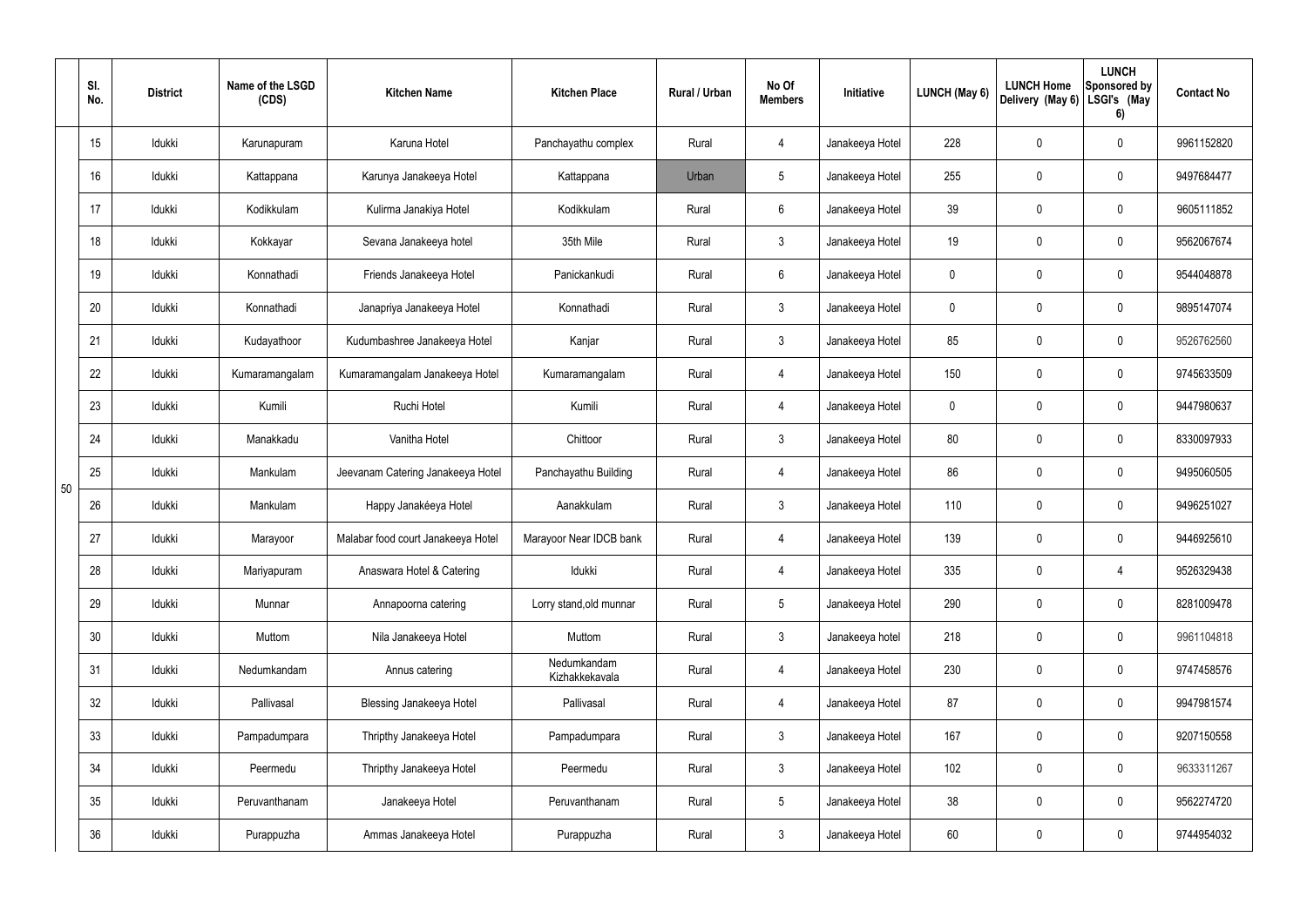|    | SI.<br>No.      | <b>District</b> | Name of the LSGD<br>(CDS) | <b>Kitchen Name</b>                       | <b>Kitchen Place</b>                      | Rural / Urban | No Of<br><b>Members</b> | Initiative      | LUNCH (May 6) | <b>LUNCH Home</b><br>Delivery (May 6) | <b>LUNCH</b><br>Sponsored by<br>LSGI's (May<br>6) | <b>Contact No</b> |
|----|-----------------|-----------------|---------------------------|-------------------------------------------|-------------------------------------------|---------------|-------------------------|-----------------|---------------|---------------------------------------|---------------------------------------------------|-------------------|
|    | 37              | Idukki          | Rajakkadu                 | Janakeeya Hotel                           | Rajakkadu Town                            | Rural         | $\mathbf{3}$            | Janakeeya Hotel | 450           | $\mathbf 0$                           | $\mathbf 0$                                       | 9446766999        |
|    | 38              | Idukki          | Rajakumari                | Aiswarya Vanitha Restaurent               | Rajakumari South                          | Rural         | $\overline{4}$          | Janakeeya Hotel | 420           | $\mathbf 0$                           | $\mathbf 0$                                       | 9526570410        |
|    | 39              | Idukki          | Santhanpara               | Janakeeya Hotel                           | Santhanpara                               | Rural         | $\overline{4}$          | Janakeeya Hotel | 193           | $\mathbf 0$                           | $\mathbf 0$                                       | 9526174553        |
|    | 40              | Idukki          | Senapathy                 | Ammoose Hotel                             | Mangathotty                               | Rural         | $\mathbf{3}$            | Janakeeya Hotel | 130           | $\mathbf 0$                           | $\mathbf 0$                                       | 9539396626        |
|    | 41              | Idukki          | Udumbannoor               | Kudumbashree Janakeeya Hotel              | Udumbannor                                | Rural         | $\mathbf{3}$            | Janakeeya Hotel | 294           | 0                                     | $\mathbf 0$                                       | 9633678438        |
|    | 42              | Idukki          | Upputhara                 | Samarppitha Janakeeya hotel               | Upputhara                                 | Rural         | $5\phantom{.0}$         | Janakeeya Hotel | 113           | $\mathbf 0$                           | $\mathbf 0$                                       | 9526590710        |
|    | 43              | Idukki          | Vandanmedu                | Dharshana Janakeeya Hotel                 | Vandanmedu                                | Rural         | $\overline{4}$          | Janakeeya Hotel | 130           | 0                                     | $\mathbf 0$                                       | 9744038737        |
|    | 44              | Idukki          | Vandiperiyar              | Vandiperiyar Janakeeya Hotel              | Vandiperiyar                              | Rural         | $5\overline{)}$         | Janakeeya Hotel | 231           | $\mathbf 0$                           | $\mathbf 0$                                       | 8086863254        |
|    | 45              | Idukki          | Vannappuram               | Souhrudham Janakeeya Hotel                | Vannappuram                               | Rural         | $5\phantom{.0}$         | Janakeeya Hotel | 28            | $\mathbf 0$                           | $\mathbf 0$                                       | 8113054492        |
|    | 46              | Idukki          | Vathikudy                 | Mahima                                    | Murickassery                              | Rural         | $\mathbf{3}$            | Janakeeya Hotel | 255           | $\mathbf 0$                           | $\mathbf 0$                                       | 8289945652        |
|    | 47              | Idukki          | Vattavada                 | Vattavada Kudumbashree Janakeeya<br>Hotel | Keekkara, Kovilur                         | Rural         | $\overline{4}$          | Janakeeya Hotel | 180           | 0                                     | $\mathbf 0$                                       | 9497790469        |
|    | 48              | Idukki          | Vazhathoppu               | Grahalakshmi Hotel & Catering             | Cheruthoni                                | Rural         | $\overline{4}$          | Janakeeya Hotel | 162           | $\mathbf 0$                           | $\overline{2}$                                    | 9496178884        |
|    | 49              | Idukki          | Vellathooval              | Flowers Janakeeya Hotel                   | Vellathooval                              | Rural         | 4                       | Janakeeya Hotel | 45            | $\mathbf 0$                           | $\mathbf 0$                                       | 9961419892        |
|    | 50              | Idukki          | Velliyamattam             | Padhayam Kudumbashree Janakeeya<br>Hotel  | Velliyamattam                             | Rural         | 4                       | Janakeeya Hotel | 35            | $\mathbf 0$                           | $\mathbf 0$                                       | 7902854627        |
| 50 |                 |                 |                           |                                           |                                           |               | 197                     |                 | 7097          | $\pmb{0}$                             | $\overline{7}$                                    |                   |
|    |                 | Kannur          | Maloor                    | Maloor Janakeeya Hotel                    | Thrikandaripoyil, PO-<br>Thrikandaripoyil | Rural         | $\mathbf{3}$            | Janakeeya Hotel | 180           | $\pmb{0}$                             | $\mathbf 0$                                       | 9656132294        |
|    | $\overline{2}$  | Kannur          | Kolachery                 | Janakeeya Hotel                           | Kolachery Paramba, PO-<br>Kolacheri       | Rural         | $5\overline{)}$         | Janakeeya Hotel | 291           | $\pmb{0}$                             | $5\phantom{.0}$                                   | 9895324699        |
|    | $\mathbf{3}$    | Kannur          | Pinarayi                  | Janakeeya hotel, Pinarayi                 | Pinarayi                                  | Rural         | $6\overline{6}$         | Janakeeya Hotel | 332           | 0                                     | $\mathbf 0$                                       | 9447215211        |
|    | $\overline{4}$  | Kannur          | Muzhakunnu                | Thripthy Janakeeya Hotel                  | Kakkayangad, Muzhakkunnu                  | Rural         | $5\overline{)}$         | Janakeeya Hotel | 350           | 0                                     | $\overline{2}$                                    | 9526047538        |
|    | $5\phantom{.0}$ | Kannur          | Chapparappadavu           | Kudumbasree janakeeya hotel               | Near village office,<br>Chapparappadav    | Rural         | $\mathbf{3}$            | Janakeeya Hotel | 290           | 0                                     | $\mathbf 0$                                       | 9605413324        |
|    | 6               | Kannur          | Iritty                    | Roopasree Kudumbashree hotel              | Koolichembra                              | Urban         | 8                       | Janakeeya Hotel | 402           | $\pmb{0}$                             | $\mathbf{3}$                                      | 8589921533        |
|    | $\overline{7}$  | Kannur          | Dharmadam                 | Dharmadam Janakeeya hotel                 | Near Andalloor kav,<br>Dharmadam          | Rural         | $\mathbf{3}$            | Janakeeya Hotel | 108           | 0                                     | $\mathbf 0$                                       | 9526975778        |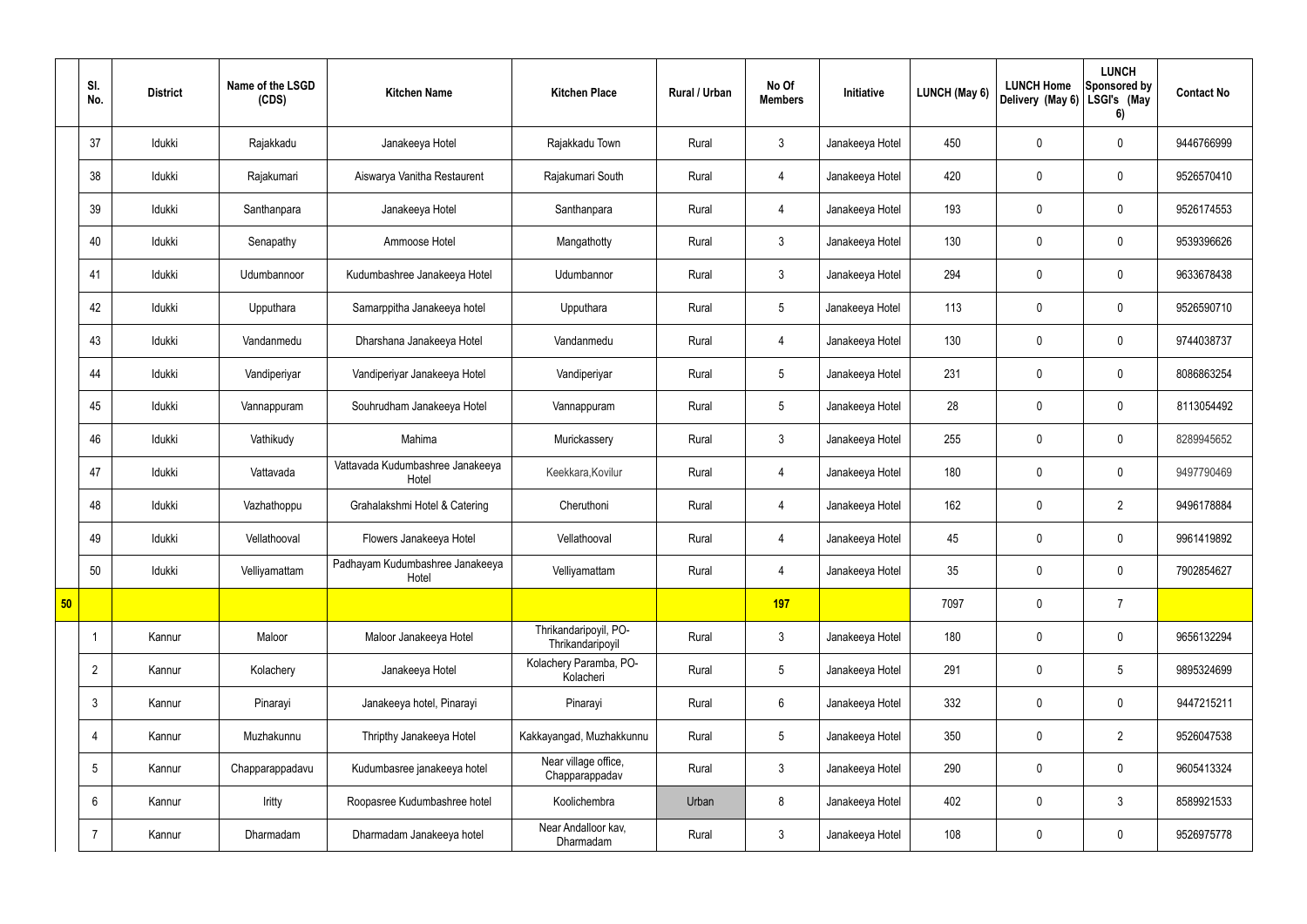| SI.<br>No. | <b>District</b> | Name of the LSGD<br>(CDS)   | <b>Kitchen Name</b>                                | <b>Kitchen Place</b>                           | Rural / Urban | No Of<br><b>Members</b> | Initiative      | LUNCH (May 6) | <b>LUNCH Home</b><br>Delivery (May 6) | <b>LUNCH</b><br>Sponsored by<br>LSGI's (May<br>6) | <b>Contact No</b> |
|------------|-----------------|-----------------------------|----------------------------------------------------|------------------------------------------------|---------------|-------------------------|-----------------|---------------|---------------------------------------|---------------------------------------------------|-------------------|
| 8          | Kannur          | Peralassery                 | Janakeeya Hotel                                    | Peralassery Town, PO -<br>Mundallur            | Rural         | 9                       | Janakeeya Hotel | 468           | 0                                     | $\pmb{0}$                                         | 70256213909       |
| 9          | Kannur          | Kadannappalli<br>Panappuzha | Kudumbasree janakeeya hotel                        | Chanthappura                                   | Rural         | $\overline{4}$          | Janakeeya Hotel | 187           | 0                                     | $\pmb{0}$                                         | 9961089935        |
| 10         | Kannur          | Anthur                      | Janakeeya hotel                                    | Dharmasala                                     | Urban         | $5\phantom{.0}$         | Janakeeya Hotel | 406           | 0                                     | $\pmb{0}$                                         | 9544138650        |
| 11         | Kannur          | Cheruthazham                | Janakeeya Hotel (Thripthi<br>Kudumbashree Canteen) | Pilathara                                      | Rural         | $\mathfrak{Z}$          | Janakeeya Hotel | 192           | $\mathbf 0$                           | $\pmb{0}$                                         | 9947540361        |
| 12         | Kannur          | Peravoor                    | Kudumbashree Janakeeya Hotel                       | Peravoor Bus stand, Peravoor<br>P <sub>O</sub> | Rural         | $\mathbf{3}$            | Janakeeya Hotel | 194           | 0                                     | $\pmb{0}$                                         | 9947567857        |
| 13         | Kannur          | Kalliassery                 | Janakeeya Hotel                                    | Irinav Road, Payyattam, PO-<br>Irinav          | Rural         | $\overline{4}$          | Janakeeya Hotel | 222           | 0                                     | $\pmb{0}$                                         | 8848330570        |
| 14         | Kannur          | Panniyannur                 | Janakeeya Hotel                                    | Panoor Block office compound                   | Rural         | $6\phantom{.}$          | Janakeeya Hotel | 344           | 0                                     | $\pmb{0}$                                         | 9447449875        |
| 15         | Kannur          | Kannapuram                  | Janakeeya Hotel                                    | Chynaclay road, Kannapuram                     | Rural         | $5\phantom{.0}$         | Janakeeya Hotel | 186           | 0                                     | $\overline{2}$                                    | 8089127045        |
| 16         | Kannur          | Sreekandapuram              | Janakeeya Hotel                                    | Sreekandapuram, near bus<br>stand              | Urban         | $5\phantom{.0}$         | Janakeeya Hotel | 238           | 0                                     | $\mathbf 0$                                       | 7591948757        |
| 17         | Kannur          | Thalasseri                  | Janakeeya Hotel                                    | New bus stand, Thalasseri                      | Urban         | 6                       | Janakeeya Hotel | 586           | 0                                     | $\pmb{0}$                                         | 9446263864        |
| 18         | Kannur          | Chokli                      | Janakeeya Hotel                                    | Olavilam, Chokli                               | Rural         | $5\phantom{.0}$         | Janakeeya Hotel | 140           | $\mathbf 0$                           | $\pmb{0}$                                         | 9846892821        |
| 19         | Kannur          | Udayagiri                   | Janakeeya Hotel                                    | Karthikapuram                                  | Rural         | $\overline{4}$          | Janakeeya Hotel | 288           | 0                                     | $\pmb{0}$                                         | 9562375342        |
| 20         | Kannur          | Karivellur Peralam          | Janakeeya Hotel                                    | Panchayah building,<br>Onakkunnu               | Rural         | 4                       | Janakeeya Hotel | 192           | $\mathbf 0$                           | 0                                                 | 7025519714        |
| 21         | Kannur          | Muzhappilangad              | Janakeeya Hotel                                    | Near FCI godown,<br>Muzhappilangad             | Rural         | $5\phantom{.0}$         | Janakeeya Hotel | 164           | 0                                     | $\pmb{0}$                                         | 7306005267        |
| 22         | Kannur          | Narath                      | Janakeeya Hotel                                    | Janakeeya Hotel, Kambil,<br>Narath             | Rural         | $\overline{7}$          | Janakeeya Hotel | 219           | 0                                     | $\mathfrak{Z}$                                    | 9747441162        |
| 23         | Kannur          | Payyannur                   | Janakeeya Hotel                                    | Municipality compoud,<br>Payyannur             | Urban         | 3 <sup>1</sup>          | Janakeeya Hotel | 305           | 0                                     | $\pmb{0}$                                         | 9526620805        |
| 24         | Kannur          | Kangol Alappadamba          | Janakeeya Hotel                                    | Mathil, Near Kangol<br>Alappadamba Panchayath  | Rural         | $\overline{4}$          | Janakeeya Hotel | 67            | 0                                     | $\pmb{0}$                                         | 9495296142        |
| 25         | Kannur          | Naduvil                     | Janakeeya Hotel                                    | Panchayath compound,<br>Naduvil town           | Rural         | $\overline{4}$          | Janakeeya Hotel | 208           | 0                                     | $\mathbf 0$                                       | 7902902490        |
| 26         | Kannur          | Koothuparamba               | Janakeeya Hotel                                    | Manghad Vayal, Near HSS<br>Koothuparamba, PO-  | Urban         | 8                       | Janakeeya Hotel | 363           | 0                                     | $\pmb{0}$                                         | 9645608253        |
| 27         | Kannur          | Kuttiatoor                  | Janakeeya Hotel                                    | Near Panchayath office,<br>Chattukappara       | Rural         | $5\phantom{.0}$         | Janakeeya Hotel | 78            | $\pmb{0}$                             | $\pmb{0}$                                         | 9544644195        |
| 28         | Kannur          | Kathirur                    | Janakeeya Hotel                                    | Panchayath office building,<br>Kathirur        | Rural         | $5\,$                   | Janakeeya Hotel | 278           | $\pmb{0}$                             | $\pmb{0}$                                         | 8129404833        |
| 29         | Kannur          | Panoor                      | Janakeeya Hotel                                    | Elangode, Panoor                               | Urban         | $\sqrt{5}$              | Janakeeya Hotel | 350           | 0                                     | $\mathbf{1}$                                      | 9605852157        |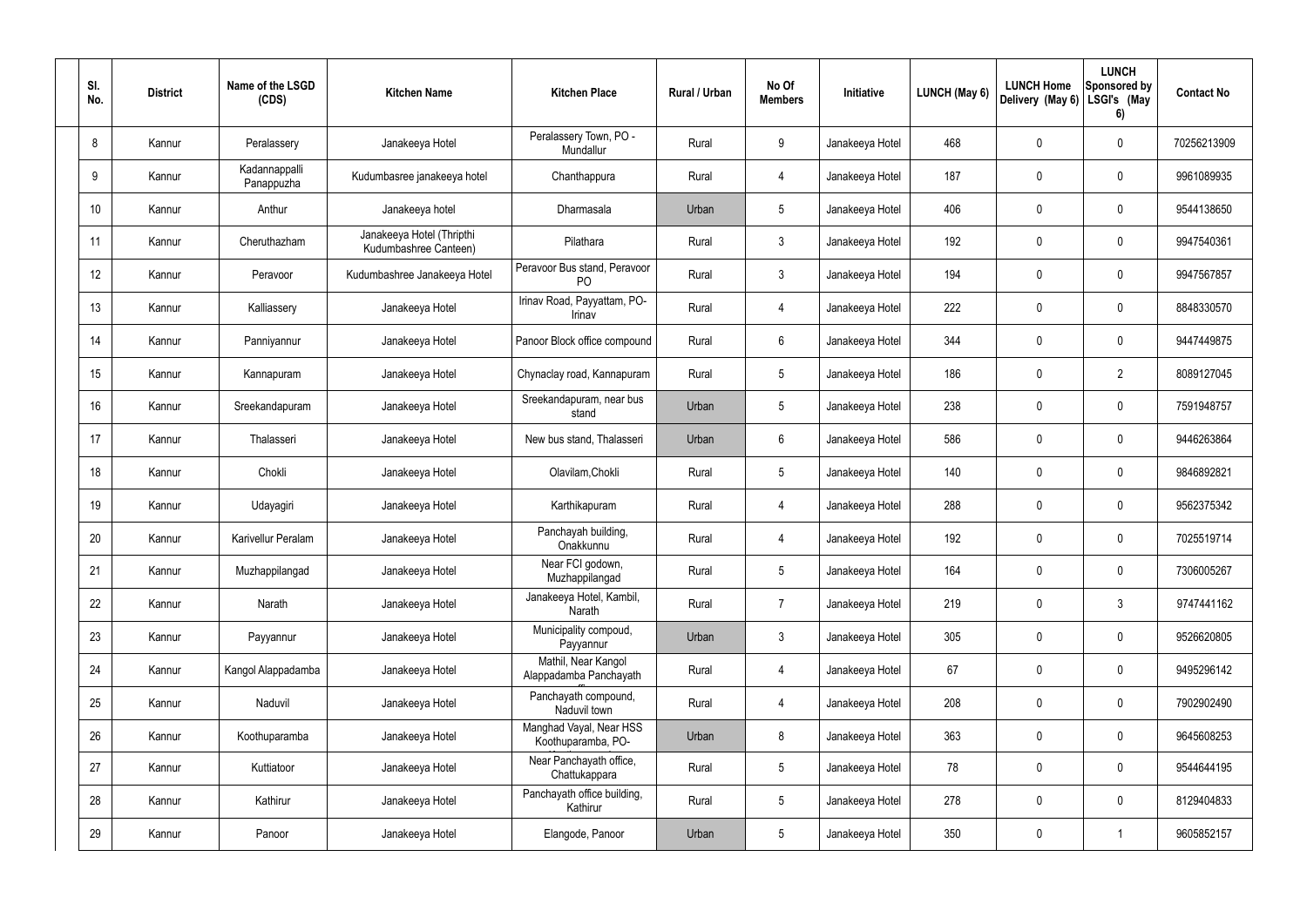|    | SI.<br>No. | <b>District</b> | Name of the LSGD<br>(CDS) | <b>Kitchen Name</b> | <b>Kitchen Place</b>                                           | Rural / Urban | No Of<br><b>Members</b> | Initiative      | LUNCH (May 6) | <b>LUNCH Home</b><br>Delivery (May 6) | <b>LUNCH</b><br>Sponsored by<br>LSGI's (May<br>6) | <b>Contact No</b> |
|----|------------|-----------------|---------------------------|---------------------|----------------------------------------------------------------|---------------|-------------------------|-----------------|---------------|---------------------------------------|---------------------------------------------------|-------------------|
|    | 30         | Kannur          | Chirakkal                 | Janakeeya Hotel     | Chirakkal weavers,<br>Puthiyatheru                             | Rural         | $5\phantom{.0}$         | Janakeeya Hotel | 396           | 0                                     | $\boldsymbol{0}$                                  | 9895854873        |
|    | 31         | Kannur          | Eranjoli                  | Janakeeya Hotel     | Near Thalassery RTO office,<br>Chungam                         | Rural         | $5\phantom{.0}$         | Janakeeya Hotel | 249           | 0                                     | $\boldsymbol{0}$                                  | 9656368808        |
|    | 32         | Kannur          | Payam                     | Janakeeya Hotel     | Near Panchayath office,<br>Madathil                            | Rural         | 4                       | Janakeeya Hotel | 197           | 0                                     | $\boldsymbol{0}$                                  | 9496554678        |
|    | 33         | Kannur          | Eramam Kuttoor            | Janakeeya Hotel     | Mathamangalam, Near CDS<br>office                              | Rural         | 4                       | Janakeeya Hotel | 139           | 0                                     | $\boldsymbol{0}$                                  | 9562473576        |
|    | 34         | Kannur          | Ramanthally               | Janakeeya hotel     | Ramanthally                                                    | Rural         | 4                       | Janakeeya Hotel | 185           | 0                                     | $\mathbf 0$                                       | 9496705429        |
|    | 35         | Kannur          | Thripangottur             | Janakeeya Hotel     | Kallikkandy, Thripangottur                                     | Rural         | $\mathbf{3}$            | Janakeeya Hotel | $\mathbf 0$   | 0                                     | $\boldsymbol{0}$                                  | 9495191659        |
|    | 36         | Kannur          | Madayi                    | Janakeeya Hotel     | Eripuram, Near Vrindhavan<br>Residency, PO Pazhayangadi        | Rural         | $\mathbf{3}$            | Janakeeya Hotel | 160           | $\mathbf 0$                           | $\mathbf 1$                                       | 7561006271        |
|    | 37         | Kannur          | Kelakam                   | Janakeeya Hotel     | Kelakam PO                                                     | Rural         | $\mathbf{3}$            | Janakeeya Hotel | 206           | 0                                     | $\pmb{0}$                                         | 8113866296        |
|    | 38         | Kannur          | Kurumathoor               | Janakeeya Hotel     | Near GVHSS, Kurumathoor                                        | Rural         | $\mathbf{3}$            | Janakeeya Hotel | 114           | 0                                     | $\mathbf 0$                                       | 9633816470        |
|    | 39         | Kannur          | Peringome Vayakkara       | Janakeeya Hotel     | Peringome, Near Police station                                 | Rural         | $5\phantom{.0}$         | Janakeeya Hotel | 232           | 0                                     | $\boldsymbol{0}$                                  | 9961413726        |
|    | 40         | Kannur          | Munderi                   | Janakeeya Hotel     | Kanjirode Karakkadu, Munderi                                   | Rural         | 4                       | Janakeeya Hotel | 297           | 0                                     | $\pmb{0}$                                         | 8547609196        |
|    | 41         | Kannur          | Anjarakandy               | Janakeeya Hotel     | Panayatham Paramba,<br>Anjarankandy                            | Rural         | $\overline{4}$          | Janakeeya Hotel | 198           | 0                                     | $\pmb{0}$                                         | 9496900755        |
| 91 | 42         | Kannur          | Ayyankkunnu               | Janakeeya Hotel     | Ayyankunnu Panchayth<br>Anghadikkadavu                         | Rural         |                         | Janakeeya Hotel | 214           | 0                                     | 0                                                 | 9946734976        |
|    | 43         | Kannur          | Padiyoor                  | Janakeeya Hotel     | Padiyoor PO                                                    | Rural         | $\overline{4}$          | Janakeeya Hotel | 62            | 0                                     | $\mathbf 0$                                       | 9539028498        |
|    | 44         | Kannur          | Ezhome                    | Janakeeya Hotel     | Pazhayangadi bus stand,<br>Ezhom                               | Rural         | $5\phantom{.0}$         | Janakeeya Hotel | 302           | 0                                     | $\mathbf 0$                                       | 8086910862        |
|    | 45         | Kannur          | Koodali                   | Janakeeya Hotel     | Near Koodali Panchayath<br>Office, Kololam, PO -<br>Edavannoor | Rural         | $\overline{4}$          | Janakeeya Hotel | 154           | $\mathbf 0$                           | $\pmb{0}$                                         | 9526524230        |
|    | 46         | Kannur          | Pappinisseri              | Janakeeya Hotel     | Near EMS Smaraka Govt.<br>Higher secondary school,             | Rural         | $\overline{4}$          | Janakeeya Hotel | 294           | 0                                     | $\pmb{0}$                                         | 9605727307        |
|    | 47         | Kannur          | Mattannur                 | Janakeeya Hotel     | Near Municipality office,<br>Mattannur                         | Urban         | $5\phantom{.0}$         | Janakeeya Hotel | 407           | 0                                     | $\mathbf 0$                                       | 7510706897        |
|    | 48         | Kannur          | Chenghalayi               | Janakeeya Hotel     | Valakai, Chenghalayi                                           | Rural         | $\mathbf{3}$            | Janakeeya Hotel | 163           | 0                                     | $\pmb{0}$                                         | 8547696233        |
|    | 49         | Kannur          | Pattiam                   | Janakeeya Hotel     | Cheruvancheri PO,<br>Cheruvancheri                             | Rural         | $\overline{4}$          | Janakeeya Hotel | 314           | 0                                     | $\pmb{0}$                                         | 7025025275        |
|    | 50         | Kannur          | Thaliparamba              | Janakeeya Hotel     | Municipality compoud,<br>Thaliparamba                          | Urban         | 4                       | Janakeeya Hotel | 144           | 0                                     | $\pmb{0}$                                         | 8547849019        |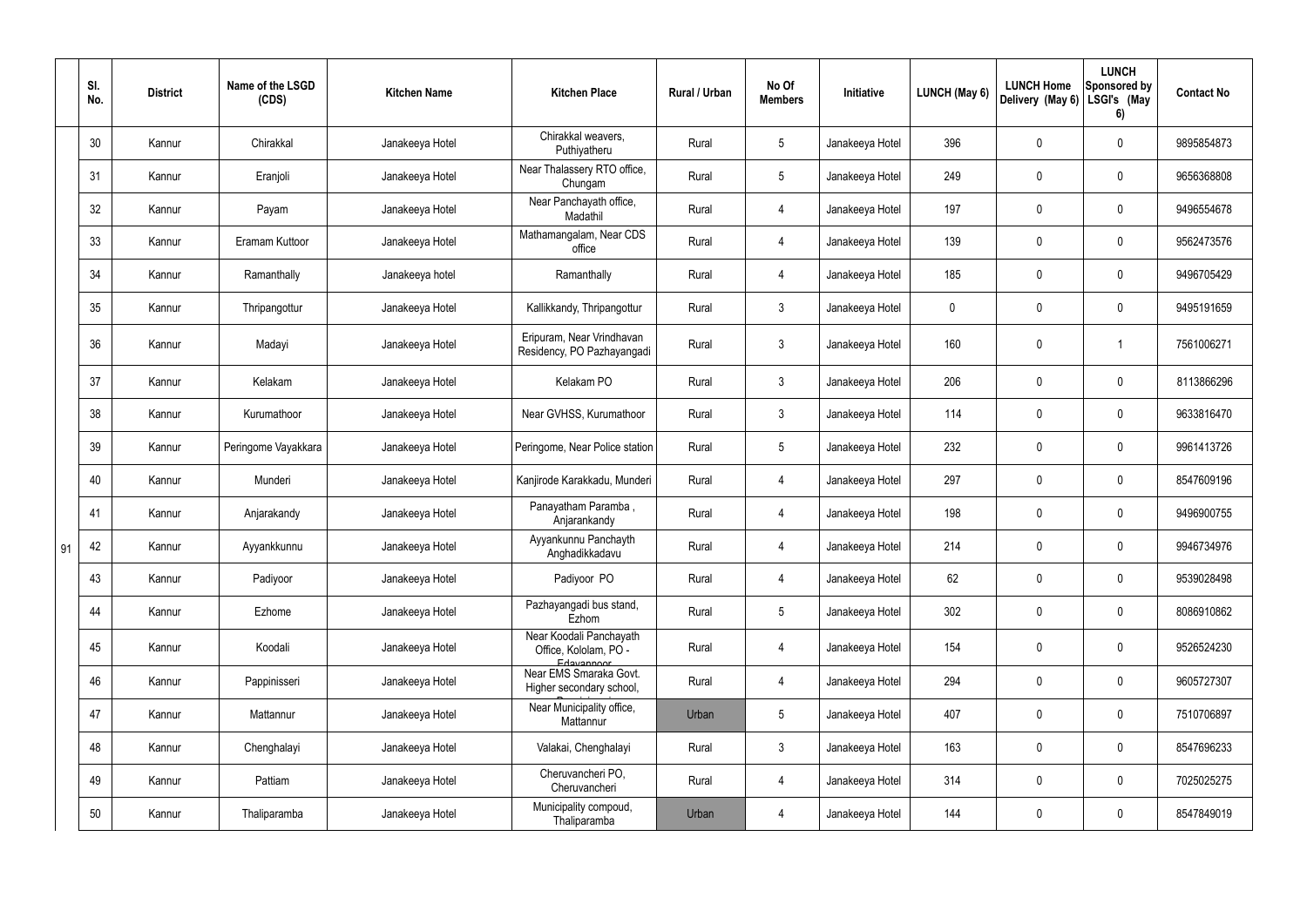| SI.<br>No. | <b>District</b> | Name of the LSGD<br>(CDS) | <b>Kitchen Name</b>                          | <b>Kitchen Place</b>                                    | Rural / Urban | No Of<br><b>Members</b> | Initiative      | LUNCH (May 6) | <b>LUNCH Home</b><br>Delivery (May 6) | <b>LUNCH</b><br>Sponsored by<br>LSGI's (May<br>6) | <b>Contact No</b> |
|------------|-----------------|---------------------------|----------------------------------------------|---------------------------------------------------------|---------------|-------------------------|-----------------|---------------|---------------------------------------|---------------------------------------------------|-------------------|
| 51         | Kannur          | Payyavoor                 | Janakeeya Hotel                              | Payyavoor - PO, Payyavoor                               | Rural         | $5\phantom{.0}$         | Janakeeya Hotel | 291           | 0                                     | $\boldsymbol{0}$                                  | 9495311608        |
| 52         | Kannur          | Kottiyoor                 | Janakeeya Hotel                              | Neendunokki, Kottiyoor - PO                             | Rural         | $5\phantom{.0}$         | Janakeeya Hotel | 210           | 0                                     | $\boldsymbol{0}$                                  | 6282565854        |
| 53         | Kannur          | Kunnothparamba            | Janakeeya Hotel                              | Kunnothparamba PO,<br>Kunnothparamba                    | Rural         | $\mathbf{3}$            | Janakeeya Hotel | 278           | 0                                     | $\boldsymbol{0}$                                  | 8156840487        |
| 54         | Kannur          | Pariyaram                 | Janakeeya Hotel                              | Near Panchayath Office,<br>Chithappile poyil, Pariyaram | Rural         | 4                       | Janakeeya Hotel | 85            | 0                                     | $\pmb{0}$                                         | 9744385083        |
| 55         | Kannur          | Kunjimangalam             | Janakeeya Hotel                              | Old Post office building,<br>Andamkovil, Kunjimangalam  | Rural         | 4                       | Janakeeya Hotel | 151           | 0                                     | $\pmb{0}$                                         | 9526981326        |
| 56         | Kannur          | Thillenkeri               | Janakeeya Hotel                              | Thekkam poyil, Near Uliyil<br>Town                      | Rural         | $\mathbf{3}$            | Janakeeya Hotel | 281           | $\mathbf 0$                           | $\mathbf 1$                                       | 9745059451        |
| 57         | Kannur          | Chittariparamba           | Janakeeya Hotel                              | Poovathinkeezhil, PO-<br>Chittariparamba                | Rural         | $6\phantom{.}6$         | Janakeeya Hotel | 195           | 0                                     | $\pmb{0}$                                         | 8943506825        |
| 58         | Kannur          | Mayyil                    | Janakeeya Hotel                              | Near Mayyil Panchayath office,<br>Mayyil                | Rural         | $\overline{4}$          | Janakeeya Hotel | 192           | $\mathbf 0$                           | $\pmb{0}$                                         | 9526072638        |
| 59         | Kannur          | Cherukunnu                | Janakeeya Hotel                              | Pallichal, PO - Cherukunnu,<br>Pin -670301              | Rural         | 4                       | Janakeeya Hotel | 220           | 0                                     | $\pmb{0}$                                         | 8547361298        |
| 60         | Kannur          | Aaralam                   | Janakeeya Hotel                              | Athikkal, PO - Keezhpally                               | Rural         | $5\phantom{.0}$         | Janakeeya Hotel | 278           | 0                                     | $\pmb{0}$                                         | 9961285762        |
| 61         | Kannur          | Alakkode                  | Janakeeya Hotel                              | Therthally, Therthally PO,<br>Alakkode                  | Rural         | $5\overline{)}$         | Janakeeya Hotel | 288           | 0                                     | $\mathbf 0$                                       | 8547045070        |
| 62         | Kannur          | Malappattam               | Janakeeya Hotel                              | Near Malappattam<br>panchayath, Malappattam             | Rural         | $\mathbf{3}$            | Janakeeya Hotel | 242           | 0                                     | $\pmb{0}$                                         | 9400571842        |
| 63         | Kannur          | Kanichar                  | Janakeeya Hotel                              | Kanichar PO, Kanichar                                   | Rural         | 3                       | Janakeeya Hotel | 226           | 0                                     | 0                                                 | 9526167667        |
| 64         | Kannur          | Mokeri                    | Kudumbashree Janakeeya Hotel,<br>Mokeri      | Vallangad, Mokeri                                       | Rural         | $5\overline{)}$         | Janakeeya Hotel | 270           | 0                                     | $\mathbf 0$                                       | 9947037223        |
| 65         | Kannur          | Anjarakandy 2             | Kudumbashree Janakeeya Hotel,<br>Anjarakandy | Kavinmoola, Anjarakandy                                 | Rural         | $5\overline{)}$         | Janakeeya Hotel | 178           | 0                                     | $\pmb{0}$                                         | 9446657510        |
| 66         | Kannur          | Newmahi                   | Kudumbashree Janakeeya Hotel                 | Newmahi bridge, Newmahi                                 | Rural         | $\mathbf{3}$            | Janakeeya Hotel | 234\$         | 0\$                                   | 0\$                                               | 9946056862        |
| 67         | Kannur          | Keezhallur                | Janakeeya Hotel                              | Kummanam, Elambara                                      | Rural         | $\mathbf{3}$            | Janakeeya Hotel | 212           | 0                                     | $\boldsymbol{0}$                                  | 9947648580        |
| 68         | Kannur          | Chembilode                | Janakeeya hotel                              | Chakkarakal bus stand,<br>mowanchery                    | Rural         | $5\overline{)}$         | Janakeeya Hotel | 585           | 0                                     | $\pmb{0}$                                         | 9847951631        |
| 69         | Kannur          | vengad                    | Janakeeya hotel                              | mambaram                                                | Rural         | 6                       | Janakeeya Hotel | 215           | 0                                     | $\pmb{0}$                                         | 7902970902        |
| 70         | Kannur          | Azhikode                  | Janakeeya hotel                              | vankulathvayayal                                        | Rural         | $\overline{4}$          | Janakeeya Hotel | 160           | 0                                     | $\pmb{0}$                                         | 9895910633        |
| 71         | Kannur          | Kolayad                   | Janakeeya hotel                              | kolayad                                                 | rural         | 3 <sup>1</sup>          | janakeeya hotel | 160           | 0                                     | $\pmb{0}$                                         | 8592065431        |
| 72         | Kannur          | valapattanam              | janakeeya hotel                              | mill road, valapattanam                                 | rural         | $\mathfrak{Z}$          | janakeeya hotel | 0             | 0                                     | $\pmb{0}$                                         | 9061345312        |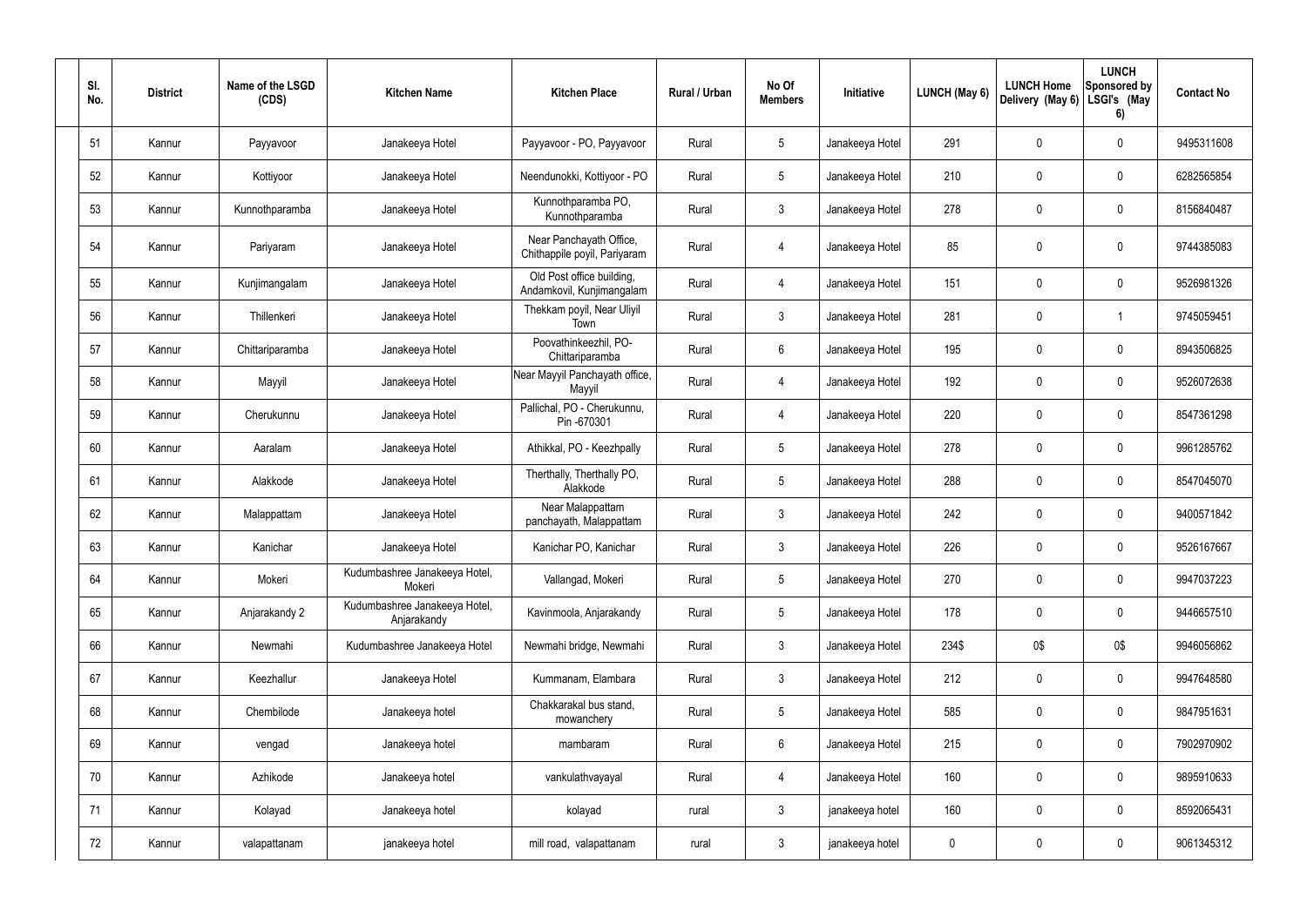|    | SI.<br>No.     | <b>District</b> | Name of the LSGD<br>(CDS) | <b>Kitchen Name</b>        | <b>Kitchen Place</b>                                        | Rural / Urban | No Of<br><b>Members</b> | Initiative      | LUNCH (May 6) | <b>LUNCH Home</b><br>Delivery (May 6) | <b>LUNCH</b><br>Sponsored by<br>LSGI's (May<br>6) | <b>Contact No</b> |
|----|----------------|-----------------|---------------------------|----------------------------|-------------------------------------------------------------|---------------|-------------------------|-----------------|---------------|---------------------------------------|---------------------------------------------------|-------------------|
|    | 73             | Kannur          | Anthur 2                  | annapoorna janakeeya hotel | paliyath valapp, po morazha                                 | urban         | $\mathfrak{Z}$          | janakeeya hotel | 180           | $\pmb{0}$                             | $\mathbf 0$                                       | 9526183004        |
|    | 74             | Kannur          | payyannur 2               | janakeeya hotel            | kaniyeri, po vellur                                         | urban         | $\mathfrak{Z}$          | janakeeya hotel | 52            | $\mathbf 0$                           | $\mathbf 0$                                       | 8301817232        |
|    | 75             | Kannur          | cherupuzha                | janakeeya hotel            | near panjayath office,<br>cherupuzha, 670511                | rural         | 4                       | janakeeya hotel | 510           | $\pmb{0}$                             | $\mathbf 0$                                       | 8547114024        |
|    | 76             | Kannur          | Eruvessy                  | Janakeeya hotel            | Panchayath office road,<br>Chemberi                         | Rural         | 4                       | Janakeeya hotel | 270           | $\mathbf 0$                           | $\mathbf 0$                                       | 9544893463        |
|    | 77             | Kannur          | Pattuvam                  | Janakeeya Hotel            | Near Pattuvam panchayath<br>office, Pattuvam                | Rural         | 5                       | Janakeeya hotel | 237           | $\mathbf 0$                           | $\mathbf 0$                                       | 9539731430        |
|    | 78             | Kannur          | Mangattidom               | Janakeeya Hotel            | Kaitheri idam, Nirmalagiri PO,<br>Mangattidom               | Rural         | $\overline{7}$          | Janakeeya hotel | 161           | $\mathbf 0$                           | $\mathbf 0$                                       | 9207253934        |
|    | 79             | Kannur          | Panoor                    | Janakeeya Hotel            | Thundayi peedika, Pukkom,<br>Panoor PO                      | Urban         | 5                       | Janakeeya hotel | 196           | $\pmb{0}$                             | $\mathbf 0$                                       | 9605852157        |
|    | 80             | Kannur          | Kottayam                  | Janakeeya hotel            | Kottayam malabar, Kottayam<br>panchayath building, Kottayam | Rural         | 5                       | Janakeeya hotel | 168           | $\mathbf 0$                           | $\mathbf 0$                                       | 9656672187        |
|    | 81             | Kannur          | Ulikkal                   | Janakeeya hotel            | Vattiyam thodu (po) Mattara,<br>Ulikkal, 670705             | Rural         | 5                       | Janakeeya hotel | 98            | $\pmb{0}$                             | $\mathbf 0$                                       | 8086777517        |
|    | 82             | Kannur          | Kadambur                  | Janakeeya hotel            | Kadachira, Kadambur                                         | Rural         | 5                       | Janakeeya hotel | 207           | $\mathbf 0$                           | $\mathbf 0$                                       | 9847178332        |
|    | 83             | Kannur          | Irikkoor                  | Janakeeya hotel            | Peruvalathuparambu, PO -<br>Irikkoor                        | Rural         | $\overline{4}$          | Janakeeya hotel | 130           | $\pmb{0}$                             | $\mathbf 0$                                       | 9746864255        |
|    | 84             | Kannur          | Mattool                   | Janakeeya hotel            | Mattool central, Mattool                                    | Rural         | 5                       | Janakeeya hotel | $\mathbf 0$   | $\mathbf 0$                           | $\mathbf 0$                                       | 9895321842        |
|    | 85             | Kannur          | Thalasseri -2             | Janakeeya hotel            | Thalayi harbour, Thalasseri                                 | Urban         | 5                       | Janakeeya hotel | 251           | $\mathbf 0$                           | $\mathbf 0$                                       | 9605745402        |
|    | 86             | Kannur          | Kannur                    | Janakeeya hotel            | Pallipoyil division, Kannur<br>corporation                  | Urban         | $\mathbf{3}$            | Janakeeya hotel | 135           | $\pmb{0}$                             | $\mathbf 0$                                       | 9745243643        |
|    | 87             | Kannur          | Ulikkal                   | Janakeeya hotel            | Manikkadavu PO,<br>Manikkadadavu - 670705                   | Rural         | 5                       | Janakeeya hotel | 372           | $\pmb{0}$                             | $\mathbf 0$                                       | 8547972988        |
|    | 88             | Kannur          | payam                     | Janakeeya hotel            | vallithod, Kiliyanthara po<br>670706                        | Rural         | $5\overline{)}$         | Janakeeya Hotel | 336           | $\pmb{0}$                             | $\mathbf 0$                                       | 8848760234        |
|    | 89             | Kannur          | Naduvil                   | Janakeeya Hotel            | karuvanchal                                                 | Rural         | $6\overline{6}$         | janakeeya hotel | 193           | $\pmb{0}$                             | $\mathbf 0$                                       | 9495191934        |
|    | 90             | Kannur          | Mattanur-2                | Janakeeya Hotel            | Uruvachal                                                   | Urban         |                         | Janakeeya Hotel | 225           | $\pmb{0}$                             | $\mathbf 0$                                       | 9400477400        |
|    | 91             | Kannur          | Peringome -2              | Janakeeya Hotel            | Padiyottuchal                                               | Rural         | $5\phantom{.0}$         | Janakeeya Hotel | 210           | $\pmb{0}$                             | $\mathbf 0$                                       |                   |
| 91 |                |                 |                           |                            |                                                             |               | 396                     |                 | 20727         | $\pmb{0}$                             | 18                                                |                   |
|    |                | kasaragod       | kayyur cheemeni           | janakeeya hotel cheemeni   | cheemeni                                                    | Rural         | $\overline{4}$          | janakeeya hotel | 180           |                                       |                                                   |                   |
|    | $\overline{2}$ | Kasaragod       | Pilicode                  | Janakeeya Hotel, Pilicode  | Kalikkadavu                                                 | Rural         | $\overline{4}$          | Janakeeya Hotel | 195           | $\pmb{0}$                             | $\mathbf 0$                                       | 9944087661        |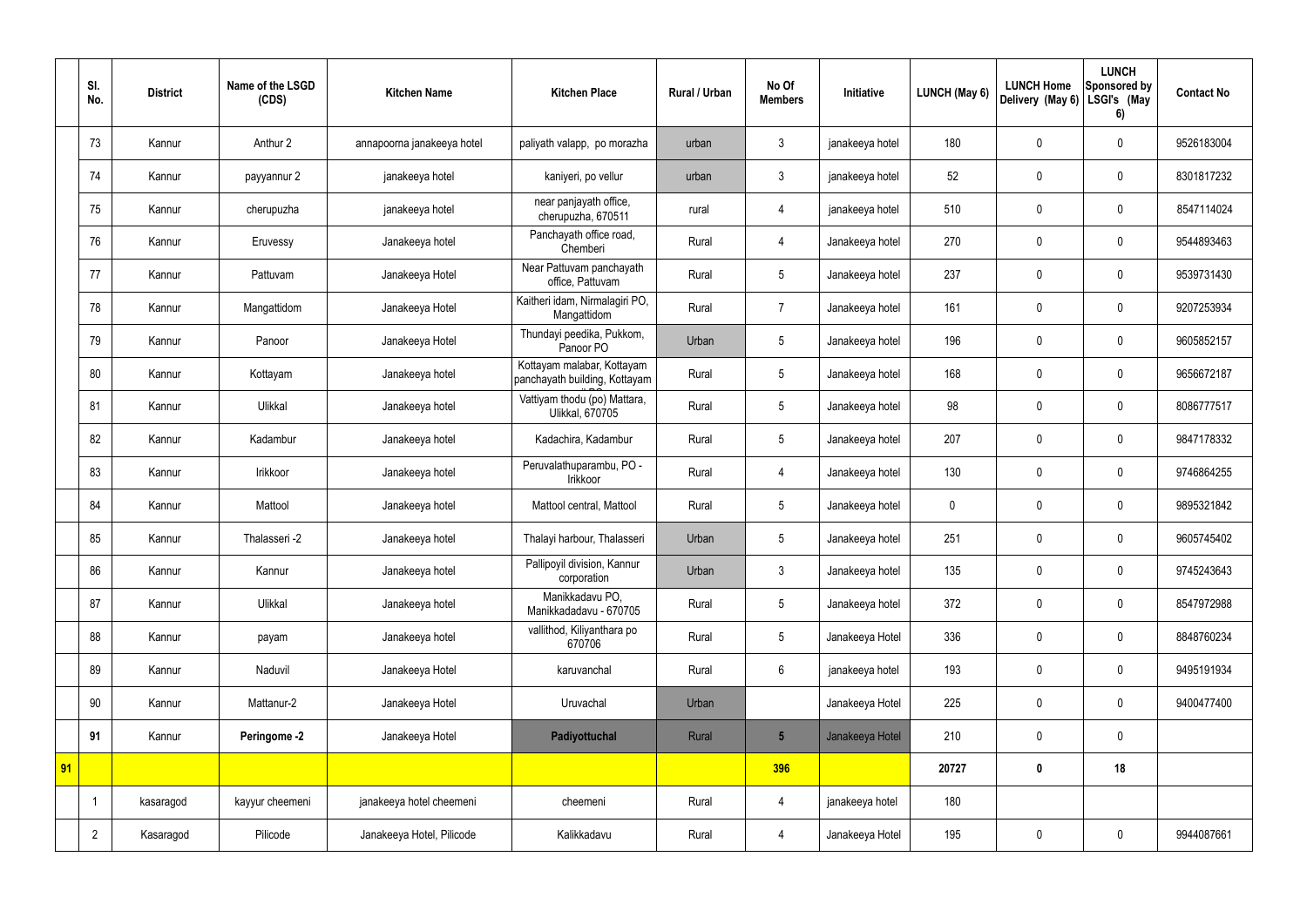| SI.<br>No.      | <b>District</b> | Name of the LSGD<br>(CDS) | <b>Kitchen Name</b>             | <b>Kitchen Place</b>  | <b>Rural / Urban</b> | No Of<br><b>Members</b> | Initiative      | <b>LUNCH (May 6)</b> | <b>LUNCH Home</b><br>Delivery (May 6) | <b>LUNCH</b><br>Sponsored by<br>LSGI's (May<br>6) | <b>Contact No</b> |
|-----------------|-----------------|---------------------------|---------------------------------|-----------------------|----------------------|-------------------------|-----------------|----------------------|---------------------------------------|---------------------------------------------------|-------------------|
| $\mathbf{3}$    | Kasaragod       | Kodom belur               | janakeeya hotel kalichanadukkam | Kalichanadukkam       | Rural                | 4                       | Janakeeya Hotel | $\mathbf 0$          | $\mathbf 0$                           | $\mathbf 0$                                       | 9562820280        |
| 4               | Kasaragod       | Chemnad                   | Oruma janakeeya hotel           | Koliyadkam            | Rural                | $5\overline{)}$         | Janakeeya Hotel | 250                  | $\mathbf 0$                           | $\mathbf 0$                                       | 9567660603        |
| $5\phantom{.0}$ | Kasaragod       | Trikarpur                 | Janakeeya Hotel                 | Trikaripur            | Rural                | $5\overline{)}$         | Janakeeya Hotel | 250                  | $\mathbf 0$                           | $\mathbf 0$                                       | 8086392698        |
| 6               | Kasaragod       | Panathady                 | janakeeya hotel panthoor        | Panathoor             | Rural                | $\overline{4}$          | Janakeeya Hotel | 109                  | $\mathbf 0$                           | $\mathbf 0$                                       | 8943109804        |
| 7               | Kasaragod       | West eleri                | Thripthi Janakeeya hotel        | Bheemanadi            | Rural                | $\overline{4}$          | Janakeeya Hotel | 289                  | $\mathbf 0$                           | $\mathbf 0$                                       | 9497847040        |
| 8               | Kasaragod       | Madikai                   | Salkara Janakeeya hotel         | Madikai               | Rural                | $\mathbf{3}$            | Janakeeya Hotel | 165                  | $\mathbf 0$                           | $\mathbf 0$                                       | 8281850733        |
| 9               | Kasaragod       | Valiyaparamba             | Janakeeya hotel                 | Valiyaparamba         | Rural                | $\mathbf{3}$            | Janakeeya Hotel | 150                  | $\mathbf 0$                           | $\mathbf 0$                                       | 9745962447        |
| 10              | Kasaragod       | Ajanur                    | Janakeeya hotel                 | Vellikkoth            | Rural                | $\mathbf{3}$            | Janakeeya Hotel | 367                  | $\mathbf 0$                           | $\mathbf 0$                                       | 7558068272        |
| 11              | Kasaragod       | Badiadka                  | Janakeeya hotel                 | Badiadka              | Rural                | $\overline{4}$          | Janakeeya Hotel | 80                   | $\mathbf 0$                           | $\mathbf 0$                                       | 9539359291        |
| 12              | Kasaragod       | Kuttikkol                 | Janakeeya hotel                 | Kuttikkol             | Rural                | $\overline{4}$          | Janakeeya Hotel | 111                  | $\mathbf 0$                           | $\mathbf 0$                                       | 8547062480        |
| 13              | Kasaragod       | Delampadi                 | Janakeeya hotel                 | Delampadi             | Rural                | $\overline{4}$          | Janakeeya hotel | 102                  | $\mathbf 0$                           | $\pmb{0}$                                         | 9496702505        |
| 14              | Kasaragod       | Meenja                    | Janakeeya hotel                 | Miyapadav             | Rural                | 4                       | Janakeeya Hotel | 142                  | $\mathbf 0$                           | $\mathbf 0$                                       | 9497161960        |
| 15              | Kasaragod       | Puthige                   | Janakeeya hotel                 | Puthige               | Rural                | $\mathbf{3}$            | Janakeeya hotel | 66                   | $\mathbf 0$                           | $\mathbf 0$                                       | 8592071686        |
| 16              | Kasaragod       | Bedaduka                  | Janakeeya hotel                 | Kundamkuzhi           | Rural                | $\mathfrak{Z}$          | Janakeeya hotel | 200                  | $\pmb{0}$                             | $\mathbf 0$                                       | 8281092860        |
| 17              | Kasaragod       | muliyar                   | Janakeeya Hotel                 | Bovikanam             | Rural                | 9                       | Janakeeya Hotel | 224                  | $\pmb{0}$                             | $\mathbf 0$                                       | 7034632654        |
| 18              | Kasaragod       | Pallikara                 | Janakeeya Hotel                 | Pallikara             | Rural                | $\overline{4}$          | Janakeeya Hotel | 285                  | $\pmb{0}$                             | $\mathbf 0$                                       | 7034016505        |
| 19              | Kasaragod       | Kinanoor karinthalam      | Janakeeya Hotel                 | Parappa               | Rural                | $5\phantom{.0}$         | Janakeeya hotel | 221                  | $\pmb{0}$                             | $\mathbf 0$                                       | 9526063885        |
| 20              | Kasaragod       | Nileswaram                | Janakeeya Hotel                 | Nileswaram market     | Urban                | $5\phantom{.0}$         | Janakeeya hotel | 330                  | $\pmb{0}$                             | $\mathbf 0$                                       | 6235177323        |
| 21              | Kasaragod       | Kanhangad 1               | Janakeeya hotel                 | Kanhangad town        | Urban                | $5\phantom{.0}$         | Janakeeya hotel | \$623                | $\pmb{0}$                             | $\mathbf 0$                                       | 8111858204        |
| 22              | Kasaragod       | Kanhangad 1               | Janakeeya hotel                 | Nr.Mini civil station | Urban                | $\mathfrak{Z}$          | Janakeeya hotel | 128                  | 125                                   | $\mathbf 0$                                       | 9495561250        |
| 23              | Kasaragod       | Paivalige                 | Janakeeya hotel                 | Paivalige             | Rural                | $\overline{4}$          | Janakeeya hotel | 95                   | $\pmb{0}$                             | $\mathbf 0$                                       | 7356491447        |
| 24              | Kasaragod       | Manjeswaram               | Janakeeya Hotel                 | Manjeswaram           | Rural                | 4                       | Janakeeya Hotel | 105                  | $\pmb{0}$                             | $\mathbf 0$                                       | 9562867549        |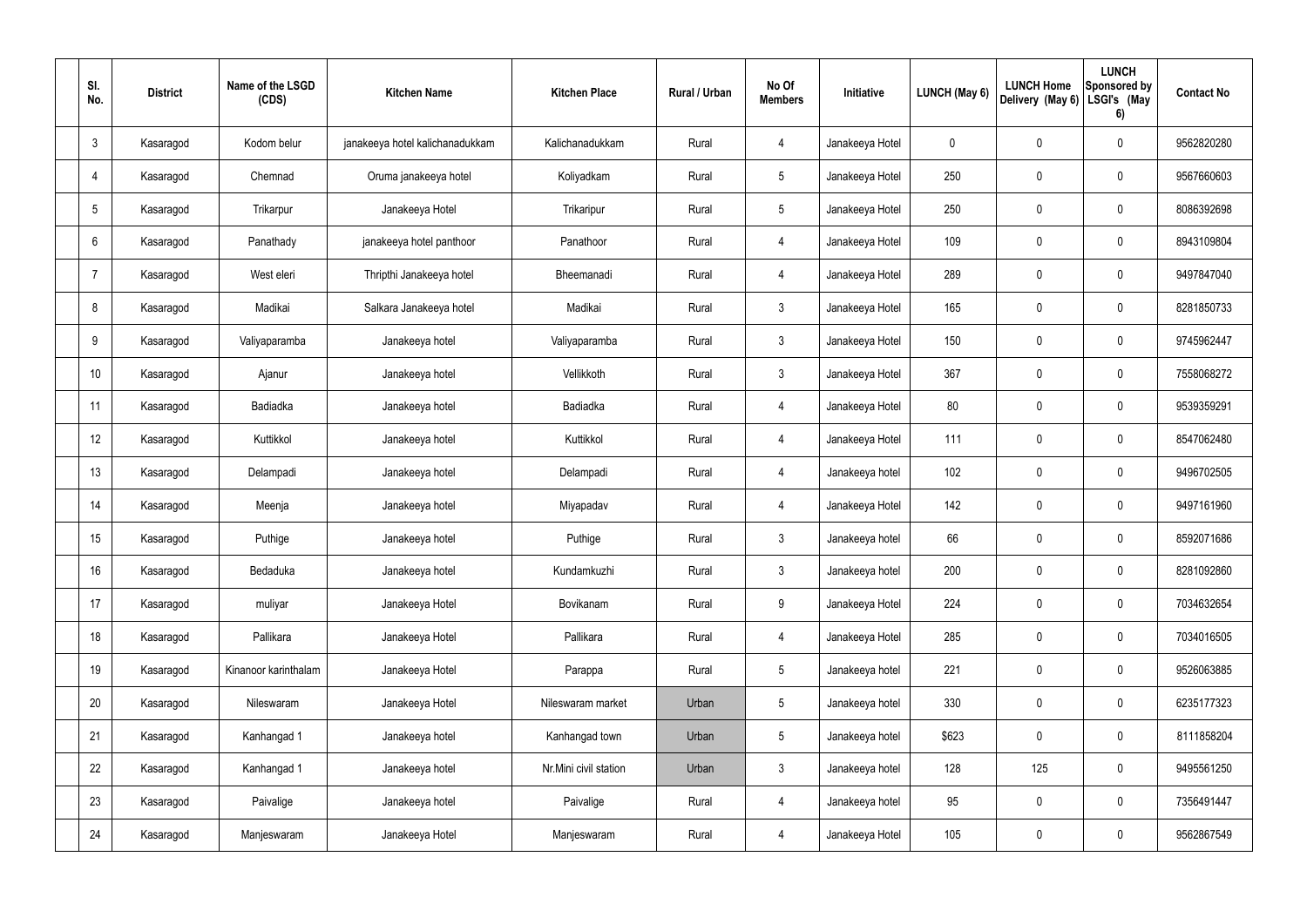|    | SI.<br>No. | <b>District</b> | Name of the LSGD<br>(CDS) | <b>Kitchen Name</b>     | <b>Kitchen Place</b> | Rural / Urban | No Of<br><b>Members</b> | Initiative      | <b>LUNCH (May 6)</b> | <b>LUNCH Home</b><br>Delivery (May 6) | <b>LUNCH</b><br>Sponsored by<br>LSGI's (May<br>6) | <b>Contact No</b> |
|----|------------|-----------------|---------------------------|-------------------------|----------------------|---------------|-------------------------|-----------------|----------------------|---------------------------------------|---------------------------------------------------|-------------------|
|    | 25         | Kasaragod       | Kanhangad 2               | Janakeeya Hotel         | Kottrachal           | Urban         | $\mathfrak{Z}$          | Janakeeya Hotel | $\mathbf 0$          | $\pmb{0}$                             | $\mathbf 0$                                       | 7025961094        |
|    | 26         | Kasaragod       | Cheruvathur               | Janakeeya hotel         | Kavumchira           | Rural         | $5\phantom{.0}$         | Janakeeya Hotel | 180                  | $\pmb{0}$                             | $\mathbf 0$                                       | 9562358039        |
|    | 27         | Kasaragod       | Padne                     | Janakeeya Hotel         | Nadakkavu            | Rural         | $\mathfrak{Z}$          | Janakeeya Hotel | 230                  | $\pmb{0}$                             | $\mathbf 0$                                       | 9744087661        |
|    | 28         | Kasaragod       | Kasaragod                 | Janakeeya Hotel         | Kasaragod            | Urban         | 4                       | Janakeeya Hotel | 270                  | $\pmb{0}$                             | $\mathbf 0$                                       | 9633400269        |
|    | 29         | Kasarkode       | Pallikkara                | Janakeeya Hotel         | Perladukkam          | Rural         | $\overline{4}$          | Janakeeya Hotel | 323                  | $\pmb{0}$                             | $\mathbf 0$                                       | 9544582935        |
|    | 30         | Kasargode       | Kumbala                   | Janakeeya Hotel         | Kumbala              | Rural         | $\mathbf{3}$            | Janakeeya Hotel | 43                   | $\pmb{0}$                             | $\mathbf 0$                                       | 7012142329        |
|    | 31         | Kasargode       | Karadka                   | Janakeeya Hotel         | Mulleria             | Rural         | $\overline{7}$          | Janakeeya Hotel | 180                  | $\pmb{0}$                             | $\mathbf 0$                                       | 8281395910        |
|    | 32         | Kasaragode      | Vorkady                   | Janakeeya Hotel         | Vorkady              | Rural         | $\mathfrak{Z}$          | Janakeeya Hotel | $\mathbf 0$          | $\pmb{0}$                             | $\mathbf 0$                                       | 8547223339        |
|    | 33         | Kasaragode      | Balal                     | Janakeeya hotel         | Balal                | Rural         | $\mathfrak{Z}$          | Janakeeya hotel | 85                   | $\pmb{0}$                             | $\mathbf 0$                                       | 7510839676        |
|    | 34         | Kasaragod       | Nileswaram                | mahima janakeeya hotel  | kanichira            | urban         | $\overline{4}$          | janakeeya hotel | 156                  | $\pmb{0}$                             | $\mathbf 0$                                       | 8590121681        |
|    | 35         | Kasaragode      | Kallar                    | janakeeya hotel         | kallar               | rural         | $\overline{4}$          | janakeeya hotel | 170                  | $\pmb{0}$                             | $\mathbf 0$                                       | 9562820280        |
|    | 36         | Kasaragode      | Mangalpady                | janakeeya hotel         | mangalpady           | rural         | 4                       | janakeeya hotel | $\mathbf 0$          | $\pmb{0}$                             | $\mathbf 0$                                       | 9633488309        |
|    | 37         | kasaragod       | Uduma                     | granma janakeeya hotel  | palakkunnu           | Rural         | 4                       | janakeeya hotel | 326                  | $\pmb{0}$                             | $\mathbf 0$                                       | 8129957159        |
|    | 38         | Kasaragod       | pullur periya             | Salkara Janakeeya hotel | periya               | Rural         | $5\phantom{.0}$         | janakeeya hotel | 269                  | $\pmb{0}$                             | $\mathbf 0$                                       | 8547309266        |
|    | 39         | kasaragod       | kumbadaje                 | janakeeya hotel         | kumbadaje            | Rural         | $\mathbf{3}$            | janakeeya hotel | 67                   | $\pmb{0}$                             | $\mathbf 0$                                       | 8593848698        |
|    | 40         | Kasaragod       | Chengala                  | Janakeeya Hotel         | Cherkkala            | Rural         | $\mathbf{3}$            | Janakeeya Hotel | 165                  | $\pmb{0}$                             | $\mathbf 0$                                       |                   |
|    | 41         | kasaragod       | East eleri                | janakeeya hotel         | east eleri           | Rural         | $\mathbf{3}$            | janakeeya hotel | 200                  | $\pmb{0}$                             | $\mathbf 0$                                       |                   |
|    | 42         | kasaragod       | karadka                   | janakeeya hotel         | karmam thody         | Rural         | $10$                    | janakeeya hotel | 70                   | $\pmb{0}$                             | $\mathbf 0$                                       |                   |
|    | 43         | kasargod        | madhur                    | janakeeya hotel         | madhur               | Rural         |                         | janakeeya hotel | 315                  |                                       |                                                   |                   |
|    | 44         | kasargod        | Cheruvathur               | janakeeya hotel         | cheruvathur          | Rural         |                         | janakeeya hotel | 201                  |                                       |                                                   |                   |
| 43 |            |                 |                           |                         |                      |               | 175                     |                 | 7917                 | $\bm{0}$                              | $\mathbf 0$                                       |                   |
|    |            | Kollam          | Chathannur                | Memsahib                | Sheemaaty junction   | Rural         | $5\phantom{.0}$         | Janakeeya Hotel | 317                  | $\pmb{0}$                             | $\pmb{0}$                                         | 9446246685        |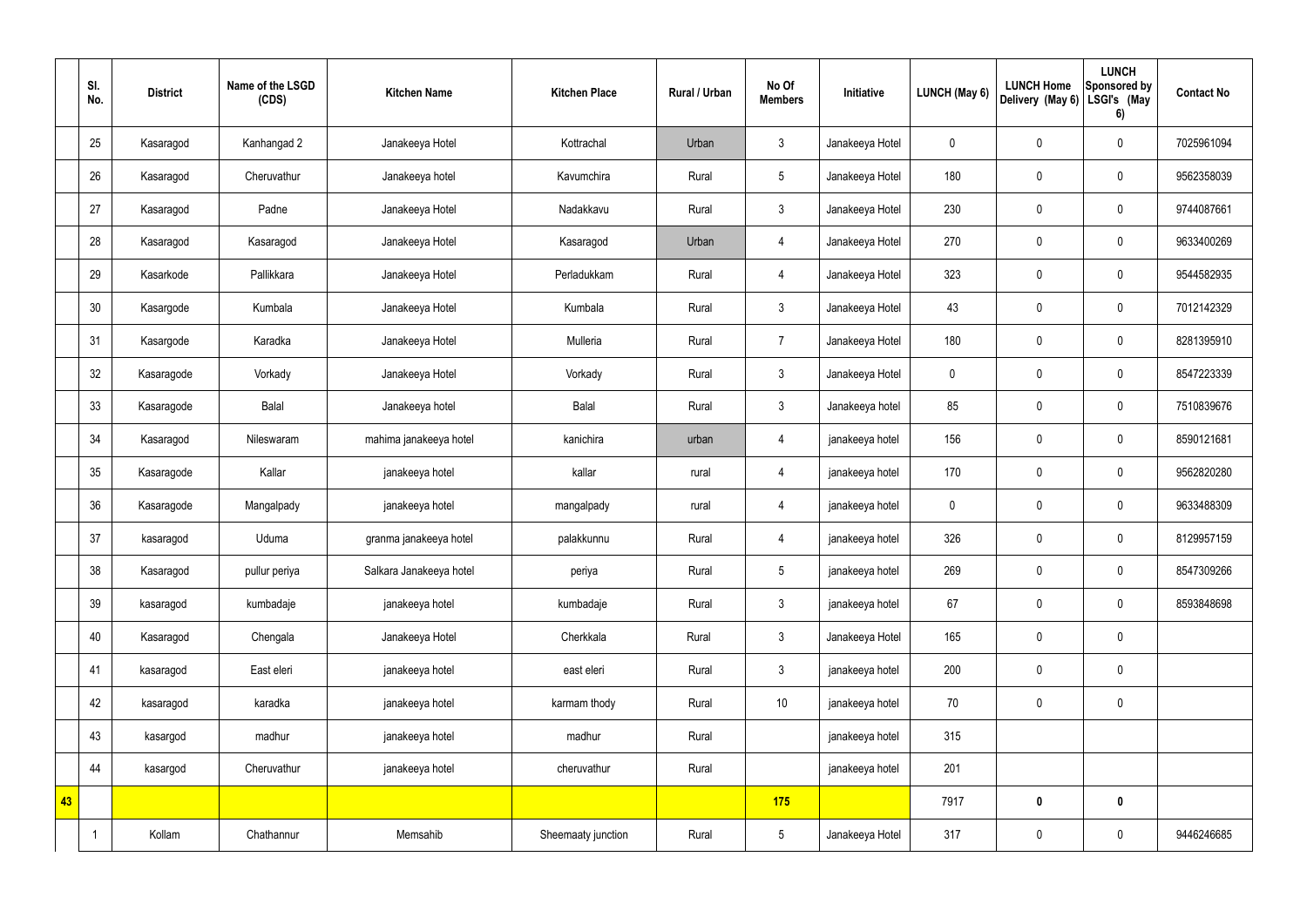| SI.<br>No.      | <b>District</b> | Name of the LSGD<br>(CDS) | <b>Kitchen Name</b>              | <b>Kitchen Place</b>                 | Rural / Urban | No Of<br><b>Members</b> | Initiative      | <b>LUNCH (May 6)</b> | <b>LUNCH Home</b><br>Delivery (May 6) | <b>LUNCH</b><br>Sponsored by<br>LSGI's (May<br>6) | <b>Contact No</b> |
|-----------------|-----------------|---------------------------|----------------------------------|--------------------------------------|---------------|-------------------------|-----------------|----------------------|---------------------------------------|---------------------------------------------------|-------------------|
| $\overline{2}$  | Kollam          | Melila                    | <b>Atham Unit</b>                | Melila                               | Rural         | $\overline{7}$          | Janakeeya Hotel | 267                  | 0                                     | $\mathbf 0$                                       | 9961178040        |
| $\mathbf{3}$    | Kollam          | Kulakkada                 | Ruchi Snacks & Catering Unit     | Poovattoor                           | Rural         | $\overline{4}$          | Janakeeya Hotel | 197                  | 0                                     | $\boldsymbol{0}$                                  | 7907941183        |
| $\overline{4}$  | Kollam          | Ittiva                    | Nanma Janakeeya hotel            | Kattampally                          | Rural         | $5\phantom{.0}$         | Janakeeya Hotel | 0                    | 0                                     | $\mathbf 0$                                       | 9809171887        |
| $5\phantom{.0}$ | Kollam          | Sooranad North            | Nanma catering unit              | Sooranadu higher secondary<br>school | Rural         | $5\phantom{.0}$         | Janakeeya Hotel | 231                  | 0                                     | $\mathbf 0$                                       | 9846082469        |
| 6               | Kollam          | Clappana                  | Bismi catering                   | Palakulangara                        | Rural         | $5\phantom{.0}$         | Janakeeya Hotel | 116                  | 0                                     | $\mathbf 0$                                       | 9847901413        |
| -7              | Kollam          | Mayyanad                  | Krishnas Janakeeya hotel         | Eravipuram                           | Rural         | $\mathbf{3}$            | Janakeeya Hotel | 127                  | 0                                     | $\mathbf 0$                                       | 9656477455        |
| 8               | Kollam          | Mayyanad                  | Souhridha Janakeeya hotel        | Pattarumukku,                        | Rural         | 9                       | Janakeeya Hotel | 0                    | 0                                     | $\mathbf 0$                                       | 7902645448        |
| 9               | Kollam          | Kulasekharapuram          | adi sakthi                       | Puthentheruvu.                       | Rural         | $5\phantom{.0}$         | Janakeeya Hotel | 198                  | 0                                     | $\mathbf 0$                                       | 9656890790        |
| 10              | Kollam          | Thekkumbhagam             | Krishna hotel                    | Nadakavu junction                    | Rural         | 4                       | Janakeeya Hotel | 48                   | 0                                     | $\mathbf 0$                                       | 9961070031        |
| 11              | Kollam          | Oachira                   | Parabhramam catering             | near oachira , ITI canteen,          | Rural         | $\overline{4}$          | Janakeeya Hotel | 0                    | 0                                     | $\mathbf 0$                                       | 9562283927        |
| 12              | Kollam          | Thodiyoor                 | Samridhi activity group          | Lpschool thodiyoor                   | Rural         | $5\,$                   | Janakeeya Hotel | 0                    | 0                                     | $\mathbf 0$                                       | 9895703572        |
| 13              | Kollam          | Thrikkovilvattom          | Murari catering, janakeeya hotel | Mukhathala                           | Rural         | 4                       | Janakeeya Hotel | 127                  | 0                                     | $\mathbf 0$                                       | 9847072544        |
| 14              | Kollam          | Sasthamcotta              | Sreedurgha catering              | Jemini hotel sasthamcotta            | Rural         | $\overline{7}$          | Janakeeya Hotel | 279                  | 0                                     | $\mathbf 0$                                       | 9744368496        |
| 15              | Kollam          | Kollam                    | Athulya catering                 | Thirumullavaram                      | Urban         | $\overline{4}$          | Janakeeya Hotel | 245                  | 0                                     | $\mathbf 0$                                       | 9048646080        |
| 16              | Kollam          | West Kallada              | Keerthi catering                 | Karalimukku                          | Rural         | $5\phantom{.0}$         | Janakeeya Hotel | 183                  | 0                                     | $\pmb{0}$                                         | 9605206907        |
| 17              | Kollam          | Thazhava                  | Pavizham                         | Karutheri junction                   | Rural         | $5\phantom{.0}$         | Janakeeya Hotel | 232                  | 0                                     | $\pmb{0}$                                         | 8086704216        |
| 18              | Kollam          | Kollam                    | Niravu catering                  | Chinnakkada                          | Urban         | $5\phantom{.0}$         | Janakeeya Hotel | 368                  | 0                                     | $\pmb{0}$                                         | 9633073613        |
| 19              | Kollam          | Perinad                   | janakeeya Bhakshanashala         | Panchayat canteen                    | Rural         | $5\phantom{.0}$         | Janakeeya Hotel | 125                  | 0                                     | $\pmb{0}$                                         | 9526402667        |
| 20              | Kollam          | Kundara                   | Ammu Catering unit               | Mulavana LP school                   | Rural         | $\overline{4}$          | Janakeeya Hotel | 147                  | 0                                     | $\pmb{0}$                                         | 9633518572        |
| 21              | Kollam          | Neduvathur                | Pooja hotel                      | Thevalappuram                        | Rural         | $\mathbf{3}$            | Janakeeya Hotel | 45                   | 0                                     | $\pmb{0}$                                         | 9745376675        |
| 22              | Kollam          | Punalur                   | Jyothi Catering                  | Punalur                              | Urban         | $\overline{4}$          | Janakeeya Hotel | 220                  | $\mathbf 0$                           | $\pmb{0}$                                         | 9961249345        |
| 23              | Kollam          | Punalur                   | Mahima Catering                  | Punalur                              | Urban         | $5\phantom{.0}$         | Janakeeya Hotel | 234                  | 0                                     | $\pmb{0}$                                         | 9496112957        |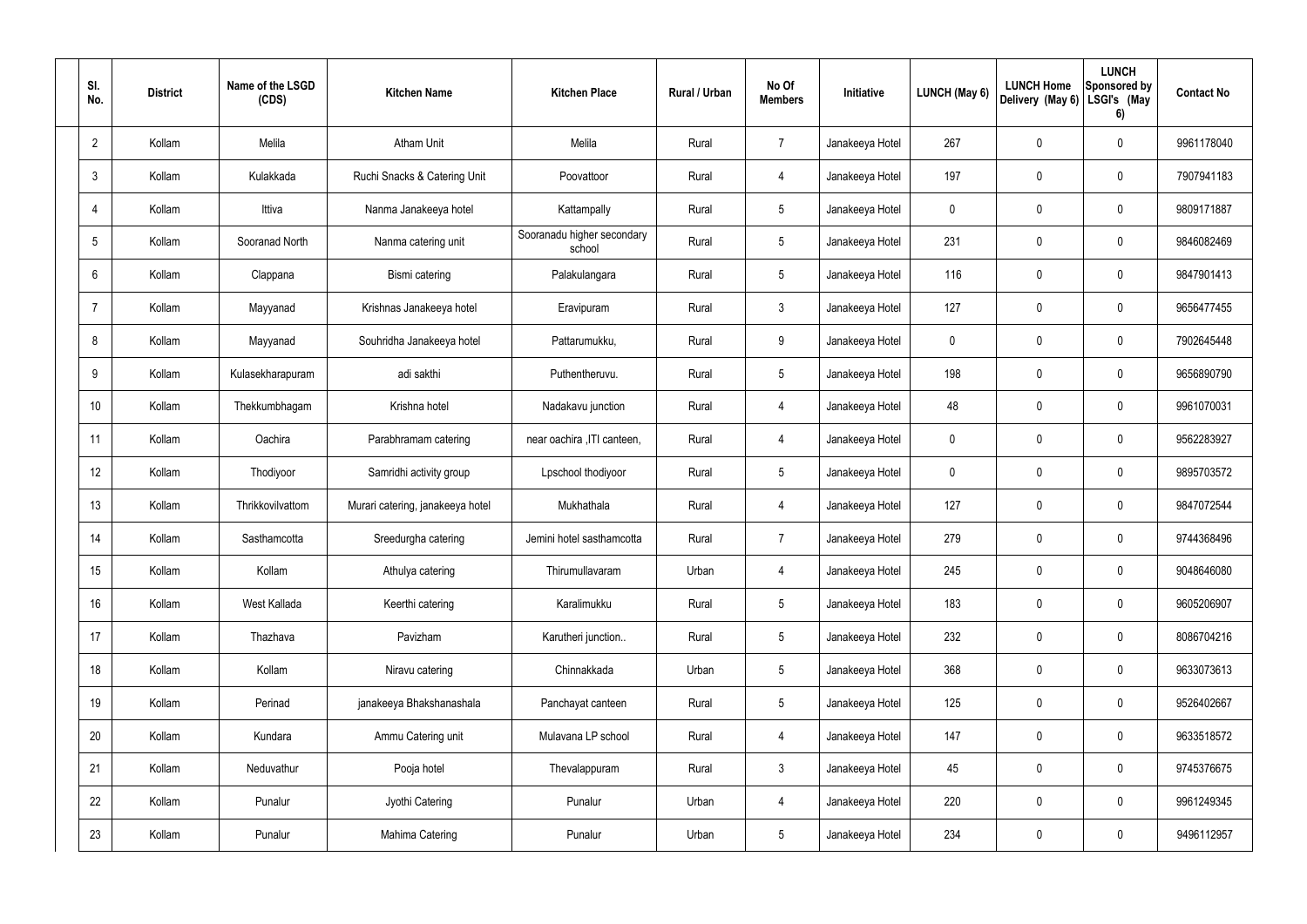|    | SI.<br>No. | <b>District</b> | Name of the LSGD<br>(CDS) | <b>Kitchen Name</b>      | <b>Kitchen Place</b>              | Rural / Urban | No Of<br><b>Members</b> | Initiative      | LUNCH (May 6) | <b>LUNCH Home</b><br>Delivery (May 6) | <b>LUNCH</b><br>Sponsored by<br>LSGI's (May<br>6) | <b>Contact No</b> |
|----|------------|-----------------|---------------------------|--------------------------|-----------------------------------|---------------|-------------------------|-----------------|---------------|---------------------------------------|---------------------------------------------------|-------------------|
|    | 24         | Kollam          | Punalur                   | Safalyam Catering        | Punalur                           | Urban         | $5\phantom{.0}$         | Janakeeya Hotel | 348           | 0                                     | $\mathbf 0$                                       | 9495476197        |
|    | 25         | Kollam          | Thrikkaruva               | Janakeeya Bhakshanashala | Thinavila Junction Kanjaveli      | Rural         | 4                       | Janakeeya Hotel | $\mathbf 0$   | 0                                     | $\pmb{0}$                                         | 9645069880        |
|    | 26         | Kollam          | Chithara                  | AKG Janakeeya Hotel      | Kizhakkumbagom                    | Rural         | $5\phantom{.0}$         | Janakeeya Hotel | 82            | 0                                     | $\mathbf 0$                                       | 9495701987        |
|    | 27         | Kollam          | South Paravur             | Kshree janakeeya hotel   | Busstand ,paravur                 | Urban         | $5\phantom{.0}$         | Janakeeya Hotel | 170           | 0                                     | $5\phantom{.0}$                                   | 8606179380        |
|    | 28         | Kollam          | Mynagappally              | Anugraha hotel           | Kadappa                           | Rural         | $5\phantom{.0}$         | Janakeeya Hotel | 258           | 0                                     | $\mathbf 0$                                       | 9995085705        |
|    | 29         | Kollam          | Mandrothuruthu            | Janakeeya Bhakshanashala | Thoombummukham                    | Rural         | $\overline{4}$          | Janakeeya Hotel | 74            | 0                                     | $\pmb{0}$                                         | 9526648057        |
|    | 30         | Kollam          | Karungappally             | Bagya catering           | Muncipality                       | Urban         | $\overline{4}$          | Janakeeya Hotel | $\mathbf 0$   | 0                                     | $\mathbf 0$                                       | 9947702130        |
|    | 31         | Kollam          | Kollam East               | Bharathlekshmi           | Vadakkevila                       | Urban         | $\mathbf{3}$            | Janakeeya Hotel | 360           | 0                                     | $\mathbf 0$                                       | 9744300901        |
|    | 32         | Kollam          | Chavara                   | Harisree janakeya hotel  | Panchayath                        | Rural         | 3 <sup>1</sup>          | Janakeeya Hotel | 65            | 0                                     | $\mathbf 0$                                       | 9995166343        |
|    | 33         | Kollam          | Pavithreswaram            | Kairali                  | Pavithreswaram                    | Rural         | 4                       | Janakeeya Hotel | 218           | 0                                     | $\pmb{0}$                                         | 9605836414        |
|    | 34         | Kollam          | Veliyam                   | Kantharees               | Panchayathu building              | Rural         | $5\phantom{.0}$         | Janakeeya Hotel | 69            | 0                                     | $\mathbf 0$                                       | 9562111715        |
|    | 35         | Kollam          | Velinalloor               | Quality Janakeeya hotel  | Alummod, Velinalloor              | Rural         | 4                       | Janakeeya Hotel | 115           | 0                                     | $\pmb{0}$                                         | 9605896303        |
|    | 36         | Kollam          | Elamadu                   | Swaruma janakeeya hotel  | Near cooperative bank,<br>Elamadu | Rural         | $\mathbf{3}$            | Janakeeya Hotel | 255           | 0                                     | $\overline{2}$                                    | 8129611321        |
|    | 37         | Kollam          | Kadakkal                  | Nanma janakeeya hotel    | Kadakkal                          | Rural         | $\overline{4}$          | Janakeeya Hotel | 300           | 0                                     | $\mathbf 0$                                       | 9847936390        |
|    | 38         | Kollam          | Perayam                   | Janakeeya hotel          | Onambalam                         | Rural         | $\overline{4}$          | Janakeeya Hotel | $\mathbf 0$   | 0                                     | $\mathbf 0$                                       | 9446855866        |
| 80 | 39         | Kollam          | Ezhukone                  | Ezhukone janakeeya hotel | Near panchayathu office           | Rural         | $5\phantom{.0}$         | Janakeeya Hotel | 112           | 0                                     | $\mathbf 0$                                       | 8086757275        |
|    | 40         | Kollam          | Adichanalloor             | Ruchikkoottu             | Mylakkaadu                        | Rural         | $\overline{4}$          | Janakeeya Hotel | 111           | 0                                     | $\mathbf 0$                                       | 8136954461        |
|    | 41         | Kollam          | Poruvazhi                 | Amma janakeeya hotel     | Poruvaxhy                         | Rural         | $5\phantom{.0}$         | Janakeeya Hotel | 237           | 0                                     | $\mathbf 0$                                       | 9656421272        |
|    | 42         | Kollam          | Nilamel                   | Vanitha Janakeeya Hotel  | Nilamel                           | Rural         | $\overline{4}$          | Janakeeya Hotel | 107           | 0                                     | $\mathbf 0$                                       | 9447407264        |
|    | 43         | Kollam          | Panmana                   | SV janakeeya hotel       | Kollaka CN junction               | Rural         | $\mathfrak{Z}$          | Janakeeya Hotel | 198           | 0                                     | $\mathbf 0$                                       | 8113020216        |
|    | 44         | Kollam          | Ummannoor                 | Thanal                   | Nellikunnam                       | Rural         | $\overline{4}$          | Janakeeya Hotel | 245           | 0                                     | $\mathbf 0$                                       | 9656194614        |
|    | 45         | Kollam          | Kulathupuzha              | Karunya Janakeeya Hotel  | Thinkal karikkam                  | Rural         | 4                       | Janakeeya Hotel | 179           | 0                                     | $\boldsymbol{0}$                                  | 9048034267        |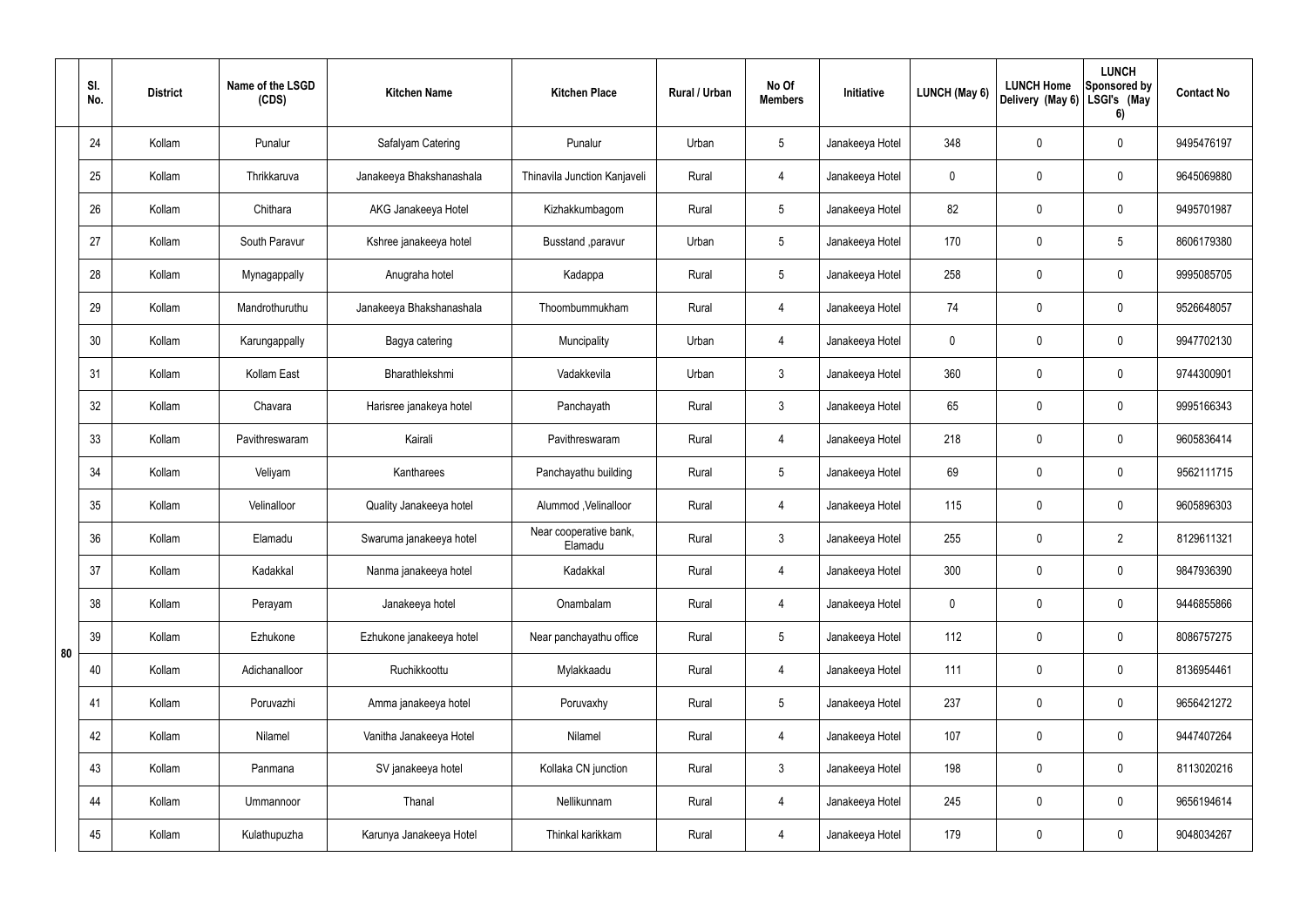| SI.<br>No. | <b>District</b> | Name of the LSGD<br>(CDS) | <b>Kitchen Name</b>                              | <b>Kitchen Place</b>                                 | Rural / Urban | No Of<br><b>Members</b> | Initiative      | LUNCH (May 6) | <b>LUNCH Home</b><br>Delivery (May 6) | <b>LUNCH</b><br><b>Sponsored by</b><br>LSGI's (May<br>6) | <b>Contact No</b> |
|------------|-----------------|---------------------------|--------------------------------------------------|------------------------------------------------------|---------------|-------------------------|-----------------|---------------|---------------------------------------|----------------------------------------------------------|-------------------|
| 46         | Kollam          | Kareepra                  | Kareepra janakeeya hotel                         | Panchayathu office junction                          | Rural         | $5\phantom{.0}$         | Janakeeya Hotel | 56            | 0                                     | 0                                                        | 9656783244        |
| 47         | Kollam          | Piravanthur               | Thanima catering unit                            | Piravanthoor                                         | Rural         | $5\phantom{.0}$         | Janakeeya Hotel | 148           | 0                                     | 0                                                        | 9207907284        |
| 48         | Kollam          | Karavaloor                | Sreelekshmi Janakeeya Hotel                      | Karavalur                                            | Rural         | $5\phantom{.0}$         | Janakeeya Hotel | 150           | 0                                     | 0                                                        | 9745719860        |
| 49         | Kollam          | Alayaman                  | Sreelakam Janakeeya Hotel                        | Karukone                                             | Rural         | 4                       | Janakeeya Hotel | 199           | 0                                     | 0                                                        | 8592858448        |
| 50         | Kollam          | Kottarakkara              | Ruchi                                            | Kottarakkara christuraj hospital<br>hospital canteen | Urban         | $5\phantom{.0}$         | Janakeeya Hotel | 221           | 0                                     | 0                                                        | 9447997809        |
| 51         | Kollam          | Chirakkara                | Bhoomika Jh                                      | Bhajanamadam mukku                                   | Rural         | $5\phantom{.0}$         | Janakeeya Hotel | 140           | 0                                     | 0                                                        | 9567024263        |
| 52         | Kollam          | Kalluvathukkal            | Deepam Jh                                        | Parippally                                           | Rural         | 4                       | Janakeeya Hotel | 0             | 0                                     | 0                                                        | 8593984144        |
| 53         | Kollam          | Chirakkara                | Niram Jh                                         | Vadakkemukku ,chirakkara                             | Rural         | 4                       | Janakeeya Hotel | 184           | 0                                     | 0                                                        | 9847286593        |
| 54         | Kollam          | Velinalloor               | Mathrika janakeeya hotel                         | Govt PHC canteen                                     | Rural         | 4                       | Janakeeya Hotel | 132           | 0                                     | 0                                                        | 7592859804        |
| 55         | Kollam          | East Kallada              | kudumbashree janakeeya hotel                     | marthandapuram                                       | Rural         | 5                       | Janakeeya Hotel | 244           | 0                                     | $\mathbf 0$                                              | 9746964557        |
| 56         | Kollam          | Anchal                    | Malu janakeeya hotel                             | Anchal, Town ward                                    | Rural         | 3                       | Janakeeya Hotel | 304           | 0                                     | 0                                                        | 9656920091        |
| 57         | Kollam          | Kummil                    | Sreebhadra janakeeya hotel                       | Thachonam                                            | Rural         | 3                       | Janakeeya Hotel | 0             | 0                                     | 0                                                        | 9846327312        |
| 58         | Kollam          | Yeroor                    | Oottupura janakeeya hotel                        | yeroor                                               | Rural         | 6                       | Janakeeya Hotel | 145           | 0                                     | 0                                                        | 9526031467        |
| 59         | Kollam          | Nedumpana                 | Samthripthy janakeeya hotel                      | Pallimon                                             | Rural         | $\overline{4}$          | Janakeeya Hotel | 0             | 0                                     | $\pmb{0}$                                                | 9539780119        |
| 60         | Kollam          | Kollam                    | Ishwarya janakeeya hotel                         | Near collectorate, Thevally<br>division              | Urban         | $\mathfrak{Z}$          | Janakeeya Hotel | 290           | $\mathbf 0$                           | $\mathbf 0$                                              | 8848893882        |
| 61         | Kollam          | Edamulakkal               | Sahya janakeeya hotel                            | Edamulackal                                          | Rural         | 4                       | Janakeeya Hotel | 80            | 0                                     | $\mathbf 0$                                              | 7025532998        |
| 62         | Kollam          | Mylom                     | Amrutha                                          | Inchakkadu                                           | Rural         | $\overline{5}$          | Janakeeya Hotel | 175           | $\mathbf 0$                           | $\mathsf{0}$                                             | 9539780965        |
| 63         | Kollam          | Thevalakkara              | Kerala Janakeeya Hotel                           | Thevalakkara                                         | Rural         | $\mathbf{3}$            | Janakeeya Hotel | 45            | $\mathbf 0$                           | $\mathsf{0}$                                             | 9847291089        |
| 64         | Kollam          | Thalavoor                 | Kudumbasheree Nadan<br>Bhakshanashala            | Pidavoor                                             | Rural         | 4                       | Janakeeya Hotel | 145           | $\mathbf 0$                           | $\mathsf{0}$                                             | 9747324839        |
| 65         | Kollam          | Vilakkudy                 | vadhanam                                         | <b>KUNNICODU</b>                                     | Rural         | $5\,$                   | Janakeeya Hotel | 165           | $\pmb{0}$                             | $\mathsf{0}$                                             | 9526354689        |
| 66         | Kollam          | Poothakkulam              | Avani catering                                   | Poothakkulam gp                                      | Rural         | 4                       | Janakeeya Hotel | 85            | $\mathbf 0$                           | $\mathbf 0$                                              | 9562782082        |
| 67         | Kollam          | Pathanapuram              | Pathanapuram Grama Panchayath<br>Janakeeya Hotel | Pathanapuram                                         | Rural         | $\overline{4}$          | Janakeeya Hotel | 92            | $\pmb{0}$                             | $\mathsf{0}$                                             | 9061291033        |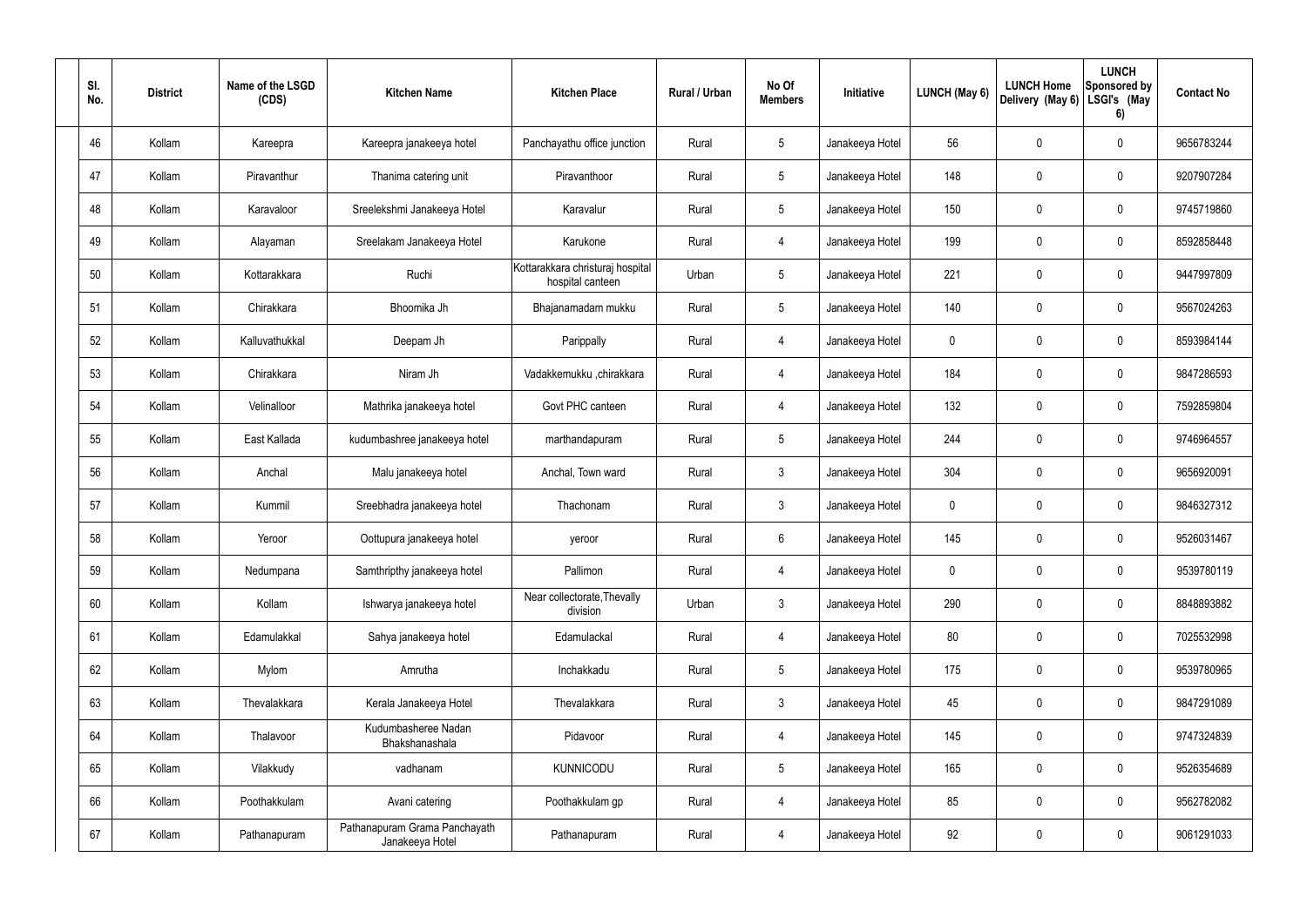|    | SI.<br>No.      | <b>District</b> | Name of the LSGD<br>(CDS) | <b>Kitchen Name</b>        | <b>Kitchen Place</b>      | <b>Rural / Urban</b> | No Of<br><b>Members</b> | Initiative      | <b>LUNCH (May 6)</b> | <b>LUNCH Home</b><br>Delivery (May 6) | <b>LUNCH</b><br>Sponsored by<br>LSGI's (May<br>6) | <b>Contact No</b> |
|----|-----------------|-----------------|---------------------------|----------------------------|---------------------------|----------------------|-------------------------|-----------------|----------------------|---------------------------------------|---------------------------------------------------|-------------------|
|    | 68              | Kollam          | Chadayamangalam           | Real janakeeya hotel       | Chadayamangalam           | Rural                | $\mathfrak{Z}$          | Janakeeya Hotel | 36                   | 0                                     | $\pmb{0}$                                         | 9562123039        |
|    | 69              | Kollam          | Elampalloor               | Kalavara janakeeya hotel   | Ashupathri mukku, Kundara | Rural                | $5\phantom{.0}$         | Janakeeya Hotel | 373                  | 0                                     | $\mathbf 0$                                       | 8943182967        |
|    | 70              | Kollam          | Kottamkara                | Ishwarya janakeeya hotel   | Keralapuram               | Rural                | $5\phantom{.0}$         | Janakeeya Hotel | $\mathbf 0$          | 0                                     | $\pmb{0}$                                         | 9747765979        |
|    | 71              | Kollam          | Vettikavala               | Nanma                      | Vettikkavala              | Rural                | $\mathbf{3}$            | Janakeeya Hotel | 176                  | 0                                     | $\mathbf 0$                                       | 9645070430        |
|    | 72              | Kollam          | Pooyappally               | Anaswara janakeeya hotel   | Maruthamanpally           | Rural                | $5\phantom{.0}$         | Janakeeya Hotel | 68                   | 0                                     | $\boldsymbol{0}$                                  | 9947289476        |
|    | 73              | Kollam          | Thenmala                  | Nanma janakeeya hotel      | Thenmala                  | Rural                | $\overline{4}$          | Janakeeya Hotel | 250                  | 0                                     | $\mathbf 0$                                       | 9446274943        |
|    | 74              | Kollam          | Pattazhi                  | Suprabhatham Catering Unit | pattazhy                  | Rural                | $\overline{4}$          | Janakeeya Hotel | 56                   | 0                                     | $\pmb{0}$                                         | 9495195796        |
|    | 75              | Kollam          | Neendakara                | Darshana Janakeeya Hotel   | Puthenthura Junction      | Rural                | $\mathbf{3}$            | Janakeeya Hotel | 119                  | 0                                     | $\pmb{0}$                                         | 9633106463        |
|    | 76              | Kollam          | Clappana                  | Vijayasree                 | Near alumpeedika junction | Rural                | $5\phantom{.0}$         | Janakeeya Hotel | 122                  | 0                                     | $\pmb{0}$                                         | 9567797660        |
|    | 77              | Kollam          | Sooranad South            | Akshaya janakeeya hotel    | Patharam                  | Rural                | 4                       | Janakeeya Hotel | 255                  | 0                                     | $\mathbf 0$                                       | 9746919825        |
|    | 78              | Kollam          | Edamulakkal               | Deepam janakeeya hotel     | Edamulackal               | Rural                | $\mathbf{3}$            | Janakeeya Hotel | 292                  | 0                                     | $\pmb{0}$                                         | 9400684494        |
|    | 79              | Kollam          | Aryankavu                 | Sevana janakeeya hotel     | Kazhuthurutty             | Rural                | $\mathbf{3}$            | Janakeeya Hotel | 168                  | 0                                     | $\pmb{0}$                                         | 8921381398        |
|    | 80              | Kollam          | Pattazhi Vadakkekara      | Annapoorna                 | Kaduvathode               | Rural                | 4                       | Janakeeya Hotel | 111                  | 0                                     | 0                                                 | 7561013776        |
|    | 81              | Kollam          | Kulasekharapuram          | Vinayaka                   | Puthiyakav                | Rural                | $\overline{4}$          | Janakeeya Hotel | 248                  | 0                                     | $\mathbf 0$                                       | 9947499053        |
|    | 82              | Kollam          | Kunnathur                 | sudha's Janakeeya Hotel    | kunnathur                 | Rural                | $6\overline{6}$         | Janakeeya Hotel | 275                  | 0                                     | $\mathbf 0$                                       | 9496270029        |
| 82 |                 |                 |                           |                            |                           |                      | 358                     |                 | 12758                | $\bullet$                             | $\overline{7}$                                    |                   |
|    |                 | Kottayam        | Akalakkunnam              | Navaruchi                  | Chengalam                 | Rural                | $5\overline{)}$         | Janakeeya Hotel | $\mathbf 0$          | 0                                     | $\mathbf 0$                                       | 9188362235        |
|    | $\overline{2}$  | kottayam        | Akalakunnam               | Janakeeya Hotel            | Akalakunnam               | Rural                | $5\overline{)}$         | Janakeeya Hotel | 197                  | $\pmb{0}$                             | $\mathbf 0$                                       | 8086245950        |
|    | $\mathfrak{Z}$  | Kottayam        | Arpookkara                | Niravu                     | <b>Medical College</b>    | Rural                | 8                       | Janakeeya Hotel | 250                  | $\pmb{0}$                             | $\pmb{0}$                                         | 9744719092        |
|    | 4               | Kottayam        | Arpookkara                | Ruchi Janakeeya Hotel      | Kaippuzha mutt            | Rural                | $\overline{4}$          | Janakeeya Hotel | 115                  | $\pmb{0}$                             | $\pmb{0}$                                         | 9847147156        |
|    | $5\phantom{.0}$ | Kottayam        | Athirampuzha              | Hannas                     | Mannanam                  | Rural                | $\overline{4}$          | Janakeeya Hotel | 86                   | 0                                     | $\mathbf 0$                                       | 9496136682        |
|    | 6               | Kottayam        | Ayarkunnam                | Panchami Unit              | Near PHC Ayarkunnam       | Rural                | $5\overline{)}$         | Janakeeya Hotel | $\pmb{0}$            | 0                                     | $\pmb{0}$                                         | 9744560994        |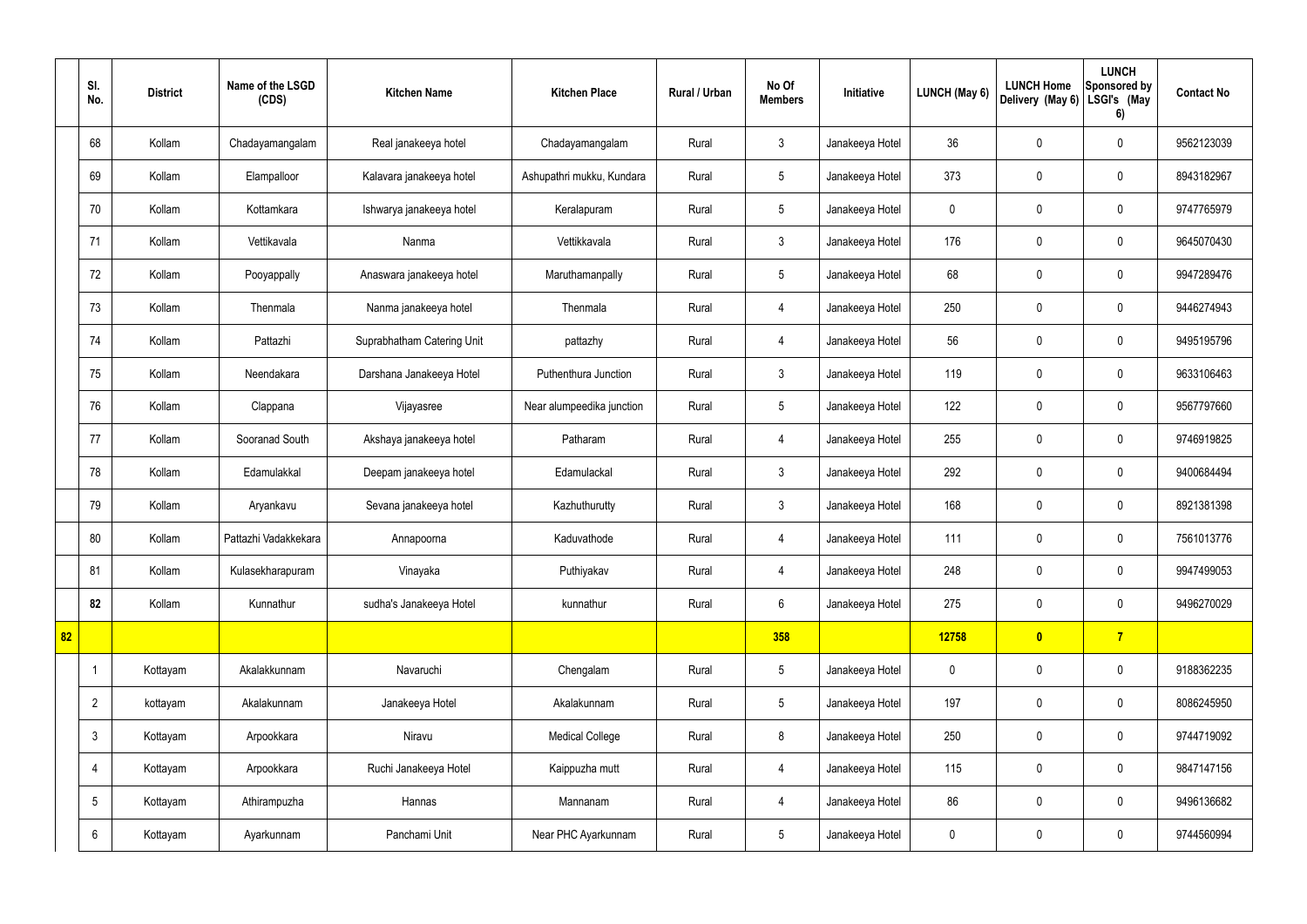| SI.<br>No.     | <b>District</b> | Name of the LSGD<br>(CDS) | <b>Kitchen Name</b>             | <b>Kitchen Place</b>                   | Rural / Urban | No Of<br><b>Members</b> | Initiative      | <b>LUNCH (May 6)</b> | <b>LUNCH Home</b><br>Delivery (May 6) | <b>LUNCH</b><br>Sponsored by<br>LSGI's (May<br>6) | <b>Contact No</b> |
|----------------|-----------------|---------------------------|---------------------------------|----------------------------------------|---------------|-------------------------|-----------------|----------------------|---------------------------------------|---------------------------------------------------|-------------------|
| $\overline{7}$ | Kottayam        | Aymanam                   | Bisiya                          | Aymanam panchayath hall                | Rural         | $\mathbf{3}$            | Janakeeya Hotel | 195                  | 0                                     | $\mathbf 0$                                       | 9544560606        |
| 8              | Kottayam        | Bharananganam             | Kudumbshree nadan bhakshanasala | Bharananganam                          | Rural         | $\mathbf{3}$            | Janakeeya Hotel | 172                  | 0                                     | $\boldsymbol{0}$                                  | 8113827680        |
| 9              | Kottayam        | Changanassery             | Janakeeya Hotel                 | Near Railway station                   | Urban         | $\mathbf{3}$            | Janakeeya Hotel | 234                  | 0                                     | $\mathbf 0$                                       | 7560866821        |
| 10             | Kottayam        | Chemp                     | Thanima                         | Chemp                                  | Rural         | $\overline{4}$          | Janakeeya Hotel | 0                    | 0                                     | $\mathbf 0$                                       | 9809940907        |
| 11             | Kottayam        | Chirakkadav               | <b>Udaya Catering Unit</b>      | Mahatma Gandhi Town Hall,<br>Ponkunnam | Rural         | $5\phantom{.0}$         | Janakeeya Hotel | 122                  | 0                                     | $\mathbf 0$                                       | 6282479410        |
| 12             | Kottayam        | Chirakkadav               | Sargam                          | Thekkethu Kavala                       | Rural         | $\mathbf{3}$            | Janakeeya Hotel | 58                   | 0                                     | $\mathbf 0$                                       | 9656087110        |
| 13             | Kottayam        | Elikulam                  | Janakeeya Hotel Elikkulam       | Manchakuzhy                            | Rural         | $\mathbf{3}$            | Janakeeya Hotel | 125                  | 0                                     | $\mathbf 0$                                       | 9074768314        |
| 14             | Kottayam        | Erumeli                   | Janakeeya Hotel Erumeli         | Erumeli                                | Rural         | $\overline{4}$          | Janakeeya Hotel | 97                   | 0                                     | $\mathbf 0$                                       | 8078201554        |
| 15             | Kottayam        | Ettumanoor                | Gramashree cafe kudumbasree     | Nandanam auditorium,<br>Ettumanoor     | Urban         | $\sqrt{5}$              | Janakeeya Hotel | 169                  | 0                                     | $\mathbf 0$                                       | 9847334071        |
| 16             | Kottayam        | Kadanad                   | Thanal catering                 | Kadanad                                | Rural         | $5\phantom{.0}$         | Janakeeya Hotel | 161                  | 0                                     | $\mathbf 0$                                       | 9048099040        |
| 17             | Kottayam        | Kadaplamattam             | Salt &pepper                    | Near Kadaplamattom CDS                 | Rural         | 4                       | Janakeeya Hotel | 43                   | 0                                     | $\mathbf 0$                                       | 9645400860        |
| 18             | Kottayam        | Kadaplamattam             | Kadaplamattam Janakeeya Hotel   | Vayala                                 | Rural         | $\overline{4}$          | Janakeeya Hotel | 91                   | 0                                     | $\mathbf 0$                                       | 9446804954        |
| 19             | Kottayam        | Kaduthuruthy              | Janakeeya Hotel                 | Panchayath premise                     | Rural         | 6                       | Janakeeya Hotel | 92                   | 0                                     | $\mathbf 0$                                       | 9847166464        |
| 20             | Kottayam        | Kallara                   | Vasuki Janakeeya hotel          | Kallara                                | Rural         | $\mathbf{3}$            | Janakeeya Hotel | 100                  | 0                                     | $\mathbf 0$                                       | 9846103478        |
| 21             | Kottayam        | Kanakkari                 | Jesus                           | Pattithanam                            | Rural         | $5\phantom{.0}$         | Janakeeya Hotel | 69                   | 0                                     | $\pmb{0}$                                         | 9447192439        |
| 22             | Kottayam        | Kangazha                  | Sulabha                         | Pathanadu                              | Rural         | $5\phantom{.0}$         | Janakeeya Hotel | 0                    | 0                                     | $\pmb{0}$                                         | 9847438293        |
| 23             | Kottayam        | Kanjirapally              | Vanitha canteen                 | Panchayath premise                     | Rural         | $\mathfrak{Z}$          | Janakeeya Hotel | 139                  | 0                                     | $\pmb{0}$                                         | 9605391868        |
| 24             | Kottayam        | Karoor                    | Unarvu janakeeya hotel          | Valavoor                               | Rural         | $5\phantom{.0}$         | Janakeeya Hotel | 182                  | 0                                     | $\pmb{0}$                                         | 8304903250        |
| 25             | Kottayam        | Karukachal                | <b>Sukrutham Catering Unit</b>  | Karukachal                             | Rural         | $5\,$                   | Janakeeya Hotel | 40                   | 0                                     | $\pmb{0}$                                         | 9847766843        |
| 26             | Kottayam        | Kidangoor                 | Janakeeya hotel                 | Kidangoor Panchayath                   | Rural         | $\mathfrak{Z}$          | Janakeeya Hotel | 164                  | 0                                     | $\pmb{0}$                                         | 9048080292        |
| 27             | Kottayam        | Kooroppada                | Achus Janakeeya Hotel           | Panchayath                             | Rural         | $\mathbf{3}$            | Janakeeya Hotel | 118                  | $\mathbf 0$                           | $\pmb{0}$                                         | 9778121989        |
| 28             | Kottayam        | Koottickal                | Janakeeya hotel                 | Koottickal                             | Rural         | $5\phantom{.0}$         | Janakeeya Hotel | 136                  | 0                                     | $\pmb{0}$                                         | 9645219929        |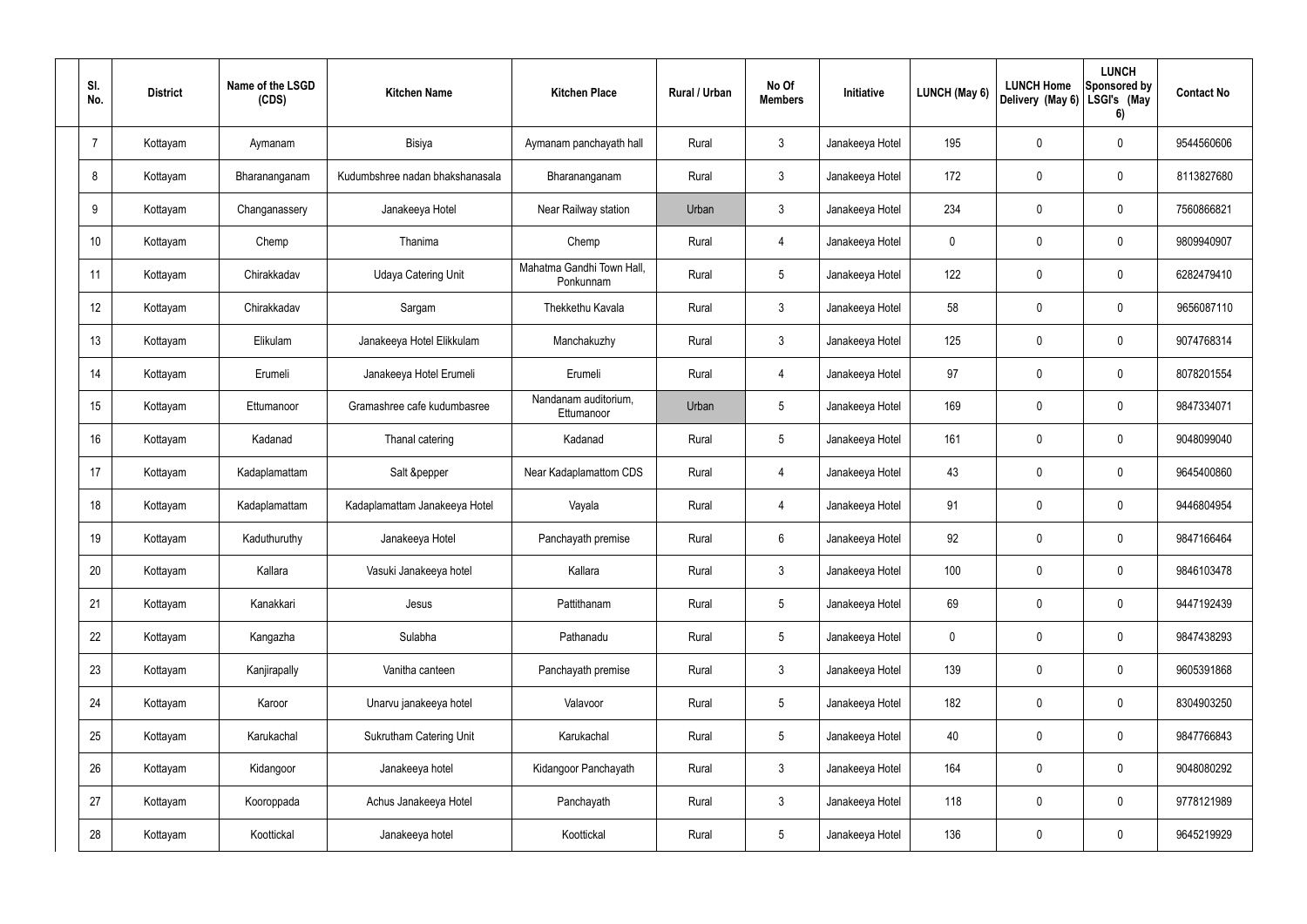|    | SI.<br>No. | <b>District</b> | Name of the LSGD<br>(CDS) | <b>Kitchen Name</b>             | <b>Kitchen Place</b>           | Rural / Urban | No Of<br><b>Members</b> | Initiative      | LUNCH (May 6) | <b>LUNCH Home</b><br>Delivery (May 6) | <b>LUNCH</b><br>Sponsored by<br>LSGI's (May<br>6) | <b>Contact No</b> |
|----|------------|-----------------|---------------------------|---------------------------------|--------------------------------|---------------|-------------------------|-----------------|---------------|---------------------------------------|---------------------------------------------------|-------------------|
|    | 29         | Kottayam        | Koruthodu                 | Koruthodu Janakeeya Hotel       | Koruthodu                      | Rural         | $6\phantom{.}6$         | Janakeeya Hotel | 116           | 0                                     | $\mathbf 0$                                       | 7510770418        |
|    | 30         | Kottayam        | KottayamNorth             | Alfa Canteen                    | Municipality Kottayam          | Urban         | $5\phantom{.0}$         | Janakeeya Hotel | 170           | 0                                     | $\pmb{0}$                                         | 9846571923        |
|    | 31         | Kottayam        | KottayamNorth             | Kerala cafe janakeeya hotel     | Choottuveli                    | Urban         | $\mathbf{3}$            | Janakeeya Hotel | 392           | 0                                     | $\mathbf 0$                                       | 8129337294        |
|    | 32         | Kottayam        | KottayamNorth             | Maria Janakeeya Hotel           | Chungam                        | Urban         | $5\phantom{.0}$         | Janakeeya Hotel | 265           | 0                                     | $\pmb{0}$                                         | 9744843928        |
|    | 33         | Kottayam        | Kuravilangadu             | kudumbashree janakeeya hotel    | kuravilangady by pass junction | Rural         | $5\phantom{.0}$         | Janakeeya Hotel | 219           | 0                                     | $\mathbf 0$                                       | 7559022364        |
|    | 34         | Kottayam        | Kurichi                   | <b>Swad Catering</b>            | Cheruvelippadi                 | Rural         | $\overline{4}$          | Janakeeya Hotel | 394           | 0                                     | $\pmb{0}$                                         | 9847891917        |
|    | 35         | Kottayam        | Madappally                | SR catering                     | Mammoodu                       | Rural         | $\mathfrak{Z}$          | Janakeeya Hotel | $\mathbf 0$   | 0                                     | $\mathbf 0$                                       | 9747702203        |
|    | 36         | Kottayam        | Manimala                  | Vanitha canteen                 | Manimala                       | Rural         | $\mathbf{3}$            | Janakeeya Hotel | 136           | 0                                     | $\pmb{0}$                                         | 9946318069        |
|    | 37         | Kottayam        | Manjoor                   | Oruma catering unit             | Kuruppanthara                  | Rural         | $5\phantom{.0}$         | Janakeeya Hotel | 86            | 0                                     | $\mathbf 0$                                       | 9349189590        |
|    | 38         | Kottayam        | Marangattupilly           | Marangattupilly Janakeeya Hotel | Marangattupilly                | Rural         | $\overline{4}$          | Janakeeya Hotel | 134           | 0                                     | $\mathbf 0$                                       | 9544416772        |
|    | 39         | Kottayam        | Maravanthuruth            | Changathi                       | Maravanthuruth                 | Rural         | 4                       | Janakeeya Hotel | 62            | 0                                     | $\mathbf 0$                                       | 9744598169        |
|    | 40         | Kottayam        | Meenachil                 | Akshaya Janakeeya hotel         | Idamattam                      | Rural         | 4                       | Janakeeya Hotel | 124           | 0                                     | $\overline{2}$                                    | 9747190979        |
|    | 41         | Kottayam        | Meenachil                 | Archana janakeeya Hotel         | Paika                          | Rural         | $5\phantom{.0}$         | Janakeeya Hotel | 187           | 0                                     | $\mathbf 0$                                       | 9048759539        |
| 82 | 42         | Kottayam        | Meenadom                  | Nainus                          | Meenadom                       | Rural         | $\mathbf{3}$            | Janakeeya Hotel | 132           | 0                                     | $\pmb{0}$                                         | 9539752801        |
|    | 43         | Kottayam        | Melukavu                  | Seenayi Cafe centre             | Melukavumattam                 | Rural         | $5\phantom{.0}$         | Janakeeya Hotel | $\pmb{0}$     | 0                                     | $\pmb{0}$                                         | 9744546703        |
|    | 44         | Kottayam        | Moonnilav                 | Aiswarya                        | Moonnilav                      | Rural         | $\mathbf{3}$            | Janakeeya Hotel | 167           | 0                                     | $\mathbf 0$                                       | 8281227689        |
|    | 45         | Kottayam        | Mulakkulam                | Janakeeya Hotel                 | Moorkkattilpadi                | Rural         | $\overline{4}$          | Janakeeya Hotel | 98            | 0                                     | $\mathbf 0$                                       | 9747856382        |
|    | 46         | Kottayam        | Mundakkayam               | Janakeeya Hotel Mundakkayam     | Mundakkayam                    | Rural         | $6\overline{6}$         | Janakeeya Hotel | 133           | 0                                     | $\mathbf 0$                                       | 9495314979        |
|    | 47         | Kottayam        | Nedumkunnam               | Nanma Kudumbashree Unit         | Nedumkunnam                    | Rural         | $5\phantom{.0}$         | Janakeeya Hotel | 40            | 0                                     | $\mathbf{1}$                                      | 7306791612        |
|    | 48         | Kottayam        | Neendoor                  | Gruhasree ME Unit               | Panchayath                     | Rural         | $\mathbf{3}$            | Janakeeya Hotel | 144           | 0                                     | $\mathbf 0$                                       | 9847756958        |
|    | 49         | Kottayam        | Njeezhoor                 | Annapoorna Janakeeya Hotel      | Panchayath                     | Rural         | $\overline{4}$          | Janakeeya Hotel | 84            | 0                                     | $\pmb{0}$                                         | 9745246839        |
|    | 50         | Kottayam        | Pala                      | Angel Janakeeya Hotel           | Pala Municipality              | Urban         | 4                       | Janakeeya Hotel | 235           | 0                                     | $\pmb{0}$                                         | 9745963125        |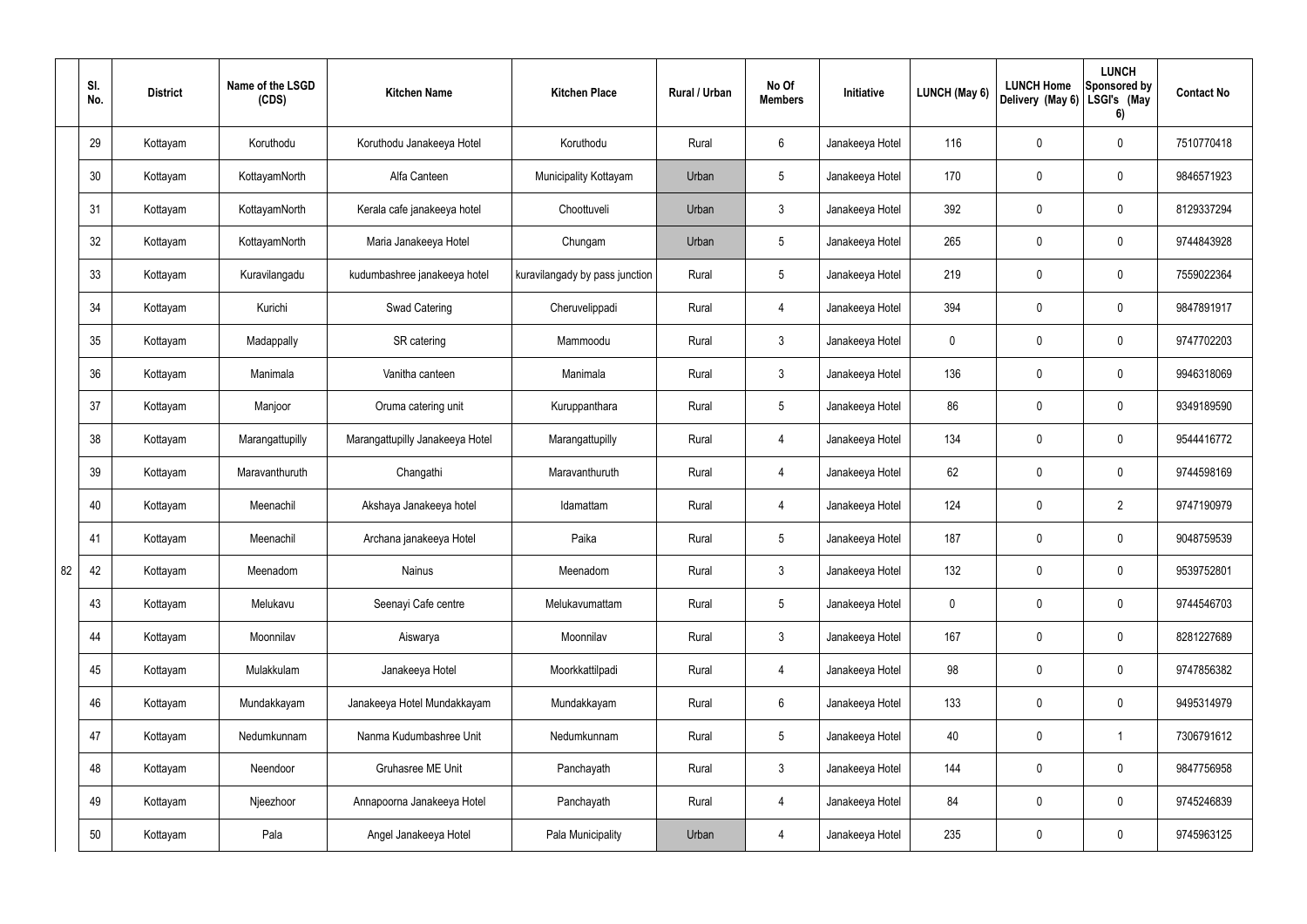| SI.<br>No. | <b>District</b> | Name of the LSGD<br>(CDS) | <b>Kitchen Name</b>          | <b>Kitchen Place</b>     | <b>Rural / Urban</b> | No Of<br><b>Members</b> | Initiative      | LUNCH (May 6) | <b>LUNCH Home</b><br>Delivery (May 6) | <b>LUNCH</b><br>Sponsored by<br>LSGI's (May<br>6) | <b>Contact No</b> |
|------------|-----------------|---------------------------|------------------------------|--------------------------|----------------------|-------------------------|-----------------|---------------|---------------------------------------|---------------------------------------------------|-------------------|
| 51         | Kottayam        | Pala                      | Harithasree catering         | Chethimattam             | Urban                | $5\phantom{.0}$         | Janakeeya Hotel | 239           | 0                                     | $\mathbf 0$                                       | 9895154240        |
| 52         | Kottayam        | Pallickathodu             | Sangeetha                    | Pallickathodu Bus stand  | Rural                | $\mathbf{3}$            | Janakeeya Hotel | 107           | $\mathbf 0$                           | 0                                                 | 9633814381        |
| 53         | Kottayam        | Pampady                   | Thrupthi                     | Pampady Town             | Rural                | $5\phantom{.0}$         | Janakeeya Hotel | 0             | 0                                     | $\mathbf 0$                                       | 9633013622        |
| 54         | Kottayam        | Panachikkadu              | Ruchi Canteen                | Paruthumpara             | Rural                | $5\phantom{.0}$         | Janakeeya Hotel | 104           | 0                                     | 0                                                 | 9656411494        |
| 55         | Kottayam        | Parathodu                 | Janakeeya Hotel Parathodu    | Panchayath               | Rural                | $\overline{4}$          | Janakeeya Hotel | 97            | 0                                     | 0                                                 | 7907455541        |
| 56         | Kottayam        | Paippadu                  | Thejus                       | Paippadu                 | Rural                | $5\phantom{.0}$         | Janakeeya Hotel | 268           | $\mathbf 0$                           | $\pmb{0}$                                         | 7034621426        |
| 57         | Kottayam        | Poonjar                   | Haritham                     | Poonjar                  | Rural                | $5\phantom{.0}$         | Janakeeya Hotel | 106           | 0                                     | $\pmb{0}$                                         | 9495235348        |
| 58         | Kottayam        | poonjar south             | Sowbhagya Janakeeya Hotel    | poonjar south            | Rural                | $\overline{4}$          | Janakeeya Hotel | 202           | $\mathbf 0$                           | 0                                                 | 9495151799        |
| 59         | Kottayam        | Puthuppalli               | Ammaveedu                    | Puthuppally bus stand    | Rural                | $5\phantom{.0}$         | Janakeeya Hotel | 211           | $\mathbf 0$                           | $\mathbf 0$                                       | 9947156548        |
| 60         | Kottayam        | Ramapuram                 | Ruchi                        | Ramapuram                | Rural                | $\overline{4}$          | Janakeeya Hotel | 232           | $\mathbf 0$                           | $\pmb{0}$                                         | 9495107277        |
| 61         | Kottayam        | T.V.Puram                 | Vijaya Janakeeya Hotel       | TV Puram                 | Rural                | $\mathbf{3}$            | Janakeeya Hotel | 0             | $\mathbf 0$                           | $\pmb{0}$                                         | 9847614136        |
| 62         | Kottayam        | Teekkoy                   | Kairali                      | Vagamattom, Kallambhagam | Rural                | $\mathbf{3}$            | Janakeeya Hotel | 146           | $\bm{0}$                              | $\pmb{0}$                                         | 7025702768        |
| 63         | Kottayam        | Thalanad                  | Nanma                        | Muttambhagam Kavala      | Rural                | $\mathbf{3}$            | Janakeeya Hotel | 0             | $\mathbf 0$                           | $\mathbf 0$                                       | 9961289547        |
| 64         | Kottayam        | Thalappalam               | Ameya                        | Thalappalam              | Rural                | $\overline{4}$          | Janakeeya Hotel | 173           | $\mathbf 0$                           | $\pmb{0}$                                         | 7025932626        |
| 65         | Kottayam        | Thalayolaparambu          | kudumbashree janakeeya hotel | Thalayolaparambu         | Rural                | $\mathbf{3}$            | Janakeeya Hotel | 111           | $\mathbf 0$                           | $\pmb{0}$                                         | 7994830570        |
| 66         | Kottayam        | Thidanadu                 | Janani                       | Chemmlamattam            | Rural                | $6\phantom{.}6$         | Janakeeya Hotel | 120           | $\mathbf 0$                           | 0\$                                               | 9562695545        |
| 67         | Kottayam        | Thidanadu                 | Krishna                      | Near Panchayath          | Rural                | $\overline{4}$          | Janakeeya Hotel | 204           | $\pmb{0}$                             | $\pmb{0}$                                         | 9605565960        |
| 68         | Kottayam        | Thiruvarppu               | Sreeparvathy food products   | Illickal                 | Rural                | $\mathbf{3}$            | Janakeeya Hotel | 174           | $\pmb{0}$                             | $\pmb{0}$                                         | 9747289846        |
| 69         | Kottayam        | Thrikkodithanam           | Swanthanam                   | Thrikkodithanam          | Rural                | $5\phantom{.0}$         | Janakeeya Hotel | 94            | $\pmb{0}$                             | $\pmb{0}$                                         | 7902729237        |
| 70         | Kottayam        | Udayanapuram              | Uppum Mulakum                | Nerekadavu               | Rural                | $\mathbf{3}$            | Janakeeya Hotel | 64            | $\pmb{0}$                             | $\pmb{0}$                                         | 8111850728        |
| 71         | Kottayam        | Udayanapuram              | Aiswarya Activity Group      | Vaikom Block Panchayath  | Rural                | $5\phantom{.0}$         | Janakeeya Hotel | 98            | $\pmb{0}$                             | $\pmb{0}$                                         | 9847437286        |
| 72         | Kottayam        | Uzhavoor                  | Uzhavoor Janakeeya Hotel     | Uzhavoor Town            | Rural                | 8                       | Janakeeya Hotel | 204           | $\pmb{0}$                             | $\pmb{0}$                                         | 9746074266        |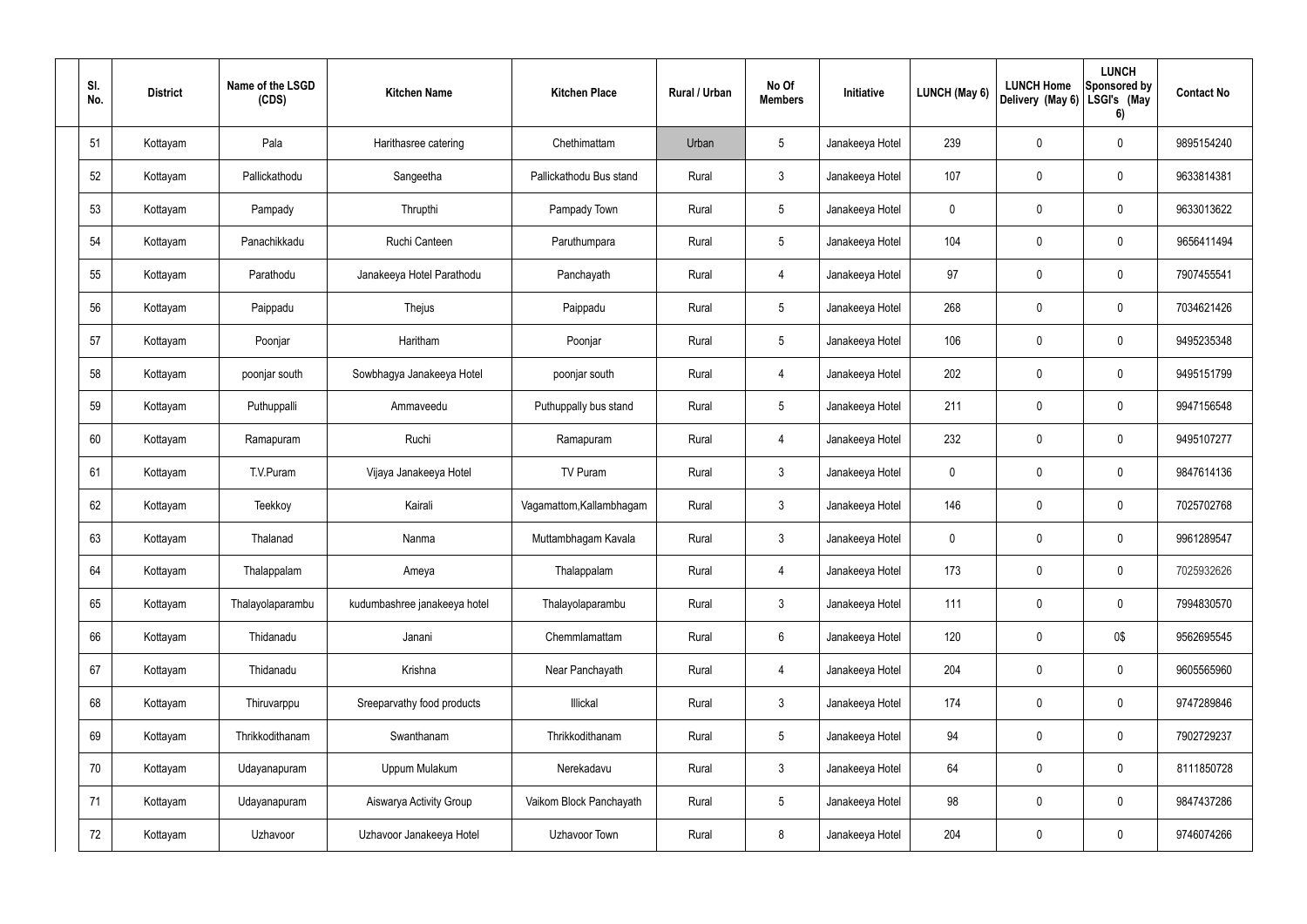|    | SI.<br>No.     | <b>District</b> | Name of the LSGD<br>(CDS) | <b>Kitchen Name</b>                                      | <b>Kitchen Place</b>                        | Rural / Urban | No Of<br><b>Members</b> | Initiative      | LUNCH (May 6) | <b>LUNCH Home</b><br>Delivery (May 6) | <b>LUNCH</b><br>Sponsored by<br>LSGI's (May<br>6) | <b>Contact No</b> |
|----|----------------|-----------------|---------------------------|----------------------------------------------------------|---------------------------------------------|---------------|-------------------------|-----------------|---------------|---------------------------------------|---------------------------------------------------|-------------------|
|    | 73             | Kottayam        | Vaikom                    | <b>Chanees Eats</b>                                      | Chalapparambu                               | Urban         | 4                       | Janakeeya Hotel | 94            | 0                                     | $\pmb{0}$                                         | 9446467389        |
|    | 74             | Kottayam        | Vakathanam                | Padheyam                                                 | Njaliakuzhi                                 | Rural         | $6\overline{6}$         | Janakeeya Hotel | 246           | 0                                     | $\pmb{0}$                                         | 9495010073        |
|    | 75             | Kottayam        | Vazhappally               | Udayam                                                   | Vazhappally                                 | Rural         | $\overline{4}$          | Janakeeya Hotel | 378           | 0                                     | $\mathbf 0$                                       | 9562267564        |
|    | 76             | Kottayam        | Vazhoor                   | Kudumbashree Canteen Unit At<br>Vazhoor Grama Panchayath | Vazhoor Grama Panchayath<br><b>Building</b> | Rural         | $5\phantom{.0}$         | Janakeeya Hotel | 142           | $\mathbf 0$                           | $\boldsymbol{0}$                                  | 9544717796        |
|    | 77             | Kottayam        | Vazhoor                   | New India                                                | Nedumavu                                    | Rural         | $\mathbf{3}$            | Janakeeya Hotel | 0             | $\mathbf 0$                           | $\mathbf 0$                                       | 9744581242        |
|    | 78             | Kottayam        | Vechoor                   | Treeland Annapoorna                                      | <b>Bund Road</b>                            | Rural         | $\mathbf{3}$            | Janakeeya Hotel | 0             | 0                                     | $\pmb{0}$                                         | 8606814487        |
|    | 79             | Kottayam        | Veliyannoor               | Thanima foods                                            | Veliyannoor                                 | Rural         | $\mathbf{3}$            | Janakeeya Hotel | 154           | 0                                     | $\mathbf 0$                                       | 9744392147        |
|    | 80             | Kottayam        | Vellavoor                 | Uppum Mulakum Janakeeya Hotel                            | Panchayath premise                          | Rural         | $5\overline{)}$         | Janakeeya Hotel | 387           | $\boldsymbol{0}$                      | $\pmb{0}$                                         | 9188317288        |
|    | 81             | Kottayam        | Velloor                   | Puzhayoram catering                                      | Near Velloor cds office                     | Rural         | $\overline{4}$          | Janakeeya Hotel | 196           | $\pmb{0}$                             | $\pmb{0}$                                         | 9895522286        |
|    | 82             | Kottayam        | Vijayapuram               | Niravu                                                   | Iranjal                                     | Rural         | $\mathbf{3}$            | Janakeeya Hotel | 263           | $\boldsymbol{0}$                      | $\pmb{0}$                                         | 9495245895        |
|    | 83             | Kottayam        | Vijayapuram               | Renown Janakeeya Hotel                                   | Vadavathoor                                 | Rural         | $5\overline{)}$         |                 | 245           | 0                                     | $\pmb{0}$                                         | 8606536302        |
| 82 |                |                 |                           |                                                          |                                             |               | 336                     |                 | 156           | $\boldsymbol{0}$                      | $\pmb{0}$                                         |                   |
|    |                |                 |                           |                                                          |                                             |               |                         |                 | 11688         | 0                                     | $\pmb{0}$                                         |                   |
|    | -1             | Kozhikode       | Balussery                 | Unarvu Janakeeya Hotel                                   | Balussery                                   | Rural         | $5\phantom{.0}$         | Janakeeya Hotel | 535           | 0                                     | $\mathbf 0$                                       | 95440 03929       |
|    | $\overline{2}$ | Kozhikode       | Panangad                  | Kairali Janakeeya Hotel                                  | Balussery mukku at KK<br>hospital           | Rural         | 3                       | Janakeeya Hotel | 438           | 0                                     | $\mathbf 0$                                       | 97450 85782       |
|    | 3              | Kozhikode       | Koorachundu               | Swad Nirmmal Janakeeya hotel                             | Koorachundu                                 | Rural         | $\overline{4}$          | Janakeeya Hotel | 305           | 0                                     | $\mathbf 0$                                       | 94967 07886       |
|    | 4              | Kozhikode       | Koorachundu               | Koottayma Janakeeya Hotel                                | Kallanode                                   | Rural         | $5\overline{)}$         | Janakeeya Hotel | 850           | 0                                     | $\mathbf 0$                                       | 94967 26850       |
|    | 5              | Kozhikode       | Kottur                    | Kudumbashree Janakeeya Hotel Kottur                      | Kottur                                      | Rural         | 10 <sup>°</sup>         | Janakeeya Hotel | 155           | $\pmb{0}$                             | $\mathbf 0$                                       | 97456 72101       |
|    | 6              | Kozhikode       | Naduvannur                | Naduvannur Janakeeya Hotel                               | Naduvannur                                  | Rural         | $5\phantom{.0}$         | Janakeeya Hotel | 349           | $\pmb{0}$                             | $\pmb{0}$                                         | 8592-031802       |
|    | $\overline{7}$ | Kozhikode       | Naduvannur                | FriendsJanakeeya Hotel                                   | Anjolimukku                                 | Rural         | $3\phantom{.0}$         | Janakeeya Hotel | 437           | $\pmb{0}$                             | $\mathbf 0$                                       | 9995947043        |
|    | 8              | Kozhikode       | Ulliyeri                  | Ruchi Janakeeya Hotel                                    | Ulliyeri                                    | Rural         | $\overline{4}$          | Janakeeya Hotel | 459           | $\mathbf 0$                           | $\mathbf 0$                                       | 89434 06681       |
|    | 9              | Kozhikode       | Unnikulam                 | Swad Janakeeya Hotel                                     | Ekarool Kaappil Road                        | Rural         | $\mathbf{3}$            | Janakeeya Hotel | 735           | $\pmb{0}$                             | $\pmb{0}$                                         | 85475 75474       |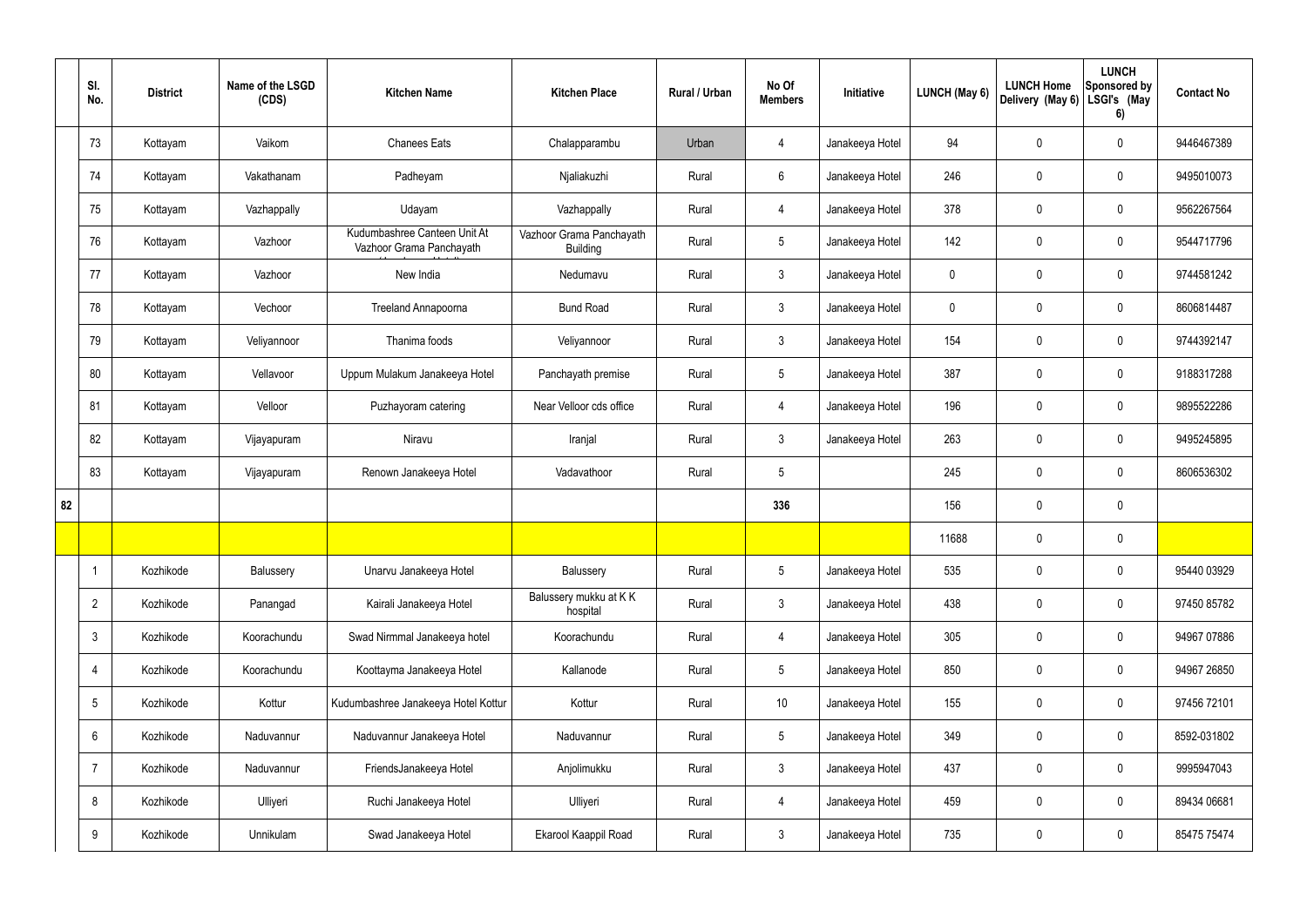| SI.<br>No. | <b>District</b> | Name of the LSGD<br>(CDS) | <b>Kitchen Name</b>            | <b>Kitchen Place</b>                  | <b>Rural / Urban</b> | No Of<br><b>Members</b> | Initiative      | LUNCH (May 6) | <b>LUNCH Home</b><br>Delivery (May 6) | <b>LUNCH</b><br>Sponsored by<br>LSGI's (May<br>6) | <b>Contact No</b> |
|------------|-----------------|---------------------------|--------------------------------|---------------------------------------|----------------------|-------------------------|-----------------|---------------|---------------------------------------|---------------------------------------------------|-------------------|
| 10         | Kozhikode       | Unnikulam                 | Chaithanya Janakeeya Hotel     | Opposite unnikulam<br>gramapanchayath | Rural                | $\mathbf{3}$            | Janakeeya Hotel | 742           | 0                                     | $\mathbf 0$                                       | 87141 31460       |
| 11         | Kozhikode       | Nanminda                  | Akshaya vanitha hotel          | Nanminda panchayath building          | Rural                | $5\phantom{.0}$         | Janakeeya Hotel | 147           | 0                                     | $\mathbf 0$                                       | 9961184212        |
| 12         | Kozhikode       | Thalakkulathur            | Thalakkulathur Janakeeya Hotel | Parambath                             | Rural                | $5\phantom{.0}$         | Janakeeya Hotel | 300           | 0                                     | $\mathbf 0$                                       | 7593067511        |
| 13         | Kozhikode       | Kakkodi                   | Kakkodi Janakeeya Hotel        | Kakkodi Bazar                         | Rural                | $\overline{7}$          | Janakeeya Hotel | 305           | 0                                     | $\mathbf 0$                                       | 8943123615        |
| 14         | Kozhikode       | Chelannur                 | Oottupura Janakeeya Hotel      | Ambalathukulangara                    | Rural                | $\overline{7}$          | Janakeeya Hotel | 186           | 0                                     | $\overline{2}$                                    | 9846010528        |
| 15         | Kozhikode       | Narikkuni                 | Amma Janakeeya Hotel           | Narikkuni                             | Rural                | $\overline{4}$          | Janakeeya Hotel | 130           | 0                                     | $\mathbf 0$                                       | 9645606562        |
| 16         | Kozhikode       | Kakkoor                   | Janakeeya Hotel Kakkoor        | Kakkoor                               | Rural                | $5\phantom{.0}$         | Janakeeya Hotel | 148           | 0                                     | $\mathbf 0$                                       | 8592050112        |
| 17         | Kozhikode       | Koduvally                 | Sadhya Janakeeya Hotel         | G M L P School, Koduvally             | Urban                | $5\phantom{.0}$         | Janakeeya Hotel | 542           | 0                                     | $\mathbf 0$                                       | 8593898831        |
| 18         | Kozhikode       | Koduvally                 | KKN Janakeeya Hotel Koduvally  | Nellamkandi                           | Urban                | $\mathfrak{Z}$          | Janakeeya Hotel | 167           | 0                                     | $\mathbf 0$                                       | 9847650894        |
| 19         | Kozhikode       | Koduvally                 | Swad Janakeeya Hotel           | Manipuram                             | Urban                | $5\phantom{.0}$         | Janakeeya Hotel | 0             | 0                                     | $\mathbf 0$                                       | 9946991995        |
| 20         | Kozhikode       | Madavoor                  | Madavoor Janakeeya Hotel       | Near madavoor panchayath              | Rural                | $5\phantom{.0}$         | Janakeeya Hotel | 108           | 0                                     | $\mathbf 0$                                       | 8547590842        |
| 21         | Kozhikode       | Omasseri                  | Annapoornna Janakeeya Hotel    | Omasseri                              | Rural                | 4                       | Janakeeya Hotel | 360           | 0                                     | $\mathbf 0$                                       | 9605102599        |
| 22         | Kozhikode       | Puthuppadi                | Ruchi Janakeeya Hotel          | Puthupadi                             | Rural                | $5\phantom{.0}$         | Janakeeya Hotel | 360           | 0                                     | $\mathbf 0$                                       | 7909113114        |
| 23         | Kozhikode       | Kizhakkoth                | Swad Janakeeya Hotel           | Mariveettilthazham                    | Rural                | $\overline{4}$          | Janakeeya Hotel | 115           | 0                                     | $\pmb{0}$                                         | 9847086665        |
| 24         | Kozhikode       | Thamarassery              | Pavithram Janakeeya hotel      | Thamarassery old stand                | Rural                | $6\phantom{.}6$         | Janakeeya Hotel | 378           | $\mathbf 0$                           | $\mathbf 0$                                       | 9048389661        |
| 25         | Kozhikode       | Kodenchery                | Kairali Janakeeya Hotel        | Kodenchery                            | Rural                | 4                       | Janakeeya Hotel | 218           | $\mathbf 0$                           | $\mathbf 0$                                       | 9446037829        |
| 26         | Kozhikode       | Koodaranji                | Ruchikkoot Janakeeya Hotel     | Koodaranji                            | Rural                | $6\phantom{.}$          | Janakeeya Hotel | 277           | $\mathbf 0$                           | $\mathbf 0$                                       | 9496439278        |
| 27         | Kozhikode       | Thiruvambadi              | Pulari Janakeeya Hotel         | Thondimmal                            | Rural                | $5\phantom{.0}$         | Janakeeya Hotel | 177           | $\mathbf 0$                           | $\mathbf 0$                                       | 7034264232        |
| 28         | Kozhikode       | Kattippara                | Ruchi Janakeeya Hotel          | Chamal                                | Rural                | $6\,$                   | Janakeeya Hotel | 0             | $\mathbf 0$                           | $\mathbf 0$                                       | 7591974045        |
| 29         | Kozhikode       | Koyilandy North           | Naveena canteen                | Near new bus stand                    | Urban                | $\overline{7}$          | Janakeeya Hotel | 710           | $\pmb{0}$                             | $5\phantom{.0}$                                   | 9544185262        |
| 30         | Kozhikode       | Koyilandy North           | Kulirma Janakeeya Hotel        | Near Kollamchira                      | Urban                | 10                      | Janakeeya Hotel | 407           | $\mathbf 0$                           | $\mathbf{1}$                                      | 8943191728        |
| 31         | Kozhikode       | Koyilandi South           | Snehadeepam Janakeeya Hotel    | Muthambi                              | Urban                | $6\,$                   | Janakeeya Hotel | 128           | $\pmb{0}$                             | $\pmb{0}$                                         | 9188198658        |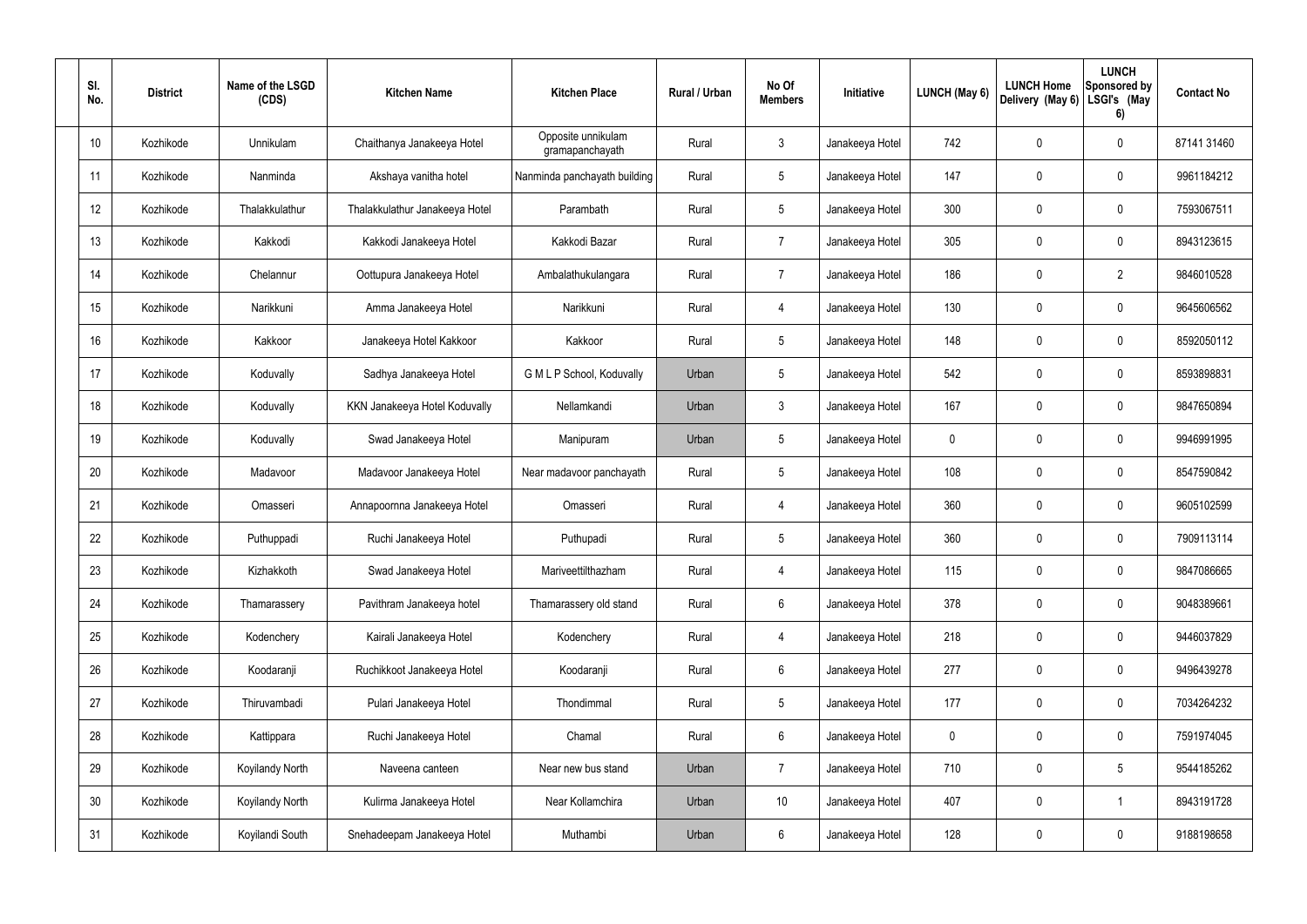| SI.<br>No. | <b>District</b> | Name of the LSGD<br>(CDS) | <b>Kitchen Name</b>         | <b>Kitchen Place</b>                        | Rural / Urban | No Of<br><b>Members</b> | Initiative      | LUNCH (May 6) | <b>LUNCH Home</b><br>Delivery (May 6) | <b>LUNCH</b><br><b>Sponsored by</b><br>LSGI's (May<br>6) | <b>Contact No</b> |
|------------|-----------------|---------------------------|-----------------------------|---------------------------------------------|---------------|-------------------------|-----------------|---------------|---------------------------------------|----------------------------------------------------------|-------------------|
| 32         | Kozhikode       | Koyilandi South           | Sanam Janakeeya Hotel       | Koyilandi Market                            | Urban         | 3                       | Janakeeya Hotel | 299           | 0                                     | 0                                                        | 9544185262        |
| 33         | Kozhikode       | Chengottukavu             | Amma Janakeeya Hotel        | Edakkulam                                   | Rural         | $5\phantom{.0}$         | Janakeeya Hotel | 130           | 0                                     | 0                                                        | 9048235785        |
| 34         | Kozhikode       | Atholi                    | Atholi Janakeeya Hotel      | Kodassery                                   | Rural         | 4                       | Janakeeya Hotel | 0             | 0                                     | 0                                                        | 9072499251        |
| 35         | Kozhikode       | Moodadi                   | Ruchi Janakeeya Hotel       | Moodadi                                     | Rural         | $5\phantom{.0}$         | Janakeeya Hotel | 360           | 0                                     | 0                                                        | 8281226403        |
| 36         | Kozhikode       | Chemancheri               | Annapoornna Janakeeya Hotel | Pookkad                                     | Rural         | $5\phantom{.0}$         | Janakeeya Hotel | 190           | 0                                     | 0                                                        | 9048235785        |
| 37         | Kozhikode       | Arikkulam                 | Thanima Janakeeya Hotel     | Kurudimukku                                 | Rural         | 4                       | Janakeeya Hotel | 197           | 0                                     | 0                                                        | 9645137125        |
| 38         | Kozhikode       | Arikkulam                 | Ruchiyidam Janakeeya Hotel  | Arikkulam                                   | Rural         | 4                       | Janakeeya Hotel | 106           | 0                                     | 0                                                        | 9048410803        |
| 39         | Kozhikode       | Kozhikode Central.        | Ruchikkoott                 | <b>District Veterinary Hospital</b>         | Urban         | 3                       | Janakeeya Hotel | 913           | 216                                   | 0                                                        | 7025774213        |
| 40         | Kozhikode       | Kozhikode Central         | Sneha Ruchikkoott           | Mankavu                                     | Urban         | 4                       | Janakeeya Hotel | 362           | 55                                    | 0                                                        | 8921995031        |
| 41         | Kozhikode       | Kozhikode Central         | Tripthi Janakeeya Hotel     | Near AMLP School,<br>Moozhikkal             | Urban         | 3                       | Janakeeya Hotel | 759           | 101                                   | 0                                                        | 8129200288        |
| 42         | Kozhikode       | Kozhikode Central         | New Ganesh                  | Kovoor, near library                        | Urban         | $5\phantom{.0}$         | Janakeeya Hotel | 985           | 0                                     | 0                                                        | 9349123701        |
| 43         | Kozhikode       | Kozhikode Central         | Ruchippura Janakeeya Hotel  | Near Focus mall, New bus<br>stand Kozhikode | Urban         | 3                       | Janakeeya Hotel | 1184          | 0                                     | 0                                                        | 9605602806        |
| 44         | Kozhikode       | Kozhikode Central         | Souparnika Janakeeya Hotel  | Medical college near chest<br>hospital      | Urban         | 6                       | Janakeeya Hotel | 430           | 0                                     | $\mathbf 0$                                              | 8281709784        |
| 45         | Kozhikode       | Kozhikode North           | Udayam kudumbasree canteen  | Thadambattuthazham                          | Urban         | 5                       | Janakeeya Hotel | 500           | 84                                    | $\pmb{0}$                                                | 7736850096        |
| 46         | Kozhikode       | Kozhikode North           | Ruchi                       | Elathoor, Chettikulam                       | Urban         | 4                       | Janakeeya Hotel | 336           | $\mathbf 0$                           | $\mathsf{0}$                                             | 9947743713        |
| 47         | Kozhikode       | Kozhikode North           | Tasty Janakeeya Hotel       | Butt road                                   | Urban         | $5\phantom{.0}$         | Janakeeya Hotel | 687           | 123                                   | $\mathsf{0}$                                             | 9074462795        |
| 48         | Kozhikode       | Kozhikode North           | Oruma                       | Eranjikkal                                  | Urban         | 4                       | Janakeeya Hotel | 410           | 18                                    | $\mathsf{0}$                                             | 9497754632        |
| 49         | Kozhikode       | Feroke                    | Ruchi vanitha mess          | <b>Feroke Muncipality</b>                   | Urban         | $\overline{7}$          | Janakeeya Hotel | 286           | $\pmb{0}$                             | $\mathsf{0}$                                             | 9544468026        |
| 50         | Kozhikode       | Feroke                    | Mithra Janakeeya Hotel      | Ambalangadi                                 | Urban         | $5\,$                   | Janakeeya Hotel | 336           | $\pmb{0}$                             | $\mathsf{0}$                                             | 9847657229        |
| 51         | Kozhikode       | Feroke                    | Chemmeen Janakeeya Hotel    | Karuvanthuruthi                             | Urban         | $\overline{4}$          | Janakeeya Hotel | 354           | $\pmb{0}$                             | $\mathsf{0}$                                             | 9747265293        |
| 52         | Kozhikode       | Ramanattukara             | Tasty catering unit         | Ramanattukara                               | Urban         | $6\phantom{.}$          | Janakeeya Hotel | 526           | $\mathbf 0$                           | $\mathsf{0}$                                             | 9961004004        |
| 53         | Kozhikode       | KozhikodeSouth            | Ushass cattering            | Meenchantha school                          | Urban         | $\sqrt{5}$              | Janakeeya Hotel | 635           | $\pmb{0}$                             | $\pmb{0}$                                                | 9645629224        |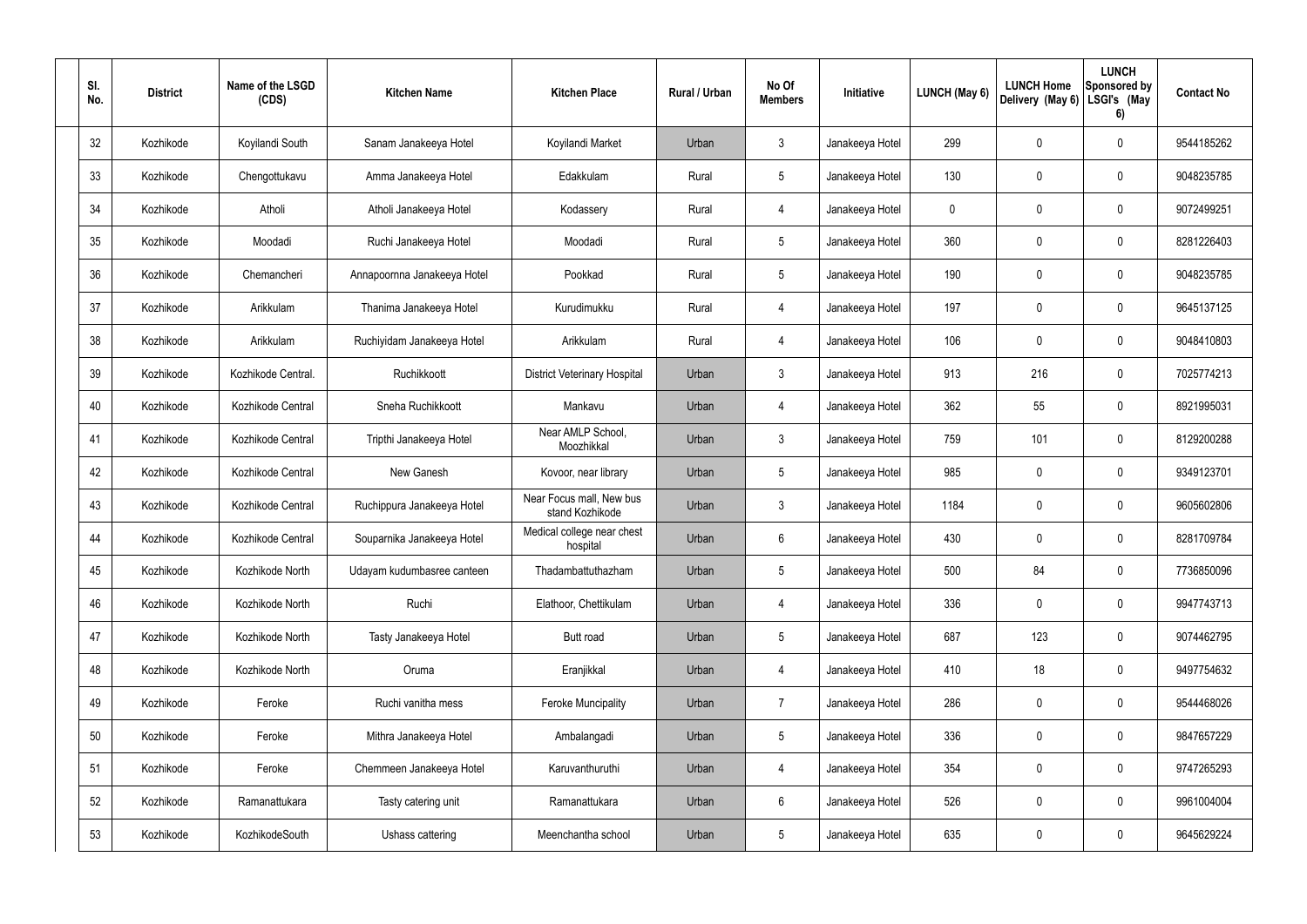|     | SI.<br>No. | <b>District</b> | Name of the LSGD<br>(CDS) | <b>Kitchen Name</b>                       | <b>Kitchen Place</b>               | Rural / Urban | No Of<br><b>Members</b> | Initiative      | LUNCH (May 6) | <b>LUNCH Home</b><br>Delivery (May 6) | <b>LUNCH</b><br>Sponsored by<br>LSGI's (May<br>6) | <b>Contact No</b> |
|-----|------------|-----------------|---------------------------|-------------------------------------------|------------------------------------|---------------|-------------------------|-----------------|---------------|---------------------------------------|---------------------------------------------------|-------------------|
| 107 | 54         | Kozhikode       | Kozhikode South           | Oruma                                     | Naduvattam                         | Urban         | 4                       | Janakeeya Hotel | 321           | 0                                     | $\mathbf 0$                                       | 9747405960        |
|     | 55         | Kozhikode       | Kozhikode South           | Ruchi Janakeeya Hotel                     | Kundayithode                       | Urban         | $5\phantom{.0}$         | Janakeeya Hotel | 565           | 0                                     | $\pmb{0}$                                         | 9526521036        |
|     | 56         | Kozhikode       | Kozhikode South           | Five star                                 | Palayam                            | Urban         | 4                       | Janakeeya Hotel | 485           | 0                                     | $\mathbf 0$                                       | 9744307041        |
|     | 57         | Kozhikode       | Olavanna                  | Kailamadam Janakeeya Hotel                | Pantheerankavu bypass              | Rural         | $6\overline{6}$         | Janakeeya Hotel | 335           | 137                                   | $\pmb{0}$                                         | 9526123535        |
|     | 58         | Kozhikode       | Olavanna                  | Snehitha Janakeeya Hotel                  | Kunnathupalam                      | Rural         | $6\overline{6}$         | Janakeeya Hotel | 251           | 123                                   | $\mathbf 0$                                       | 9072771905        |
|     | 59         | Kozhikode       | Kadalundi                 | Kadambhari Janakeeya Hotel                | Mannoor valavil                    | Rural         | $6\overline{6}$         | Janakeeya Hotel | 208           | 77                                    | $\pmb{0}$                                         | 9349923675        |
|     | 60         | Kozhikode       | Mukkam                    | Mukkam Friends Janakeeya hotel            | Mukkam                             | Urban         | $\overline{4}$          | Janakeeya Hotel | 500           | 0                                     | $\mathbf 0$                                       | 9497215604        |
|     | 61         | Kozhikode       | Mukkam                    | Oottupura Janakeeya Hotel                 | Manassery                          | Urban         | 4                       | Janakeeya Hotel | 412           | 0                                     | $\pmb{0}$                                         | 9645563417        |
|     | 62         | Kozhikode       | Chathamangalam            | Prakruthi                                 | Chathamangalam vipanana<br>kendram | Rural         | $5\,$                   | Janakeeya Hotel | 75            | 0                                     | $\mathbf 0$                                       | 9745828787        |
|     | 63         | Kozhikode       | Chathamangalam            | Oruma                                     | Milk society                       | Rural         | $5\phantom{.0}$         | Janakeeya Hotel | 87            | 0                                     | $\mathbf 0$                                       | 9847872378        |
|     | 64         | Kozhikode       | Perumanna                 | Thushara Janakeeya Hotel                  | Vallikkunnu                        | Rural         | $5\phantom{.0}$         | Janakeeya Hotel | 168           | 0                                     | $\mathbf 0$                                       | 8113873612        |
|     | 65         | Kozhikode       | Kodiyathur                | Kanivu                                    | Eranjimavu                         | Rural         | 4                       | Janakeeya Hotel | 0             | 0                                     | $\mathbf 0$                                       | 9048094053        |
|     | 66         | Kozhikode       | Karassery                 | Karassery CDS Janakeeya Hotel             | Near karassery panchayath          | Rural         | 4                       | Janakeeya Hotel | 346           | 0                                     | $\mathbf 0$                                       | 9645120636        |
|     | 67         | Kozhikode       | Kuruvattoor               | Nanma Janakeeya Hotel                     | Payambra                           | Rural         | $\overline{4}$          | Janakeeya Hotel | 175           | 0                                     | $\pmb{0}$                                         | 8547413299        |
|     | 68         | Kozhikode       | Mavoor                    | Koottayma Janakeeya Hotel                 | Mavoor                             | Rural         | $\overline{4}$          | Janakeeya Hotel | 392           | 0                                     | $\pmb{0}$                                         | 9961856227        |
|     | 69         | Kozhikode       | Peruvayal                 | Tripthi Janakeeya Hotel                   | Velliparambu                       | Rural         | $5\phantom{.0}$         | Janakeeya Hotel | 235           | 0                                     | $\mathbf 0$                                       | 6238723687        |
|     | 70         | Kozhikode       | Kuttiadi                  | Janakeeya Hotel                           | Kuttiadi Town                      | Rural         | 9                       | Janakeeya Hotel | 337           | 0                                     | $\mathbf 0$                                       | 8606099575        |
|     | 71         | Kozhikode       | Kavilumpara               | Kavilumpara panchayath Janakeeya<br>Hotel | Thottilpalam                       | Rural         | $\overline{4}$          | Janakeeya Hotel | 314           | 0                                     | $\mathbf 0$                                       | 8157900256        |
|     | 72         | Kozhikode       | Maruthonkara              | Thanima Janakeeya Hotel                   | Adukkath                           | Rural         | $5\phantom{.0}$         | Janakeeya Hotel | 424           | 0                                     | $\mathbf 0$                                       | 9846974198        |
|     | 73         | Kozhikode       | Velom                     | Samridhi                                  | Kallumpuram - Theekkuni            | Rural         | $5\phantom{.0}$         | Janakeeya Hotel | 193           | 0                                     | $\mathbf 0$                                       | 9846813401        |
|     | 74         | Kozhikode       | Kunnummal                 | Ruchi Janakeeya Hotel                     | Kakkattil                          | Rural         | $5\,$                   | Janakeeya Hotel | 249           | $\pmb{0}$                             | $\pmb{0}$                                         | 9605800608        |
|     | 75         | Kozhikode       | Naripatta                 | Sthree sakthi Janakeeya Hotel             | Kaiveli                            | Rural         | $5\,$                   | Janakeeya Hotel | 204           | 0                                     | $\pmb{0}$                                         | 9645339232        |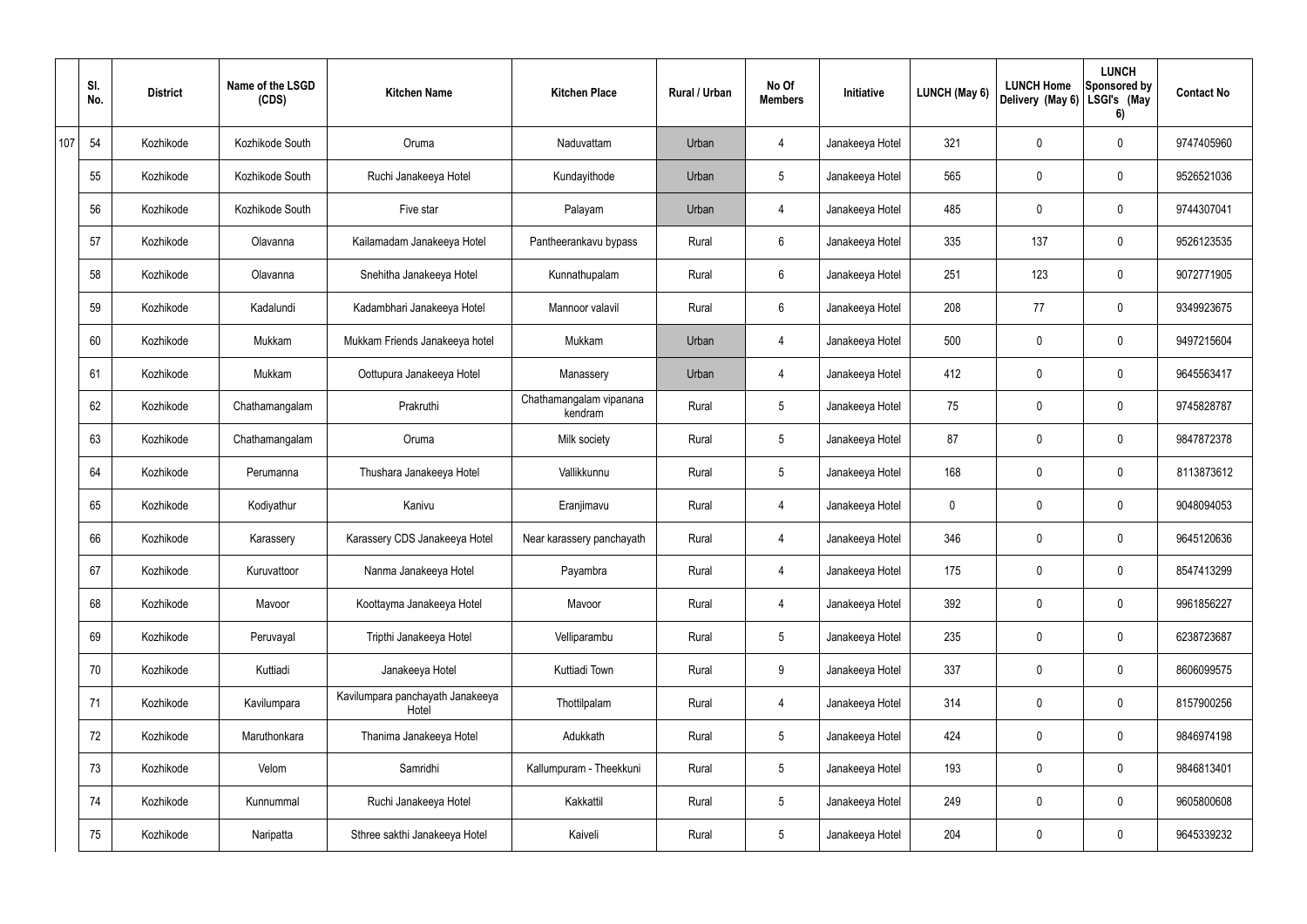| SI.<br>No. | <b>District</b> | Name of the LSGD<br>(CDS) | <b>Kitchen Name</b>                                  | <b>Kitchen Place</b>                               | Rural / Urban | No Of<br><b>Members</b> | Initiative      | LUNCH (May 6) | <b>LUNCH Home</b><br>Delivery (May 6) | <b>LUNCH</b><br>Sponsored by<br>LSGI's (May<br>6) | <b>Contact No</b> |
|------------|-----------------|---------------------------|------------------------------------------------------|----------------------------------------------------|---------------|-------------------------|-----------------|---------------|---------------------------------------|---------------------------------------------------|-------------------|
| 76         | Kozhikode       | Kayakkodi                 | Samridhi Janakeeya Hotel                             | Kayakkodi                                          | Rural         | $5\phantom{.0}$         | Janakeeya Hotel | 227           | 0                                     | $\mathbf 0$                                       | 9495587551        |
| 77         | Kozhikode       | Thurayur                  | Cds coffee house                                     | Thurayur                                           | Rural         | $5\phantom{.0}$         | Janakeeya Hotel | 245           | 0                                     | 0                                                 | 9048028293        |
| 78         | Kozhikode       | Payyoli                   | Lady fingers janakeeya hotel                         | Payyoli Municipality                               | Urban         | 4                       | Janakeeya Hotel | 0             | 0                                     | $\mathbf 0$                                       | 8606505900        |
| 79         | Kozhikode       | Meppayur                  | Ruchi canteen                                        | Meppayur                                           | Rural         | $5\phantom{.0}$         | Janakeeya Hotel | 326           | 0                                     | $\mathbf 0$                                       | 9447469729        |
| 80         | Kozhikode       | Thikkodi                  | Kaippunnyam Janakeeya Hotel                          | Thikkodi                                           | Rural         | $5\phantom{.0}$         | Janakeeya Hotel | 220           | 0                                     | $\mathbf 0$                                       | 9526071250        |
| 81         | Kozhikode       | Keezhariyur               | Tripthi Janakeeya Hotel                              | Arayanattu para                                    | Rural         | 8                       | Janakeeya Hotel | 291           | 0                                     | $\mathbf 0$                                       | 8592834034        |
| 82         | Kozhikode       | Chakkittappara            | Chakkittapara cds Hotel                              | Chakkittapara CDS                                  | Rural         | $\mathbf{3}$            | Janakeeya Hotel | 198           | 0                                     | $\mathbf 0$                                       | 9526881089        |
| 83         | Kozhikode       | Cheruvannur               | Vanitha canteen                                      | near cheruvannur panchayath<br>office, Cheruvannur | Rural         | $5\phantom{.0}$         | Janakeeya Hotel | 258           | 0                                     | $\mathbf 0$                                       | 9400676505        |
| 84         | Kozhikode       | Koothali                  | Salkara stationary cum Coffee house<br>and photostat | Near Koothali panchayath<br>office                 | Rural         | 6                       | Janakeeya Hotel | 233           | 0                                     | $\mathbf 0$                                       | 9847642496        |
| 85         | Kozhikode       | Changaroth                | Changorath Janakeeya Hotel                           | Near Vadakkumbad HSS                               | Rural         | 5                       | Janakeeya Hotel | 119           | 0                                     | $\pmb{0}$                                         | 9747353283        |
| 86         | Kozhikode       | Perambra                  | Perambra Janakeeya Hotel                             | Perambra                                           | Rural         | 4                       | Janakeeya Hotel | 402           | 0                                     | $\pmb{0}$                                         | 6238677483        |
| 87         | Kozhikode       | Kayanna                   | Kudumbashree Janakeeya Hotel<br>Kayanna              | Kayanna Bazar                                      | Rural         | 3                       | Janakeeya Hotel | 105           | 0                                     | $\mathbf 0$                                       | 9496130121        |
| 88         | Kozhikode       | Kayanna                   | Soorya janakeeya Hotel                               | Para Muthu Kayanna                                 | Rural         | 3                       | Janakeeya Hotel | 250           | 0                                     | $\mathbf 0$                                       | 95396 14209       |
| 89         | Kozhikode       | Nochad                    | Kudumbashree Janakeeya Hotel                         | Muliyangal                                         | Rural         | 5                       | Janakeeya Hotel | 170           | 0                                     | $\pmb{0}$                                         | 7034944936        |
| 90         | Kozhikode       | Nochad                    | Ruchi Janakeeya Hotel                                | Kalpathur                                          | Rural         | $\overline{5}$          | Janakeeya Hotel | 125           | $\mathbf 0$                           | $\mathbf 0$                                       | 9946006742        |
| 91         | Kozhikode       | Ayenchery                 | Janakeeya Hotel Ayanchery                            | Ayanchery                                          | Rural         | 4                       | Janakeeya Hotel | 247           | $\mathbf 0$                           | $\mathbf 0$                                       | 8078369520        |
| 92         | Kozhikode       | Maniyur                   | Ruchikoott Vanitha Hotel                             | Near maniyur panchayath<br>office, Navodaya stop   | Rural         | $\overline{4}$          | Janakeeya Hotel | 160           | $\mathbf 0$                           | $\mathsf{0}$                                      | 9400097895        |
| 93         | Kozhikode       | Villiappally              | Janakeeya Hotel Villiappally                         | Keezhal Mukku                                      | Rural         | 4                       | Janakeeya Hotel | 228           | $\pmb{0}$                             | $\mathbf 0$                                       | 8086472039        |
| 94         | Kozhikode       | Thiruvallur               | Ruchi Janakeeya Hotel                                | Thiruvallur                                        | Rural         | $\overline{5}$          | Janakeeya Hotel | 252           | $\mathbf 0$                           | $\mathsf{0}$                                      | 9400723619        |
| 95         | Kozhikode       | Edachery                  | Kudumbasree cafe and helpdesk                        | Edachery                                           | Rural         | 4                       | Janakeeya Hotel | 415           | $\pmb{0}$                             | $\mathsf{0}$                                      | 7736287974        |
| 96         | Kozhikode       | Nadapuram                 | Uttupura canteen and catering                        | Kallachi                                           | Rural         | 6                       | Janakeeya Hotel | 394           | $\mathbf 0$                           | $\mathbf 0$                                       | 9946448011        |
| 97         | Kozhikode       | Chekkyad                  | Ruchi vanitha hotel                                  | Puliyav                                            | Rural         | 4                       | Janakeeya Hotel | 294           | $\pmb{0}$                             | $\pmb{0}$                                         | 9048541152        |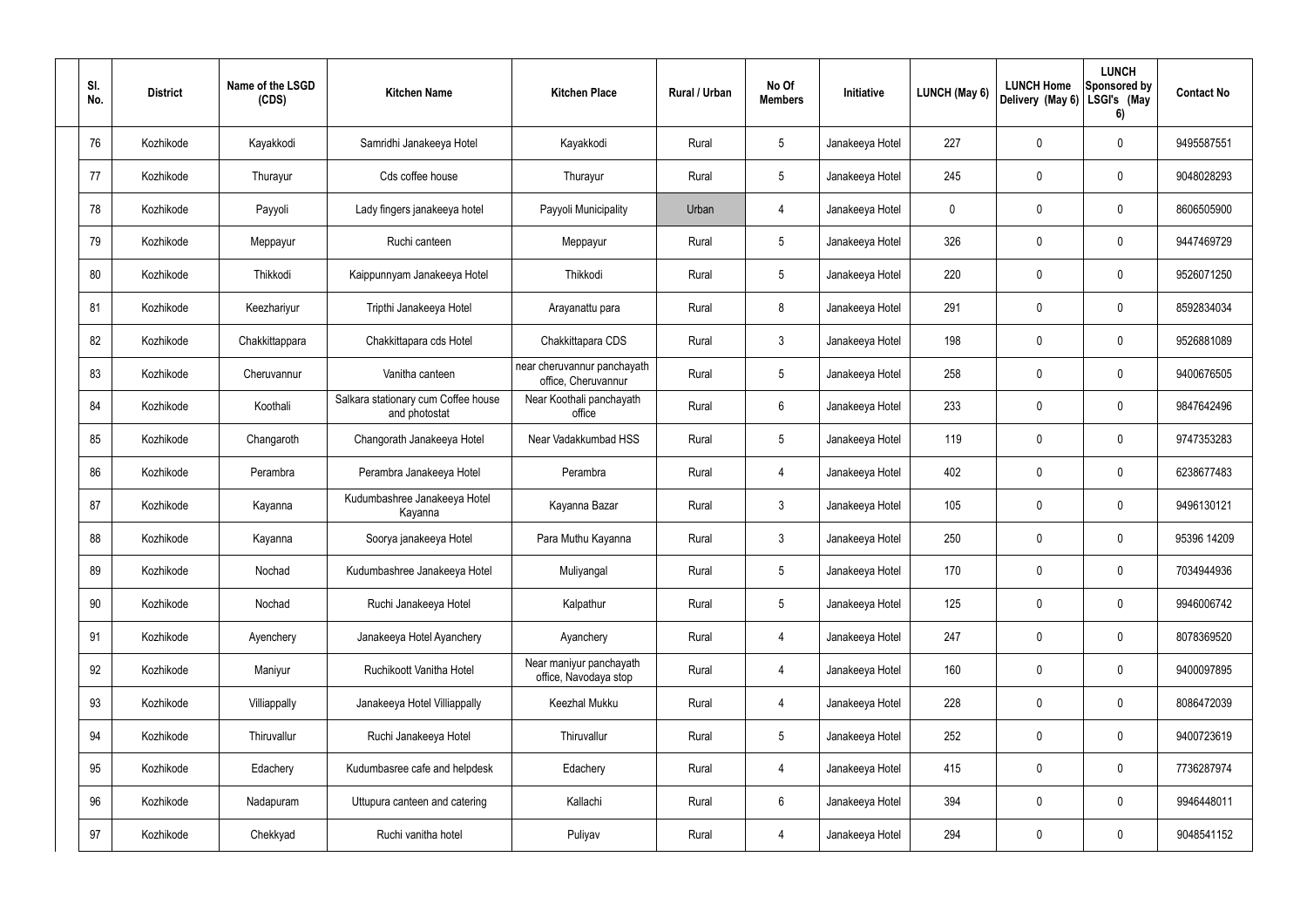|     | SI.<br>No.      | <b>District</b> | Name of the LSGD<br>(CDS) | <b>Kitchen Name</b>                   | <b>Kitchen Place</b>       | Rural / Urban | No Of<br><b>Members</b> | Initiative      | <b>LUNCH (May 6)</b> | <b>LUNCH Home</b><br>Delivery (May 6) | <b>LUNCH</b><br>Sponsored by<br>LSGI's (May<br>6) | <b>Contact No</b> |
|-----|-----------------|-----------------|---------------------------|---------------------------------------|----------------------------|---------------|-------------------------|-----------------|----------------------|---------------------------------------|---------------------------------------------------|-------------------|
|     | 98              | Kozhikode       | Valayam                   | Nanma Janakeeya Hotel                 | Valayam                    | Rural         | $5\overline{)}$         | Janakeeya Hotel | 136                  | $\mathbf 0$                           | $\mathbf 0$                                       | 9207821783        |
|     | 99              | Kozhikode       | Purameri                  | Nanma Janakeeya Hotel                 | Purameri                   | Rural         | $6\overline{6}$         | Janakeeya Hotel | 303                  | $\mathbf 0$                           | $\mathbf 0$                                       | 9745393164        |
|     | 100             | Kozhikode       | Vanimel                   | Vanimel Janakeeya Hotel               | Bhoomivathukkal            | Rural         | $5\overline{)}$         | Janakeeya Hotel | 136                  | $\mathbf 0$                           | $\mathbf 0$                                       | 9048163049        |
|     | 101             | Kozhikode       | Tuneri                    | Menma Oottupura Janakeeya Hotel       | Tuneri                     | Rural         | 3                       | Janakeeya Hotel | 220                  | $\mathbf 0$                           | $\mathbf 0$                                       | 9745251928        |
|     | 102             | Kozhikode       | Onchiyam                  | Adukkala                              | Kannookkara                | Rural         | 3 <sup>5</sup>          | Janakeeya Hotel | 176                  | $\mathbf 0$                           | $\mathbf 0$                                       | 8606115054        |
|     | 103             | Kozhikode       | Chorode                   | Janani Hotel and Catering Unit        | Chorode                    | Rural         | 4                       | Janakeeya Hotel | 334                  | $\mathbf 0$                           | $\mathbf 0$                                       | 9645426343        |
|     | 104             | Kozhikode       | Eramala                   | Janakeeya Hotel - Eramala             | Orkkatteri                 | Rural         | 8                       | Janakeeya Hotel | 116                  | $\mathbf 0$                           | $\mathbf 0$                                       | 9645239675        |
|     | 105             | Kozhikode       | Vadakara West             | Chithra Janakeeya Hotel               | Vadakara New bus stand     | Urban         | $\mathbf{3}$            | Janakeeya Hotel | 357                  | $\mathbf 0$                           | $\mathbf 0$                                       | 9387762939        |
|     | 106             | Kozhikode       | Vadakara East             | Janakeeya Hotel Vadakara Municipality | Edodi                      | Urban         | $6\overline{6}$         | Janakeeya Hotel | 407                  | $\mathbf 0$                           | $\mathbf 0$                                       | 9207604876        |
|     | 107             | Kozhikode       | Azhiyoor                  | Janakeeya Hotel Azhiyoor              | Chombala near Block Office | Rural         | $\mathbf{3}$            | Janakeeya Hotel | 217                  | $\mathbf 0$                           | $\mathbf 0$                                       | 8086159250        |
| 107 |                 |                 |                           |                                       |                            |               | 514                     |                 | 33990                | 934                                   | 8                                                 |                   |
|     |                 | Malappuram      | Triprangode               | Vishista Vanitha Canteen              | Ottumpuram                 | Rural         | $5\overline{)}$         | Janakeeya Hotel | 208                  | 27                                    | $\mathbf 0$                                       | 9526951352        |
|     | $\overline{2}$  | Malappuram      | Kondotty-2                | Amrutham Janakeeya Hotel              | Kondotty busstand          | Urban         | 4                       | Janakeeya Hotel | 546                  | $\mathbf 0$                           | 4                                                 | 7356582539        |
|     | $\mathfrak{Z}$  | Malappuram      | Ponmundam                 | Janakeeya hotel                       | Athanikkal                 | Rural         | $\overline{4}$          | Janakeeya Hotel | $\mathbf 0$          | $\pmb{0}$                             | $\mathbf 0$                                       |                   |
|     | 4               | Malappuram      | Ponnani-1                 | Samridhi                              | Ponnani                    | Urban         | $5\overline{)}$         | Janakeeya Hotel | 106                  | $\pmb{0}$                             | $\mathbf 0$                                       | 9526810552        |
|     | $5\phantom{.0}$ | Malappuram      | Parappanangadi            | Dithoos janakeeya hotel               | Parappanangadi             | Urban         | $3\phantom{.0}$         | Janakeeya Hotel | 195                  | 178                                   | $\mathbf 0$                                       | 9895376975        |
|     | 6               | Malappuram      | Edayur                    | mathuraka vanita hotel                | vattaparamb                | Rural         | $\mathbf{3}$            | Janakeeya Hotel | 144                  | $\pmb{0}$                             | $\mathbf 0$                                       |                   |
|     | $\overline{7}$  | Malappuram      | Kaladi                    | Thripthi Janakeeya Hotel              | Naripparamb                | Rural         | $\overline{4}$          | Janakeeya Hotel | 130                  | $\pmb{0}$                             | $\mathbf 0$                                       | 9048111134        |
|     | 8               | Malappuram      | Tavanur                   | Snehitha                              | Ayankalam                  | Rural         | 5 <sub>5</sub>          | Janakeeya Hotel | 100                  | $\pmb{0}$                             | $\mathbf 0$                                       | 9995887155        |
|     | 9               | Malappuram      | Karulai                   | Janakeeya Hotel                       | Karulayi Town              | Rural         | $\overline{4}$          | Janakeeya Hotel | 107                  | 41                                    | $\mathbf 0$                                       | 9388070564        |
|     | 10 <sup>°</sup> | Malappuram      | Melattur                  | Melattur Janakeeya Hotel              | Melattur                   | Rural         | $5\overline{)}$         | Janakeeya Hotel | 337                  | $\pmb{0}$                             | $\mathbf 0$                                       | 9497644650        |
|     | 11              | Malappuram      | Vallikkunnu               | Ruchikootu                            | Anangadi                   | Rural         | $\overline{4}$          | Janakeeya Hotel | 192                  | 217                                   | $\boldsymbol{0}$                                  | 9846828029        |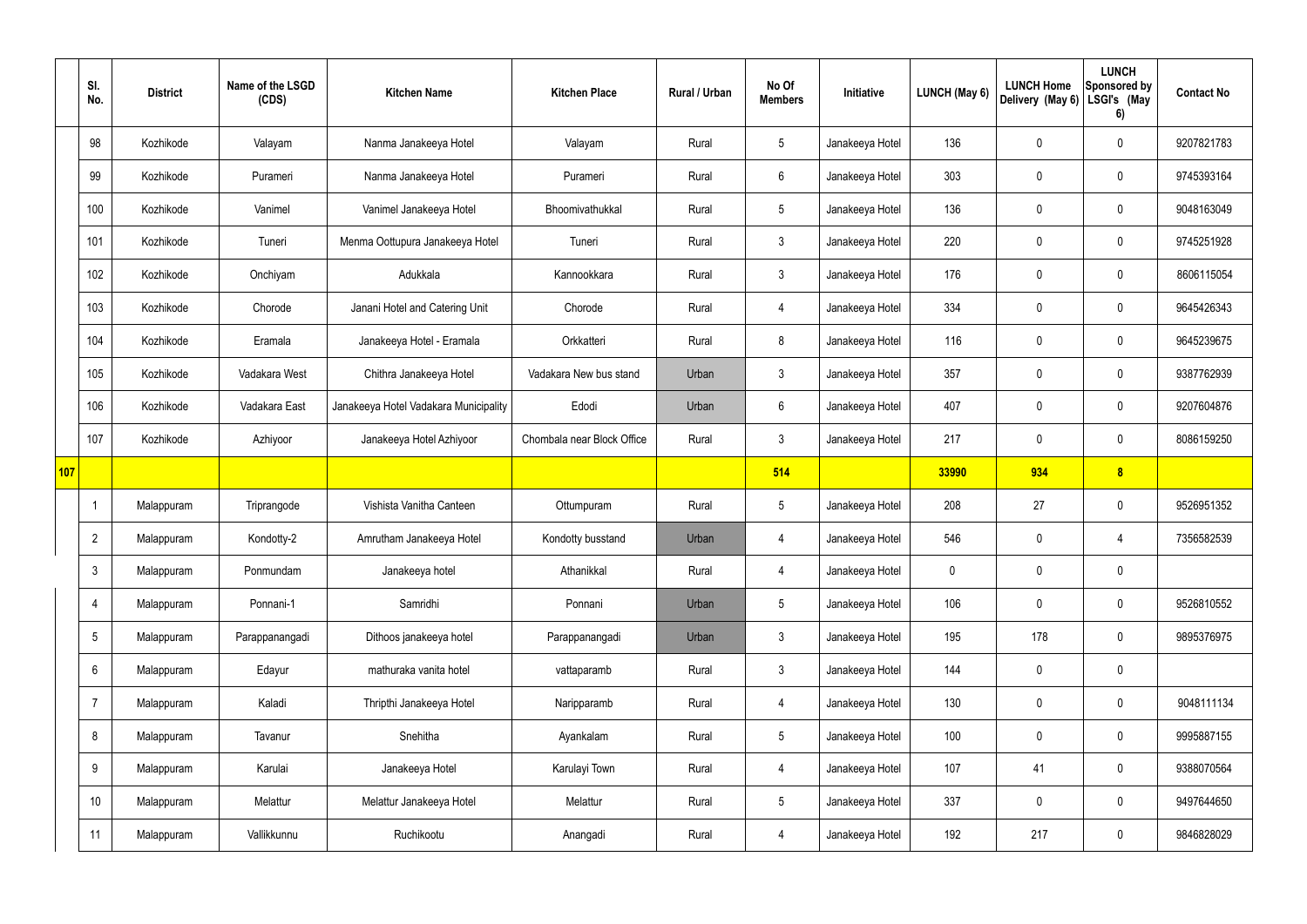| SI.<br>No. | <b>District</b> | Name of the LSGD<br>(CDS) | <b>Kitchen Name</b>         | <b>Kitchen Place</b>                     | <b>Rural / Urban</b> | No Of<br><b>Members</b> | Initiative      | LUNCH (May 6) | <b>LUNCH Home</b><br>Delivery (May 6) | <b>LUNCH</b><br><b>Sponsored by</b><br>LSGI's (May<br>6) | <b>Contact No</b> |
|------------|-----------------|---------------------------|-----------------------------|------------------------------------------|----------------------|-------------------------|-----------------|---------------|---------------------------------------|----------------------------------------------------------|-------------------|
| 12         | Malappuram      | Parappanangadi            | Sobhika Janakeeya hotel     | Parappanangadi                           | Urban                | $5\phantom{.0}$         | Janakeeya Hotel | 469           | 168                                   | $\mathbf 0$                                              | 9048220552        |
| 13         | Malappuram      | Vazhakkad                 | Ruchi hotel vazhakkad       | Gup school vazhakkad                     | Rural                | $5\phantom{.0}$         | Janakeeya Hotel | 424           | 202                                   | $\pmb{0}$                                                | 9656316072        |
| 14         | Malappuram      | Amarambalam               | Janakeeya Hotel             | Opposite Federal Bank<br>Pookkottumpadam | Rural                | $\overline{4}$          | Janakeeya Hotel | 106           | 8                                     | $\mathfrak{Z}$                                           | 8157060589        |
| 15         | Malappuram      | Marakkara                 | Famous Hotel                | marakkara                                | Rural                | $\mathfrak{Z}$          | Janakeeya Hotel | 119           | 0                                     | $\mathbf 0$                                              | 6238909658        |
| 16         | Malappuram      | Ozhur                     | Archana Vanitha Canteen     | Pulparambu                               | Rural                | $2^{\circ}$             | Janakeeya Hotel | 155           | 0                                     | $\mathbf 0$                                              | 9645906084        |
| 17         | Malappuram      | Keezhuparambu             | Sisiram hotel keezhuparambu | New bazar kuniyil                        | Rural                | $5\phantom{.0}$         | Janakeeya Hotel | 161           | 103                                   | $\mathbf 0$                                              | 8086830582        |
| 18         | Malappuram      | Irimbiliyam               | nandanam vanita hotel       | kotappuram                               | Rural                | $5\phantom{.0}$         | janakeeya Hotel | 256           | 0                                     | $\mathbf 0$                                              | 7306302029        |
| 19         | Malappuram      | Porur                     | Kudumbasree vanitha canteen | Cherukod                                 | Rural                | 4                       | Janakeeya Hotel | 296           | 0                                     | $\mathbf 0$                                              | 9745425647        |
| 20         | Malappuram      | Tirunavaya                | Vibhava Cafesree            | Karathoor                                | Rural                | 4                       | Janakeeya Hotel | 95            | 35                                    | $\mathbf 0$                                              | 9645414837        |
| 21         | Malappuram      | Moothedam                 | Moothedam janakeeya hotel   | Karappuram                               | Rural                | $\mathbf{3}$            | Janakeeya Hotel | 203           | 0                                     | $\mathbf 0$                                              | 9447630154        |
| 22         | Malappuram      | Vazhayur                  | Three Star Janakeeya Hotel  | Karad                                    | Rural                | $\overline{4}$          | Janakeeya Hotel | 289           | 65                                    | $\mathbf 0$                                              | 9744305921        |
| 23         | Malappuram      | urngattiri                | Oottupura                   | Therattummal                             | Rural                | $5\phantom{.0}$         | Janakeeya Hotel | 143           | 80                                    | $\mathbf 0$                                              | 9562851125        |
| 24         | Malappuram      | Maranchery                | Janakeeya Hotel maranchey   | Panambad                                 | Rural                | $5\phantom{.0}$         | Janakeeya Hotel | 72            | 94                                    | $\mathbf 0$                                              | 9048081621        |
| 25         | Malappuram      | Athavanad                 | Janakeeya Bhakshanasala     | Vettichira                               | Rural                | $5\phantom{.0}$         | Janakeeya Hotel | $\mathbf 0$   | $\mathbf 0$                           | $\mathbf 0$                                              | 9495291580        |
| 26         | Malappuram      | Pothukal                  | Vanitha Canteen             | Nettikulam                               | Rural                | $6\phantom{.}6$         | Janakeeya Hotel | 120           | $\mathbf 0$                           | $\mathbf 0$                                              | 9048501397        |
| 27         | Malappuram      | Mampad                    | Bismi Cafe                  | Mampad                                   | Rural                | $\mathbf{3}$            | Janakeeya Hotel | 119           | $\pmb{0}$                             | $\mathbf 0$                                              | 9961170251        |
| 28         | Malappuram      | Marakkara                 | Ruchikoottu                 | <b>AC Nirappu</b>                        | Rural                | $5\phantom{.0}$         | Janakeeya Hotel | 165           | $\mathbf 0$                           | $\mathbf 0$                                              | 9745625415        |
| 29         | Malappuram      | Alipparambu               | Oottupura                   | Alipparambu                              | Rural                | $5\phantom{.0}$         | Janakeeya Hotel | 186           | $\pmb{0}$                             | $\mathbf 0$                                              | 9847690941        |
| 30         | Malappuram      | Valanchery                | Janakkeeya Hotel            | Valanchery                               | Urban                | $5\phantom{.0}$         | Janakeeya Hotel | 210           | $\mathbf 0$                           | $\mathbf 0$                                              | 8593812408        |
| 31         | Malappuram      | Chaliyar                  | Chaliyar Janakeeya Hotel    | Akambaadam                               | Rural                | $\mathfrak{Z}$          | Janakeeya Hotel | 204           | 49                                    | $\mathbf 0$                                              | 9605274841        |
| 32         | Malappuram      | Kalikavu                  | Friends Janakeeya Hotel     | Kalikavu                                 | Rural                | $\overline{4}$          | Janakeeya Hotel | 85            | 18                                    | $\mathbf 0$                                              | 9745751684        |
| 33         | Malappuram      | Angadipuram               | Janakeeya Hotel             | Angadipuram                              | Rural                | $\overline{4}$          | Janakeeya Hotel | 144           | 0                                     | $\mathbf 0$                                              | 7902314724        |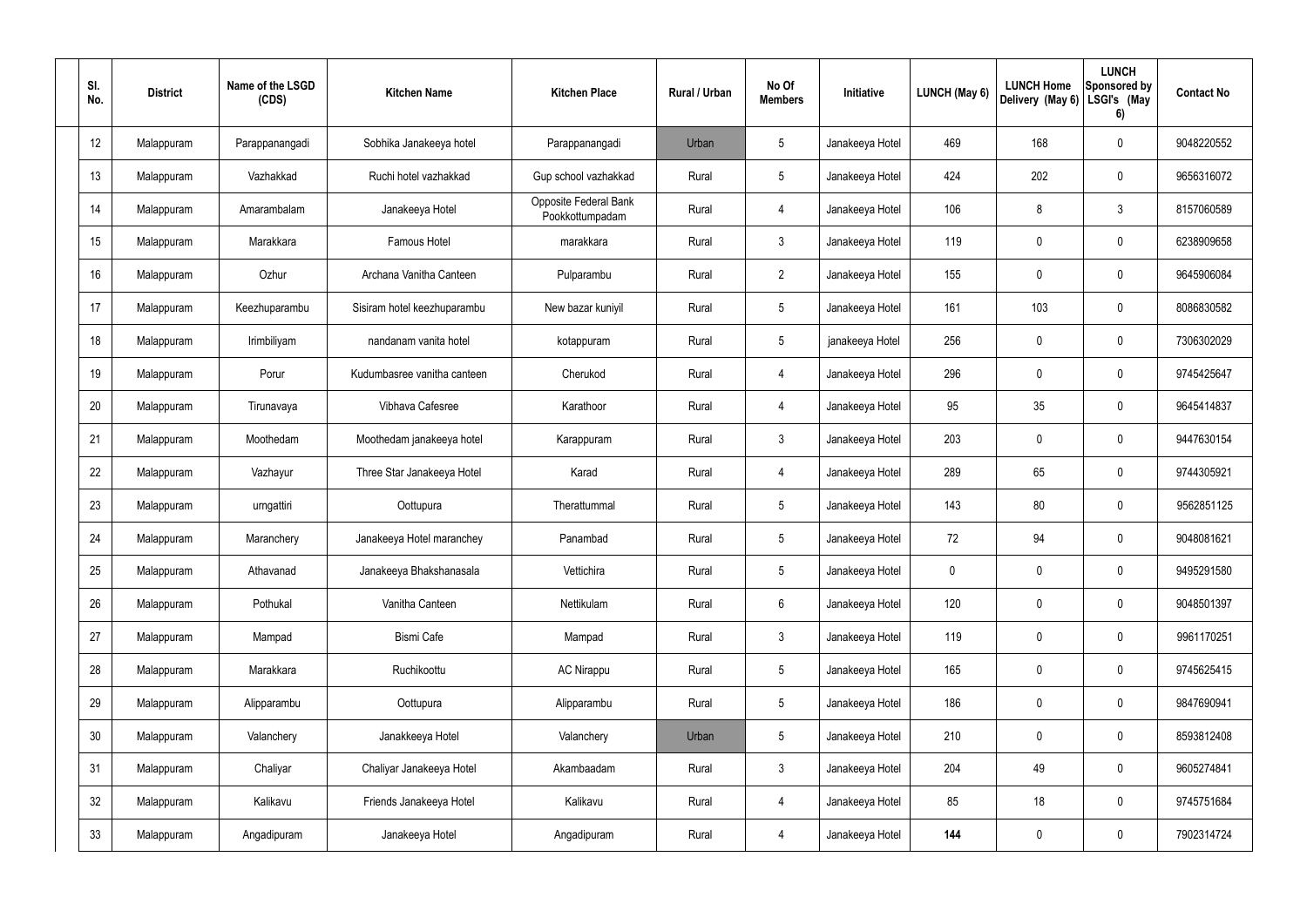| SI.<br>No. | <b>District</b> | Name of the LSGD<br>(CDS) | <b>Kitchen Name</b>                               | <b>Kitchen Place</b>   | Rural / Urban | No Of<br><b>Members</b> | Initiative      | LUNCH (May 6) | <b>LUNCH Home</b><br>Delivery (May 6) | <b>LUNCH</b><br><b>Sponsored by</b><br>LSGI's (May<br>6) | <b>Contact No</b> |
|------------|-----------------|---------------------------|---------------------------------------------------|------------------------|---------------|-------------------------|-----------------|---------------|---------------------------------------|----------------------------------------------------------|-------------------|
| 34         | Malappuram      | Puzhakkattri              | Jasmin                                            | Puzhakkattiri          | Rural         | $\overline{5}$          | Janakeeya Hotel | 131           | 81                                    | $\mathbf 0$                                              | 9495497872        |
| 35         | Malappuram      | Nannamukku                | Tanima                                            | Nannamukku             | Rural         | $5\phantom{.0}$         | Janakeeya Hotel | 128           | 89                                    | 0                                                        | 8943417885        |
| 36         | Malappuram      | Moorkkanad                | Oruma Janakeeya Hotel                             | Moorkkanad             | Rural         | $\overline{5}$          | Janakeeya Hotel | 122           | 98                                    | $\mathbf 0$                                              | 9605728248        |
| 37         | Malappuram      | Edavanna                  | Souhrtham Janakeeya Hotel                         | Edavanna               | Rural         | $5\phantom{.0}$         | Janakeeya Hotel | 390           | 117                                   | 0                                                        | 9746986110        |
| 38         | Malappuram      | Tirur                     | Ruchi Janakeeya Hotel                             | Tirur                  | Urban         | 4                       | Janakeeya Hotel | 510           | 60                                    | $\mathbf 0$                                              | 9895409528        |
| 39         | Malappuram      | Tirur                     | Amrutham Janakeeya Hotel                          | Tirur                  | Urban         | 4                       | Janakeeya Hotel | 315           | 0                                     | 0                                                        | 9745074259        |
| 40         | Malappuram      | Edappal                   | Daya Cafesree                                     | Edappal                | Rural         | $\overline{5}$          | Janakeeya Hotel | 167           | 0                                     | $\mathbf 0$                                              | 9895439056        |
| 41         | Malappuram      | Koottilangadi             | Janakeeya Hotel                                   | Koottilangadi          | Rural         | 4                       | Janakeeya Hotel | 79            | 37                                    | 0                                                        | 9539471939        |
| 42         | Malappuram      | Vattamkulam               | Vibhava Janakeeya Hotel                           | Edappal                | Rural         | 4                       | Janakeeya Hotel | 196           | 0                                     | 0                                                        | 9744844512        |
| 43         | Malappuram      | Nilambur                  | Annapporna Janakeeya Hotel                        | Nilambur               | Urban         | 8                       | Janakeeya Hotel | 387           | 129                                   | $\mathbf 0$                                              | 8547795364        |
| 44         | Malappuram      | Puzhakkattri              | PT Group                                          | Ramapuram              | Rural         | 4                       | Janakeeya Hotel | 159           | 44                                    | 0                                                        | 9745108676        |
| 45         | Malappuram      | Vazhikkadavu              | Vanitha Janakeeya Hotel                           | Manimooli              | Rural         | 4                       | Janakeeya Hotel | 232           | 62                                    | $\pmb{0}$                                                | 8943046755        |
| 46         | Malappuram      | Chungathara               | Chungathara Annapoorna Vanitha<br>Janakeeya Hotel | Chalikkulam            | Rural         | 3                       | Janakeeya Hotel | 34            | 0                                     | $\mathbf 0$                                              | 9745674102        |
| 47         | Malappuram      | Vallikunnu                | Punathil Janakeeya Hotel                          | Vallikunnu             | Rural         | 4                       | Janakeeya Hotel | 124           | 127                                   | $\mathsf{0}$                                             | 9946051042        |
| 48         | Malappuram      | Tirurangadi               | Nirmalyam Janakeeya Hotel                         | Chanthappadi           | Urban         | $5\phantom{.0}$         | Janakeeya Hotel | 175           | 215                                   | $\pmb{0}$                                                | 9895168511        |
| 49         | Malappuram      | Purathur                  | Purathur Janakeeya Hotel                          | Kavilakkad             | Rural         | 3 <sup>1</sup>          | Janakeeya Hotel | 119           | 79                                    | $\mathsf{0}$                                             | 9645170119        |
| 50         | Malappuram      | Kuruva                    | Swad                                              | Ambalaparamb           | Rural         | 4                       | Janakeeya Hotel | 72            | 49                                    | $\pmb{0}$                                                | 9495993543        |
| 51         | Malappuram      | Perumanna Klari           | Perumanna Klari Janakeeya Hotel                   | Near Panjayathu office | Rural         | $3\overline{3}$         | Janakeeya Hotel | 88            | 0                                     | $\pmb{0}$                                                | 7306197556        |
| 52         | Malappuram      | Kuttippuram               | Janakeeya Hotel Kuttippurram                      | Kuttipuram             | Rural         | $5\phantom{.0}$         | Janakeeya Hotel | 0             | $\pmb{0}$                             | $\pmb{0}$                                                | 8921459017        |
| 53         | Malappuram      | Niramaruthur              | Annapporna Janakeeya Hotel                        | Mangad                 | Rural         | $3\overline{3}$         | Janakeeya Hotel | 130           | 0                                     | $\pmb{0}$                                                | 9746334349        |
| 54         | Malappuram      | Veliyancode               | Cafe Kudumbashree                                 | Eramangalam            | Rural         | $\mathfrak{Z}$          | Janakeeya Hotel | 59            | 78                                    | $\mathsf{0}$                                             | 9567575145        |
| 55         | Malappuram      | Pulilkal                  | Ruchi Koottu Janakeeya Hotel                      | Pulikkal               | Rural         | 4                       | Janakeeya Hotel | 130           | 24                                    | $\pmb{0}$                                                | 9947039208        |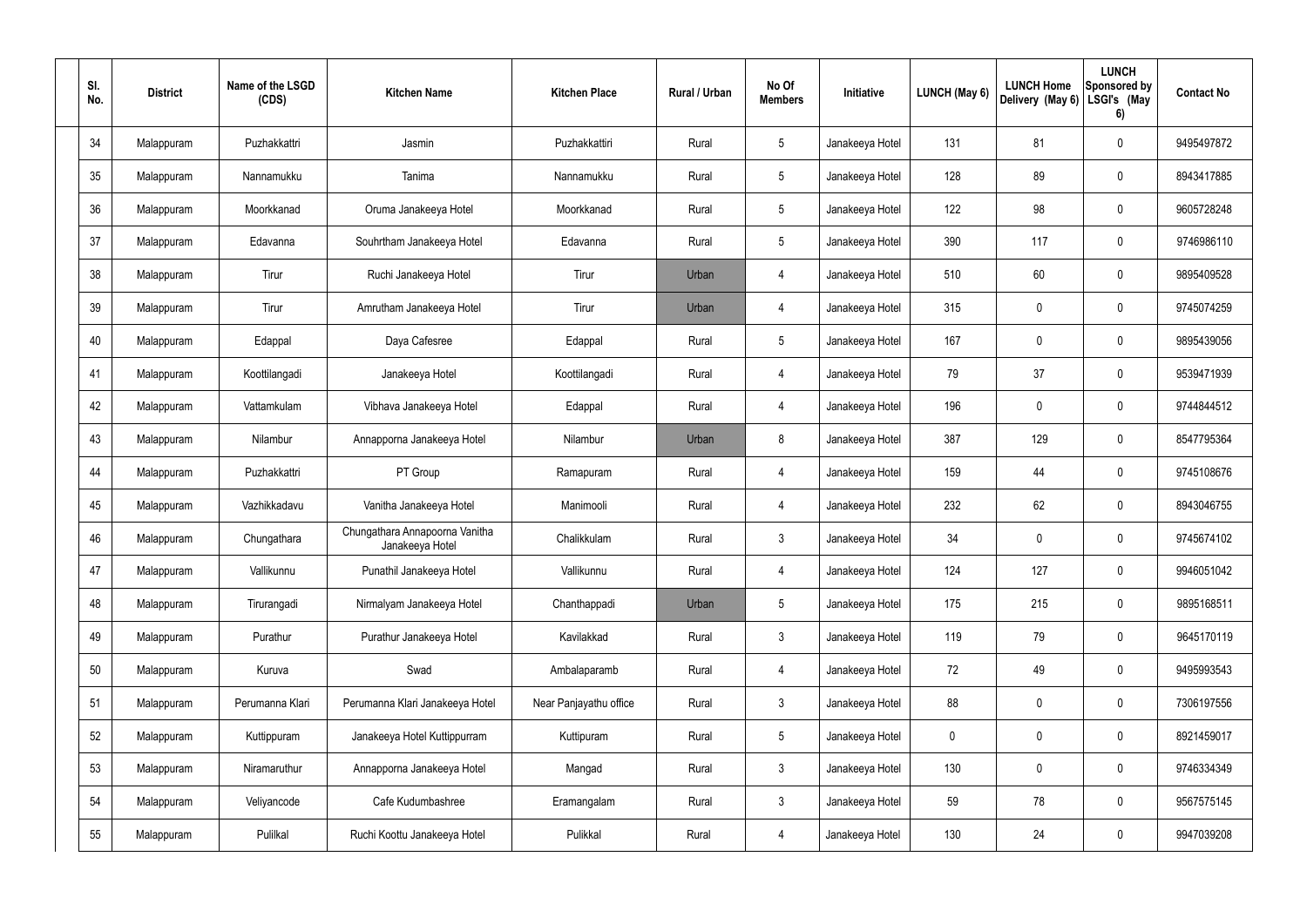| SI.<br>No. | <b>District</b> | Name of the LSGD<br>(CDS) | <b>Kitchen Name</b>          | <b>Kitchen Place</b> | Rural / Urban | No Of<br><b>Members</b> | Initiative      | <b>LUNCH (May 6)</b> | <b>LUNCH Home</b><br>Delivery (May 6) | <b>LUNCH</b><br>Sponsored by<br>LSGI's (May<br>6) | <b>Contact No</b> |
|------------|-----------------|---------------------------|------------------------------|----------------------|---------------|-------------------------|-----------------|----------------------|---------------------------------------|---------------------------------------------------|-------------------|
| 56         | Malappuram      | Karuvarakund              | Janakeeya Hotel              | Karuvarakund         | Rural         | $5\,$                   | Janakeeya Hotel | 237                  | 18                                    | $\boldsymbol{0}$                                  | 9562233316        |
| 57         | Malappuram      | Thuvvur                   | Janakeeya Hotel              | Thuvvur              | Rural         | 4                       | Janakeeya Hotel | 155                  | 46                                    | $\mathbf 0$                                       | 8075365565        |
| 58         | Malappuram      | Kottakkal                 | Kottakkal Kitchen            | Kottakkal            | Urban         | $\mathbf{3}$            | Janakeeya Hotel | 320                  | $\mathbf 0$                           | $\mathbf 0$                                       | 9946216609        |
| 59         | Malappuram      | Kuzhimanna                | Mythri Janakkeeya Hotel      | Cheruparamb          | Rural         | 4                       | Janakeeya Hotel | 98                   | 60                                    | $\mathbf 0$                                       | 9961738543        |
| 60         | Malappuram      | Talakkad                  | Talakkad Janakeeya Hotel     | <b>BP</b> Angadi     | Rural         | 4                       | Janakeeya Hotel | 280                  | 20                                    | $\mathbf 0$                                       | 9447824517        |
| 61         | Malappuram      | Areecode                  | Haritha sree Janakeeya Hotel | Pookottuchola        | Rural         | 4                       | Janakeeya Hotel | 124                  | 27                                    | $\mathbf 0$                                       | 7025072558        |
| 62         | Malappuram      | Cherukkavu                | Kitchen Hut Janakeeya Hotel  | Chevayoor            | Rural         | 4                       | Janakeeya Hoel  | 160                  | 75                                    | $\overline{2}$                                    | 9895195887        |
| 63         | Malappuram      | Thiruvali                 | Janakeeya hotel              | Thiruvali            | Rural         | $5\phantom{.0}$         | Janakeeya Hotel | 210                  | $\mathbf 0$                           | $\mathbf 0$                                       | 9746385945        |
| 64         | Malappuram      | Alamcode                  | Janakeeya hotel              | Alamcode             | Rural         | $5\phantom{.0}$         | Janakeeya Hotel | 144                  | 73                                    | $\mathbf 0$                                       | 8129368109        |
| 65         | Malappuram      | Manjeri 1                 | Cafe Janakeeya hotel         | Manjeri              | Urban         | 6                       | Janakeeya Hotel | 237                  | 30                                    | $\mathbf{3}$                                      | 7336671011        |
| 66         | Malappuram      | kalpakanchery             | Janakeeya HOTELI             | Kalpakanchery        | Rural         | $\overline{4}$          | Janakeeya Hotel | $\mathbf 0$          | 0                                     | $\mathbf 0$                                       | 9048929947        |
| 67         | Malappuram      | Kodur                     | Janakeeya hotel              | vadakkemanna         | Rural         | $\mathbf{3}$            | Janakeeya hotel | $\mathbf 0$          | $\mathbf 0$                           | $\boldsymbol{0}$                                  | 9605430938        |
| 68         | Malappuram      | Anakayam                  | janakeeya hotel              | Anakayam             | Rural         | $5\phantom{.0}$         | Janakeeya hotel | 0                    | $\mathbf 0$                           | $\boldsymbol{0}$                                  | 7025840671        |
| 69         | Malappuram      | Malappuram                | Janakeeya Hotel              | Malappuram           | Urban         | $\mathbf{3}$            | Janakeeya Hotel | 210                  | 0                                     | $\mathbf 0$                                       | 8281125864        |
| 70         | Malappuram      | Tanur                     | Azhimukham Janakeeya hotel   | tanur                | Urba          | $3\phantom{a}$          | Janakeeya Hotel | 320                  | 0                                     | $\mathbf 0$                                       | 7594914843        |
| 71         | Malappuram      | Elamkulam                 | Janapriya                    | Kunnakav             | Rural         | $\overline{\mathbf{4}}$ | Janakeeya Hotel | 218                  | 0                                     | $\mathbf 0$                                       | 9496725446        |
| 72         | Malappuram      | Wandoor                   | Janakeeya Hotel              | wandoor              | Rural         | $\overline{\mathbf{4}}$ | Janakeeya Hotel | $\pmb{0}$            | 0                                     | $\mathbf 0$                                       | 8086064498        |
| 73         | Malappuram      | Perinthalmanna            | samrthi janakeeya hotei      | Perinthalmanna       | Urban         | $5\phantom{.0}$         | Janakeeya hotel | 178                  | $\pmb{0}$                             | $\mathbf 0$                                       | 7994259773        |
| 74         | Malappuram      | Munniyur                  | Oottupura                    | Munniyur             | Rural         | $5\phantom{.0}$         | Janakeeya Hotel | 201                  | 180                                   | $\pmb{0}$                                         | 7025766318        |
| 75         | Malappuram      | AR Nagar                  | Aiswarya                     | AR Nagar             | Rural         | $3\phantom{a}$          | Janakeeya Hotel | 188                  | $\pmb{0}$                             | $\pmb{0}$                                         | 9745518722        |
| 76         | Malappuram      | Thenjippalam              | Nanma                        | Thenjippalam         | Rural         | $\overline{\mathbf{4}}$ | Janakeeya Hotel | 320                  | 88                                    | $\mathbf 0$                                       | 9645220615        |
| 77         | Malappuram      | Peruvallur                | Anugraha                     | Super bazar          | Rural         | $5\phantom{.0}$         | Jankeeya Hotel  | 82                   | 263                                   | $\overline{2}$                                    | 9747037665        |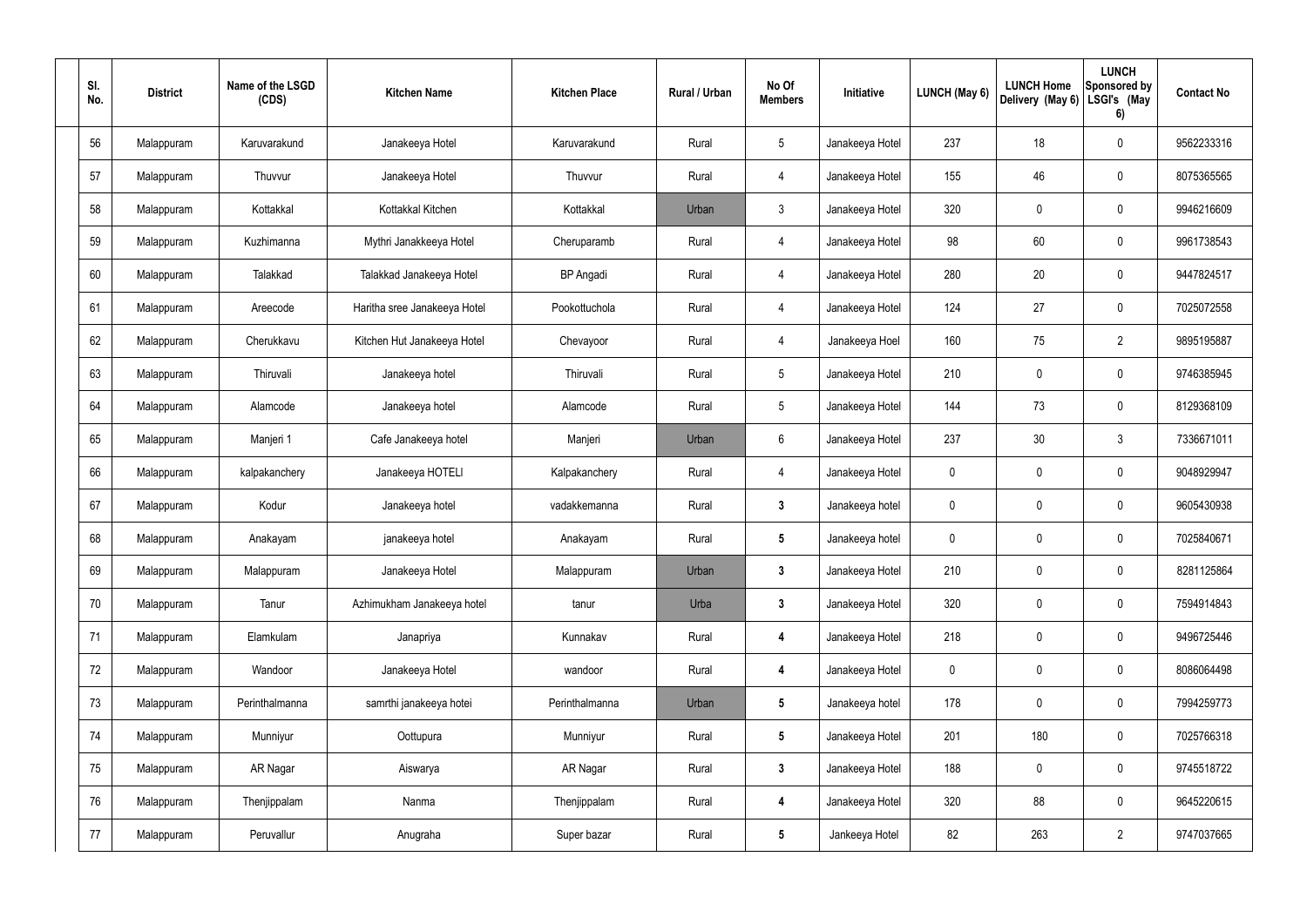| SI.<br>No. | <b>District</b> | Name of the LSGD<br>(CDS) | <b>Kitchen Name</b>        | <b>Kitchen Place</b> | <b>Rural / Urban</b> | No Of<br><b>Members</b> | Initiative      | <b>LUNCH (May 6)</b> | <b>LUNCH Home</b><br>Delivery (May 6) | <b>LUNCH</b><br>Sponsored by<br>LSGI's (May<br>6) | <b>Contact No</b> |
|------------|-----------------|---------------------------|----------------------------|----------------------|----------------------|-------------------------|-----------------|----------------------|---------------------------------------|---------------------------------------------------|-------------------|
| 78         | Malappuram      | Muthuvallur               | Nanma janakeeya hotel      | Muthuparambu         | Rural                | $\boldsymbol{3}$        | Janakeeya hotel | 397                  | 0                                     | 0                                                 | 9744406501        |
| 79         | Malappuram      | mankada                   | janakeeya hatel            | Aryiranazhipadi      | Rural                | $\mathbf{3}$            | janakeeya hotel | $\mathbf 0$          | $\mathbf 0$                           | 0                                                 | 9539855520        |
| 80         | Malappuram      | Vengara                   | Ponnoos hotel              | Vengara              | Rural                | $\mathbf{3}$            | Janakeeya hotel | 308                  | 0                                     | 0                                                 | 9947424618        |
| 81         | Malappuram      | Pulpatta                  | Santhwanam Janakeeya hotel | Padikkal parambil    | Rural                | $5\phantom{.0}$         | Janakeeya hotel | 200                  | 459                                   | 0                                                 | 9526367569        |
| 82         | Malappuram      | Keezhattur                | Keezhattur Janakeeya hotel | Keezhattur           | Rural                | 4                       | Janakeeya hotel | 46                   | 0                                     | 0                                                 | 9539209640        |
| 83         | Malappuram      | Cheriyamundam             | Nanma janakeeya hotel      | Manchingapara        | Rural                | 4                       | Janakeeya hotel | 95                   | $\mathbf 0$                           | 0                                                 | 9496048689        |
| 84         | Malappuram      | Chelambre                 | Soorya Janakeeya hotel     | Pulluparamb          | Rural                | $\mathbf{3}$            | Janakeeya hotel | 59                   | 151                                   | 0                                                 | 7994179285        |
| 85         | Malappuram      | Ponmala                   | Janakeeya hotel            | Chappangadi          | Rural                | $\boldsymbol{4}$        | Janakeeya hotel | 176                  | $\mathbf 0$                           | 0                                                 | 9605811748        |
| 86         | Malappuram      | Thennala                  | <b>Bismi Hotel</b>         | Pookkiparamb         | Rural                | 4!                      | Jankeeya Hotel  | 215                  | 0                                     | 0                                                 | 9995757092        |
| 87         | Malappuram      | Tanalur                   | Janakeeya Hotel            | Tanalur              | Rural                | $\boldsymbol{3}$        | Jankeeya Hotel  | 420                  | $\boldsymbol{0}$                      | 0                                                 |                   |
| 88         | Malappuram      | Parappur                  | Four star                  | Azad nagar           | Rural                | $5\phantom{.0}$         | Janakeeya Hotel | 237                  | $\boldsymbol{0}$                      | 0                                                 | 9961091317        |
| 89         | Malappuram      | Oorakam                   | Ammoos                     | Panchayath padi      | Rural                | $\boldsymbol{3}$        | Janakeeya Hotel | 289                  | $\boldsymbol{0}$                      | 0                                                 | 9526449294        |
| 90         | Malappuram      | Nannambra                 | Veeturuchi                 | Kundoor Athani       | Rural                | 4                       | Janakeeya Hotel | $\mathbf 0$          | $\mathbf 0$                           | 0                                                 | 9400618659        |
| 91         | Malappuram      | Pandikkad                 | Janakeeya Hotel            | Pandikkad            | Rural                | $\overline{4}$          | Janakeeya Hotel | 300                  | $\boldsymbol{0}$                      | 0                                                 | 9995504081        |
| 92         | Malappuram      | Chokkad                   | Natturuchi                 | Chokkad              | Rural                | $5\phantom{.0}$         | Janakeeya Hotel | 69                   | 33                                    | 0                                                 |                   |
| 93         | Malappuram      | Cheekode                  | Cheekode Janakeeya Hotel   | Cheekode             | Rural                | $\overline{\mathbf{4}}$ | Janakeeya Hotel | 68                   | 39                                    | 0                                                 |                   |
| 94         | Malappuram      | Makkarapparamb            | Subiksha                   | Makkarapparamb       | Rural                | $\mathbf{3}$            | Janakeeya Hotel | 70                   | 43                                    | 0                                                 | 8089003770        |
| 95         | Malappuram      | Ponnani-1                 | Devi Janakeeya Hotel       | Ponnani              | Urban                | $5\phantom{.0}$         | Janakeeya Hotel | 360                  | $\boldsymbol{0}$                      | 0                                                 | 9961919097        |
| 96         | malappuram      | Mangalam                  | Soubagya                   | mangalam             | Rural                | $5\phantom{.0}$         | janakeeya hotel | 113                  | 46                                    | 0                                                 | 7510235855        |
| 97         | Malappuram      | Trikkalangode             | janakeeya hotel            | karakkunnu           | Rural                | $6\phantom{1}$          | Janakeeya Hotel | 302                  | $\boldsymbol{0}$                      | 0                                                 | 7994885461        |
| 98         | Malppuram       | Morayur                   | Janakeeya hotel            | Valanchery           | Rural                | $\mathbf{3}$            | Janakeeya hotel | 115                  | $\boldsymbol{0}$                      | 0                                                 |                   |
| 99         | Malappuram      | Perumbadapp               | Janakeeya hotel            | Perumbadapp          | Rural                | 4                       | Janakeeya hotel | 123                  | 98                                    | 0                                                 |                   |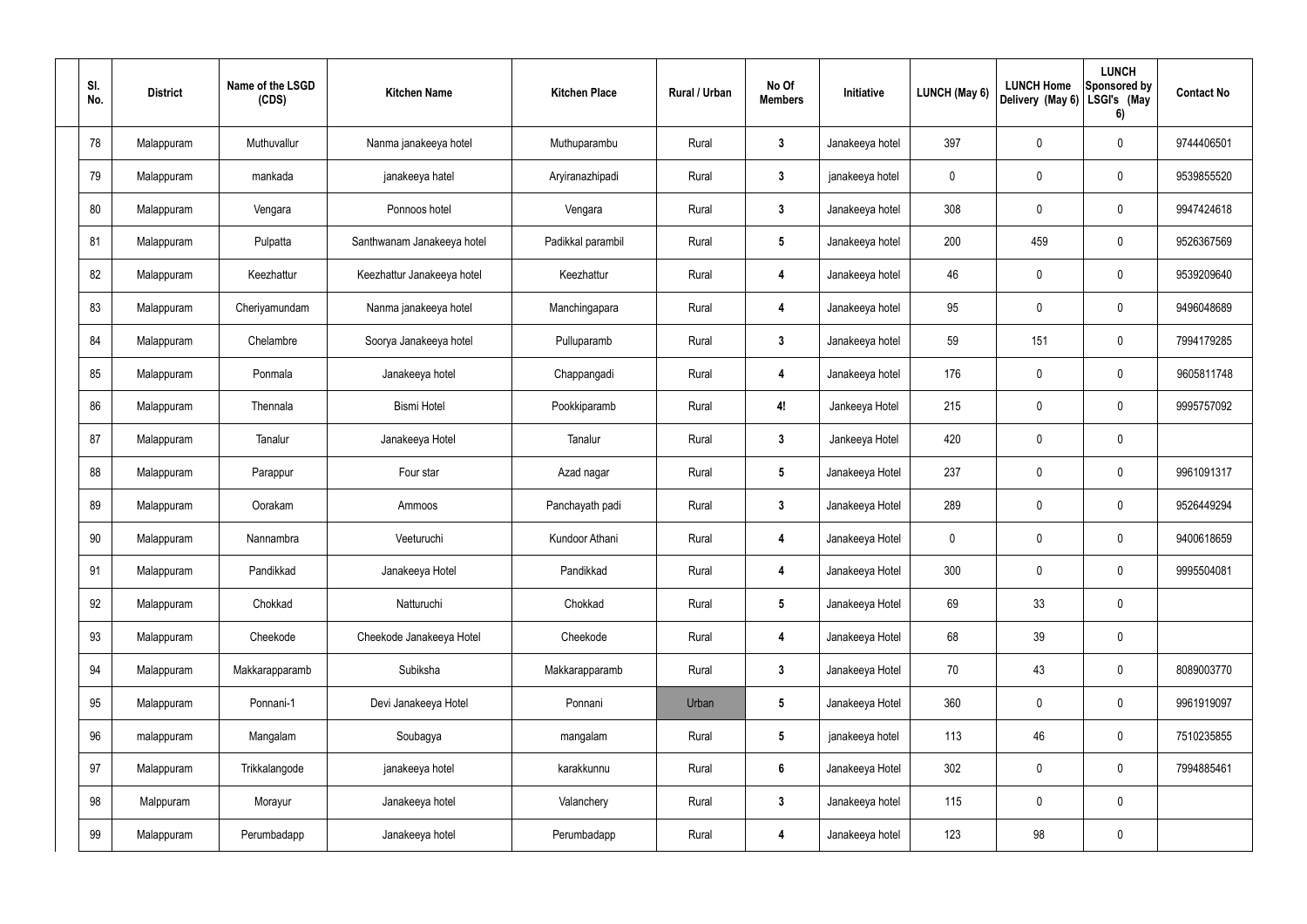| SI.<br>No. | <b>District</b> | Name of the LSGD<br>(CDS) | <b>Kitchen Name</b>        | <b>Kitchen Place</b> | <b>Rural / Urban</b> | No Of<br><b>Members</b> | Initiative      | LUNCH (May 6) | <b>LUNCH Home</b><br>Delivery (May 6) | <b>LUNCH</b><br>Sponsored by<br>LSGI's (May<br>6) | <b>Contact No</b> |
|------------|-----------------|---------------------------|----------------------------|----------------------|----------------------|-------------------------|-----------------|---------------|---------------------------------------|---------------------------------------------------|-------------------|
| 100        | Malappuram      | Vettom                    | Samruthi Janakeeya Hotel   | Puthanpeedika        | Rural                | 5                       | Janakeeya hotel | 207           | 213                                   | 0                                                 | 9562419017        |
| 101        | Malappuram      | Kondotty                  | Janakeeya hotel            | vazhakad             | <b>RURAL</b>         | $\overline{\mathbf{4}}$ | janakeeya hotel | 343           | 268                                   | $\overline{2}$                                    |                   |
| 102        | Malappuram      | Pulamanthol               | Janakeeya hotel            | pulamanthole         | <b>RURAL</b>         | $\overline{\mathbf{4}}$ | Janakeeya hotel | 266           | $\overline{0}$                        | 0                                                 |                   |
| 103        | Malappuram      | Valavannur                | Jankeeya hotel             | Valavannur           | <b>RURAL</b>         | $5\phantom{.0}$         | Janakeeya hotel | 300           | $\overline{0}$                        | 0                                                 |                   |
| 104        | Malappuram      | kottakkal                 | Subhiksha Janakeeya hotel  | kotakkal             | <b>URBAN</b>         | 4                       | Janakeeya hotel | 316           | $\mathbf 0$                           | 0                                                 | 9495913491        |
| 105        | Malappuram      | Vettom                    | Thripthi Janakeeya Hotel   | Vakkad               | <b>RURAL</b>         | 4                       | Janakeeya hotel | 196           | 22                                    | 0                                                 | 8943612862        |
| 106        | Malappuram      | Nilambur                  | Ajva Janakeeya hotel       | Minarvapadi          | <b>URBAN</b>         | $5\phantom{.0}$         | Janakeeya hotel | 0             | $\mathbf 0$                           | 0                                                 | 8086868912        |
| 107        | Malappuram      | Nilambur                  | Unity Janakeeya hotel      | nilambur             | <b>URBAN</b>         | 4                       | Janakeeya hotel | 465           | $\overline{0}$                        | 0                                                 | 7034758053        |
| 108        | Malappuram      | Vallikkunn                | Rasakkut                   | Vallikunnu           | Rural                | 4                       | janakeeyahotel  | 186           | 146                                   | 0                                                 | 7034945074        |
| 109        | Malappuram      | kuruva                    | Ruchi                      | Kurava               | Rural                | 5                       | Janakeeyahotel  | 190           | 15                                    | 0                                                 | 9745414800        |
| 110        | Malappuram      | Kannamangalam             | Ruchikoott                 | Cheroor              | Rural                | $\mathbf{3}$            | Janakeeya Hotel | 318           | $\pmb{0}$                             | 0                                                 | 9747812113        |
| 111        | Malappuram      | Othukkungal               | janakeeya hotel            | Othukkungal          | Rural                | $5\phantom{.0}$         | Janakeeya Hotel | 519           | $\mathbf 0$                           | 0                                                 | 9656716066        |
| 112        | Malappuram      | Pookkottur                | janakeeya hotel            | valluvambram         | Rural                | 4                       | Janakeeya Hotel | 0             | $\mathbf 0$                           | 0                                                 | 9447334084        |
| 113        | Malappuram      | Edakkara                  | Edakkara janakeeya hotel   | Edakkara             | Rural                | 4                       | janakeeya hotel | 225           | $\mathbf 0$                           | 0                                                 | 9495232698        |
| 114        | Malappuram      | porur                     | Thanima Janakeeya Hotel    | Porur                | Rural                | $\mathbf{3}$            | janakeeya hotel | 117           | $\mathbf 0$                           | 0                                                 | 9539928567        |
| 115        | Malappuram      | Pulikkal                  | al madeena Janakeeya Hotel | pulikkal             | Rural                | $\overline{\mathbf{4}}$ | Janakeeya Hotel | 56            | 14                                    | 0                                                 |                   |
| 116        | malappuram      | Tanur                     | amma janakeeyahottel       | Tanur                | Urban                | $5\phantom{.0}$         | janakeeyahottel | 343           | $\mathbf 0$                           | 0                                                 |                   |
| 117        | malappuram      | Pallikkal                 | padheyam janakeeyahottel   | Pallikkal            | Rural                | $5\phantom{.0}$         | janakeeyahotel  | 125           | 196                                   | 0                                                 |                   |
| 118        | Malappuram      | Chelembra                 | janakeeyahotel2            | Chelembra            | Rural                | $\overline{\mathbf{4}}$ | janakeeyahotel  | 154           | 170                                   | $\pmb{0}$                                         |                   |
| 119        | Malappuram      | Purathur                  | Safa Janakeeya Hotel       | Paravanna            | Rural                | $\boldsymbol{4}$        | Janakeeya Hotel | $\mathbf 0$   | $\mathbf 0$                           | 0                                                 | 9544792994        |
| 120        | malappuram      | vazhayur                  | puthuma janakeeyahotel     | Vazhayur             | Rural                | $\boldsymbol{4}$        | janakeeyahotel  | 200           | 30                                    | $\pmb{0}$                                         |                   |
| 121        | malappuram      | Mangalam                  | Swathistam                 | Vadikkal             | Rural                | $\overline{4}$          | janakeeyahotel  | 50            | $\boldsymbol{0}$                      | 0                                                 | 9061799096        |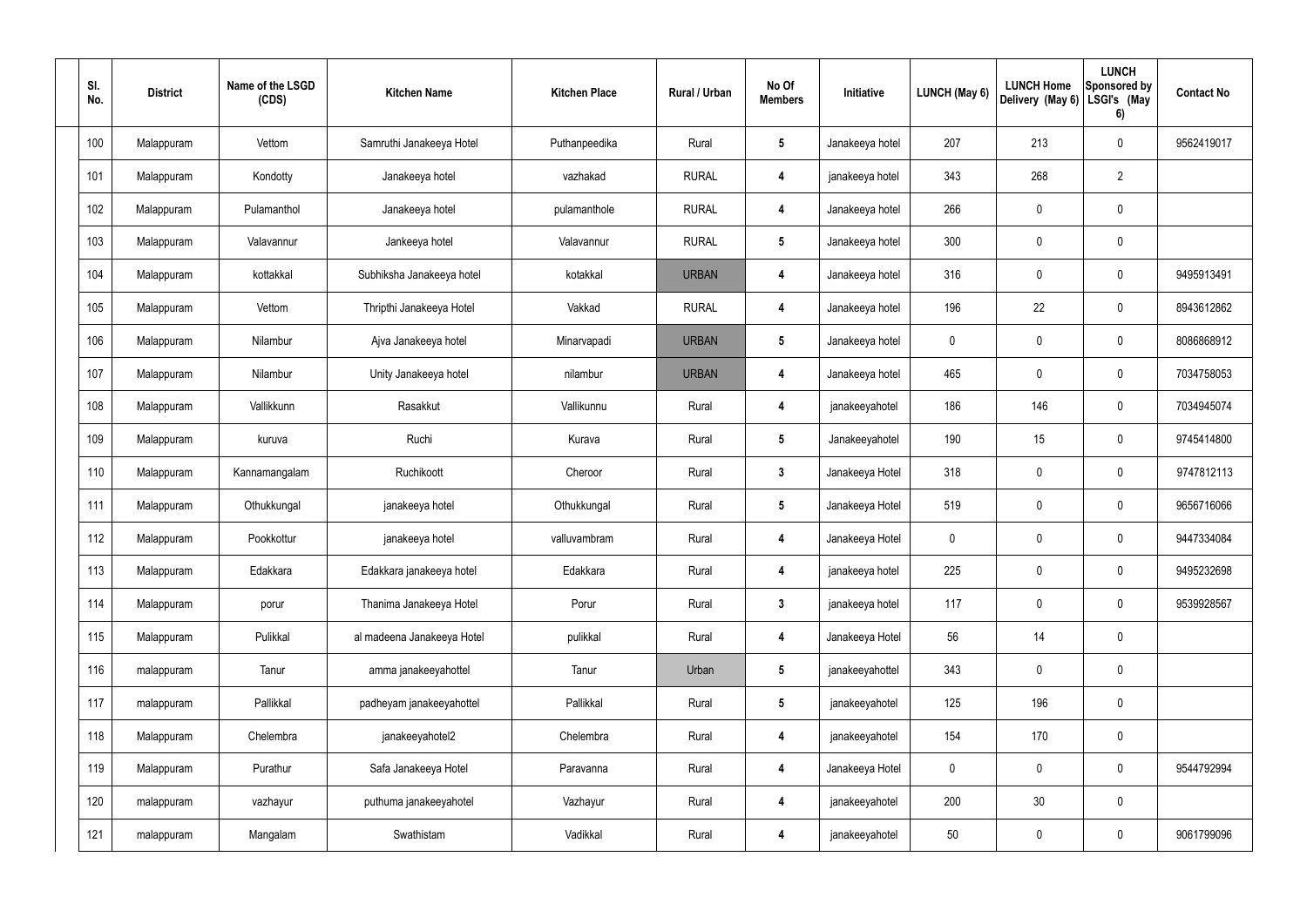|                 | SI.<br>No.      | <b>District</b> | Name of the LSGD<br>(CDS) | <b>Kitchen Name</b>        | <b>Kitchen Place</b>                      | Rural / Urban | No Of<br><b>Members</b> | Initiative      | LUNCH (May 6) | <b>LUNCH Home</b><br>Delivery (May 6) | <b>LUNCH</b><br>Sponsored by<br>LSGI's (May<br>6) | <b>Contact No</b> |
|-----------------|-----------------|-----------------|---------------------------|----------------------------|-------------------------------------------|---------------|-------------------------|-----------------|---------------|---------------------------------------|---------------------------------------------------|-------------------|
|                 | 122             | malappuram      | kuttippuram               | nilayoram janakeeya hotel  | Kuttipuram                                | Rural         | 4                       | janakeeyahotel  | 198           | $\mathbf 0$                           | $\mathbf 0$                                       |                   |
|                 | 123             | malapluram      | thazhekode                | Thazhekode Janakeeya Hotel | Thazhekode                                | Rural         | 4                       | Janakeeya Hotel | 240           | $\mathbf 0$                           | $\pmb{0}$                                         |                   |
|                 | 124             | malappuram      | munniyur                  | my kitchen                 | Alinchuvad                                | Rural         | $5\phantom{.0}$         | janakeeya hotel | 103           | 110                                   | $\mathbf 0$                                       | 8589809765        |
|                 | 125             | Malappuram      | Mangalam                  | Ruchikkoottu               | Mangalam                                  | Rural         | 4                       | Janakeeya hotel | 105           | 0                                     | $\boldsymbol{0}$                                  | 6235095207        |
|                 | 126             | Malappuram      | Ponnani                   | Thripthi                   | Ponnani                                   | Urban         | $5\phantom{.0}$         | Janakeeya Hotel | 208           | 0                                     | $\mathbf 0$                                       | 7994839506        |
|                 | 127             | Malappuram      | Tanur                     | Krishna                    | Tanur                                     | Urban         | $5\phantom{.0}$         | janakeeya hotel | 128           | $\boldsymbol{0}$                      | $\pmb{0}$                                         |                   |
|                 | 128             | Malappuram      | Thazhekode                | ashraya                    | Maatrakkal                                | <b>RURAL</b>  | $6\phantom{1}$          | janakeeya hotel | 389           | 0                                     | $\pmb{0}$                                         | 9656135078        |
|                 | 129             | Malappuram      | Tirurangadi               | Aikyam                     | Hidaya Nagar                              | Urban         | $6\phantom{1}6$         | janakeeya hotel | 183           | 212                                   | $\mathbf 0$                                       | 9947424638        |
|                 | 130             | Malappuram      | Tavanur                   | Nirmalyam                  | Athaloor                                  | Rural         | 3 <sup>2</sup>          | Janakeeya hotel | 122           | $\mathbf 0$                           | $\mathbf 0$                                       | 7025571913        |
| $\frac{1}{130}$ |                 |                 |                           |                            |                                           |               | 544                     |                 | 23729         | 5719                                  | 16                                                |                   |
|                 |                 | Palakkad        | Elapully                  | Nakshathra Vanitha canteen | Canteen                                   | Rural         | $\overline{4}$          | Janakeeya Hotel | 179           | 0                                     | $\boldsymbol{0}$                                  | 23729             |
|                 | $\overline{2}$  | Palakkad        | Nalleppilly               | Vanitha Canteen            | Canteen                                   | Rural         | $\overline{4}$          | Janakeeya Hotel | 195           | $\mathbf 0$                           | $\boldsymbol{0}$                                  | 9656232569        |
|                 | 3               | Palakkad        | Chittur                   | Thanal vanitha Canteen     | Thathamangalam, Mettuvalavu               | Urban         | 3                       | Janakeeya Hotel | 395           | $\mathbf 0$                           | $\mathbf 0$                                       | 9447105400        |
|                 | $\overline{4}$  | Palakkad        | chittur                   | urapp janakeeya hotel      | Anicode junction                          | urban         | $5\phantom{.0}$         | Janakeeya hotel | 150           | 0                                     | $\mathbf 0$                                       | 9349930549        |
|                 | $5\phantom{.0}$ | Palakkad        | polpully                  | subiksha janakeeya hotel   | kallootiyal                               | Rural         | $5\overline{)}$         | Janakeeya hotel | 240           | 0                                     | $\pmb{0}$                                         | 9495197498        |
|                 | 6               | Palakkad        | Eruthenpathy              | Nila janakeeya hotel       | Mooniilmada muniyappan<br>kshethram near  | Rural         | $5\phantom{.0}$         | Janakeeya hotel | 112           | $\pmb{0}$                             | $\pmb{0}$                                         | 9037290925        |
|                 | $\overline{7}$  | Palakkad        | Perumatty                 | Nanam Janakeeya hotel      | kannimari                                 | Rural         | $\mathbf{3}$            | Janakeeya hotel | 95            | 0                                     | $\pmb{0}$                                         | 9605529657        |
|                 | 8               | Palakkad        | Vadakarapathy             | soubhagya janakeeya hotel  | vadakarapathy panchayath                  | Rural         | $5\phantom{.0}$         | Janakeeya hotel | 164           | $\pmb{0}$                             | $\mathbf 0$                                       | 9633578756        |
|                 | 9               | Palakkad        | Kozhinjampara             | Sreesakthi Janakeeya hotel | Kozhinjampara<br>gramapanchayth, near bus | Rural         | $5\phantom{.0}$         | Janakeeya hotel | 211           | 0                                     | $\mathbf 0$                                       | 9847121105        |
|                 | 10 <sup>°</sup> | Palakkad        | Vadakkenchery             | Oottupura Vanitha Canteen  | Panchayath building,<br>Vadakkenchery     | Rural         | $\overline{4}$          | Janakeeya Hotel | 208           | 0                                     | $\mathbf 0$                                       | 9656360141        |
|                 | 11              | Palakkad        | PKD North                 | Cafesree                   | opp. ksrtc bus stand,<br>Manjakulam road  | Urban         | $5\phantom{.0}$         | Janakeeya Hotel | $\pmb{0}$     | 0                                     | $\pmb{0}$                                         | 9037332005        |
|                 | 12              | Palakkad        | Ongallur                  | Amma canteen               | Ongallur vipanana kendram                 | Rural         | $\overline{4}$          | Janakeeya Hotel | 192           | 0                                     | $\pmb{0}$                                         | 7560924507        |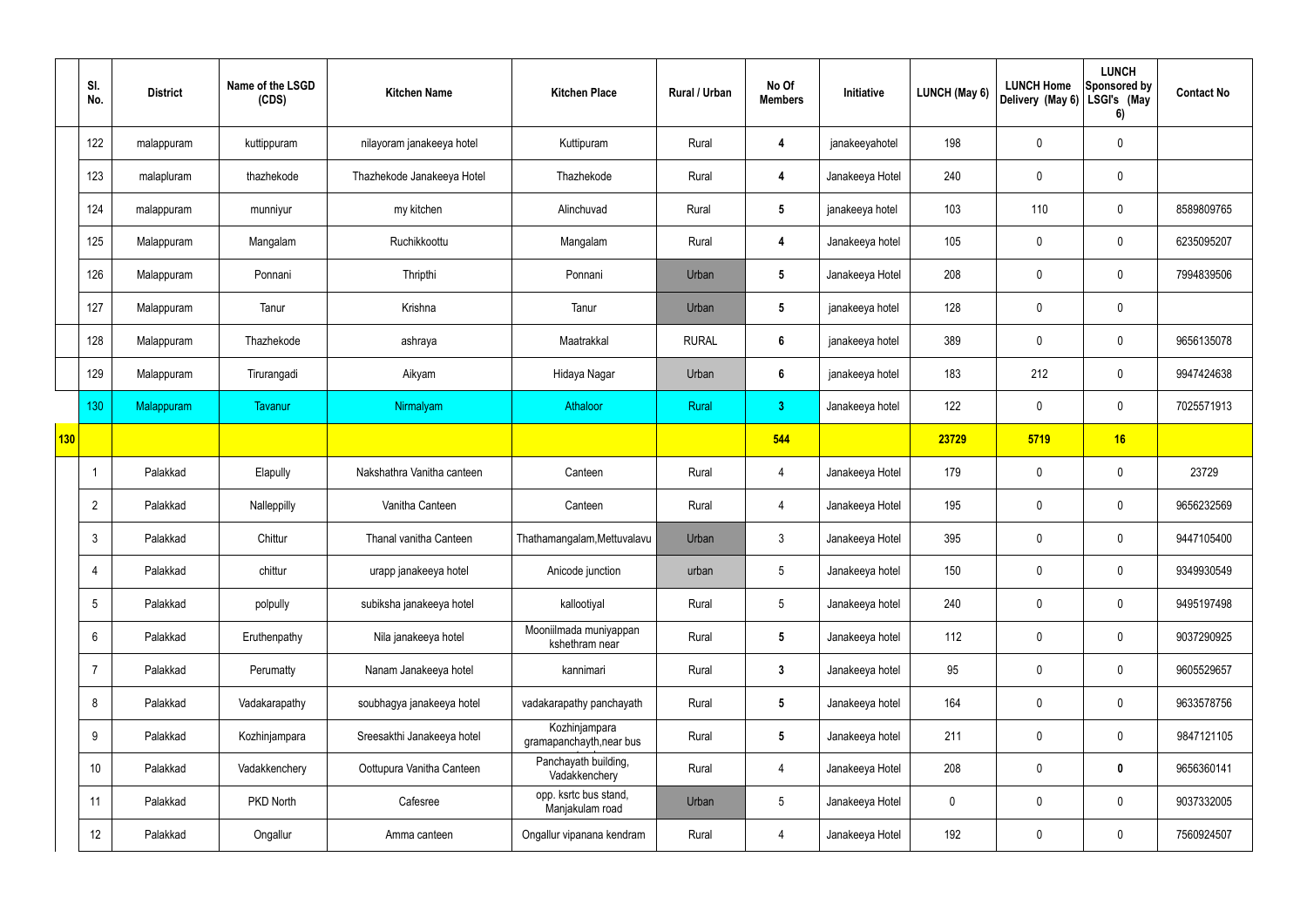| SI.<br>No.      | <b>District</b> | Name of the LSGD<br>(CDS) | <b>Kitchen Name</b>             | <b>Kitchen Place</b>                      | Rural / Urban | No Of<br><b>Members</b> | Initiative       | LUNCH (May 6) | <b>LUNCH Home</b><br>Delivery (May 6) | <b>LUNCH</b><br>Sponsored by<br>LSGI's (May<br>6) | <b>Contact No</b> |
|-----------------|-----------------|---------------------------|---------------------------------|-------------------------------------------|---------------|-------------------------|------------------|---------------|---------------------------------------|---------------------------------------------------|-------------------|
| 13              | Palakkad        | Muthuthala                | Sreelakshmi vanitha canteen     | Muthuthala panchayath                     | Rural         | 4                       | Janakeeya Hotel  | 139           | 0                                     | 0                                                 | 7558865485        |
| 14              | Palakkad        | Koppam                    | Natturuchi kudumbashree cafe    | Near koppam village                       | Rural         | $5\phantom{.0}$         | Janakeeya Hotel  | 74            | 0                                     | 0                                                 | 8075779172        |
| 15              | Palakkad        | Paruthur                  | Mamatty vanitha canteen         | Near panchayath                           | Rural         | $5\phantom{.0}$         | Janakeeya Hotel  | 0             | 0                                     | 0                                                 | 9544847874        |
| 16              | Palakkad        | Vilayur                   | Souhritha caffesree (Ruchipura) | Near Vilayur Panchayath                   | Rural         | 6                       | Janakeeya Hotel  | 208           | 0                                     | 0                                                 | 9747342046        |
| 17              | palakkad        | Kulukkallur               | Snehitha Janakeeya hotel        | Kulukkallur panchayath                    | Rural         | $5\phantom{.0}$         | Janakeeya hotel  | 92            | 0                                     | 0                                                 | 9746701454        |
| 18              | Palakkad        | Pattambi                  | Janakeeya hotel                 | near Govt samskritha college,<br>Pattambi | Urban         | 4                       | Janakeeya hotel  | 0             | 0                                     | 0                                                 | 9562043428        |
| 19              | Palakkad        | Erimayur                  | Thanima Vanitha Canteen         | Panchayath building, Erimayur             | Rural         | $5\phantom{.0}$         | Janakeeya Hotel  | 40            | 0                                     | $\overline{2}$                                    | 9746440633        |
| 20              | Palakkad        | Kizhekkencheri            | Vanitha Canteen                 | Panchayath Building,<br>Kizhakkenchery    | Rural         | 4                       | Janakeeya Hotel  | 99            | 0                                     | 1                                                 | 9747923418        |
| 21              | Palakkad        | Peringottukkurrissi       | Aiswarya Vanitha canteen        | Panchayth building                        | Rural         | 3                       | Janakeeya Hotel  | 85            | 0                                     | $\mathbf 0$                                       | 9048665884        |
| 22              | Palakkad        | Mundoor                   | Bharath vanitha canteen         | Panchayath building                       | Rural         | 3                       | Janakeeya Hotel  | 192           | 84                                    | $\mathbf 0$                                       | 8592830607        |
| 23              | Palakkad        | Kodumbu                   | kripa                           | kodumb panchayath                         | Rural         | 4                       | Janakeeya HoteL  | 50            | 0                                     | $\mathbf 0$                                       | 9048682860        |
| 24              | Palakkad        | Thirumittakode            | Thirumuttam Janakeeya Hotel     | Karukaputhur                              | Rural         | 6                       | Janakeeya Hotel  | 130           | 0                                     | $\mathbf 0$                                       | 9072841599        |
| 25              | Palakkad        | Akathethara               | Nanma canteen                   | kalyanamandapam                           | Rural         | 3                       | Janakeeya Hotel  | 60            | 0                                     | $\mathbf 0$                                       | 7025563510        |
| 26              | Palakkad        | Marutharoad               | flavours cantteen               | panchayath                                | Rural         | 5                       | Janakeeya Hotela | 120           | 0                                     | $\pmb{0}$                                         | 9746227966        |
| 27              | Palakkad        | Trithala                  | Kairali Vanitha Hotel           | Thirthala                                 | Rural         | $\overline{5}$          | Janakeeya Hotel  | 146           | $\mathbf 0$                           | $\mathbf 0$                                       | 9048710155        |
| 28              | Palakkad        | Kongad                    | Annapoorna vanitha canteen      | Near Kongad village office                | Rural         | $5\phantom{.0}$         | Janakeeya Hotel  | 204           | $\mathbf 0$                           | $\mathbf 0$                                       | 9645425774        |
| 29              | Palakkad        | Sreekrishnapuram          | Subiksha canteen                | Near panchayath office                    | Rural         | $\mathfrak{Z}$          | Janakeeya Hotel  | 120           | $\mathbf 0$                           | $\mathsf{0}$                                      | 8086697226        |
| 30 <sup>°</sup> | Palakkad        | Pallassana                | dhanalakshmi vanitha canteen    | pallassana panchayath<br>building         | Rural         | $\overline{5}$          | Janakeeya Hotel  | 157           | $\mathbf 0$                           | $\mathbf 0$                                       | 8943225892        |
| 31              | Palakkad        | Nenmmara                  | Nemmara Janakeeya hotel         | Nemmara junction                          | Rural         | 4                       | Janakeeya hotel  | 241           | $\mathbf 0$                           | $\mathsf{0}$                                      | 8157850935        |
| 32              | Palakkad        | Ayilur                    | Janakeeya hotel                 | Thalavettanpara, Ayilur                   | Rural         | $\mathbf{3}$            | Janakeeya hotel  | 145           | $\pmb{0}$                             | $\mathsf{0}$                                      | 9539517856        |
| 33              | Palakkad        | Melarkode                 | Janakeeya Hotel                 | near Melarkode panchayath                 | Rural         | 4                       | Janakeeya hotel  | 159           | $\mathbf 0$                           | $\mathbf 0$                                       | 8606193918        |
| 34              | Palakkad        | Vandazhi                  | janakeeya hotel                 | Kaniyamangalam                            | Rural         | $\mathbf{3}$            | Janakeeya hotel  | 61            | $\pmb{0}$                             | $\pmb{0}$                                         | 9645919937        |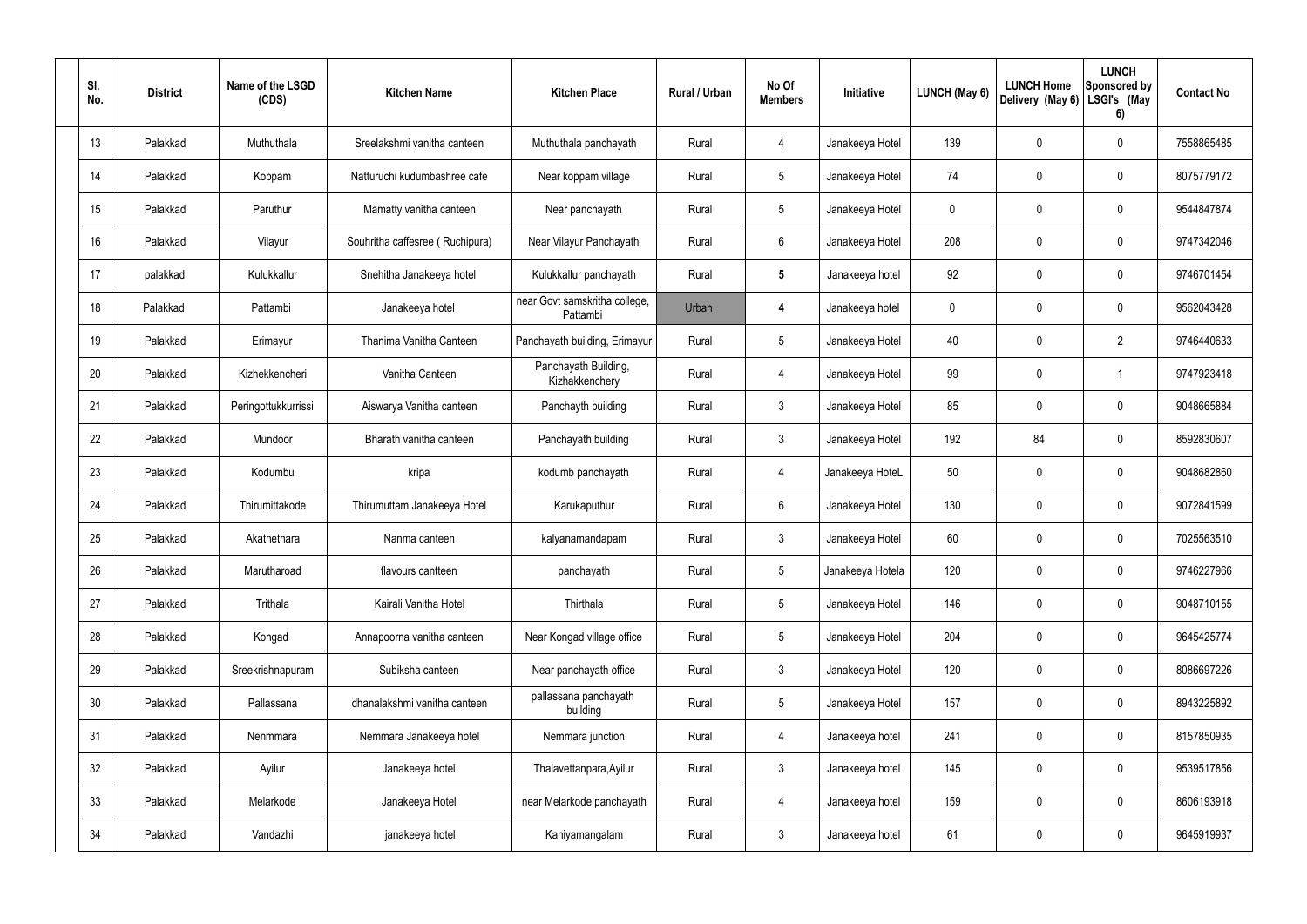|     | SI.<br>No. | <b>District</b> | Name of the LSGD<br>(CDS) | <b>Kitchen Name</b>                      | <b>Kitchen Place</b>                            | <b>Rural / Urban</b> | No Of<br><b>Members</b> | Initiative       | <b>LUNCH (May 6)</b> | <b>LUNCH Home</b><br>Delivery (May 6) | <b>LUNCH</b><br>Sponsored by<br>LSGI's (May<br>6) | <b>Contact No</b> |
|-----|------------|-----------------|---------------------------|------------------------------------------|-------------------------------------------------|----------------------|-------------------------|------------------|----------------------|---------------------------------------|---------------------------------------------------|-------------------|
|     | 35         | Palakkad        | Nelliayampathy            | Janakeeya hotel                          | near Panchayat, kaikaty                         | Rural                | 4                       | Janakeeya hotel  | 216                  | 0                                     | $\mathbf 0$                                       | 9497123529        |
|     | 36         | Palakkad        | Elavanchery               | Snehatheeram                             | Near GUPS, Vattekkad                            | Rural                | $5\phantom{.0}$         | Janakeeya Hotel  | 252                  | 0                                     | $\mathbf 0$                                       | 9744195274        |
|     | 37         | Palakkad        | Kollemkode                | Priya Vanitha Canteen                    | Block Panchayath Office,<br>Kollengode          | Rural                | $\overline{4}$          | Janakeeya Hotel  | 243                  | 0                                     | $\mathbf 0$                                       | 9745456764        |
|     | 38         | Palakkad        | Koduvayur                 | Samridhi Kudumbashree Vanitha<br>Canteen | Panchayath Building                             | Rural                | $5\overline{)}$         | Janakeeya Hotel  | 152                  | 0                                     | $\mathbf 0$                                       | 8086263595        |
|     | 39         | Palakkad        | Pattanchery               | Sreelakshmi vanitha canteen              | Panchayath Building                             | Rural                | 4                       | Janakeeya Hotel  | 62                   | 0                                     | $\mathbf 0$                                       | 8086916932        |
|     | 40         | Palakkad        | Pudunagaram               | Janakeeya Hotel                          | Near KSEB, Pudunagaram                          | Rural                | $\overline{\mathbf{4}}$ | Janakeeya hotel  | 224                  | 0                                     | $\mathbf 0$                                       | 9497241598        |
|     | 41         | Palakkad        | Vadavanoor                | Sree Muruka Janakeeya Hotel              | Vydhyasala, Vadavanoor                          | Rural                | $5\phantom{.0}$         | Janakeeya hotel  | 0                    | 0                                     | $\mathbf 0$                                       | 9567011729        |
|     | 42         | Palakkad        | Peruvemba                 | Samridi Janakeeya Hotel                  | Peruvemba Junction                              | Rural                | $\overline{\mathbf{4}}$ | Jankeeya hotel   | 210                  | 0                                     | $\mathbf 0$                                       | 918089611261      |
|     | 43         | Palakkad        | Muthalamada               | Janakeeya Hotel                          | Chulliyarmedu                                   | Rural                | $\overline{\mathbf{4}}$ | Jankeeya hotel   | 0                    | 0                                     | $\mathbf 0$                                       | 9633730067        |
|     | 44         | Palakkad        | Cherppalasseri            | Swad Janakiyahotel, CPY                  | Scheduled caste coperative<br>society hall, cpy | Urban                | 5                       | Janakeeya Hotel  | 246                  | 0                                     | $\mathbf 0$                                       | 9447746082        |
|     | 45         | Palakkad        | Vellinezhi                | Aiswarya kudumbashree                    | Adakkaputhur                                    | Rural                | $\mathbf{3}$            | Janakeeya Hotel  | 147                  | 0                                     | 0                                                 | 9747730588        |
|     | 46         | Palakkad        | Keralasseri               | Bhagyasree janakeeya hotel               | Near village office                             | Rural                | $\mathbf{3}$            | Janakeeya Hotel  | 50                   | 0                                     | $\mathbf 0$                                       | 8606125128        |
|     | 47         | Palakkad        | Kottayi                   | Kudumbashree Vanitha canteen             | Near Kottayi Panchayath                         | Rural                | 4                       | Jankeeya hotel   | 198                  | 0                                     | 0                                                 | 9605699847        |
|     | 48         | Palakkad        | anakkara                  | udayasurya vanitha canteen               | kumbidi                                         | rural                | $5\phantom{.0}$         | Janakeeya Hotel  | 312                  | $\mathbf 0$                           | $\mathbf 0$                                       | 9895947614        |
|     | 49         | Palakkad        | kappur                    | jeevanam hotel                           | kumaranellur                                    | rural                | $6\overline{6}$         | Janakeeya Hotel  | 276                  | $\mathbf 0$                           | $\mathbf 0$                                       | 9605308385        |
|     | 50         | Palakkad        | Malampauzha               | Nandhanam canteen                        | near fantasy park                               | Rural                | $5\overline{)}$         | Janakeeya HotelT | 122                  | 0                                     | $\pmb{0}$                                         | 807587062         |
| 102 | 51         | Palakkad        | Puduppariyaram            | Anaswara Canteen                         | Panchayath                                      | Rural                | $\overline{4}$          | Janakeeya Hotel  | 171                  | 0                                     | $\mathbf 0$                                       | 9526677781        |
|     | 52         | Palakkad        | kadambazhipuram           | Reshmi janakeeya hotel                   | 16 mail                                         | Rural                | 5 <sup>5</sup>          | Janakeeya Hotel  | 140                  | 0                                     | $\pmb{0}$                                         | 9048375891        |
|     | 53         | Palakkad        | Kadambazhipuram           | Ardhram Janakeeya hotel                  | Pulapatta                                       | Rural                | $\mathbf{3}$            | Janakeeya Hotel  | 97                   | 0                                     | $\mathbf 0$                                       | 9495775246        |
|     | 54         | Palakkad        | Kannambra                 | Sree kurumba canteen                     | kannambra                                       | Rural                | $\overline{4}$          | Janakeeya Hotel  | 207                  | 0                                     | $\mathbf 0$                                       | 8157815819        |
|     | 55         | Palakkad        | karakkurissi              | Janakiya hotel                           | Near ammus auditorium,<br>Ayappankavu           | Rural                | $\mathbf{3}$            | Janakeeya Hotel  | 132                  | 0                                     | $\mathbf 0$                                       | 6238788932        |
|     | 56         | Palakkad        | Thenkara                  | Subiksham janakeeya hotel                | Ayurveda hospital compound<br>Then kara         | Rural                | $5\phantom{.0}$         | Janakeeya Hotel  | 102                  | 0                                     | $\boldsymbol{0}$                                  | 9747557333        |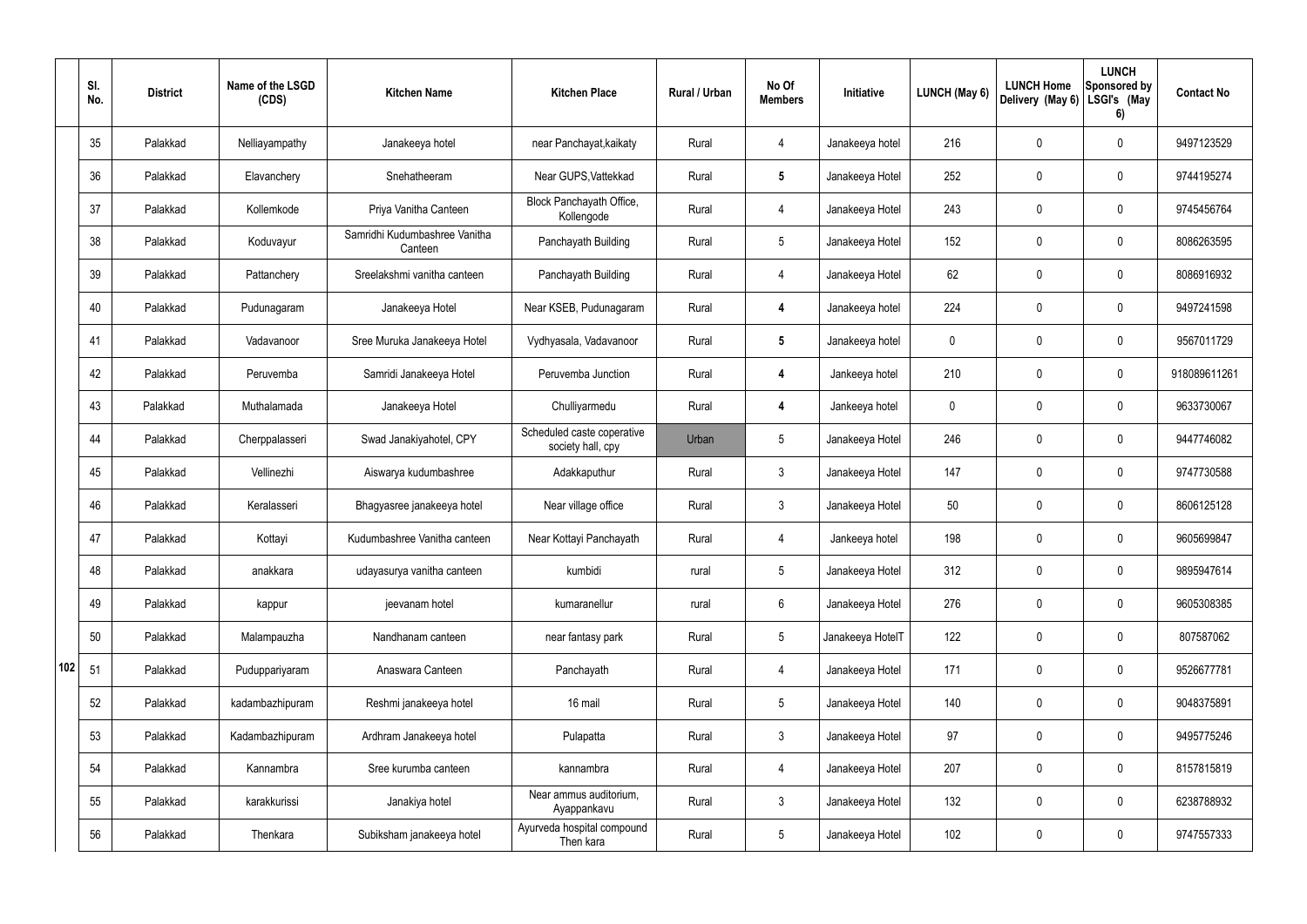| SI.<br>No. | <b>District</b> | Name of the LSGD<br>(CDS) | <b>Kitchen Name</b>                         | <b>Kitchen Place</b>                       | Rural / Urban | No Of<br><b>Members</b> | Initiative       | <b>LUNCH (May 6)</b> | <b>LUNCH Home</b><br>Delivery (May 6) | <b>LUNCH</b><br>Sponsored by<br>LSGI's (May<br>6) | <b>Contact No</b> |
|------------|-----------------|---------------------------|---------------------------------------------|--------------------------------------------|---------------|-------------------------|------------------|----------------------|---------------------------------------|---------------------------------------------------|-------------------|
| 57         | Palakkad        | Alanallur                 | Keerthi vanitha canteen and catering        | Near panchayath Alanallur                  | Rural         | $5\,$                   | Janakeeya hotel  | 242                  | 0                                     | $\mathbf 0$                                       | 9495447569        |
| 58         | Palakkad        | Pudur                     | Asil canteen                                | Pudur panchayath                           | Rural         | 4                       | Janakeeya hotel  | 88                   | 0                                     | $\pmb{0}$                                         | 8086968050        |
| 59         | Palakkad        | Parali                    | Annasree Janakeeya hotel                    | Near parali panchayath                     | Rural         | 4                       | Janakeeya hotel  | 206                  | 0                                     | $\pmb{0}$                                         | 8281829238        |
| 60         | Palakkad        | Mannur                    | Kudumbasree janakeeya hotel                 | Mannur panchayath                          | Rural         | $5\,$                   | Janakeeya hotel  | 70                   | 0                                     | $\pmb{0}$                                         | 9495771095        |
| 61         | Palakkad        | Kuzhalmannam              | Janasree jankeeya hotel                     | Kuzhalmannam block<br>panchayth            | Rural         | $\mathbf{3}$            | Jankeeya hotel   | 185                  | 0                                     | $\pmb{0}$                                         | 9847364980        |
| 62         | Palakkad        | Kavassery                 | samridhi Janakeeya Hotel                    | Alathur road, kavasheery                   | Rural         | $6\overline{6}$         | Janakeeya hotel  | 100                  | 0                                     | $\pmb{0}$                                         | 9747570761        |
| 63         | palakkad        | chalissery                | Thanal janakeeya hotel                      | chalissery panchayath building             | Rural         | $\mathbf{3}$            | Janakeeya hotel  | 43                   | 0                                     | $\pmb{0}$                                         | 9562702284        |
| 64         | palakkad        | Kottopadam                | Iva canteen and catering janakeeya<br>hotel | Block building, Near<br>aryambavu junction | Rural         | 4                       | Janakeeya hotel  | 161                  | 0                                     | $\pmb{0}$                                         | 9074818126        |
| 65         | palakkad        | kumaramputhur             | Ruchi cafe janakeeya hotel                  | Panchayath kumaramputhur                   | Rural         | $\mathbf{3}$            | Janakeeya hotel  | 0                    | 0                                     | $\pmb{0}$                                         | 8589968705        |
| 66         | palakkad        | Malampuzha                | Amma janakeeya hotel                        | kadukkamkunnu, Malampuzha                  | Rural         | $3\phantom{a}$          | Janakeeya hotel. | 302                  | 0                                     | $\pmb{0}$                                         | 9446521664        |
| 67         | palakkad        | Alathur                   | Rich Janakeeya hotel                        | Near bus stand, Alathur                    | Rural         | 4                       | Janakeeya hotel  | 256                  | 0                                     | 11                                                | 9947030779        |
| 68         | palakkad        | Karimpuzha                | Janakeeya hotel                             | Karimpuzha panchayath                      | Rural         | $\mathbf{3}$            | Janakeeya hotel  | 89                   | 0                                     | $\pmb{0}$                                         | 9961502739        |
| 69         | Palakkad        | Thenkurissi               | Eyeshee janakeeya hotel                     | Panchayth building,<br>Thenkurissi         | Rural         | 4                       | Jankeeya hotel   | 140                  | 0                                     | 0                                                 | 9995662723        |
| 70         | Palakkad        | Agali                     | Janakeeya Hotel                             | Block Panchayath building,<br>Agali        | Rural         | $5\phantom{.0}$         | Jankeeya hotel   | 169                  | 0                                     | $\pmb{0}$                                         | 9037878897        |
| 71         | Palakkad        | Sholayur                  | Powrnami janakeeya hotel                    | anakkatty bus stand                        | Rural         | $\overline{\mathbf{4}}$ | Jankeeya hotel   | 155                  | 0                                     | $\pmb{0}$                                         | 9159556404        |
| 72         | Palakkad        | Puthushery                | Janakeeya hotel                             | Puthushery panchayath                      | Rural         | $5\phantom{.0}$         | Janakeeya hotel  | 82                   | 0                                     | $\pmb{0}$                                         | 9562772723        |
| 73         | Palakkad        | Karimba                   | Janakeeya hotel                             | Panchayath premise                         | Rural         | $3\phantom{a}$          | Janakeeya Hotel  | 132                  | 0                                     | $\pmb{0}$                                         | 9562163979        |
| 74         | Palakkad        | Nagalasseri               | Janakeeya hotel                             | near koottanad bus stand                   | Rural         | $5\phantom{.0}$         | Janakeeya hotel  | 230                  | 0                                     | $\boldsymbol{0}$                                  | 8921928291        |
| 75         | Palakkad        | Mathur                    | Nila janakeeya Hotel                        | Near Panchayth, Mathur                     | Rural         | $\overline{\mathbf{4}}$ | Jankeeya hotel   | 159                  | 0                                     | $\pmb{0}$                                         | 9562356483        |
| 76         | Palakkad        | Chalavara                 | Janakeeya hotel                             | Chalavara panchayath                       | Rural         | $5\phantom{.0}$         | Janakeeya hotel  | 112                  | 0                                     | $\pmb{0}$                                         | 9544659942        |
| 77         | Palakkad        | Ananganadi                | vanitha cateen                              | near Ananganadi panchayath                 | Rural         | $\mathbf{3}$            | Janakeeya Hotel  | 169                  | 0                                     | $\pmb{0}$                                         | 8921410495        |
| 78         | Palakkad        | Lakkidiperur              | Janakeeya hotel,                            | Lekkidi perur panchayath                   | Rural         | $5\phantom{.0}$         | Jankeeya hotel   | 102                  | 0                                     | $\boldsymbol{0}$                                  | 6238921903        |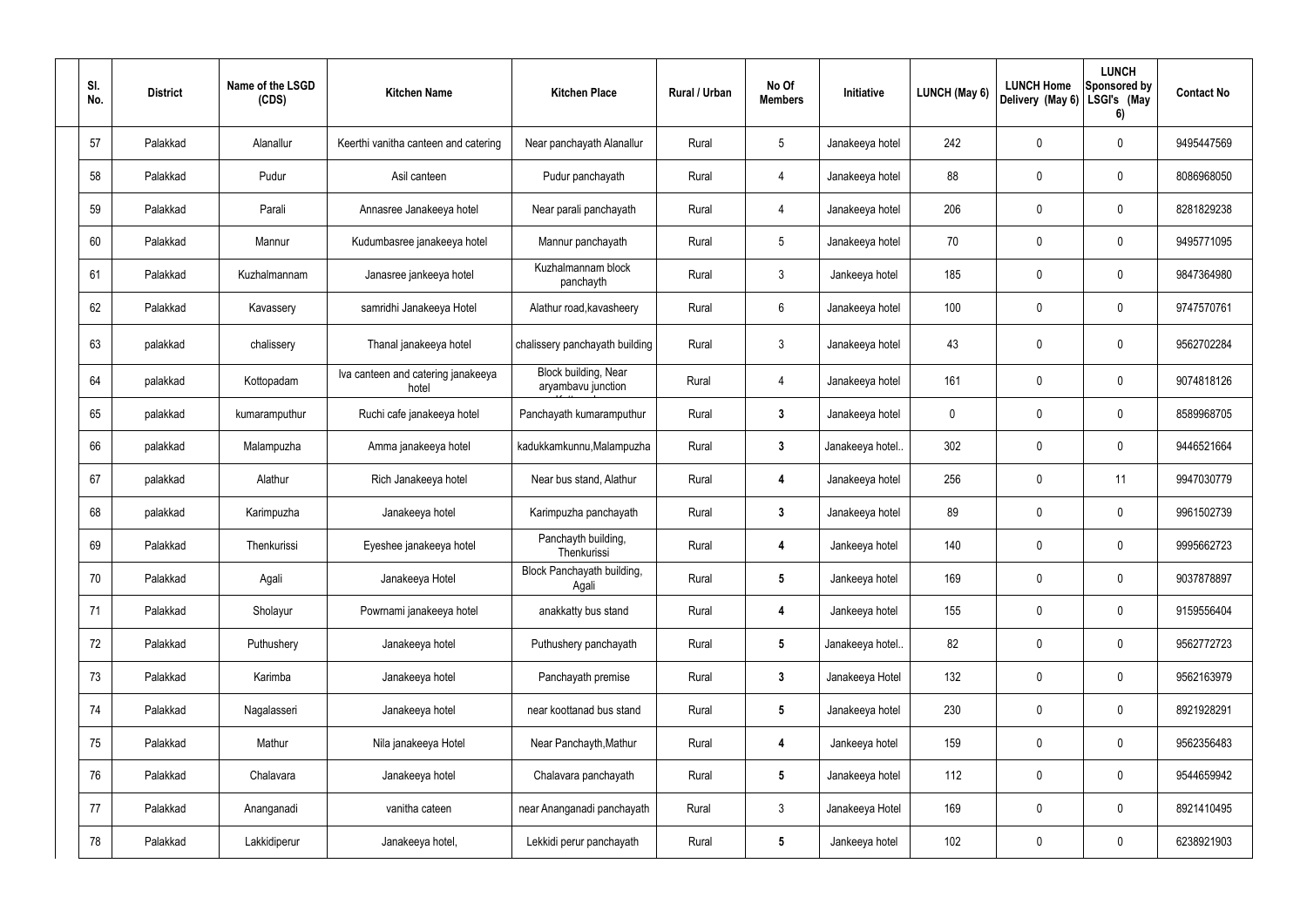| SI.<br>No. | <b>District</b> | Name of the LSGD<br>(CDS) | <b>Kitchen Name</b>             | <b>Kitchen Place</b>                 | Rural / Urban | No Of<br><b>Members</b> | Initiative      | LUNCH (May 6)  | <b>LUNCH Home</b><br>Delivery (May 6) | <b>LUNCH</b><br>Sponsored by<br>LSGI's (May<br>6) | <b>Contact No</b> |
|------------|-----------------|---------------------------|---------------------------------|--------------------------------------|---------------|-------------------------|-----------------|----------------|---------------------------------------|---------------------------------------------------|-------------------|
| 79         | Palakkad        | Nellaya                   | Janakeeya hotel                 | Nellaya panchayath                   | Rural         | 4                       | Janakeeya hotel | 63             | 0                                     | 0                                                 | 9562432883        |
| 80         | Palakkad        | Shornur                   | Oottupura Janakeeya hotel       | near bus stand, Shoranur             | Urban         | 5                       | Janakeeya hotel | 266            | $\mathbf 0$                           | 0                                                 | 9747102377        |
| 81         | Palakkad        | Shornur                   | Snehadeepam Janakeeya hotel     | Shoranur municipality                | Urban         | 4                       | Janakeeya hotel | 154            | $\mathbf 0$                           | 0                                                 | 6238755729        |
| 82         | Palakkad        | Thrikkadiri               | Janakeeya hotel                 | Samskarika nilayam                   | Rural         | $\overline{4}$          | Janakeeya hotel | 63             | $\mathbf 0$                           | 0                                                 | 9544806032        |
| 83         | palakkad        | Vaniyamkulam              | Janakeeya hotel                 | near PK DAS hospital                 | Rural         | $\mathbf{3}$            | Janakeeya hotel | $\mathbf 0$    | $\mathbf 0$                           | $\mathfrak{Z}$                                    | 9947408415        |
| 84         | Palakkad        | Ambalappara               | Janakiya hotel                  | ambalappara<br>kalyanamandapam       | Rural         | 5                       | Janakeeya Hotel | 100            | $\mathbf 0$                           | 0                                                 | 8129562289        |
| 85         | Palakkad        | Vallappuzha               | Janakeeya hotel                 | Hayath Complex, Vallappuzha          | Rural         | $5\phantom{.0}$         | Janakeeya Hotel | 186            | $\mathbf 0$                           | 0                                                 | 8086406897        |
| 86         | Palakkad        | Shoranur                  | Ela janakeeya hotel             | Vpc market, kulappully               | Urban         | $\boldsymbol{3}$        | Janakeeya hotel | 139            | $\mathbf 0$                           | 0                                                 | 8129769113        |
| 87         | Palakkad        | Mankara                   | Subiksha Janakeeya hotel        | Near Mankara Panchayath              | Rural         | $5\phantom{.0}$         | Janakeeya hotel | 100            | 0                                     | 0                                                 | 8549045637        |
| 88         | Palakkad        | Kanjirapuzha              | Surya Janakeeya hotel,          | Kanjirapuzha, panchayath             | Rural         | -5                      | Janakeeya hotel | 72             | $\mathbf 0$                           | 0                                                 | 9048698194        |
| 89         | Palakkad        | Thachanattukara           | Haritham janakeeya hotel        | 53 mile, Thachanattukara             | Rural         | $\mathbf{3}$            | Janakeeya hotel | $\overline{0}$ | $\mathbf 0$                           | 0                                                 | 9605097810        |
| 90         | Palakkad        | Puthukode                 | Puthuma jankeeya hotel          | Thachanadi junction                  | Rural         | $6\phantom{1}6$         | Janakeeya hotel | 252            | $\mathbf 0$                           | 0                                                 | 9744459080        |
| 91         | Palakkad        | Tarur                     | Jankeeya Hotel                  | Infront of vilage office, Tarurk     | Rural         | 4                       | Janakeeya hotel | 96             | $\mathbf 0$                           | 0                                                 | 8606780959        |
| 92         | Palakkad        | Pirayiri                  | Janakeeya hotel                 | Near Panchayath office               | Rural         | $5\phantom{.0}$         | Janakeeya hotel | 121            | $\mathbf 0$                           | 0                                                 | 9037495586        |
| 93         | Palakkad        | Palakkad ulb              | Ruchi                           | Near Balaji hospital, Fort<br>Maidan | Urban         | 4                       | Janakeeya hotel | $\mathbf 0$    | $\boldsymbol{0}$                      | 0                                                 | 7994185687        |
| 94         | Palakkad        | Pookkottukavu             | Punya                           | Pookkottukavu Centre                 | Rural         | $\boldsymbol{4}$        | Janakeeya Hotel | 125            | $\boldsymbol{0}$                      | 0                                                 | 9745511432        |
| 95         | Palakkad        | Kuthanoor                 | Suryodayam jankeeya hotel       | Kalapara, kuthanoor                  | Rural         | $5\overline{)}$         | Jankeeya hotel  | 80             | $\boldsymbol{0}$                      | 0                                                 | 9995159738        |
| 96         | Palakkad        | Thiruvegappura            | Janakeeya Hotel                 | Kaippuram                            | Rural         | $5\phantom{.0}$         | Jankeeya hotel  | 226            | $\mathbf 0$                           | 0                                                 | 8921882903        |
| 97         | Palakkad        | Thachampara               | Vanitha canteen Janakeeya Hotel | Thachampara town                     | Rural         | 4                       | Jankeeya hotel  | 127            | $\pmb{0}$                             | 0                                                 | 9497826216        |
|            |                 |                           |                                 |                                      |               |                         |                 |                |                                       |                                                   |                   |
| 98         | Palakkad        | Kannadi                   | Sweet jankeeya hotel            | Yakkara junction                     | Rural         | $\boldsymbol{3}$        | Jankeeya hotel  | 346            | $\boldsymbol{0}$                      | 0                                                 | 9846918028        |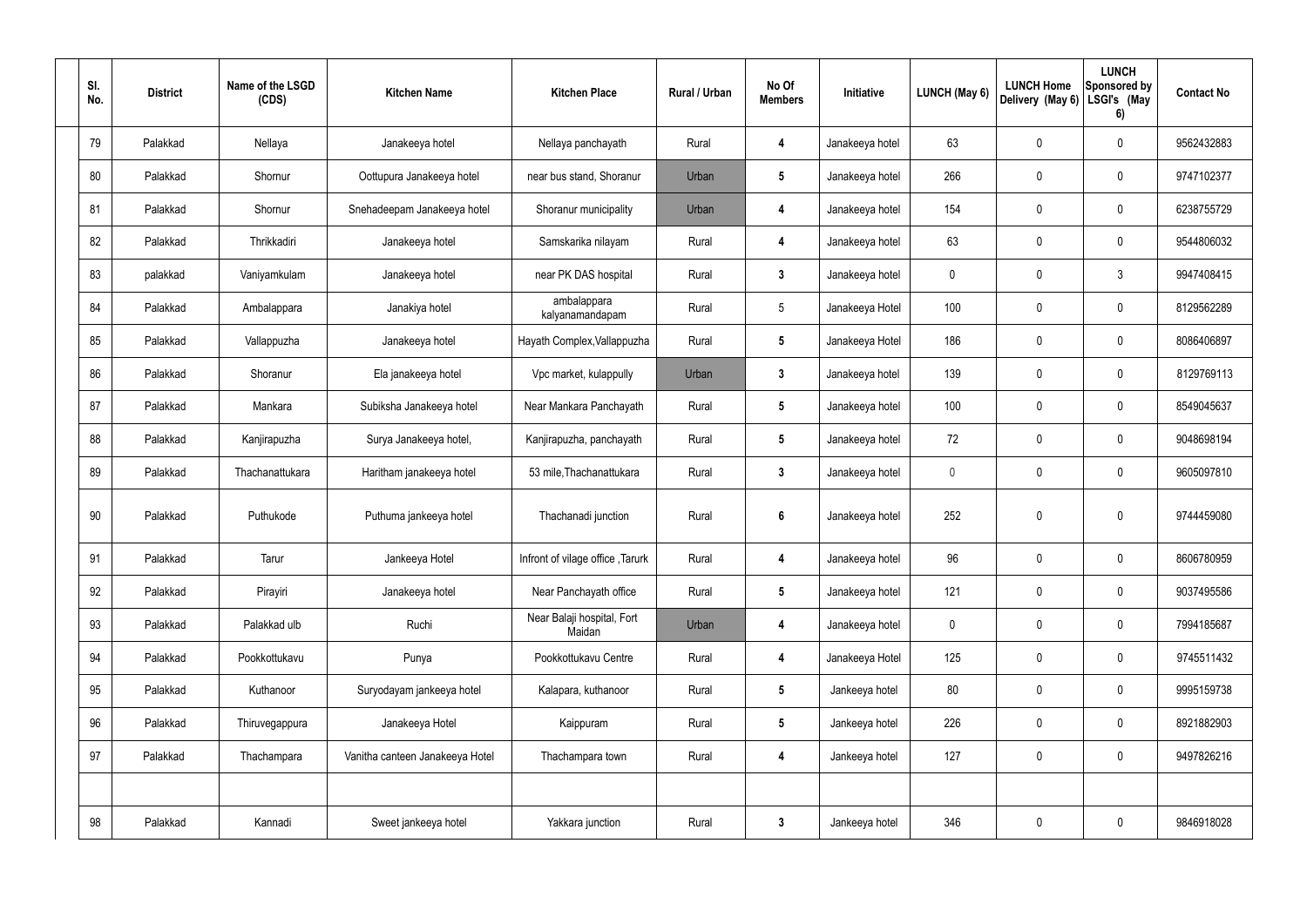|    | SI.<br>No.       | <b>District</b> | Name of the LSGD<br>(CDS) | <b>Kitchen Name</b>             | <b>Kitchen Place</b>                       | Rural / Urban | No Of<br><b>Members</b> | Initiative      | LUNCH (May 6) | <b>LUNCH Home</b><br>Delivery (May 6) | <b>LUNCH</b><br><b>Sponsored by</b><br>LSGI's (May<br>6) | <b>Contact No</b> |
|----|------------------|-----------------|---------------------------|---------------------------------|--------------------------------------------|---------------|-------------------------|-----------------|---------------|---------------------------------------|----------------------------------------------------------|-------------------|
|    | 99               | Palakkad        | Pattithara                | Bavana janakeeya hotel          | kottappadam                                | Rural         | $5\phantom{.0}$         | Janakeeya hotel | 0             | 0                                     | 0                                                        | 9074163402        |
|    | 100              | Palakkad        | Mannarkkad                | Janakeeya Hotel                 | muncipal building, busstand,<br>mannarkkad | Urban         | 4                       | Janakeeya hotel | 0             | 0                                     | $\pmb{0}$                                                |                   |
|    | 101              | Palakkad        | Pirayiri                  | Kudumbashree janakeeya hotel    | Kallekkad Block Panchayath                 | Rural         | $5\phantom{.0}$         | janakeeya hotel | 66            | 0                                     | 0                                                        | 8137940343        |
|    | 102              | Palakkad        | Marutharoad               | Sreelakshmi janakeeya hotel     | Pirivusala                                 | Rural         | 4                       | janakeeya hotel | 63            | 0                                     | 0                                                        | 9048636162        |
|    | 103              | Palakkad        | Puthussery                | Ruchi janakeeya hotel           | puthussery junction                        | Rural         | $5\phantom{.0}$         | janakeeya hotel | 163           | 0                                     | $\pmb{0}$                                                |                   |
| 99 |                  |                 |                           |                                 |                                            |               | 439                     |                 | 14222         | 84                                    | 17                                                       |                   |
|    | $\overline{1}$   | Pathanamthitta  | Anicadu                   | Janatha janakeeya hotel         | Nooromave                                  | Rural         | $\mathfrak{Z}$          | Janakeeya Hotel | 110           | 0                                     | $\pmb{0}$                                                | 6282875679        |
|    | $\overline{2}$   | Pathanamthitta  | Kaviyoor                  | Janakeeya Hotel                 | Manakkachira                               | Rural         | 4                       | Janakeeya Hotel | 186           | $\mathbf 0$                           | $\pmb{0}$                                                | 9747886172        |
|    | $\mathfrak{Z}$   | Pathanamthitta  | Kottanadu                 | Janakeeya Hotel                 | Kottanadu                                  | Rural         | 4                       | Janakeeya Hotel | 92            | 0                                     | $\pmb{0}$                                                | 6282382608        |
|    | $\overline{4}$   | Pathanamthitta  | Kalloopara                | Janakeeya Hotel                 | Kalloopara                                 | Rural         | $5\phantom{.0}$         | Janakeeya Hotel | 5             | 0                                     | $\pmb{0}$                                                | 9947471024        |
|    | $5\phantom{.0}$  | Pathanamthitta  | Kunnamthanam              | Thripthi Hotel                  | Kunnamthanam                               | Rural         | $\mathfrak{Z}$          | Janakeeya Hotel | 85            | 0                                     | $\pmb{0}$                                                | 6235908328        |
|    | $6\phantom{1}$   | pathanamthitta  | mallappally               | janakeeya hotel                 | mallappally                                | Rural         | $\mathfrak{Z}$          | janakeeya hotel | 128           | 0                                     | $\pmb{0}$                                                | 9744194830        |
|    | $\overline{7}$   | Pathanamthitta  | kottangal                 | janakeeya hotel                 | kottangal                                  | Rural         | $\mathfrak{Z}$          | Janakeeya Hotel | 151           | 0                                     | 0                                                        | 9526690541        |
|    | 8                | Pathanamthitta  | Nedumpuram                | Nedumpram Janakeeya Hotel       | Podiyadi                                   | Rural         | $5\phantom{.0}$         | Janakeeya Hotel | 0             | $\mathbf 0$                           | $\mathbf 0$                                              | 919188291409      |
|    | $\boldsymbol{9}$ | Pathanamthitta  | Niranam                   | Sakhi cafe                      | Niranam                                    | Rural         | $\mathbf{3}$            | Janakeeya Hotel | 57            | 0                                     | $\mathsf{0}$                                             | 919526423710      |
|    | 10               | Pathanamthitta  | Peringara                 | Haritha samrudhi Catering       | PMVHS Pringara                             | Rural         | 4                       | Janakeeya Hotel | 170           | $\pmb{0}$                             | $\mathsf{0}$                                             | 919961219550      |
|    | 11               | Pathanamthitta  | Peringara                 | Pulari janakeeya Hotel          | swamipalam                                 | Rural         | 4                       | Janakeeya hotel | 63            | 0                                     | $\mathbf 0$                                              | 919656132036      |
|    | 12               | Pathanamthitta  | Kuttor                    | Nanma Catering                  | <b>GHS Kuttoor</b>                         | Rural         | $\mathfrak{Z}$          | Janakeeya Hotel | 160           | $\mathbf 0$                           | $\mathbf 0$                                              | 919526323212      |
|    | 13               | Pathanamthitta  | Kadapra                   | Niradeepam janakeeya hotel      | Kadapra                                    | Rural         | 4                       | Janakeeya Hotel | 38            | 0                                     | $\mathsf{0}$                                             | 9656512066        |
|    | 14               | Pathanamthitta  | Eraviperoor               | Avi cafe                        | Avi cafe                                   | Rural         | $\mathfrak{Z}$          | Janakeeya Hotel | 108           | $\mathbf 0$                           | $\pmb{0}$                                                | 6238013293        |
|    | 15               | Pathanamthitta  | Koipuram                  | Ammas kudumbashree cafe         | Muttamon                                   | Rural         | $5\phantom{.0}$         | Janakeeya Hotel | 157           | 0                                     | $\mathsf{0}$                                             | 9961485931        |
|    | 16               | Pathanamthitta  | Thottappuzhassery         | Thottapuzhassery Jankeeya Hotel | Thottapuzhassery                           | Rural         | 4                       | Janakeeya Hotel | 0             | 0                                     | $\pmb{0}$                                                | 9656403054        |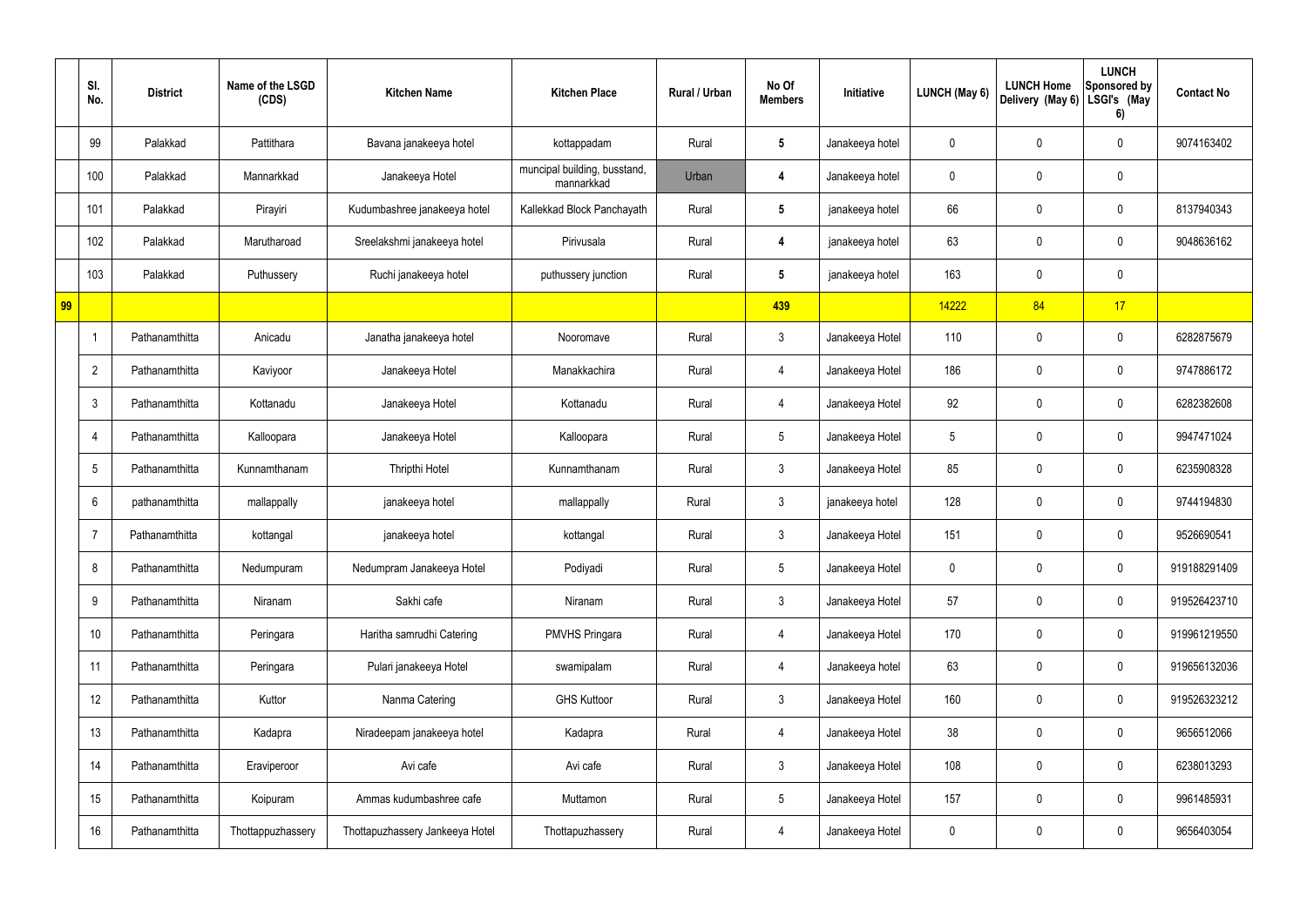|    | SI.<br>No. | <b>District</b> | Name of the LSGD<br>(CDS) | <b>Kitchen Name</b>       | <b>Kitchen Place</b>        | <b>Rural / Urban</b> | No Of<br><b>Members</b> | Initiative      | <b>LUNCH (May 6)</b> | <b>LUNCH Home</b><br>Delivery (May 6) | <b>LUNCH</b><br>Sponsored by<br>LSGI's (May<br>6) | <b>Contact No</b> |
|----|------------|-----------------|---------------------------|---------------------------|-----------------------------|----------------------|-------------------------|-----------------|----------------------|---------------------------------------|---------------------------------------------------|-------------------|
|    | 17         | Pathanamthitta  | Puramattom                | Top N Taste               | Puramattom                  | Rural                | $\mathbf{3}$            | Janakeeya Hotel | 81                   | 0                                     | $\mathbf 0$                                       | 9526728230        |
|    | 18         | Pathanamthitta  | Ayroor                    | Janakeeya Hotel           | Ayroor                      | Rural                | $6\overline{6}$         | Janakeeya Hotel | 35                   | 0                                     | $\boldsymbol{0}$                                  | 8086653951        |
|    | 19         | Pathanamthitta  | Ezhumattor                | Swad Hotel                | Thadiyoor                   | Rural                | $\mathbf{3}$            | Janakeeya Hotel | 68                   | 0                                     | $\mathbf 0$                                       | 9526857335        |
|    | 20         | Pathanamthitta  | Kozhencherry              | Ruchi Janakeeya hotel     | Community hall, kozhenchery | Rural                | 4                       | Janakeeya Hotel | 85                   | 0                                     | $\mathbf 0$                                       | 9947387912        |
|    | 21         | Pathanamthitta  | Mallappuzhassery          | Snehadeepam               | Paramootil                  | Rural                | $6\overline{6}$         | Janakeeya Hotel | 0                    | 0                                     | $\mathbf 0$                                       | 9847170052        |
|    | 22         | Pathanamthitta  | Chennerkara               | Thanal Kudumbasree Cafe   | Nallanikunnu                | Rural                | $5\phantom{.0}$         | Janakeeya Hotel | 90                   | 0                                     | $\mathbf 0$                                       | 9747469562        |
|    | 23         | Pathanamthitta  | Cherukole                 | Janakeeya Hotel           | Cherukole                   | Rural                | 3 <sup>1</sup>          | Janakeeya Hotel | 50                   | 0                                     | $\mathbf 0$                                       | 7907811728        |
|    | 24         | Pathanamthitta  | Elanthoor                 | Janakeeya Hotel           | Vary                        | Rural                | 4                       | Janakeeya Hotel | 40                   | 0                                     | $\boldsymbol{0}$                                  | 9946047385        |
|    | 25         | Pathanamthitta  | naranganam                | janakeeya hotel           | kadammanitta                | Rural                | 3 <sup>1</sup>          | janakeeya hotel | 85                   | 0                                     | $\mathbf 0$                                       | 9744478962        |
|    | 26         | Pathanamthitta  | Omalloor                  | Janakeeya Hotel           | Omalloor                    | Rural                |                         | Janakeeya Hotel | 83                   | 0                                     | $\pmb{0}$                                         |                   |
|    | 27         | Pathanamthitta  | Chittar                   | Chittar janakiya hotel    | Koothattukulam              | Rural                | $\mathbf{3}$            | Janakeeya Hotel | 120                  | 0                                     | $\boldsymbol{0}$                                  | 9072374618        |
|    | 28         | Pathanamthitta  | Naranammoozhi             | Thanima                   | Arakkamon                   | Rural                | $\mathbf{3}$            | Janakeeya Hotel | 0                    | 0                                     | $\mathbf 0$                                       | 9605021278        |
|    | 29         | Pathanamthitta  | Perunadu                  | Perunadu Janakeeya Hotel  | Perunadu                    | Rural                | $5\phantom{.0}$         | Janakeeya Hotel | 0                    | 0                                     | $\mathbf 0$                                       |                   |
| 58 | 30         | Pathanamthitta  | Ranni-Angadi              | Angadi Janakeeya Hotel    | Thoodathil church hall      | Rural                | $5\phantom{.0}$         | Janakeeya Hotel | 16                   | 91                                    | $\pmb{0}$                                         | 9961190622        |
|    | 31         | Pathanamthitta  | Ranni-Pazhavangadi        | Navami Hotel              | Makkappuzha                 | Rural                | 4                       | Janakeeya Hotel | 0                    | 0                                     | $\pmb{0}$                                         | 9562135824        |
|    | 32         | Pathanamthitta  | Seethathodu               | Thanima catering unit     | Seethathodu                 | Rural                | $5\phantom{.0}$         | Janakeeya Hotel | 78                   | 82                                    | $\pmb{0}$                                         | 9747622310        |
|    | 33         | Pathanamthitta  | Ranni                     | Janakeeya Hotel           | Ranni                       | Rural                | 4                       | Janakeeya Hotel | 18                   | 95                                    | $\pmb{0}$                                         | 99462338752       |
|    | 34         | Pathanamthitta  | Vechhoochira              | Annapoorneswary hotel     | Venkurinji                  | Rural                | $\overline{4}$          | Janakeeya Hotel | 18                   | 124                                   | $\pmb{0}$                                         | 8547264134        |
|    | 35         | Pathanamthitta  | Vadasserikara             | Thannal Janakeeya Hotel   | Vadasserikara               | Rural                | $5\,$                   | Janakeeya Hotel | 32                   | 98                                    | $\pmb{0}$                                         | 8590107684        |
|    | 36         | Pathanamthitta  | Vallickodu                | Janakeeya Hotel           | Vallicodu                   | Rural                | $5\phantom{.0}$         | Janakeeya Hotel | 0                    | 0                                     | $\pmb{0}$                                         | 8547121591        |
|    | 37         | Pathanamthitta  | Pramadom                  | Aishwarya Janakeeya Hotel | Pramadom                    | Rural                | $\mathbf{3}$            | Janakeeya Hotel | 0                    | $\mathbf 0$                           | $\pmb{0}$                                         | 9495312020        |
|    | 38         | Pathanamthitta  | Aruvappulam               | Janakeeya Hotel           | Kallely                     | Rural                | $\mathbf{3}$            | Janakeeya Hotel | 0                    | 0                                     | $\pmb{0}$                                         | 9656700499        |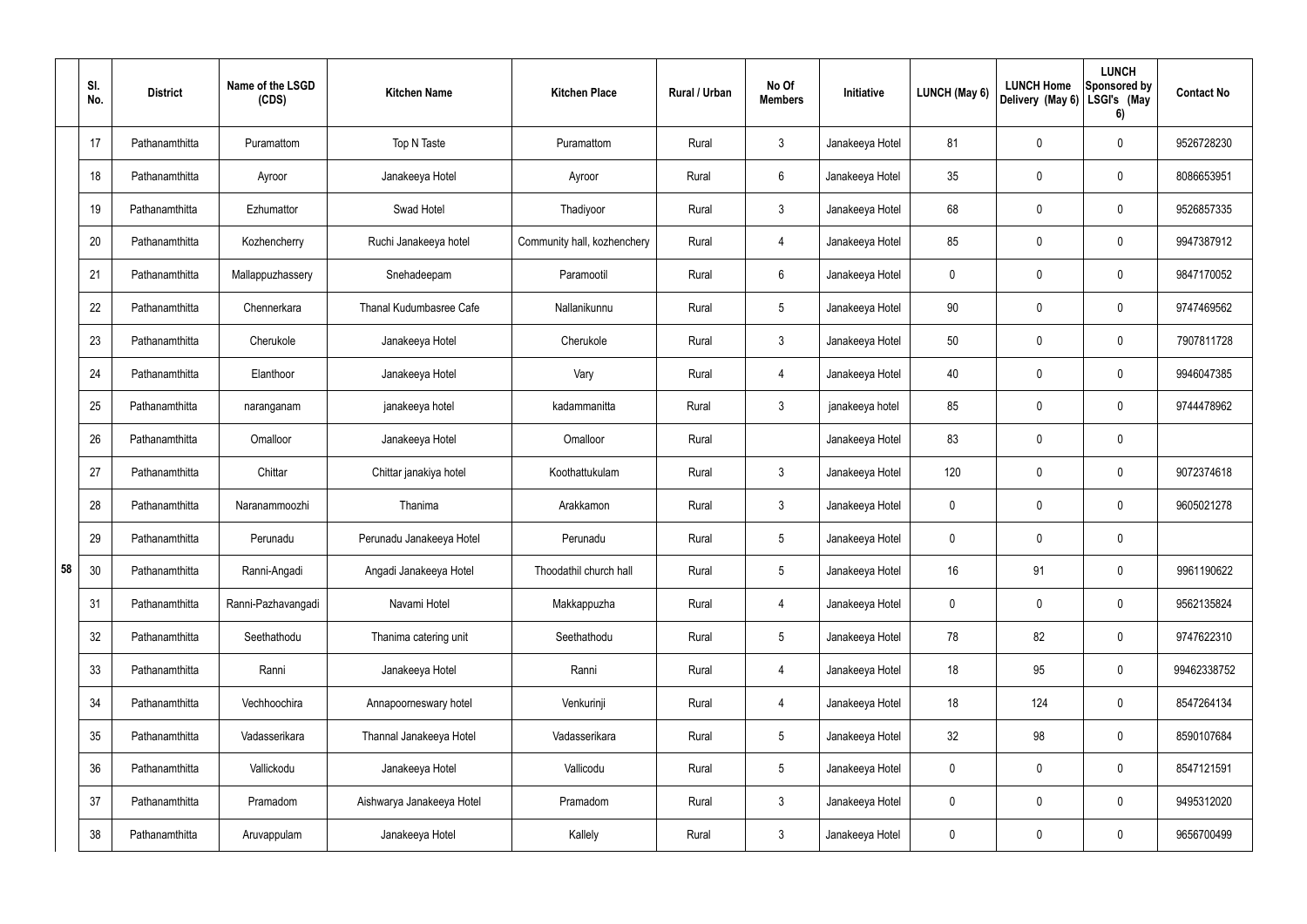|    | SI.<br>No. | <b>District</b> | Name of the LSGD<br>(CDS) | <b>Kitchen Name</b>        | <b>Kitchen Place</b>                 | Rural / Urban | No Of<br><b>Members</b> | Initiative      | <b>LUNCH (May 6)</b> | <b>LUNCH Home</b><br>Delivery (May 6) | <b>LUNCH</b><br>Sponsored by<br>LSGI's (May<br>6) | <b>Contact No</b> |
|----|------------|-----------------|---------------------------|----------------------------|--------------------------------------|---------------|-------------------------|-----------------|----------------------|---------------------------------------|---------------------------------------------------|-------------------|
|    | 39         | Pathanamthitta  | mylapra                   | Manna janakeeya hotel      | mylapra                              | Rural         | $\mathbf{3}$            | janakeeya hotel | $\mathbf 0$          | $\mathbf 0$                           | $\mathbf 0$                                       | 9961750470        |
|    | 40         | Pathanamthitta  | Thannithodu               | Flowers janakeeya hotel    | Thannithodu                          | Rural         | $\mathbf{3}$            | Janakeeya hotel | $\mathbf 0$          | $\mathbf 0$                           | $\mathbf 0$                                       | 9061295035        |
|    | 40         | Pathanamthitta  | Malayappuzha              | Janakeeya Hotel            | Malayappuzha                         | Rural         | $\mathbf{3}$            | Janakeeya Hotel | $\mathbf 0$          | $\mathbf 0$                           | $\mathbf 0$                                       |                   |
|    | 41         | Pathanamthitta  | Konni                     | Janakeeya Hotel            | Konni                                | Rural         | $\mathbf{3}$            | Janakeeya Hotel | $\mathbf 0$          | $\mathbf 0$                           | $\mathbf 0$                                       |                   |
|    | 43         | Pathanamthitta  | Kalanjoor                 | Kalanjoor janakeeya Hotel  | Kalanjoor                            | Rural         | $\overline{4}$          | Janakeeya Hotel | $\mathbf 0$          | $\mathbf 0$                           | $\mathbf 0$                                       | 6238045066        |
|    | 44         | Pathanamthitta  | Ezhamkulam                | Swad Catering Unit         | Enathu                               | Rural         | $5\overline{)}$         | Janakeeya Hotel | $\mathbf 0$          | $\mathbf 0$                           | $\mathbf 0$                                       | 9747243317        |
|    | 45         | Pathanamthitta  | Kodumon                   | Ruchiyidam Janakeeya Hotel | Kodumon                              | Rural         | $\overline{7}$          | Janakeeya Hotel | $\mathbf 0$          | $\mathbf 0$                           | $\mathbf 0$                                       | 75611017112       |
|    | 46         | Pathanamthitta  | Erathu                    | Janakeeya Hotel            | Erathu                               | Rural         | 4                       | Janakeeya Hotel | $\mathbf 0$          | $\mathbf 0$                           | $\mathbf 0$                                       | 9645102262        |
|    | 47         | Pathanamthitta  | Enadimangalam             | Janakeeya Hotel            | Elamannoor                           | Rural         | $\overline{4}$          | Janakeeya Hotel | $\mathbf 0$          | $\mathbf 0$                           | $\mathbf 0$                                       |                   |
|    | 48         | Pathanamthitta  | Kadampanadu               | Janakeeya Hotel            | Mannady                              | Rural         | $\mathbf{3}$            | Janakeeya Hotel | $\mathbf 0$          | $\mathbf 0$                           | $\mathbf 0$                                       |                   |
|    | 49         | Pathanamthitta  | Pallickal                 |                            |                                      | Rural         |                         | Janakeeya Hotel | $\mathbf 0$          | 0                                     | $\mathbf 0$                                       |                   |
|    | 50         | Pathanamthitta  | Thumpamon                 | Ruchi Cafe                 | Mampilali                            | Rural         | $5\overline{)}$         | Janakeeya Hotel | 188                  | $\mathbf 0$                           | $\mathbf 0$                                       | 9188300026        |
|    | 51         | Pathanamthitta  | Kulanada                  | Bhagyalekshmi cafe unit    | Kaipuzha                             | Rural         | $\mathfrak{Z}$          | Janakeeya Hotel | 95                   | $\mathbf 0$                           | $\mathbf 0$                                       |                   |
|    | 52         | Pathanamthitta  | Pandalam Thekkekara       | Pandalam Thekkekara        | Thatta                               | Rural         | $\mathbf{3}$            | Janakeeya Hotel | 145                  | $\pmb{0}$                             | $\mathbf 0$                                       | 9526224922        |
|    | 53         | Pathanamthitta  | Aranmula                  | Janakeeya Hotel            | Aranmula                             | Rural         | $5\phantom{.0}$         | Janakeeya Hotel | $\pmb{0}$            | 0                                     | $\mathbf 0$                                       | 9656296503        |
|    | 54         | Pathanamthitta  | Mezhuveli                 | Thripthi Janakeeya Hotel   | Mezhuveli                            | Rural         | $\mathbf{3}$            | Janakeeya Hotel | 21                   | 0                                     | $\mathbf 0$                                       | 9495265971        |
|    | 55         | Pathanamthitta  | Adoor                     | Amma Catering Unit         | Adoor                                | Urban         | $5\phantom{.0}$         | Janakeeya Hotel | $\pmb{0}$            | 0                                     | $\mathbf 0$                                       | 8606887490        |
|    | 56         | Pathanamthitta  | Pandalam                  | Ruchi catering             | Sivarenjini Auditorium               | Urban         | $\overline{5}$          | Janakeeya Hotel | $\pmb{0}$            | 0                                     | $\mathbf 0$                                       | 9846212739        |
|    | 57         | Pathanamthitta  | Thiruvalla East           | janakeeya hotel            | near private bus stand<br>thiruvalla | Urban         | $5\phantom{.0}$         | Janakeeya Hotel | 320                  | 0                                     | $\mathbf 0$                                       | 919847729416      |
|    | 58         | Pathanamthitta  | <b>Thiruvalla West</b>    | janakeeya hotel            | kizhakkan muthoor                    | Urban         | $5\overline{)}$         | Janakeeya Hotel | 128                  | 0                                     | $\mathbf 0$                                       | 919656132036      |
|    | 59         | Pathanamthitta  | Pathanamthitta            | Janakeeya Hotel            | Near Municipality Office             | Urban         | $5\phantom{.0}$         | Janakeeya Hotel | 130                  | 0                                     | $\mathbf 0$                                       |                   |
| 58 |            |                 |                           |                            |                                      |               | 229                     |                 | 3436                 | 490                                   | $\bullet$                                         |                   |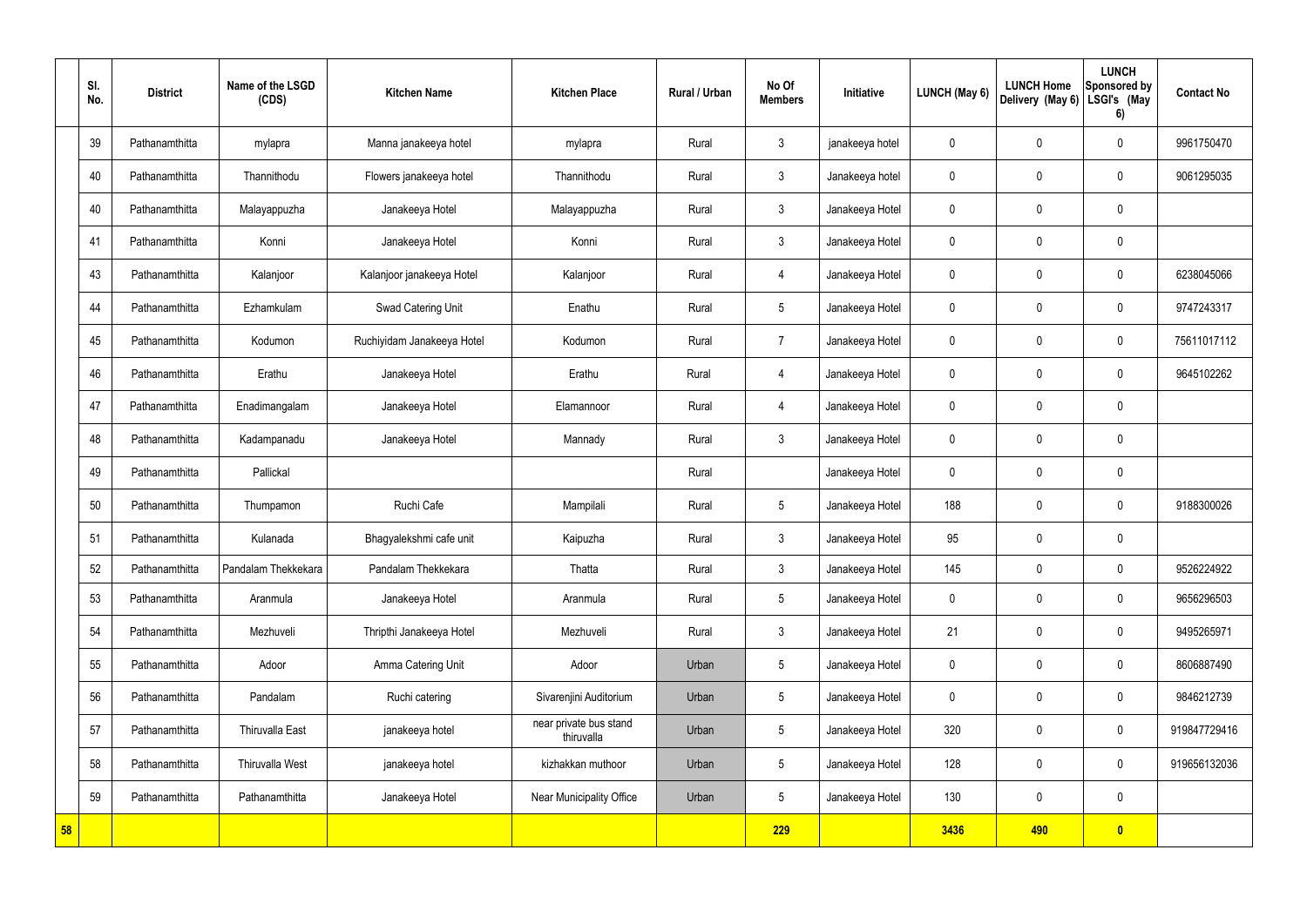| SI.<br>No.     | <b>District</b>    | Name of the LSGD<br>(CDS) | <b>Kitchen Name</b>                     | <b>Kitchen Place</b>                       | Rural / Urban | No Of<br><b>Members</b> | Initiative      | LUNCH (May 6) | <b>LUNCH Home</b><br>Delivery (May 6) | <b>LUNCH</b><br>Sponsored by<br>LSGI's (May<br>6) | <b>Contact No</b> |
|----------------|--------------------|---------------------------|-----------------------------------------|--------------------------------------------|---------------|-------------------------|-----------------|---------------|---------------------------------------|---------------------------------------------------|-------------------|
| -1             | Thiruvananthapuram | Parassala                 | Bhagyalekshmi janakeeya hotel           | Mundaplavila                               | Rural         | $5\phantom{.0}$         | Janakeeya Hotel | 372           | 0                                     | $\mathbf 0$                                       | 9895463718        |
| $\overline{2}$ | Thiruvananthapuram | Karode                    | Karode janakeeya hotel                  | Paavaara,<br>pazhaya uchakkada             | Rural         | $5\phantom{.0}$         | Janakeeya Hotel | 387           | 0                                     | $\mathbf 0$                                       | 9605122139        |
| 3              | Thiruvananthapuram | Thirupuram                | Thirupuram janakeeya hotel              | Pazhayakada                                | Rural         | $5\phantom{.0}$         | Janakeeya Hotel | 158           | 0                                     | $\mathbf 0$                                       | 7034723987        |
| $\overline{4}$ | Thiruvananthapuram | Chenkal                   | Karuna janakeeya hotel                  | Udiyankulangara                            | Rural         | $5\phantom{.0}$         | Janakeeya Hotel | 300           | 0                                     | $\mathbf 0$                                       | 9746726109        |
| 5              | Thiruvananthapuram | Kulathoor                 | Nakshatra janakeeya hotel               | Attapuram                                  | Rural         | $5\phantom{.0}$         | Janakeeya Hotel | 311           | 0                                     | $\mathbf 0$                                       | 8301924221        |
| 6              | Thiruvananthapuram | Neyyattinkara 1           | Oottupura                               | Neyyattinkara                              | Urban         | $5\phantom{.0}$         | Janakeeya Hotel | 420           | 0                                     | $\mathbf 0$                                       | 8129192485        |
| $\overline{7}$ | Thiruvananthapuram | Neyyattinkara 1           | Cafesree Janakeeya Hotel                | Vazhimukku                                 | Urban         | $5\phantom{.0}$         | Janakeeya Hotel | 690           | 0                                     | $\mathbf 0$                                       | 9995604997        |
| 8              | Thiruvananthapuram | Neyyattinkara 1           | Thripthi janakeeya Hotel                | perumpazhuthoor                            | urban         | 4                       | janakeeya Hotel | 170           | 0                                     | $\mathbf 0$                                       | 6282944199        |
| 9              | Thiruvananthapuram | Neyyattinkara 2           | Harsha catering unit                    | Neyyattinkara                              | Urban         | $5\phantom{.0}$         | Janakeeya Hotel | 315           | 0                                     | $\mathbf 0$                                       | 9048822770        |
| 10             | Thiruvananthapuram | Neyyattinkara 2           | Devarose Janakeeya Hotel                | Amaravila                                  | Urban         | $5\phantom{.0}$         | Janakeeya Hotel | 122           | 0                                     | $\mathbf 0$                                       | 9995028659        |
| 11             | Thiruvananthapuram | Kollayil                  | ems janakeeya hotel                     | Dhanuvachapuram                            | Rural         | $5\phantom{.0}$         | Janakeeya Hotel | 456           | $\mathbf 0$                           | $\mathbf 0$                                       | 8157880624        |
| 12             | Thiruvananthapuram | Kunnathukal               | Aiswarya Janakeeya Hotel<br>Kunnathukal | Kuruwad, paliyodu                          | Rural         | $\mathbf{3}$            | Janakeeya Hotel | 94            | 0                                     | $\mathbf 0$                                       | 9539549507        |
| 13             | Thiruvananthapuram | Vellarada                 | Eden Janakeeya Hotel                    | Panachamoodu, Vellarada                    | Rural         | $5\phantom{.0}$         | Janakeeya Hotel | 122           | 0                                     | 0                                                 | 8547973305        |
| 14             | Thiruvananthapuram | Vellarada                 | Chandrika Janakeeya Hotel - Vellarada   | Vellarada                                  | Rural         | 6                       | Janakeeya Hotel | 662           | $\boldsymbol{0}$                      | $\mathbf 0$                                       | 9539366295        |
| 15             | Thiruvananthapuram | Aryankode                 | Aryan Janakeeya Hotel - Aryankode       | Aryankode                                  | Rural         | $5\phantom{.0}$         | Janakeeya Hotel | 662           | $\mathbf 0$                           | $\mathbf 0$                                       | 9746905408        |
| 16             | Thiruvananthapuram | Aryankode                 | stree souhritha jh                      | chemboor                                   | Rural         | $5\phantom{.0}$         | Janakeeya Hotel | 318           | $\boldsymbol{0}$                      | $\pmb{0}$                                         |                   |
| 17             | Thiruvananthapuram | Ottashekharamangala<br>m  | Minnaram Janakeeya Hotel                | Kuravara, Near<br>Ottashekharamangalam UPS | Rural         | $\overline{4}$          | Janakeeya Hotel | 181           | $\mathbf 0$                           | $\pmb{0}$                                         | 9567553161        |
| 18             | Thiruvananthapuram | Kollayil                  | Janakeeya Hotel                         | Mylakkara                                  | Rural         | $5\phantom{.0}$         | Janakeeya Hotel | 305           | $\boldsymbol{0}$                      | $\pmb{0}$                                         | 9605076268        |
| 19             | Thiruvananthapuram | perunkadavila             | shankholi janakeeya hotel               | perunkadavila                              | rural         | $\mathbf{3}$            | Janakeeya Hotel | 187           | $\boldsymbol{0}$                      | $\pmb{0}$                                         |                   |
| 20             | Thiruvananthapuram | Amboori                   | Janakeeya Hotel                         | Amboori                                    | Rural         | $5\phantom{.0}$         | Janakeeya Hotel | 0             | $\boldsymbol{0}$                      | $\pmb{0}$                                         | 9747169098        |
| 21             | Thiruvananthapuram | Athiyanoor                | Kudumbashree janakeeya hotel            | Venpakal                                   | Rural         | 4                       | Janakeeya Hotel | 343           | $\boldsymbol{0}$                      | $\mathbf 0$                                       | 919562752580      |
| 22             | Thiruvananthapuram | Kottukal                  | Vismaya janakeeya hotel                 | Uchakkada                                  | Rural         | $\sqrt{5}$              | Janakeeya Hotel | 465           | $\boldsymbol{0}$                      | $\pmb{0}$                                         | 6282447041        |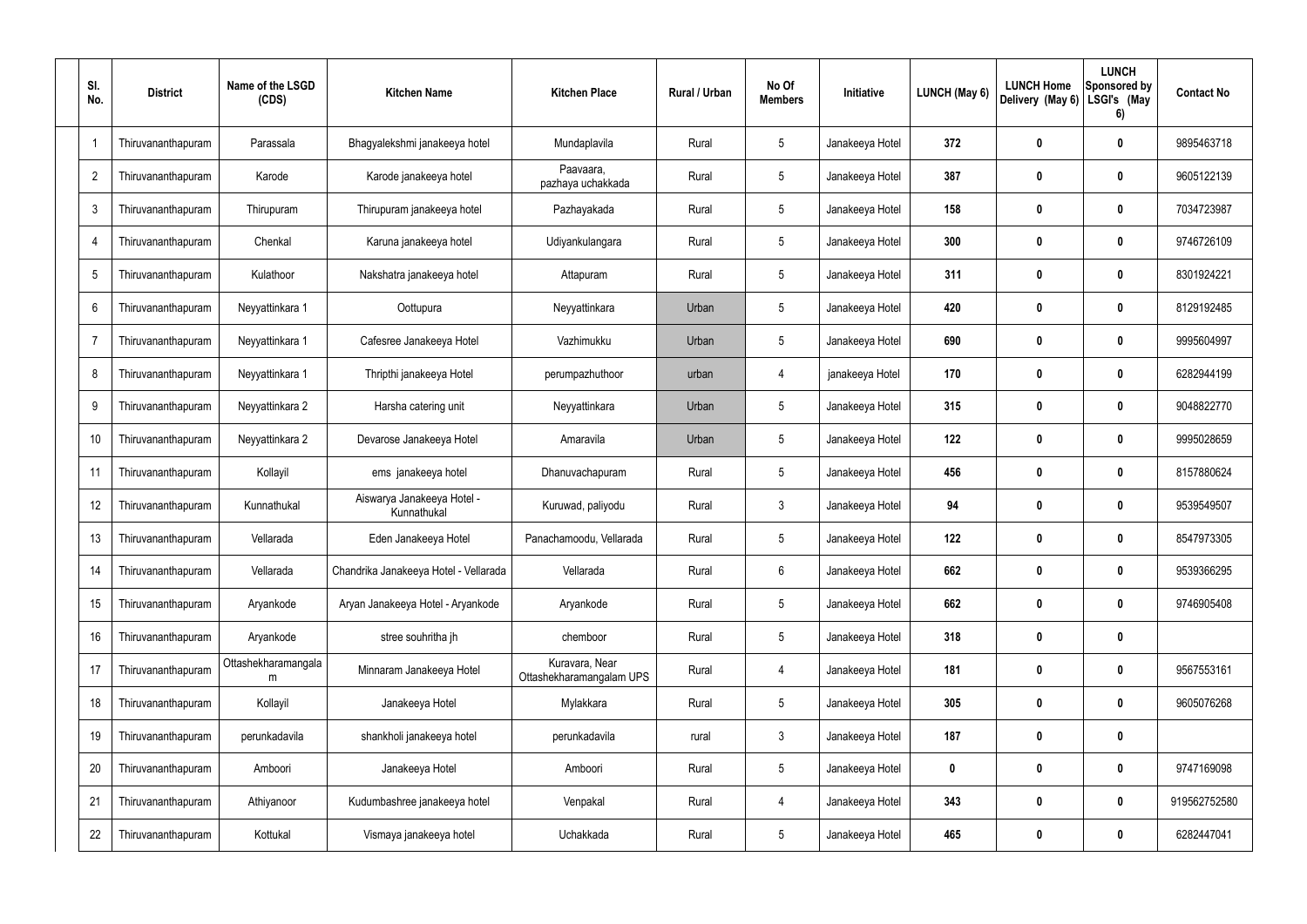| SI.<br>No. | <b>District</b>    | Name of the LSGD<br>(CDS)  | <b>Kitchen Name</b>                           | <b>Kitchen Place</b>                              | Rural / Urban | No Of<br><b>Members</b> | Initiative      | LUNCH (May 6) | <b>LUNCH Home</b><br>Delivery (May 6) | <b>LUNCH</b><br>Sponsored by<br>LSGI's (May<br>6) | <b>Contact No</b> |
|------------|--------------------|----------------------------|-----------------------------------------------|---------------------------------------------------|---------------|-------------------------|-----------------|---------------|---------------------------------------|---------------------------------------------------|-------------------|
| 23         | Thiruvananthapuram | Kottukal                   | Udaya janakeeya Hotel                         | Punnakkulam                                       | Rural         | 4                       | Janakeeya Hotel | $\mathbf{0}$  | $\bf{0}$                              | $\boldsymbol{0}$                                  |                   |
| 24         | Thiruvananthapuram | Karumkulam                 | Alil Janakeeya Hotel                          | Pallam                                            | Rural         | $5\phantom{.0}$         | Janakeeya Hotel | 99            | $\boldsymbol{0}$                      | $\boldsymbol{0}$                                  | 917736513673      |
| 25         | Thiruvananthapuram | Venganoor                  | Venganoor Ruchi janakeeya hotel               | Peringamala                                       | Rural         | 10 <sup>°</sup>         | Janakeeya Hotel | 120           | $\boldsymbol{0}$                      | 0                                                 | 9656309710        |
| 26         | Thiruvananthapuram | Vilavoorkkal               | Priyam Janakeeya Hotel                        | Chanthamukku, Peyadu Jn                           | Rural         | $5\phantom{.0}$         | Janakeeya Hotel | 321           | $\bf{0}$                              | 0                                                 | 7902504494        |
| 27         | Thiruvananthapuram | Vilavoorkal                | Vilavoorkal janakeeya hotel                   | Pottayil                                          | Rural         | $5\phantom{.0}$         | Janakeeya Hotel | 325           | $\boldsymbol{0}$                      | 0                                                 | 9497883130        |
| 28         | Thiruvananthapuram | Kalliyoor                  | Stree Shakthi Janakeeya Hotel                 | Kalliyoor                                         | Rural         | $5\phantom{.0}$         | Janakeeya Hotel | 223           | $\mathbf 0$                           | 0                                                 | 9074998782        |
| 29         | Thiruvananthapuram | Maranalloor                | Mayooram Janakeeya Hotel                      | Mannadikkonam                                     | Rural         | $\overline{4}$          | Janakeeya Hotel | $\mathbf{0}$  | $\bf{0}$                              | 0                                                 | 9847371025        |
| 30         | Thiruvananthapuram | Pallichal                  | Vandhanam Janakeeya hotel                     | Naruvamoodu                                       | Rural         | $\overline{4}$          | Janakeeya Hotel | 234           | $\boldsymbol{0}$                      | 0                                                 | 9562636222        |
| 31         | Thiruvananthapuram | Vilappil                   | Sreebhadra janakeey a hotel                   | peyad                                             | Rural         | $5\phantom{.0}$         | Janakeeya Hotel | 256           | $\boldsymbol{0}$                      | 0                                                 | 919496194745      |
| 32         | Thiruvananthapuram | Malayinkeezhu              | Thapasya janakeeya hotel                      | Aruvacode                                         | Rural         | $5\phantom{.0}$         | Janakeeya Hotel | 175           | $\boldsymbol{0}$                      | 0                                                 | 9074329707        |
| 3,3        | Thiruvananthapuram | balaramapuram              | Karunya                                       | balaramapuram                                     | Rural         | $5\phantom{.0}$         | Janakeeya Hotel | 167           | $\boldsymbol{0}$                      | $\boldsymbol{0}$                                  |                   |
| 34         | Thiruvananthapuram | Andoorkonam                | Thiruvathira janakeeya hotel                  | Kaniyapuram                                       | Rural         | $\mathbf{3}$            | Janakeeya Hotel | $\bf{0}$      | $\boldsymbol{0}$                      | 0                                                 | 8921698989        |
| 35         | Thiruvananthapuram | Kadinamkulam               | Sabarmathi janakeeya hotel                    | Chitattumukku                                     | Rural         | 4                       | Janakeeya Hotel | 90            | $\boldsymbol{0}$                      | 0                                                 |                   |
| 36         | Thiruvananthapuram | Azhoor                     | Kudumbadsree janakeeya hotel                  | Azhoor                                            | Rural         | 4                       | Janakeeya Hotel | 70            | $\mathbf{0}$                          | $\boldsymbol{0}$                                  | 8129060294        |
| 37         | Thiruvanathapuram  | Pothencode                 | Pothencode Kudumbashree Janakeeya<br>hotel    | Pothencode ayiroorppara<br>Farmers centre         | Rural         | $5\phantom{.0}$         | Janakeeya Hotel | 150           | $\boldsymbol{0}$                      | $\pmb{0}$                                         | 9037832338        |
| 38         | Thiruvananthapuram | Mangalapuram               | Mangalapuram Kudumbashree<br>Janakeeya Hotel  | Managalapuram Junction,<br>Near Panchayath Office | Rural         | $5\phantom{.0}$         | Janakeeya Hotel | 200           | $\boldsymbol{0}$                      | $\pmb{0}$                                         | 9995459534        |
| 39         | Thiruvananthapuram | Mangalapuram               | Swad Kudumbashree Janakeeya hotel             | Murukkumpuzha                                     | Rural         | $\mathbf{3}$            | Janakeeya Hotel | 110           | $\mathbf 0$                           | $\pmb{0}$                                         | 8281624670        |
| 40         | Thiruvananthapuram | Mangalapuram               | Ruchisagaram Kudumbashree<br>Janakeeya Hotel  | Chembakamangalam                                  | Rural         | $5\phantom{.0}$         | Janakeeya Hotel | 210           | $\boldsymbol{0}$                      | $\pmb{0}$                                         | 8139079929        |
| 41         | Thiruvanathapuram  | <b>TVM Corporation CDS</b> | Krishnakripa Janakeeya hotel                  | Anayara                                           | Urban         | $5\phantom{.0}$         | Janakeeya Hotel | 455           | $\mathbf 0$                           | $\pmb{0}$                                         | 9745823832        |
| 42         | Thiruvanathapuram  | <b>TVM Corporation CDS</b> | Vanitha Janakeeya Hotel                       | Manvila                                           | Urban         | $\overline{4}$          | Janakeeya Hotel | 350           | $\boldsymbol{0}$                      | $\pmb{0}$                                         | 8129412369        |
| 43         | Thiruvanathapuram  | <b>TVM Corporation CDS</b> | Bhagyalekshmi Kudumbashree<br>Janakeeya Hotel | <b>EK Nayanar Trust, Medical</b><br>College       | Urban         | $6\phantom{1}6$         | Janakeeya Hotel | 250           | $\boldsymbol{0}$                      | $\pmb{0}$                                         |                   |
| 44         | Thiruvanathapuram  | <b>TVM Corporation CDS</b> | Tripthi Janakeeya Hotel                       | Pallithura                                        | Urban         | $\mathfrak{Z}$          | Janakeeya Hotel | 352           | $\boldsymbol{0}$                      | $\boldsymbol{0}$                                  | 9387738568        |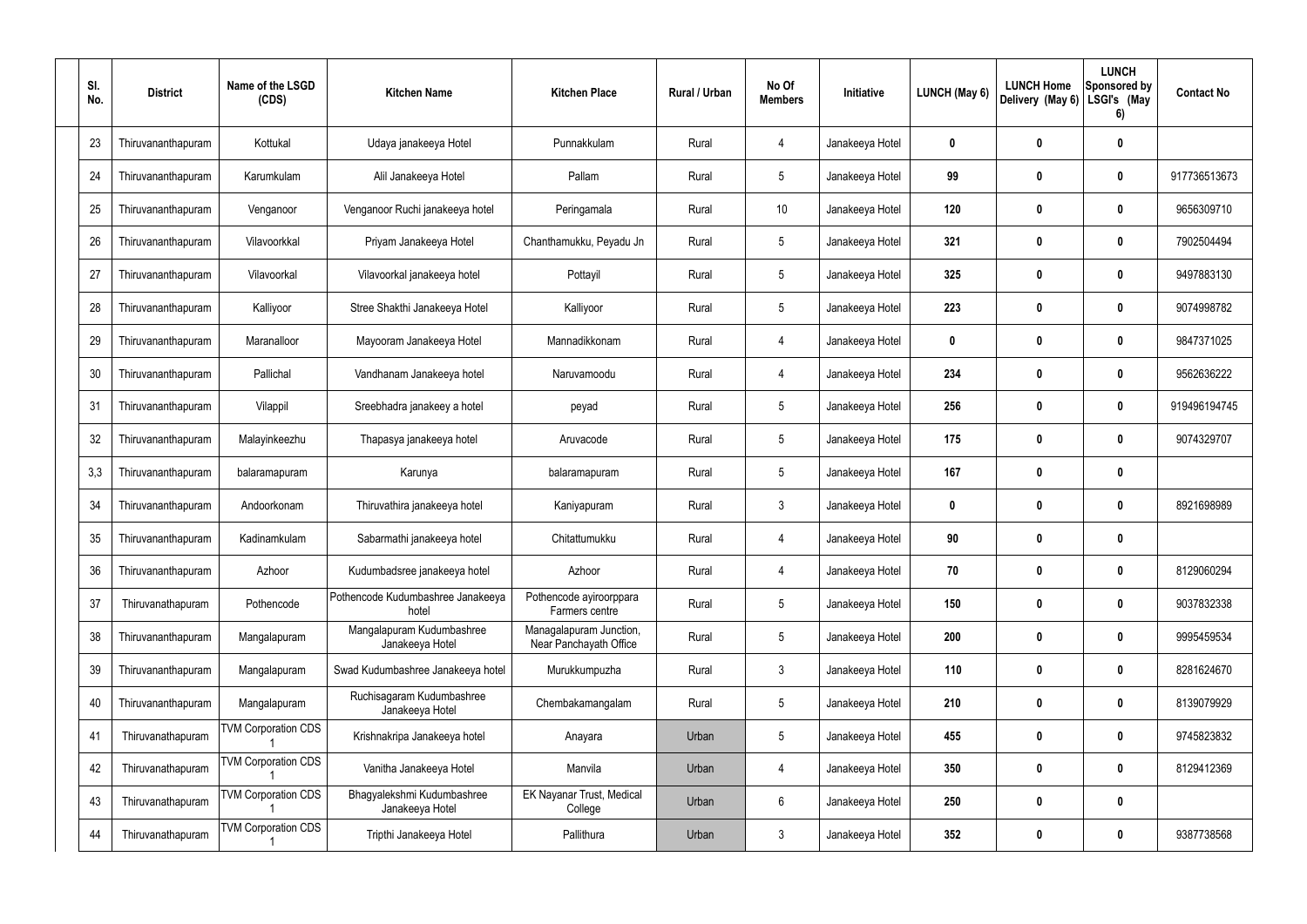|     | SI.<br>No. | <b>District</b>    | Name of the LSGD<br>(CDS)  | <b>Kitchen Name</b>                  | <b>Kitchen Place</b>                              | Rural / Urban | No Of<br><b>Members</b> | Initiative      | LUNCH (May 6) | <b>LUNCH Home</b><br>Delivery (May 6) | <b>LUNCH</b><br>Sponsored by<br>LSGI's (May<br>6) | <b>Contact No</b> |
|-----|------------|--------------------|----------------------------|--------------------------------------|---------------------------------------------------|---------------|-------------------------|-----------------|---------------|---------------------------------------|---------------------------------------------------|-------------------|
|     | 45         | Thiruvanathapuram  | <b>TVM Corporation CDS</b> | soubhagya janakeeya Hotel            | kazhakoottam                                      | Urban         | $\mathbf{3}$            | janakeeya Hotel | 470           | 0                                     | $\mathbf 0$                                       | 8921555192        |
|     | 46         | Thiruvanathapuram  | <b>TVM Corporation CDS</b> | Uthradam Janakeeya Hotel             | Pattom                                            | Urban         | $\mathbf{3}$            | janakeeya Hotel | 850           | 0                                     | $\boldsymbol{0}$                                  | 8281062575        |
|     | 47         | Thiruvananthapuram | <b>TVM Corporation CDS</b> | Kismath Janakeeya Hotel              | Pottakuzhi                                        | Urban         | $\mathbf{3}$            | Janakeeya Hotel | 450           | 0                                     | $\mathbf 0$                                       | 8281088923        |
|     | 48         | Thiruvananthapuram | <b>TVM Corporation CDS</b> | Anugraha janakeeya Hotel             | sreekaryam                                        | Urban         | 4                       | Janakeeya Hotel | 320           | 0                                     | $\mathbf 0$                                       |                   |
|     | 49         | Thiruvananthapuram | <b>TVM Corporation CDS</b> | janakeeya hotel                      | mannarakkonam                                     | Urban         | $\mathbf{3}$            | Janakeeya Hotel | 432           | 0                                     | $\mathbf 0$                                       | 8129179622        |
|     | 50         | Thiruvananthapuram | <b>TVM Corporation CDS</b> | Salt and Pepper                      | Poomalliyoorkkonam                                | Urban         | $\mathbf{3}$            | Janakeeya Hotel | 326           | 0                                     | $\mathbf 0$                                       | 8593986935        |
|     | 51         | Thiruvananthapuram | <b>TVM Corporation CDS</b> | Sreebhadra Janakeeya Hotel           | Pettah                                            | Urban         | 4                       | Janakeeya Hotel | 325           | 0                                     | $\mathbf 0$                                       | 9847227647        |
|     | 52         | Thiruvananthapuram | <b>TVM Corporation CDS</b> | kalavara Janakeeya Hotel             | vattiyoorkavu                                     | Urban         | $\mathbf{3}$            | Janakeeya Hotel | 342           | 0                                     | $\mathbf 0$                                       | 9847655426        |
|     | 53         | Thiruvananthapuram | <b>TVM Corporation CDS</b> | punartham kudumbashree               | kudappanakunnu                                    | Urban         | $\mathbf{3}$            | Janakeeya Hotel | 0             | 0                                     | $\mathbf 0$                                       | 9747115789        |
|     | 54         | Thiruvananthapuram | <b>TVM Corporation CDS</b> | peroor JH                            | Palayam                                           | Urban         | $\mathbf{3}$            | Janakeeya Hotel | 365           | 0                                     | $\bm{0}$                                          | 8086119633        |
| 110 | 55         | Thiruvananthapuram | Aryanadu                   | Aryanad Janakeeya Hotel              | Aryanad                                           | Rural         | 6                       | Janakeeya Hotel | 228           | 0                                     | $\mathbf 0$                                       | 9207447839        |
|     | 56         | Thiruvananthapuram | Kuttichal                  | Kutichal Janakeeya Hotel             | Kuttichal                                         | Rural         | $5\phantom{.0}$         | Janakeeya Hotel | 136           | 0                                     | $\mathbf 0$                                       | 9446331479        |
|     | 57         | Thiruvananthapuram | Poovachal                  | Poovachal Janakeeya Hotel            | Poovachal Panchayath                              | Rural         | $5\phantom{.0}$         | Janakeeya Hotel | 145           | 0                                     | 0                                                 | 9495225046        |
|     | 58         | Thiruvananthapuram | Vithura                    | Navodaya Janakeeya hotel             | Koppam, Vithura                                   | Rural         | 4                       | Janakeeya Hotel | 118           | 0                                     | $\pmb{0}$                                         | 9946837014        |
|     | 59         | Thiruvananthapuram | Tholicode                  | Tholicode Janakeeya Hotel            | Pulimoodu, Near Bharath<br>Petrol Pump, Tholicode | Rural         | 4                       | Janakeeya Hotel | 287           | 0                                     | $\pmb{0}$                                         | 9539995862        |
|     | 60         | Thiruvananthapuram | uzhamalackal               | mazhavil jh                          | Puthukulangara                                    | Rural         | $5\phantom{.0}$         | Janakeeya Hotel | 302           | 0                                     | $\pmb{0}$                                         | 96457 54988       |
|     | 61         | Thiruvananthapuram | <b>TVPM Corpn CDS 4</b>    | Maithri Janakeeya Hotel              | Poozhyakkunnu, Nemom, TVM                         | Urban         | $5\,$                   | Janakeeya Hotel | 0             | 0                                     | $\pmb{0}$                                         | 9846905594        |
|     | 62         | Thiruvananthapuram | TVPM. Corpn. CDS III       | Janatha hotel                        | Over bridge                                       | Urban         | 9                       | Janakeeya Hotel | 0             | 0                                     | $\pmb{0}$                                         | 919746149160      |
|     | 63         | Thiruvananthapuram | TVPM. Corpn. CDS III       | Asraya Janakeeya Hotel               | <b>DPI</b>                                        | Urban         | 4                       | Janakeeya Hotel | 0             | $\mathbf 0$                           | $\pmb{0}$                                         | 918113008306      |
|     | 64         | Thiruvananthapuram | TVPM. Corpn. CDS III       | Ruchikkoott                          | Mudavanmukal                                      | Urban         | 4                       | Janakeeya Hotel | 0             | 0                                     | $\pmb{0}$                                         | 917907579424      |
|     | 65         | Thiruvananthapuram | TVPM. Corpn. CDS IV        | Janakeeya hotel tvm corporation cds4 | Vallakkadavu                                      | Urban         | $\sqrt{5}$              | Janakeeya Hotel | 289           | 0                                     | $\pmb{0}$                                         | 8129795072        |
|     | 66         | Thiruvananthapuram | TVPM. Corpn. CDS IV        | Karuna Janakeeya Hotel               | Avaduthura                                        | Urban         | $5\phantom{.0}$         | Janakeeya Hotel | 298           | 0                                     | $\mathfrak{Z}$                                    | 9567523799        |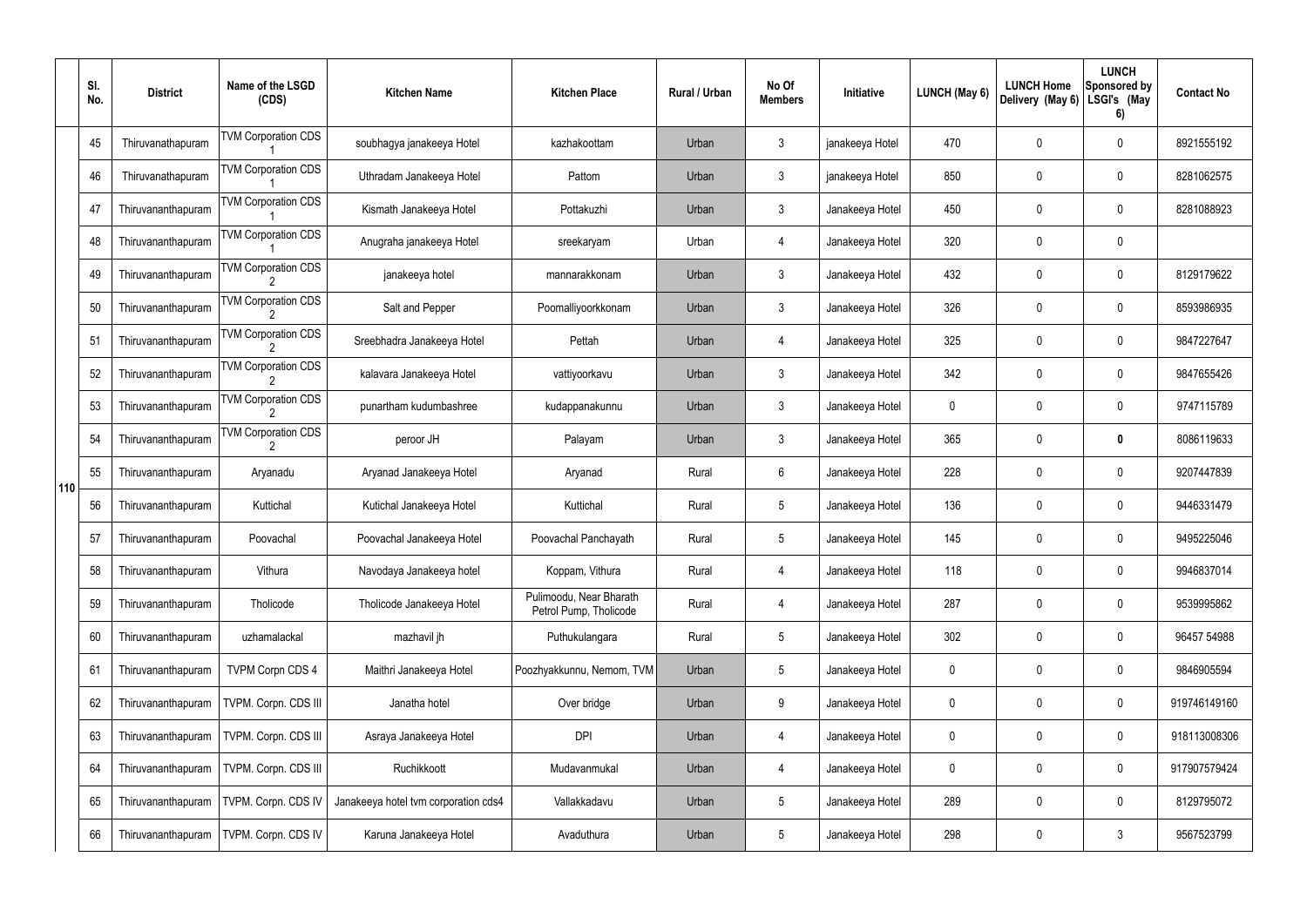| SI.<br>No. | <b>District</b>    | Name of the LSGD<br>(CDS) | <b>Kitchen Name</b>                 | <b>Kitchen Place</b>                      | Rural / Urban | No Of<br><b>Members</b> | Initiative      | LUNCH (May 6)    | <b>LUNCH Home</b><br>Delivery (May 6) | <b>LUNCH</b><br>Sponsored by<br>LSGI's (May<br>6) | <b>Contact No</b> |
|------------|--------------------|---------------------------|-------------------------------------|-------------------------------------------|---------------|-------------------------|-----------------|------------------|---------------------------------------|---------------------------------------------------|-------------------|
| 67         | Thiruvananthapuram | Anadu                     | Nanma anad                          | Govt LPS Anad                             | Rural         | $\overline{4}$          | Janakeeya Hotel | 0                | $\mathbf{0}$                          | 0                                                 | 9645709754        |
| 68         | Thiruvananthapuram | Vembayam                  | Liya canteen                        | Perumboor near panchayath<br>office       | Rural         | $5\phantom{.0}$         | Janakeeya Hotel | 0                | $\mathbf 0$                           | 0                                                 | 9544337362        |
| 69         | Thiruvananthapuram | Vembayam                  | Four's Janakeeya Hotel              | Naduveli Konchira                         | Rural         | $\overline{4}$          | Janakeeya Hotel | 227              | $\mathbf{0}$                          | 0                                                 | 9526253578        |
| 70         | Thiruvananthapuram | Nedumangad 1              | Subhiksham                          | Irinjayam                                 | Urban         | $\overline{4}$          | Janakeeya Hotel | 85               | $\mathbf 0$                           | 0                                                 | 9745606588        |
| 71         | Thiruvananthapuram | Nedumangad 1              | Ootupura                            | Pazhakutty                                | Urban         | $6\phantom{1}6$         | Janakeeya Hotel | 462              | $\mathbf 0$                           | 0                                                 | 7510910614        |
| 72         | Thiruvananthapuram | Nedumangad 2              | Niravu                              | Near ksrtc bus stand                      | Urban         | $\overline{4}$          | Janakeeya Hotel | 417              | $\mathbf 0$                           | 0                                                 | 9645958207        |
| 73         | Thiruvananthapuram | Nedumangad 2              | Ruchiyidam                          | <b>Near Municipality</b>                  | Urban         | $\mathbf 0$             | Janakeeya Hotel | 398              | $\mathbf 0$                           | 0                                                 | 9846371353        |
| 74         | Thiruvananthapuram | Karakulam                 | Karakulam Vanitha hotel             | Karakulam Junction                        | Rural         | $\overline{4}$          | Janakeeya Hotel | 344              | $\mathbf 0$                           | 0                                                 | 9747176668        |
| 75         | Thiruvananthapuram | Panavoor                  | Kudumbashree vanitha hotel          | HI auditorium near panavoor<br>panchayath | Rural         | $6\phantom{.}6$         | Janakeeya Hotel | 219              | $\mathbf 0$                           | 5                                                 | 9526740817        |
| 76         | Thiruvananthapuram | Aruvikara                 | Nanma                               | Aruvikara junction                        | Rural         | $\mathbf{3}$            | Janakeeya hotel | $\mathbf 0$      | $\mathbf 0$                           | 0                                                 | 8606524464        |
| 77         | Thiruvananthapuram | Pullampara                | Janakeeya Hotel                     | Kalumkinmukham                            | Rural         | $5\phantom{.0}$         | Janakeeya Hotel | 280              | $\mathbf 0$                           | 0                                                 |                   |
| 78         | Thiruvananthapuram | Pangode                   | Bhagyalekshmi janakeeya hotel       | Pangodu Panchayath Hall                   | Rural         | $5\phantom{.0}$         | Janakeeya Hotel | 310              | $\mathbf 0$                           | 0                                                 |                   |
| 79         | Thiruvananthapuram | Manickal                  | Janakeeya hotel                     | Pirappancode                              | Rural         | 6                       | Janakeeya Hotel | 200\$            | $\mathbf 0$                           | 0                                                 | 9745874522        |
| 80         | Thiruvananthapuram | Vamanapuram               | Pournami Kalamachal                 | Kalamachal                                | Rural         | $5\phantom{.0}$         | Janakeeya Hotel | 280              | $\mathbf 0$                           | 0                                                 | 9846825964        |
| 81         | Thiruvananthapuram | kallara                   | Amma janakeeya hotel                | kallara                                   | rural         | $\overline{4}$          | Janakeeya Hotel | 373              | $\pmb{0}$                             | 0                                                 | 8111891405        |
| 82         | Thiruvananthapuram | nellanad                  | Nellanad janakeeya hotel            | keezhayikkonam                            | rural         | $6\,$                   | Janakeeya Hotel | 282              | $\pmb{0}$                             | 0                                                 | 9946994811        |
| 83         | Thiruvananthapuram | Pazhayakunnummel          | Chaitanya janakeeya hotel           | Pazhayakunnumel                           | Rural         | $5\phantom{.0}$         | Janakeeya Hotel | $\mathbf 0$      | $\pmb{0}$                             | 0                                                 | 9496997201        |
| 84         | Thiruvananthapuram | Karavaram                 | Takkolam, Karavaram janakeeya hotel | Pullurmukk, kallambalam                   | Rural         | $5\phantom{.0}$         | Janakeeya Hotel | 145              | $\pmb{0}$                             | 0                                                 | 9539723288        |
| 85         | Thiruvananthapuram | Kilimanoor                | Tanima vanitha canteen              | Kilimanoor                                | Rural         | $\overline{4}$          | Janakeeya Hotel | 189              | $\pmb{0}$                             | 0                                                 | 9846657166        |
| 86         | Thiruvananthapuram | Pulimath                  | Iswarya catering unit               | Pulimath, Karet                           | Rural         | 4                       | Janakeeya Hotel | $\mathbf 0$      | $\mathbf 0$                           | 0                                                 | 9645514593        |
| 87         | Thiruvananthapuram | Navaikkulam               | Kudumbashree janakeeya hotel        | Kadambaattukonam                          | Rural         | $\overline{5}$          | Janakeeya Hotel | $\boldsymbol{0}$ | $\pmb{0}$                             | $\mathbf 0$                                       | 9400619476        |
| 88         | Thiruvananthapuram | Nagaroor                  | Janakeeya Hotel                     | Altharamoodu                              | Rural         | $\sqrt{5}$              | Janakeeya Hotel | 0                | $\pmb{0}$                             | 0                                                 | 7034964806        |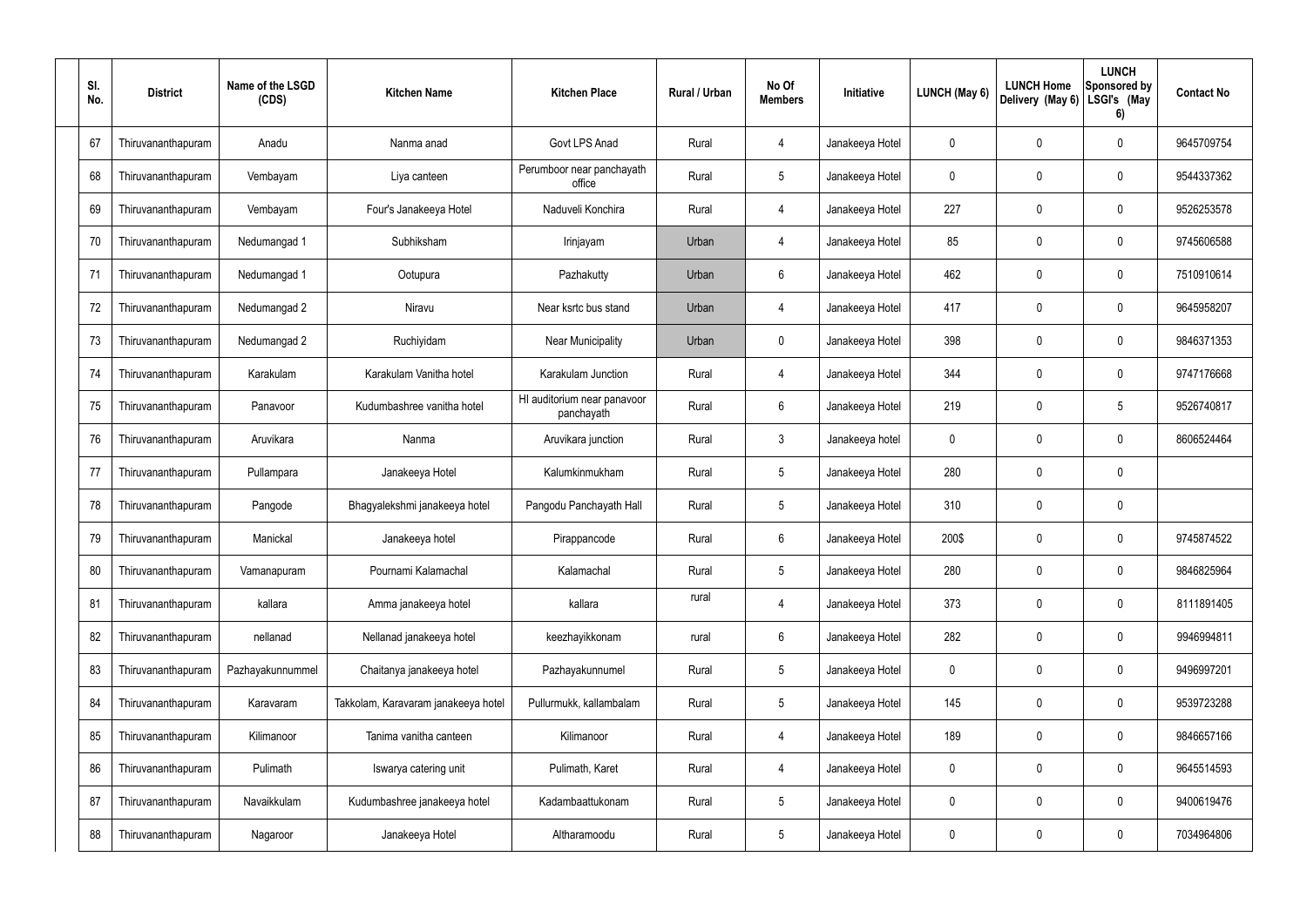| SI.<br>No. | <b>District</b>    | Name of the LSGD<br>(CDS) | <b>Kitchen Name</b>          | <b>Kitchen Place</b>     | Rural / Urban | No Of<br><b>Members</b> | Initiative      | <b>LUNCH (May 6)</b> | <b>LUNCH Home</b><br>Delivery (May 6) | <b>LUNCH</b><br>Sponsored by<br>LSGI's (May<br>6) | <b>Contact No</b> |
|------------|--------------------|---------------------------|------------------------------|--------------------------|---------------|-------------------------|-----------------|----------------------|---------------------------------------|---------------------------------------------------|-------------------|
| 89         | Thiruvananthapuram | Pallikal                  | pallikkal janakeeya hotel    | pakalkkuri               | rural         | 4                       | Janakeeya Hotel | 115                  | 0                                     | $\mathbf 0$                                       | 9447886364        |
| 90         | Thiruvananthapuram | Madavoor                  | Madavoor janakeeya hotel     | madavoor                 | rural         | $5\phantom{.0}$         | Janakeeya Hotel | 149                  | $\mathbf 0$                           | $\mathbf 0$                                       | 9526206002        |
| 91         | Thiruvananthapuram | Chirayinkeezh             | Sevenstar Janakeeya Hotel    | Sarkkara                 | Rural         | $5\phantom{.0}$         | Janakeeya Hotel | 112                  | 0                                     | $\mathbf 0$                                       | 8921556636        |
| 92         | Thiruvananthapuram | Kadaykkavoor              | Karmalamatha Janakeeya Hotel | Kadakkavoor              | Rural         | $5\phantom{.0}$         | Janakeeya Hotel | 105                  | $\mathbf 0$                           | $\mathbf 0$                                       | 9645405591        |
| 93         | Thiruvananthapuram | Mudakkal                  | Sarovaram Janakeeya Hotel    | Valakkadu                | Rural         | $\mathbf{3}$            | Janakeeya Hotel | 132                  | 0                                     | $\mathbf 0$                                       | 8086240900        |
| 94         | Thiruvananthapuram | Vakkom                    | Jananai Janakeeya Hotel      | SN Junction, Jeeva Dhara | Rural         | $5\phantom{.0}$         | Janakeeya Hotel | 130                  | $\mathbf 0$                           | $\mathbf 0$                                       | 8137014724        |
| 95         | Thiruvananthapuram | Vakkom                    | Diya Janakeeya Hotel         | Panayile Kadavu          | Rural         | $5\phantom{.0}$         | Janakeeya Hotel | 118                  | 0                                     | $\mathbf 0$                                       | 8590439391        |
| 96         | Thiruvananthapuram | Kizhuvilam                | Kudumbashree vanitha canteen | Kizhuvillam              | Rural         | 4                       | Janakeeya Hotel | 116                  | 0                                     | $\mathbf 0$                                       | 9747361312        |
| 97         | Thiruvananthapuram | Anchuthengu               | Swad Janakeeya Hotel         | Anchuthengu              | Rural         | $5\phantom{.0}$         | Janakeeya Hotel | 132                  | 0                                     | $\mathbf 0$                                       |                   |
| 98         | Thiruvananthapuram | Attingal                  | Bhagyashree janakeeya hotel  | Attingal                 | Urban         | $5\phantom{.0}$         | Janakeeya Hotel | 128                  | 0                                     | $\mathbf 0$                                       | 9539968503        |
| 99         | Thiruvananthapuram | Cherunniyoor              | Lekshmi janakeeya hotel      | Dhalavapuram             | Rural         | $\mathbf{3}$            | Janakeeya Hotel | 99                   | $\mathbf 0$                           | $\mathbf 0$                                       | 9995391999        |
| 100        | Thiruvananthapuram | Chemmaruthi               | Dreams janakeeya hotel       | Mavinmoodu, muthana      | Rural         | $5\phantom{.0}$         | Janakeeya Hotel | 0                    | $\mathbf 0$                           | $\mathbf 0$                                       | 8129240185        |
| 101        | Thiruvananthapuram | Chemmaruthi               | Natturuchi janakeeya hotel   | Panayara&sivapuram       | Rural         | $5\phantom{.0}$         | Janakeeya Hotel | 126                  | $\mathbf 0$                           | 0                                                 | 8129240185        |
| 102        | Thiruvananthapuram | Chemmaruthi               | Bhanusree                    | Chavadimukku             | Rural         | 4                       | Janakeeya Hotel | 199                  | 0                                     | $\mathbf 0$                                       | 8129240185        |
| 103        | Thiruvananthapuram | Chemmaruthi               | saphalyam janakeeya Hotel    | chemmaruthi              | Rural         | $5\phantom{.0}$         | Janakeeya hotel | 147                  | 0                                     | $\mathbf 0$                                       | 9539925641        |
| 104        | Thiruvananthapuram | Manamboor                 | Manamboor janakeeya hotel    | Kavalayoor               | Rural         | $\overline{4}$          | Janakeeya Hotel | 132                  | 0                                     | 0\$                                               | 9074388684        |
| 105        | Thiruvananthapuram | Edava                     | Sreenandha janakeeyahotel    | Kaappil                  | Rural         | $5\phantom{.0}$         | Janakeeya Hotel | 0                    | 0                                     | $\mathbf 0$                                       | 9895337334        |
| 106        | Thiruvananthapuram | Elakamon                  | Sreenarayana janakeeya hotel | Elakamon                 | Rural         | $\overline{7}$          | Janakeeya Hotel | 0                    | 0                                     | $\mathbf 0$                                       | 8086637798        |
| 107        | Thiruvananthapuram | Elakamon                  | kudumbashree janakeeya hotel | Elakamon                 | Rural         | $5\phantom{.0}$         | janakeeya hotel | 70                   | 0                                     | $\mathbf 0$                                       | 8590725126        |
| 108        | Thiruvananthapuram | Vettoor                   | Kashi janakeeya hotel        | Vettoor                  | Rural         | 4                       | Janakeeya Hotel | 80                   | $\mathbf 0$                           | $\mathbf 0$                                       | 9061547396        |
| 109        | Thiruvananthapuram | Ottoor                    | Kudumbashree Janakeeya hotel | ottoor                   | rural         | $\mathbf{3}$            | Janakeeya Hotel | 55                   | $\mathbf 0$                           | $\mathbf 0$                                       | 8590570561        |
| 110        | Thiruvanathapuram  | Varkala                   | Janakeeya hotel              | Varkala municipality     | Urban         | $5\phantom{.0}$         | Janakeeya Hotel | 27                   | 0                                     | $\overline{0}$                                    | 8943261611        |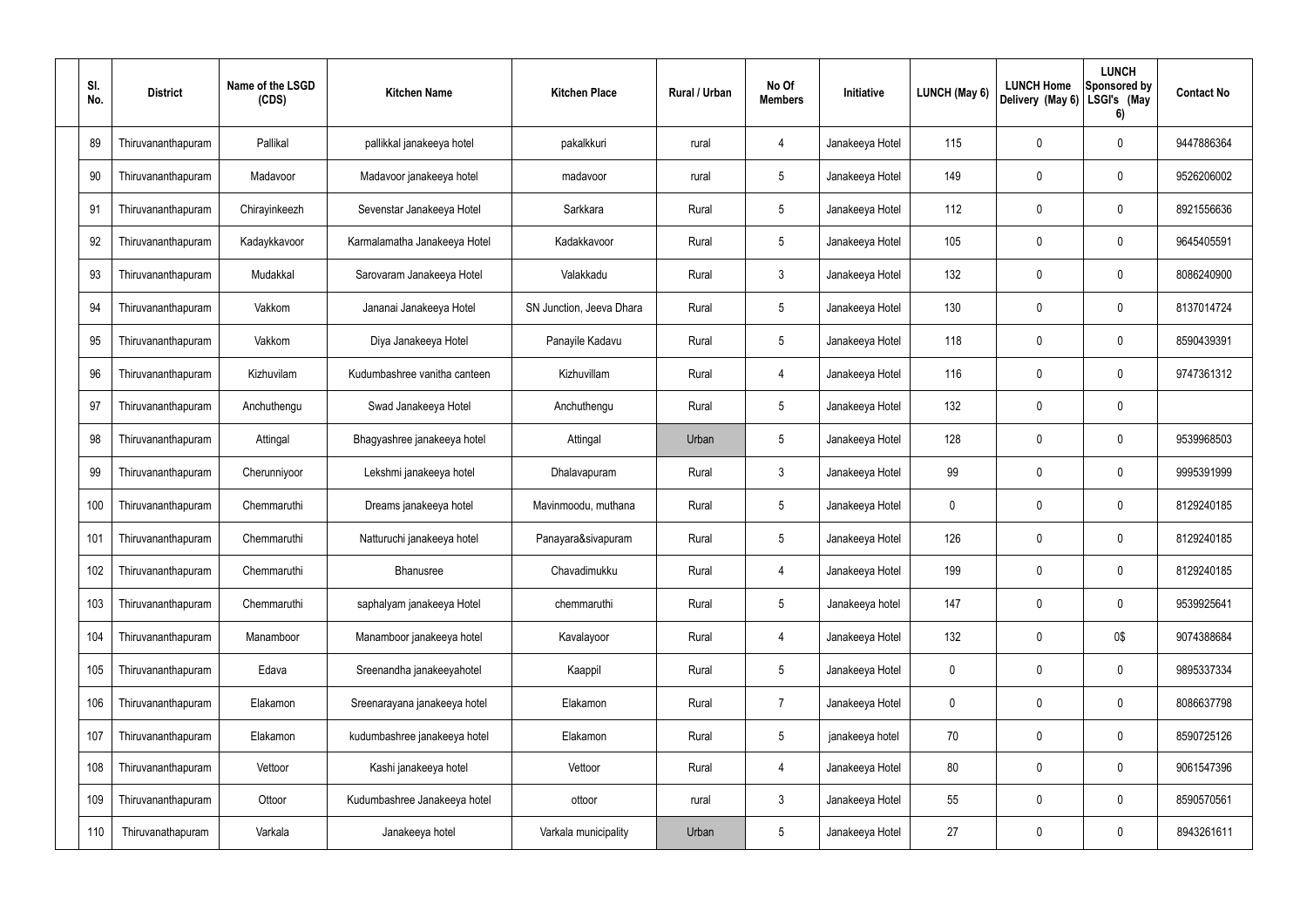|     | SI.<br>No.     | <b>District</b> | Name of the LSGD<br>(CDS) | <b>Kitchen Name</b>                             | <b>Kitchen Place</b>                       | Rural / Urban | No Of<br><b>Members</b> | Initiative      | LUNCH (May 6) | <b>LUNCH Home</b><br>Delivery (May 6) | <b>LUNCH</b><br><b>Sponsored by</b><br>LSGI's (May<br>6) | <b>Contact No</b> |
|-----|----------------|-----------------|---------------------------|-------------------------------------------------|--------------------------------------------|---------------|-------------------------|-----------------|---------------|---------------------------------------|----------------------------------------------------------|-------------------|
| 110 |                |                 |                           |                                                 |                                            |               | 501                     |                 | 23263         | 75                                    | $\pmb{0}$                                                |                   |
|     |                | Thrissur        | Kadangodu                 | Janakeeya Hotel Kadangod                        | Kadangod                                   | Rural         | $\overline{4}$          | Janakeeya Hotel | 108           | $\mathbf 0$                           | $\overline{7}$                                           |                   |
|     | $\overline{2}$ | Thrissur        | Chalakudy                 | Thripthy Janakeeya Hotel Chalakudy              | North Busstand Chalakudy                   | Urban         | $\overline{4}$          | Janakeeya Hotel | 240           | 145                                   | $\pmb{0}$                                                | 9544048190        |
|     | 3              | Thrissur        | Pananchery                | Pananchery Janakeeya Hotel                      | Pattikkad                                  | Rural         | $5\phantom{.0}$         | Janakeeya Hotel | 166           | 59                                    | $\mathbf 0$                                              | 9746354118        |
|     |                | Thrissur        | Kadavallur                | Janakeeya Hotel Kadavalloor                     | Panjayath Compound                         | Rural         | $\overline{4}$          | Janakeeya Hotel | 72            | 42                                    | $\pmb{0}$                                                |                   |
|     | 5              | Thrissur        | Kattoor                   | Janakeeya Hotel Kattoor                         | Near pompay school, Kattoor                | Rural         | $5\phantom{.0}$         | Janakeeya Hotel | 171           | $\mathbf 0$                           | $\pmb{0}$                                                | 9605263717        |
|     | 6              | Thrissur        | Elavally                  | Janakeeya Hotel Elavally                        | <b>Elavally Panchayath</b><br>Compound     | Rural         | $\overline{4}$          | Janakeeya Hotel | 181           | 0                                     | $\pmb{0}$                                                | 9744738247        |
|     |                | Thrissur        | Paralam                   | Paralam Janakeeya Hotel                         | Nanma Kudumbashree<br>canteen              | Rural         | $\mathfrak{Z}$          | Janakeeya Hotel | $\mathbf 0$   | 68                                    | $\mathbf 0$                                              | 9744441594        |
|     | 8              | Thrissur        | Kadukutty                 | Uppum Mulakum Janakeeya Hotel<br>Kadukutty      | Kottamuri Junction                         | Rural         | $5\,$                   | Janakeeya Hotel | $\mathbf 0$   | 0                                     |                                                          | 9846634710        |
|     | 9              | Thrissur        | Thrissur 2                | Kuttanellur Janakeeya Hotel                     | Kuttanellur                                | Urban         | $5\phantom{.0}$         | Janakeeya Hotel | 65            | 0                                     | $\pmb{0}$                                                | 8330800498        |
|     | 10             | Thrissur        | Pazhayannur               | Janakeeya Hotel, Pazhayanoor                    | Pazhayannur Panchayath                     | Rural         | $\overline{4}$          | Janakeeya Hotel | 246           | $\mathbf 0$                           | $\pmb{0}$                                                | 9400257329        |
|     | 11             | Thrissur        | Aloor                     | Aloor Janakeeya Hotel                           | Aloor                                      | Rural         | $5\phantom{.0}$         | Janakeeya Hotel | 106           | 59                                    | $\pmb{0}$                                                | 9946922936        |
|     | 12             | Thrissur        | Muriyad                   | Jankeeya Hotel, Muriyad                         | Karuna Canteen, Muriyad                    | Rural         | $5\phantom{.0}$         | Janakeeya Hotel | 45            | $\mathbf 0$                           | $\mathbf 0$                                              | 9961920358        |
|     | 13             | Thrissur        | Valapad                   | Janakeeya Hotel Valapad                         | Valapad Chanthapadi                        | Rural         | $6\phantom{.}$          | Janakeeya Hotel | 134           | $\mathbf 0$                           | 9                                                        | 9846972134        |
|     | 14             | Thrissur        | Kaipamangalam             | Kaipamngalam Janakeeya Hotel                    | Kaipamangalam Panchayath                   | Rural         | $\mathbf{3}$            | Janakeeya Hotel | 149           | $\mathbf 0$                           | $\mathbf{1}$                                             |                   |
|     | 15             | Thrissur        | Annamanada                | Snehitha Catering                               | Annamanada                                 | Rural         | $5\phantom{.0}$         | Janakeeya Hotel | 22            | 12                                    | $\mathbf 0$                                              | 9747712615        |
|     | 16             | Thrissur        | Vellangallur              | Janakeeya Hotel Vellangallur                    | Panchayath Community Hall                  | Rural         | $6\phantom{.}$          | Janakeeya Hotel | 59            | 43                                    | $\mathbf 0$                                              | 9947462258        |
|     | 17             | Thrissur        | Pavaratty                 | Janakeeya Hotel Pavaratty                       | Akashaya Vanitha Canteen                   | Rural         | 3 <sup>1</sup>          | Janakeeya Hotel | 124           | 0                                     | $\pmb{0}$                                                |                   |
|     | 18             | Thrissur        | Edathiruthy               | Janakeeya Hotel Edathuruthi (Nalinam<br>Stores) | Opposite of GLPS,<br>Chenthrappinni Centre | Rural         | $\overline{4}$          | Janakeeya Hotel | 136           | $\mathbf 0$                           | $\pmb{0}$                                                |                   |
|     | 19             | Thrissur        | Adatt                     | Janakeeya Hotel Adat                            | Muthuvara                                  | Rural         | $\overline{7}$          | Janakeeya Hotel | 123           | 57                                    | $\mathbf 0$                                              | 6235203703        |
|     | 20             | Thrissur        | Irinjalakuda 1            | Janakeeya Hotel Irinjalakuda Cds1               | Irinjalakuda Muncipality                   | Urban         | $\overline{4}$          | Janakeeya Hotel | 94            | $\mathbf 0$                           | $\mathbf 0$                                              | 9526912506        |
|     | 21             | Thrissur        | Parapookkara              | Janakeeya Hotel , Parapookkara                  | Panchayath Canteen                         | Rural         | $5\phantom{.0}$         | Janakeeya Hotel | 63            | 0                                     | $\mathbf 0$                                              | 9605428611        |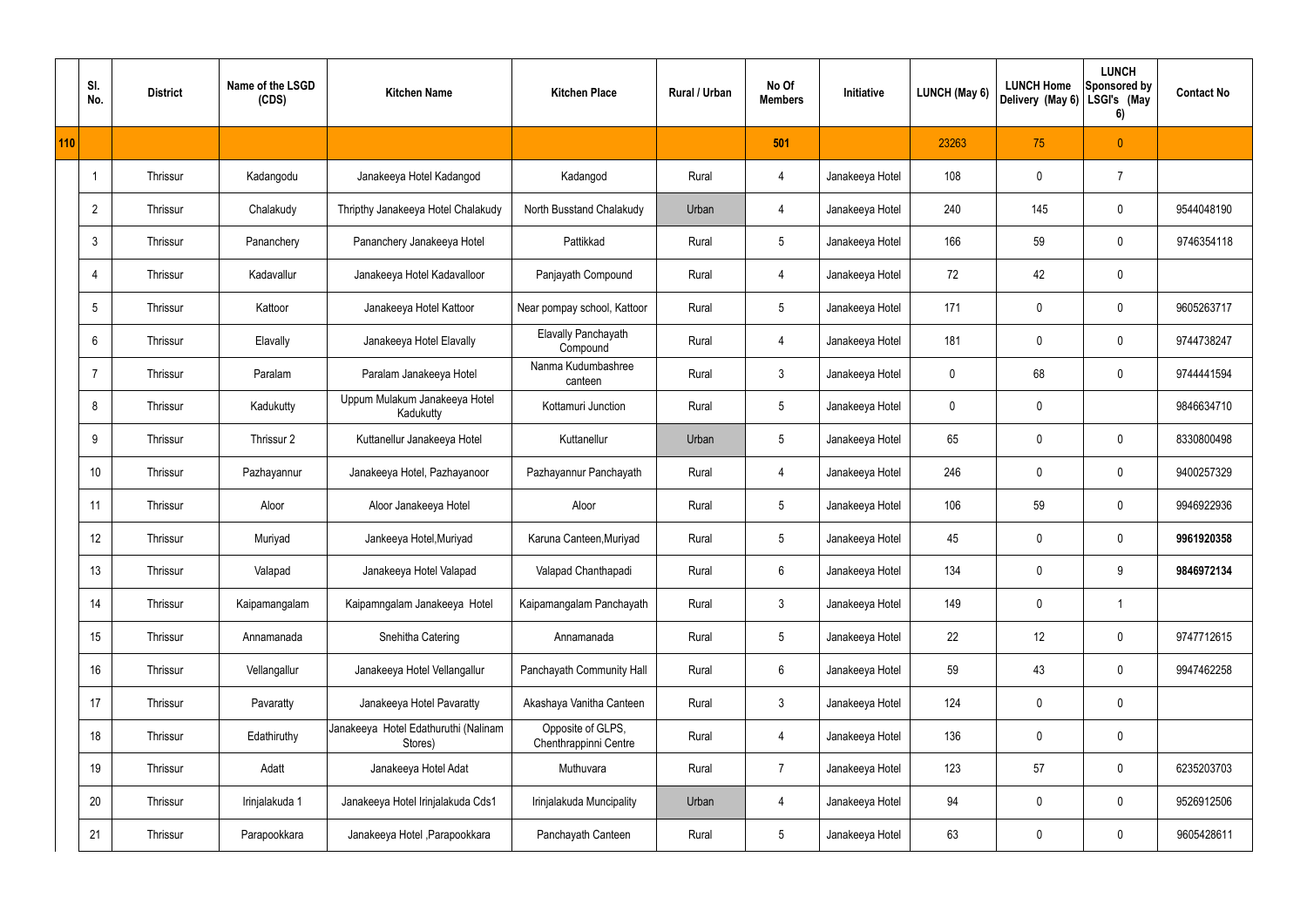| SI.<br>No. | <b>District</b> | Name of the LSGD<br>(CDS) | <b>Kitchen Name</b>                        | <b>Kitchen Place</b>                         | Rural / Urban | No Of<br><b>Members</b> | Initiative      | LUNCH (May 6) | <b>LUNCH Home</b><br>Delivery (May 6) | <b>LUNCH</b><br>Sponsored by<br>LSGI's (May<br>6) | <b>Contact No</b> |
|------------|-----------------|---------------------------|--------------------------------------------|----------------------------------------------|---------------|-------------------------|-----------------|---------------|---------------------------------------|---------------------------------------------------|-------------------|
| 22         | Thrissur        | Puthanchira               | Annapoorna Janakeeya Hotel<br>Puthenchira  | Panchayath Community Hall                    | Rural         | $5\phantom{.0}$         | Janakeeya Hotel | 71            | 20                                    | $\mathbf 0$                                       | 919539164678      |
| 23         | Thrissur        | SreeNarayanapuram         | Sree Narayana Puram Janakeeya<br>Hotel     | Sreenarayanapuram<br>Panchayath              | Rural         | $5\phantom{.0}$         | Janakeeya Hotel | 180           | 0                                     | $\mathbf 0$                                       |                   |
| 24         | Thrissur        | Nadathara                 | Nadathara Janakeeya Hotel                  | Moorkanikkara                                | Rural         | $5\phantom{.0}$         | Janakeeya Hotel | 42            | 43                                    | $\mathbf 0$                                       | 9744611176        |
| 25         | Thrissur        | Vallachira                | Vallachira Janakeeya Hotel                 | Vallachira Gramapanchayath                   | Rural         | $\overline{4}$          | Janakeeya Hotel | 0             | 0                                     | $\mathbf 0$                                       | 9744804256        |
| 26         | Thrissur        | Poyya                     | Janakeeya Hotel , Poyya                    | Poyya Junction                               | Rural         | $5\phantom{.0}$         | Janakeeya Hotel | 0             | 0                                     | $\mathbf 0$                                       | 7902318250        |
| 27         | Thrissur        | Wadakanchery 1            | Vrindavan Janakeeya Hotel                  | Ottupara                                     | Urban         | $5\phantom{.0}$         | Janakeeya Hotel | 169           | 241                                   | $\mathbf 0$                                       |                   |
| 28         | Thrissur        | Varandarappilly           | Janakeeya Hotel                            | Varandarappilly Panchayath                   | Rural         | $5\overline{)}$         | Janakeeya Hotel | 71            | 26                                    | $\mathbf 0$                                       | 9048283463        |
| 29         | Thrissur        | Nenmanikkara              | Vanitha Janakeeya Hotel                    | Paliyekkara, Nenmanikkara<br>Gramapanchayath | Rural         | $5\phantom{.0}$         | Janakeeya Hotel | 46            | 21                                    | $\mathbf 0$                                       | 9747494386        |
| 30         | Thrissur        | Kodakara                  | Nanma Janakeeya Hotel                      | Kodakara Bus Stand                           | Rural         | $5\phantom{.0}$         | Janakeeya Hotel | 227           | 239                                   | $\mathbf 0$                                       | 9946283762        |
| 31         | Thrissur        | Thekkumkkara              | Janakeeya Hotel Thekkumkara                | Vanitha Canteen, Thekkumkara                 | Rural         | $\overline{4}$          | Janakeeya Hotel | 50            | 0                                     | $\pmb{0}$                                         |                   |
| 32         | Thrissur        | Alagappa Ngar             | Janakeeya Hotel                            | Amballur                                     | Rural         | $5\phantom{.0}$         | Janakeeya Hotel | 290           | 37                                    | $\mathbf 0$                                       | 8606553521        |
| 33         | Thrissur        | Kolazhy                   | Janakeeya Hotel Kolazhy                    | <b>ZMLP School</b>                           | Rural         | $\overline{4}$          | Janakeeya Hotel | 0             | 93                                    | $\mathbf 0$                                       | 9645535725        |
| 34         | Thrissur        | Manalur                   | Janakeeya Hotel Manalur                    | Govt High School, Manaloor                   | Rural         | 6                       | Janakeeya Hotel | 63            | 17                                    | $\mathbf 0$                                       | 9446619441        |
| 35         | Thrissur        | Arimpur                   | Janakeeya Hotel Arimbur                    | Kudumbashree Vanitha<br>Canteen, Arimbur     | Rural         | $5\phantom{.0}$         | Janakeeya Hotel | 222           | 78                                    | $\pmb{0}$                                         | 9946789338        |
| 36         | Thrissur        | Thanniyam                 | Thannyam Janakeeya Hotel                   | Peringottukara                               | Rural         | $\overline{4}$          | Janakeeya Hotel | 54            | 10                                    | $\pmb{0}$                                         | 9048570194        |
| 37         | Thrissur        | Madakkathara              | Madakkathara Annapoorna Janakeeya<br>Hotel | Madakkathara                                 | Rural         | $6\,$                   | Janakeeya Hotel | 82            | 69                                    | $\overline{2}$                                    | 9388431507        |
| 38         | Thrissur        | Athirappilly              | Panchayath Kudumbashree Canteen            | Athirappilly                                 | Rural         | $\mathfrak{Z}$          | Janakeeya Hotel | 0             | 0                                     | $\pmb{0}$                                         | 9496151187        |
| 39         | Thrissur        | Kodassery                 | Five Star Janakeeya Hotel                  | Kodassery                                    | Rural         | $\overline{4}$          | Janakeeya Hotel | 162           | 57                                    | $\pmb{0}$                                         | 9846464927        |
| 40         | Thrissur        | Mattathur                 | Karunya<br>kudumbShree                     | Vellikkulangara                              | Rural         | $\overline{4}$          | Janakeeya Hotel | 214           | 124                                   | $\mathbf{1}$                                      | 8086449102        |
| 41         | Thrissur        | Koratty                   | Ruchi Janakeeya Hotel                      | Koratty                                      | Rural         | $\overline{4}$          | Janakeeya Hotel | 193           | 56                                    |                                                   | 9496527583        |
| 42         | Thrissur        | Thrikkoor                 | Susthira Janakeeya Hotel                   | Alengaad                                     | Rural         | $\mathbf{3}$            | Janakeeya Hotel | 156           | 44                                    | $\overline{4}$                                    | 8111847055        |
| 43         | Thrissur        | Venkitangu                | Ottupura<br>Janakeeya Hotel Vengidangu     | Vengidangu Panchayath                        | Rural         | $\mathfrak{Z}$          | Janakeeya Hotel | 191           | 64                                    | $\pmb{0}$                                         | 8156981840        |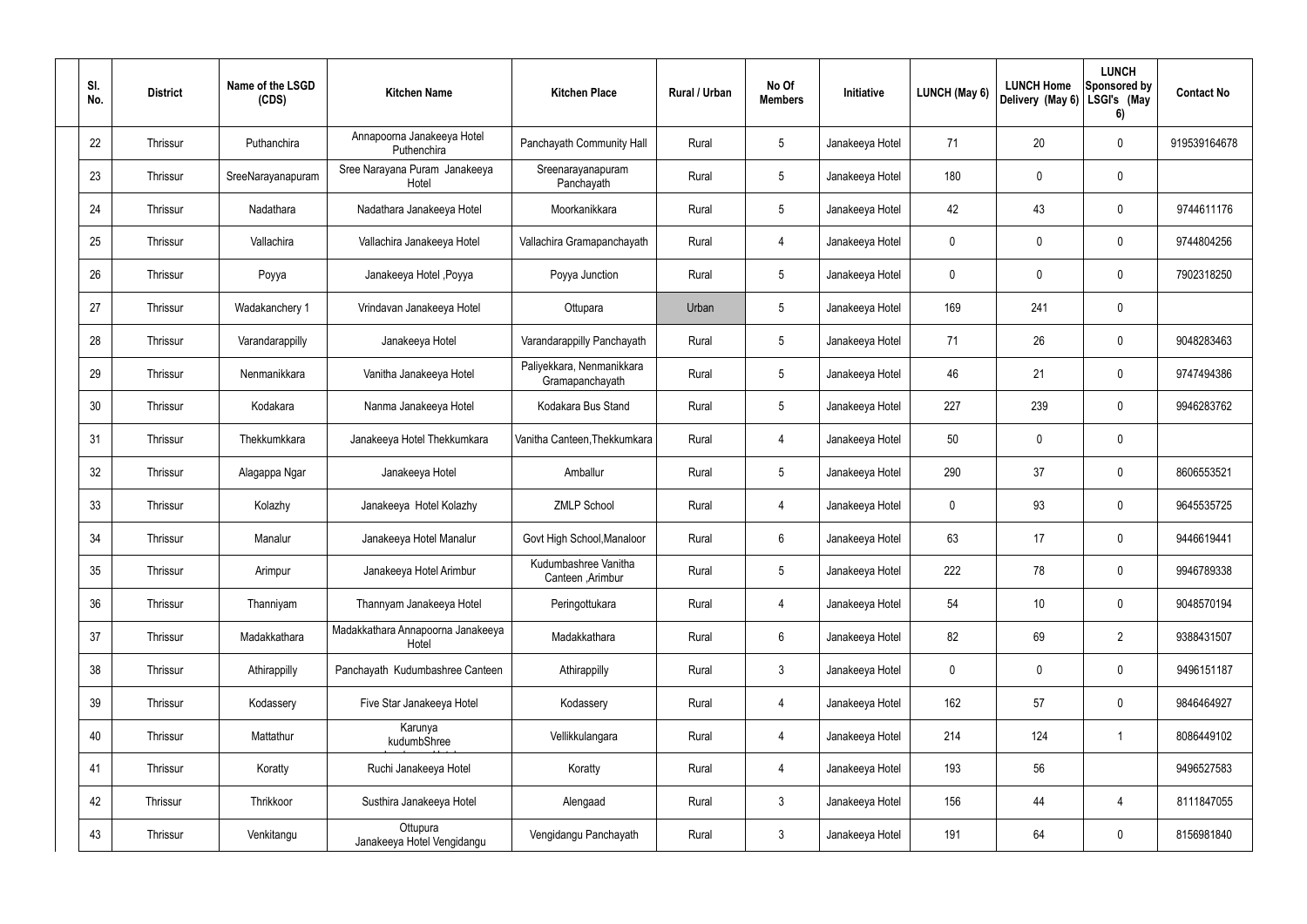|    | SI.<br>No. | <b>District</b> | Name of the LSGD<br>(CDS) | <b>Kitchen Name</b>                | <b>Kitchen Place</b>               | <b>Rural / Urban</b> | No Of<br><b>Members</b> | Initiative      | LUNCH (May 6) | <b>LUNCH Home</b><br>Delivery (May 6) | <b>LUNCH</b><br>Sponsored by<br>LSGI's (May<br>6) | <b>Contact No</b> |
|----|------------|-----------------|---------------------------|------------------------------------|------------------------------------|----------------------|-------------------------|-----------------|---------------|---------------------------------------|---------------------------------------------------|-------------------|
|    | 44         | Thrissur        | Padiyoor                  | Padiyoor<br>Janakeya Hotel         | HDC School, Kakkathuruthy          | Rural                | $5\phantom{.0}$         | Janakeeya Hotel | 85            | 58                                    | $\mathbf 0$                                       | 9048341118        |
|    | 45         | Thrissur        | Pariyaram                 | Samridhi Janakeeya Hotel           | Pariyaram                          | Rural                | $5\phantom{.0}$         | Janakeeya Hotel | 107           | 101                                   | $\mathbf 0$                                       | 7025950795        |
|    | 46         | Thrissur        | Wadakanchery cds2         | Janakeeya Hotel, Wadakanchery cds2 | Minaloor                           | Urban                | $\mathfrak{Z}$          | Janakeeya Hotel | 138           | 0                                     | 0                                                 |                   |
|    | 47         | Thrissur        | Kodungaloor cds2          | Jathikka Janakeeya Hotel           | Arakkulam                          | Urban                | 4                       | Janakeeya Hotel | 127           | 0                                     | 0                                                 | 9745397171        |
|    | 48         | Thrissur        | Punnayur                  | Kaipunnyam Janakeeya Hotel         | Edakazhiyur                        | Rural                | $5\phantom{.0}$         | Janakeeya Hotel | 74            | 58                                    | $\mathbf 0$                                       | 9744680885        |
| 98 | 49         | Thrissur        | Velookkara                | Velookkara Janakeeya Hotel         | Panchayath shopping complex        | Rural                | $\mathfrak{Z}$          | Janakeeya Hotel | 70            | 30                                    | $\mathbf 0$                                       | 9048756685        |
|    | 50         | Thrissur        | Meloor                    | Thanima Janakeeya Hotel Meloor     | Meloor centre                      | Rural                | 4                       | Janakeeya Hotel | 76            | 48                                    | $\mathbf 0$                                       | 7902354039        |
|    | 51         | Thrissur        | Vallathol Nagar           | Janakeeya Hotel, Vallathol Nagar   | near youth welfare center          | rural                | $5\phantom{.0}$         | Janakeeya Hotel | 193           | 0                                     | $\mathbf 0$                                       | 9961296574        |
|    | 52         | Thrissur        | Eriyad                    | janakeeya Hotel, eriyad            | community hall                     | Rural                | 4                       | Janakeeya Hotel | 260           | 0                                     | 0                                                 |                   |
|    | 53         | Thrissur        | Edavilangu                | Janakeeya Hotel, Edavilangu        | Edavilangu Center                  | Rural                | $\overline{4}$          | Janakeeya Hotel | 191           | 0                                     | $\pmb{0}$                                         |                   |
|    | 54         | Thrissur        | Avanoor                   | Janakeeya Hotel, Avanoor           | near panchayath office,<br>Avanoor | Rural                | $5\phantom{.0}$         | Janakeeya Hotel | $\mathbf 0$   | 0                                     | $\pmb{0}$                                         | 9447343516        |
|    | 55         | Thrissur        | Mala                      | Janakeeya hotel Mala               | Near panchayath office, Mala       | Rural                | 4                       | Janakeeya Hotel | 154           | 32                                    | $\pmb{0}$                                         | 9946442260        |
|    | 56         | Thrissur        | Guruvayur1                | Guruvayur Janakeeya Hotel          | Guruvayur                          | Urban                | $\mathbf{3}$            | Janakeeya Hotel | 417           | 310                                   | $\mathbf 0$                                       | 9961227858        |
|    | 57         | Thrissur        | Vadakkekad                | Kudumbasree janakeeya hotel        | Nalam kallu                        | Rural                | 4                       | Janakeeya Hotel | 86            | 34                                    | $\mathbf 0$                                       | 9645190166        |
|    | 58         | Thrissur        | Kadappuram                | Kadappuram janakeeya hotel         | Kadappuram panchayath<br>building  | Rural                | $\overline{4}$          | Janakeeya Hotel | 48            | 21                                    | $\mathbf 0$                                       | 8156984319        |
|    | 59         | Thrissur        | Chavakkad                 | Chavakkad Janakeeya hotel          | Chavakkad, near bus stand          | Urban                | $5\phantom{.0}$         | Janakeeya Hotel | 209           | 80                                    | $\mathbf 0$                                       | 7560874804        |
|    | 60         | Thrissur        | Engadiyoor                | pavithra janikeeya hotel           | Pokulangara                        | Rural                | $5\phantom{.0}$         | Janakeeya Hotel | 120           | $\mathbf 0$                           | $\mathsf{0}$                                      | 9562239618        |
|    | 61         | Thrissur        | Varavoor                  | Friends janakeeya hotel, Varavoor  | Thichur                            | Rural                | $\mathfrak{Z}$          | Janakeeya Hotel | 84            | 0                                     | $\mathsf{0}$                                      |                   |
|    | 62         | Thrisssur       | Punnayurkulam             | Punnayurkkulam janakeeya hotel     | Althara centre                     | Rural                | $5\phantom{.0}$         | Janakeeya Hotel | 130           | 49                                    | $\mathsf{0}$                                      | 8086093454        |
|    | 63         | Thrissur        | Thiruwilamala             | Villuadry Janakeeya hotel          | Thiruwilamala                      | Rural                | $5\phantom{.0}$         | Janakeeya Hotel | 269           | 0                                     | $\mathsf{0}$                                      | 9846174729        |
|    | 64         | Thrissur        | Kattakampal               | Janakeeya Hotel Kattakampal        | Chirakkal                          | Rural                | 4                       | Janakeeya Hotel | 42            | 37                                    | $\mathbf 0$                                       |                   |
|    | 65         | Thrissur        | Kandanassery              | kandanassery janakeeya hotel       | kandanassery                       | Rural                | $5\phantom{.0}$         | Janakeeya Hotel | 49            | 28                                    | $\pmb{0}$                                         |                   |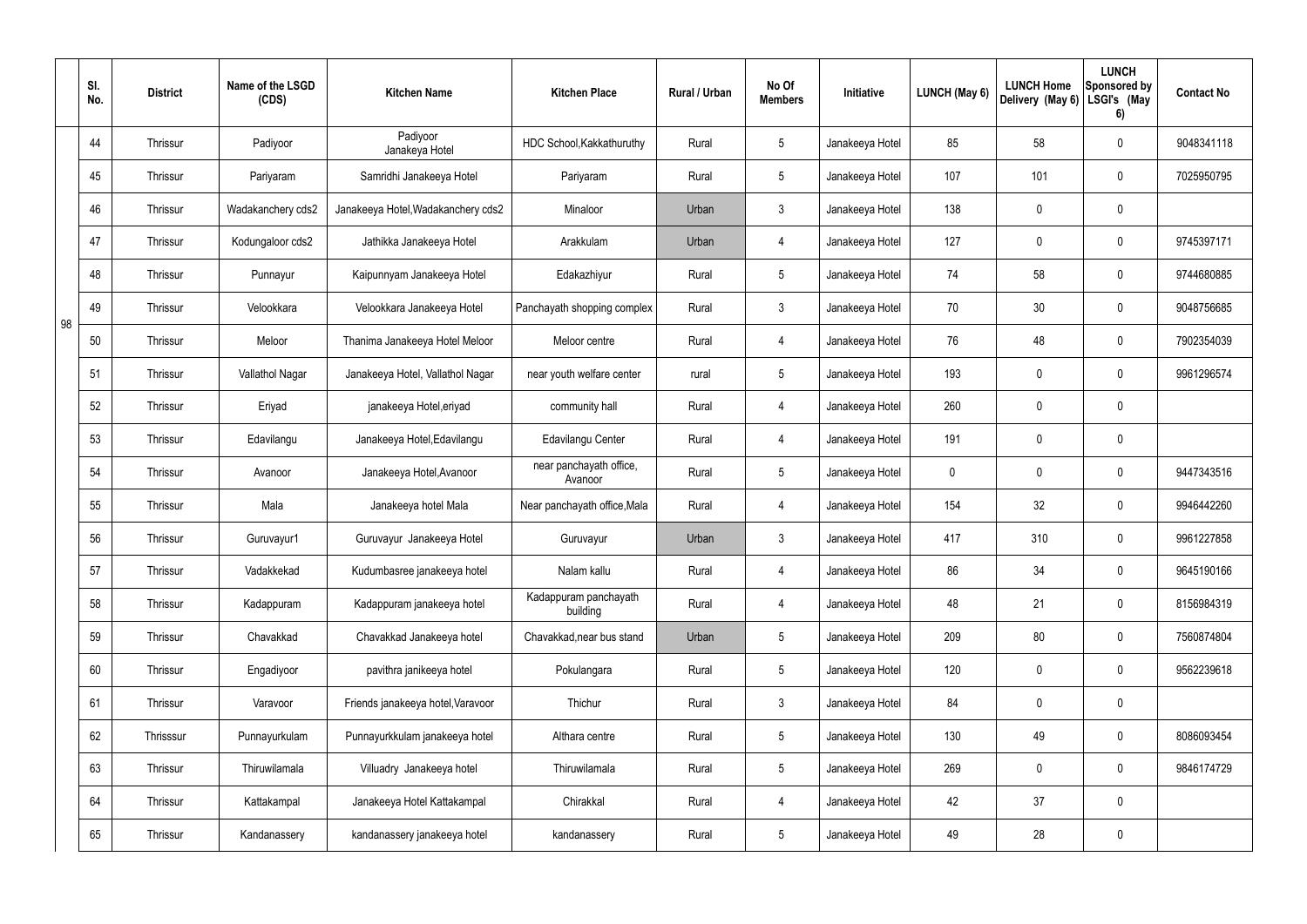| SI.<br>No. | <b>District</b> | Name of the LSGD<br>(CDS) | <b>Kitchen Name</b>           | <b>Kitchen Place</b>                   | Rural / Urban | No Of<br><b>Members</b> | Initiative      | LUNCH (May 6)   | <b>LUNCH Home</b><br>Delivery (May 6) | <b>LUNCH</b><br>Sponsored by<br>LSGI's (May<br>6) | <b>Contact No</b> |
|------------|-----------------|---------------------------|-------------------------------|----------------------------------------|---------------|-------------------------|-----------------|-----------------|---------------------------------------|---------------------------------------------------|-------------------|
| 66         | Thrissur        | Kaiparambu                | Janakeeya Hotel Kaiparambu    | Near mundoor health center             | Rural         | $5\,$                   | janakeeya hotel | 61              | 51                                    | $\mathbf 0$                                       | 9645828069        |
| 67         | Thrissur        | Thrissur 2(new)           | kitchen girls janakeeya hotel | Olari                                  | urban         | 4                       | janakeeya hotel | 146             | 127                                   | $\mathbf 0$                                       | 9388828112        |
| 68         | Thrissur        | Kuzhur                    |                               | kuzhur                                 | Rural         | 4                       | janakeeya hotel | $\mathbf 0$     | $\mathbf 0$                           | $\mathbf 0$                                       | 9526566073        |
| 69         | Thrissur        | Chazhur                   | Chazur Janakeeya Hotel        | Pazhuvil Center                        | Rural         | 4                       | janakeeya hotel | 40              | 21                                    | $\mathbf 0$                                       | 9061946216        |
| 70         | Thrissur        | Nattika                   | uttupura                      | Thriprayar                             | Rural         | $5\phantom{.0}$         | janakeeya hotel | 170             | $\mathbf 0$                           | $\mathbf 0$                                       | 9544055637        |
| 71         | Thrissur        | Thalikulam                | Nidhi janakeeya hotel         | Puthenthodu                            | Rural         | $5\phantom{.0}$         |                 | 192             | $\mathbf 0$                           | $\mathbf 0$                                       | 8606213960        |
| 72         | Thrissur        | Vadanapilly               | vadanappilly janakeeya hotel  | vadanapilly                            | Rural         | $5\phantom{.0}$         | janakeeya hotel | $\mathbf 0$     | $\mathbf 0$                           | $\mathbf 0$                                       | 9947728948        |
| 73         | Thrissur        | orumanayur                | orumanayur janakeeya hotel    | orumanayur                             | rural         | $5\phantom{.0}$         | janakeeya hotel | 73              | 38                                    | $\mathbf 0$                                       | 9995588758        |
| 74         | Thrissur        | Panjal                    | Five-star Janakeeya hotel     | Panjal                                 | Rural         | $5\phantom{.0}$         | janakeeya hotel | 198             | 0                                     | $\mathbf 0$                                       | 9746847353        |
| 75         | Thrissur        | veloor                    | Veloor Janakeeya hotel        | veloor                                 | Rural         | $5\phantom{.0}$         | janakeeya hotel | 80              | 60                                    | $\mathbf 0$                                       | 9447724685        |
| 76         | Thrissur        | Chowanoor                 |                               | Chowanoor                              | Rural         | $\mathbf{3}$            | janakeeya hotel | 67              | 39                                    | $\mathbf 0$                                       | 9,526,340,307     |
| 77         | Thrissur        | Puthur                    | Puthur janakeeyahotel         | puthur                                 | Rural         | $5\phantom{.0}$         | janakeeya hotel | 79              | 58                                    | $\mathbf 0$                                       | 6238101595        |
| 78         | Thrissur        | Erumapetty                | subhiksha janakeeya hotel     | Erumapetty                             | Rural         | $5\phantom{.0}$         | janakeeya hotel | 121             | 40                                    | $\mathbf 0$                                       | 9207201880        |
| 79         | Thrissur        | Kondazhy                  | Santhwanam Janakeeya Hotel    | Kondazhy                               | Rural         | 4                       | janakeeya hotel | 10 <sup>°</sup> | $\mathsf{0}$                          | $\mathbf 0$                                       | 9526401759        |
| 80         | Thrissur        | Mullurkkara               | Kaniv Janakeeya Hotel         | Atoor                                  | Rural         | $\overline{4}$          | janakeeya hotel | $\mathbf 0$     | 0                                     | $\mathbf 0$                                       |                   |
| 81         | Thrissur        | Porkkulam                 | Porkulam janakeeya hotel      | Parempadam                             | Rural         | $5\overline{)}$         | Janakeeya hotel | $\pmb{0}$       | 78                                    | $\mathbf 0$                                       | 8129017841        |
| 82         | Thrissur        | Puthukkad                 | Puthukkad Janakeeya Hotel     | Puthukkad                              | Rural         | $5\phantom{.0}$         | Janakeeya hotel | 88              | 24                                    | $\mathbf 0$                                       | 7356668644        |
| 83         | Thrissur        | Choondal                  | Choondal Janakeeya Hotel      | <b>Kechery Centre</b>                  | Rural         | $\bf 8$                 | Janakeeya Hotel | 70              | 25                                    | $\mathbf 0$                                       |                   |
| 84         | Thrissur        | Cherpu                    | Cherpu Janakeeya Hotel        | Cherpu                                 | Rural         | $\mathfrak{Z}$          | Janakeeya Hotel | $\mathbf 0$     | 70                                    | $\mathbf 0$                                       | 9605375648        |
| 85         | Thrissur        | Mathilakam                | Mathilakam Janakeeya hotel    | Mathilakam gramapanchayath<br>compound | Rural         | $\mathfrak{Z}$          | Janakeeya hotel | 140             | $\pmb{0}$                             | $\mathbf 0$                                       | 9995986808        |
| 86         | Thrissur        | Anthikad                  | Anthikad Janakeeya hotel      | Anthikad                               | Rural         | $\overline{4}$          | Janakeeya hotel | $\mathbf 0$     | 0                                     | $\mathbf 0$                                       |                   |
| 87         | Thrissur        | Mullassery                | Mullassery Janakeeya Hotel    | Mullassery centre                      | Rural         | $5\phantom{.0}$         | Janakeeya hotel | 138             | 76                                    | $\mathbf 0$                                       |                   |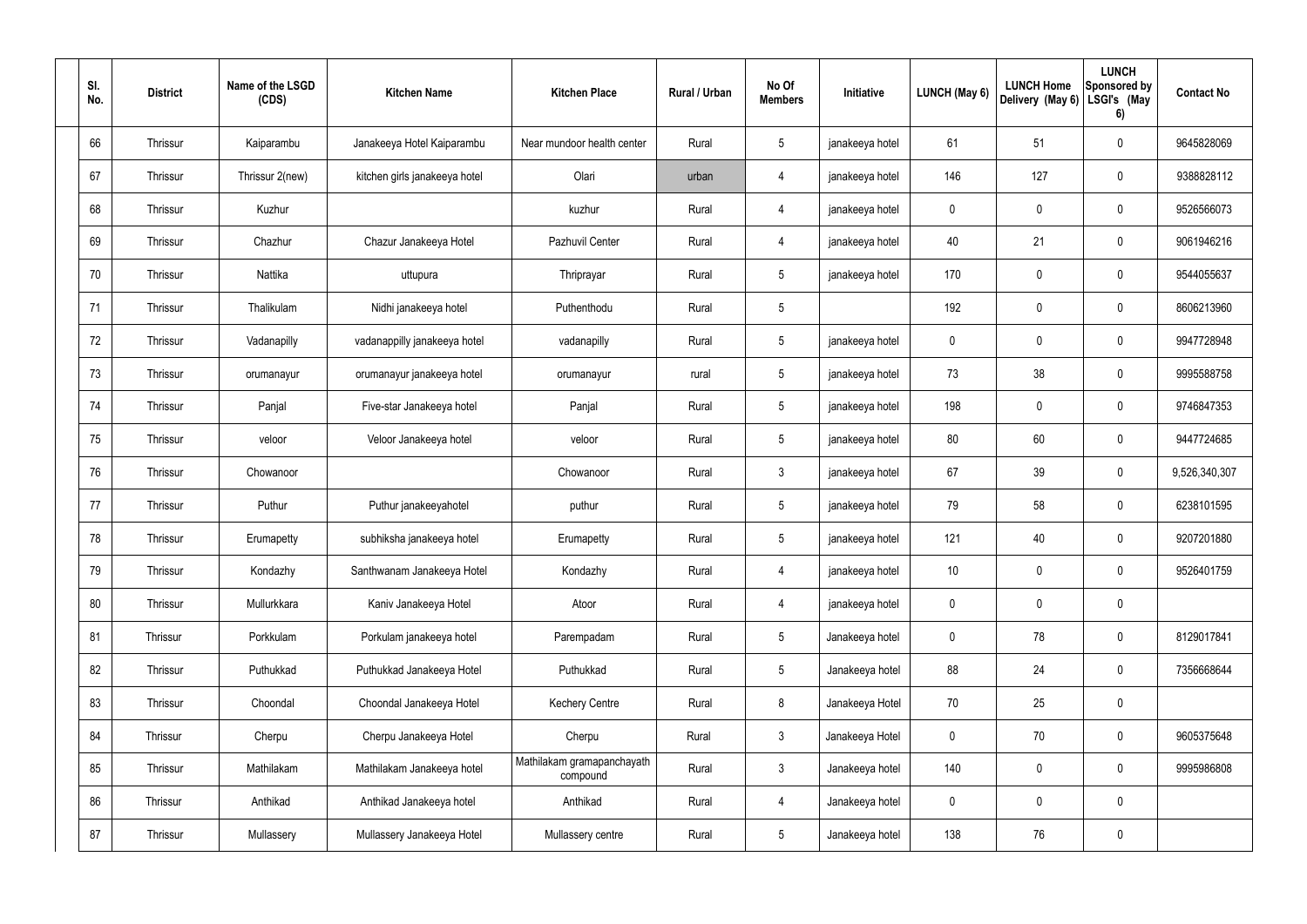| SI.<br>No.      | <b>District</b> | Name of the LSGD<br>(CDS) | <b>Kitchen Name</b>              | <b>Kitchen Place</b>                   | Rural / Urban | No Of<br><b>Members</b> | Initiative      | LUNCH (May 6) | <b>LUNCH Home</b><br>Delivery (May 6) | <b>LUNCH</b><br>Sponsored by<br>LSGI's (May<br>6) | <b>Contact No</b> |
|-----------------|-----------------|---------------------------|----------------------------------|----------------------------------------|---------------|-------------------------|-----------------|---------------|---------------------------------------|---------------------------------------------------|-------------------|
| 88              | Thrissur        | Karalam                   | Karalam Janakeeya Hotel          | Chemmada, Karalam                      | Rural         | $\overline{4}$          | Janakeeya hotel | 98            | $\mathbf 0$                           | $\mathbf 0$                                       | 6282924636        |
| 89              | Thrissur        | Poomangalam               | Poomangalam Janakeeya Hotel      | Edakkulam                              | Rural         | $\mathbf{3}$            | Janakeeya hotel | 70            | 27                                    | $\mathbf 0$                                       | 919947255537      |
| 90              | Thrissur        | MG Kavu                   | Annapoorna Janakeeya Hotel       | <b>MG Kavu</b>                         | Rural         | 4                       | Janakeeya hotel | 125           | 111                                   | $\mathbf 0$                                       | 7558080131        |
| 91              | Thrissur        | chelakkara                | Nila janakeeya hotel             | chelakkara                             | rural         | $5\overline{)}$         | janakeeya hotel | 241           | $\mathbf 0$                           | $\mathbf 0$                                       | 9747856037        |
| 92              | Thrissur        | Avinissery                | Avinissery Janakeeya Hotel       | Palakkal                               | Rural         | 4                       | janakeeya hotel | $\mathbf 0$   | 79                                    | $\mathbf 0$                                       |                   |
| 93              | Thrissur        | Nadathara 2               | Grandmaas Janakeeya hotel        | Nadathara                              | Rural         | $5\overline{)}$         | Janakeeya Hotel | 115           | 198                                   | 4                                                 | 7034752180        |
| 94              | Thrissur        | Chavakkad                 | Janakeeya hotel                  | Chavakkad                              | Urban         | $5\overline{)}$         | Janakeeya hotel | 265           | 61                                    | $\mathbf 0$                                       | 9048965884        |
| 95              | Thrissur        | Mala 2                    | Janakeeya hotel                  |                                        | Rural         | $5\overline{)}$         | janakeeya hotel | 185           | 47                                    | $\mathbf 0$                                       | 9567844586        |
| 96              | Thrissur        | Thrissur1                 | Janakeeya hotel                  | Mannuthy                               | Urban         | $5\phantom{.0}$         | janakeeya hotel | 90            | 10                                    | $\mathbf 0$                                       | 9746287281        |
| 97              | Thrissur        | Vadanappilly2             | Janakeeya hotel                  | Vadanappilly                           | Rural         | $3\phantom{a}$          | janakeeya hotel | 280           | $\pmb{0}$                             | $\mathbf 0$                                       | 9947728948        |
| 98              | Thrissur        | Engandiyoor 2             | Ammayoon Janakeeya Hotel         | Engandiyoor                            | Rural         | 4                       | janakeeya hotel | $\mathbf 0$   | $\pmb{0}$                             | $\mathbf 0$                                       | 7025375178        |
|                 |                 |                           |                                  |                                        |               | 437                     |                 | 10858         | 3850                                  | 28                                                |                   |
|                 | Wayanad         | Vellamunda                | Thanima mess                     | 8/4 vellamuda                          | Rural         | 4                       | janakeeya Hotel | 185           | $\mathbf 0$                           | $\mathbf 0$                                       | 7025659685        |
| $\overline{2}$  | Wayanad         | Thavinjal                 | Sobhagya Vanitha mess            | Thalappuzha<br>chungam                 | Rural         | $\overline{4}$          | janakeeya Hotel | 202           | 45                                    | $\mathbf 0$                                       | 9497247541        |
| $\mathfrak{Z}$  | Wayanad         | Vythiri                   | Dharshana catering               | Vythiri                                | Rural         | $\overline{4}$          | janakeeya Hotel | 243           | $\pmb{0}$                             | $\mathbf 0$                                       | 9074598184        |
| 4               | Wayanad         | Mullankolly               | Kairali catering group           | Mullankolli                            | Rural         | $\mathbf{3}$            | janakeeya Hotel | 203           | $\pmb{0}$                             | $\mathbf 0$                                       | 9526706627        |
| $5\phantom{.0}$ | Wayanad         | Poothadi                  | Mary matha mess                  | Kenichira                              | Rural         | $5\overline{)}$         | janakeeya Hotel | 188           | $\pmb{0}$                             | $\mathbf 0$                                       | 9526376970        |
| 6               | Wayanad         | Meppadi                   | Cafe Kudumbashree                | Meppadi                                | Rural         | $5\overline{)}$         | janakeeya Hotel | 219           | $\pmb{0}$                             | $\mathbf 0$                                       | 9207935764        |
| $\overline{7}$  | Wayanad         | Pozhuthana                | Dhanya mess                      | Pozhuthana                             | Rural         | $\mathbf{3}$            | janakeeya Hotel | 240           | $\pmb{0}$                             | $\mathbf 0$                                       | 8111838165        |
| 8               | Wayanad         | Thondernad                | Thanima canteen                  | Korom                                  | Rural         | $\mathbf{3}$            | janakeeya Hotel | 116           | $\pmb{0}$                             | $\mathbf 0$                                       | 8943476943        |
| 9               | Wayanad         | Meenangady                | Haritham Janakeeya Hotel         | Opposite police station,<br>Meenangadi | Rural         | $6\overline{6}$         | janakeeya Hotel | 237           | $\pmb{0}$                             | $\mathbf 0$                                       | 9526895975        |
| 10              | Wayanad         | Nenmeni                   | Minnaram Mess and Chappathi Unit | Cheeral                                | Rural         | 5 <sub>5</sub>          | janakeeya Hotel | 182           | $\pmb{0}$                             | $\boldsymbol{0}$                                  | 8086835886        |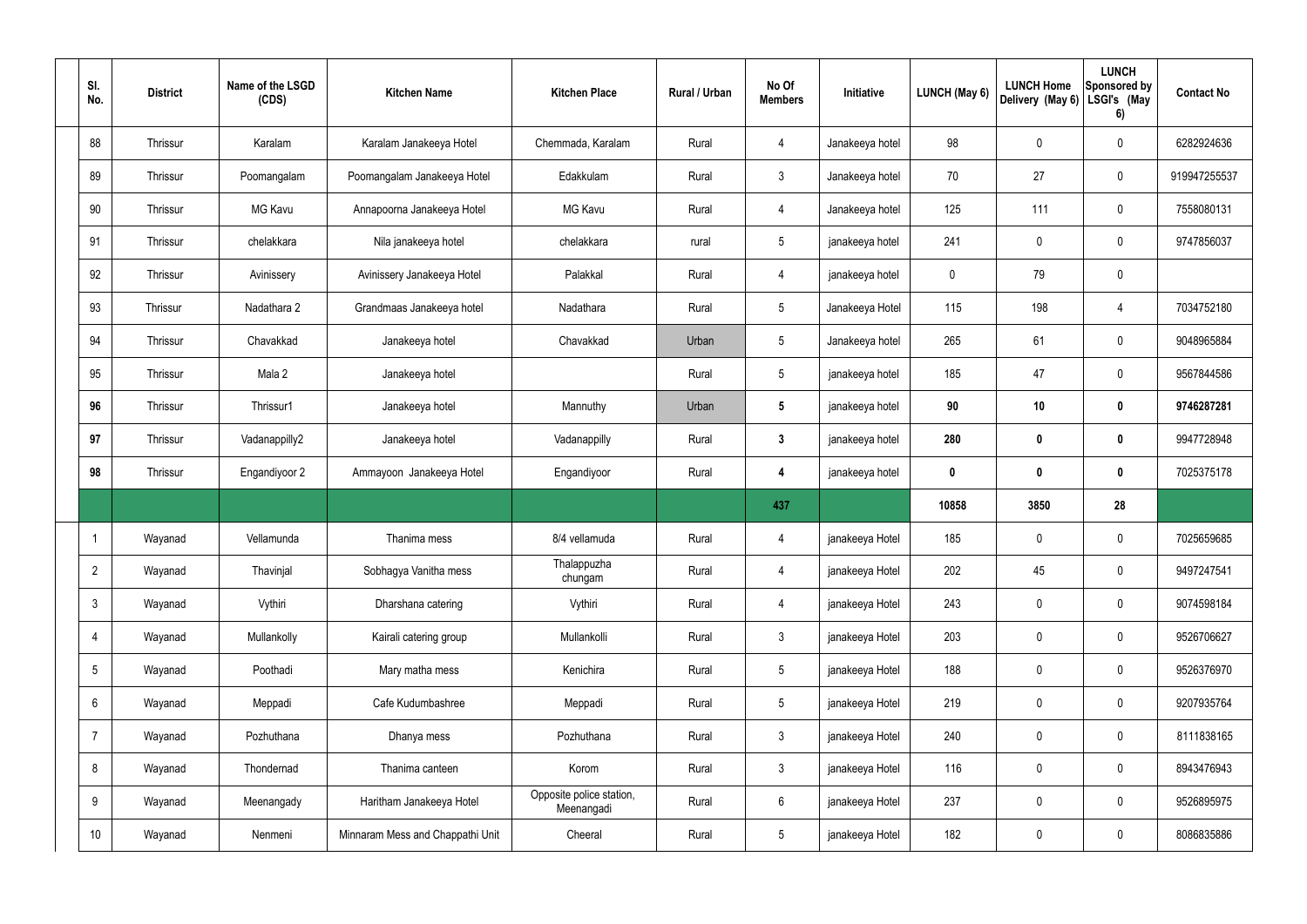|    | SI.<br>No. | <b>District</b> | Name of the LSGD<br>(CDS) | <b>Kitchen Name</b>          | <b>Kitchen Place</b>            | Rural / Urban | No Of<br><b>Members</b> | Initiative      | <b>LUNCH (May 6)</b> | <b>LUNCH Home</b><br>Delivery (May 6) | <b>LUNCH</b><br><b>Sponsored by</b><br>LSGI's (May<br>6) | <b>Contact No</b> |
|----|------------|-----------------|---------------------------|------------------------------|---------------------------------|---------------|-------------------------|-----------------|----------------------|---------------------------------------|----------------------------------------------------------|-------------------|
|    | 11         | Wayanad         | Thirunelli                | Adigamanai Mess and Catering | Kartikulam                      | Rural         | $5\phantom{.0}$         | janakeeya Hotel | 224                  | 0                                     | $\boldsymbol{0}$                                         | 9207406211        |
|    | 12         | Wayanad         | Mananthavady              | Dhanasree canteen            | Mananthavadi                    | Urban         | $5\phantom{.0}$         | janakeeya Hotel | 298                  | 0                                     | $\pmb{0}$                                                | 9496997382        |
|    | 13         | Wayanad         | Ambalavayal               | Ruchi Catering               | kalathuvayal                    | Rural         | $5\phantom{.0}$         | janakeeya Hotel | 364                  | 0                                     | $\pmb{0}$                                                | 9495084437        |
| 28 | 14         | Wayanad         | Kaniyambetta              | sree Vinayaka                | millumukk                       | rural         | $5\,$                   | janakeeya Hotel | 249                  | 0                                     | $\pmb{0}$                                                | 9061486938        |
|    | 15         | Wayanad         | Pulpally                  | Vinayaka catering            | Pulpally                        | Rural         | $5\phantom{.0}$         | janakeeya Hotel | 275                  | 0                                     | $\pmb{0}$                                                | 9947319307        |
|    | 16         | Wayanad         | Noolpuzha                 | Friends catering             | Naikketty                       | Rural         | $5\phantom{.0}$         | janakeeya Hotel | 345                  | 0                                     | $\pmb{0}$                                                | 7558019388        |
|    | 17         | Wayanad         | Panamaram                 | Testy mess                   | Panamaram                       | Rural         | 4                       | janakeeya Hotel | 218                  | 0                                     | $\pmb{0}$                                                | 9605814620        |
|    | 18         | wayanad         | Moopainad                 | vanitha mess                 | vaduvanchal                     | Rural         | $5\phantom{.0}$         | janakeeya Hotel | 258                  | 0                                     | $\pmb{0}$                                                | 974596708         |
|    | 19         | wayanad         | Edavaka                   | <b>Teasty Mess</b>           | Irumbupalam                     | Rural         | 4                       | janakeeya Hotel | 159                  | 0                                     | $\boldsymbol{0}$                                         | 9847842390        |
|    | 20         | wayanad         | kalpetta                  | shiya catering               | pallithazhe, kalpetta town      | urban         | $\mathfrak{Z}$          | janakeeya Hotel | 0                    | 0                                     | $\pmb{0}$                                                | 6282822890        |
|    | 21         | wayanad         | sulthan bathery           | preethis                     | near telephone exchange         | urban         | $5\,$                   | janakeeya Hotel | 511                  | 0                                     | $\boldsymbol{0}$                                         | 9961088393        |
|    | 22         | wayanad         | Muttil                    | swad cattering               | Muttil bus stand                | Rural         | 5 <sup>5</sup>          | janakeeya Hotel | 235                  | $\mathbf 0$                           | $\mathbf 0$                                              | 9074461322        |
|    | 23         | wayanad         | padinjarathara            | oruma                        | padinjarathara town             | Rural         | $5\phantom{.0}$         | janakeeya Hotel | 308                  | 0                                     | $\mathbf 0$                                              | 9495814542        |
|    | 24         | wayanad         | kalpetta                  | Anjuse cattering             | kalpetta town                   | Urban         | $5\phantom{.0}$         | janakeeya Hotel | $\mathbf 0$          | $\pmb{0}$                             | $\pmb{0}$                                                | 9745883809        |
|    | 25         | wayanad         | Thariyode                 | Haritham                     | kavumadham town                 | Rural         | $\mathbf{3}$            | janakeeya Hotel | 164                  | $\pmb{0}$                             | $\mathbf 0$                                              | 9074095457        |
|    | 26         | wayanad         | Mananthavady              | chothis mess                 | Kozhikode road,<br>Mananthavady | Urban         | $\mathbf{3}$            | janakeeya Hotel | 236                  | $\pmb{0}$                             | $\pmb{0}$                                                | 9947376596        |
|    | 27         | wayanad         | vengapalli                | Annapoorna                   | vengapalli town                 | Rural         | $5\phantom{.0}$         | janakeeya Hotel | 376                  | 0                                     | $\mathbf 0$                                              | 7592831851        |
|    | 28         | Wayanad         | Kottathara                | Jyothi vanitha mess          | Venniyod                        | Rural         | 3 <sup>7</sup>          | janakeeya Hotel | 310                  | 0                                     | $\mathbf 0$                                              | 9961844026        |
|    | 29         | Wayanad         | Sulthan Bathery           | Elite                        | Mysore road, Bathery            | Urban         | $\mathfrak{Z}$          | janakeeya Hotel | 387                  | $\mathbf 0$                           | $\bm{0}$                                                 | 9778180571        |
|    |            |                 |                           | 850                          |                                 |               | 122                     |                 | 6932                 | 45                                    | $\mathbf{0}$                                             |                   |
|    | 29         |                 |                           |                              |                                 | <b>TOTAL</b>  | 4638                    |                 | 13679                | 10466                                 | 103                                                      |                   |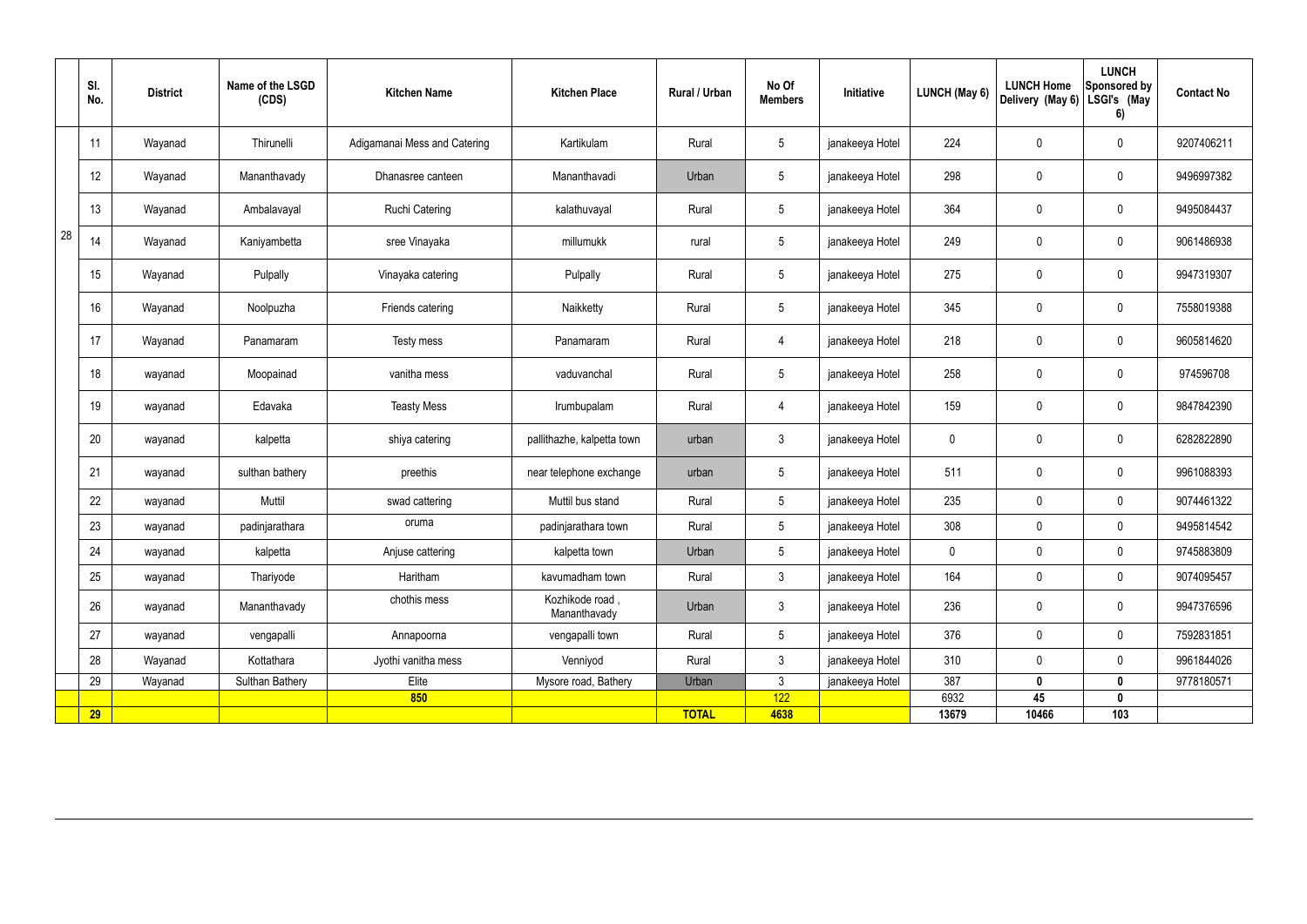| SI.<br>No. | <b>District</b> | Name of the LSGD<br>(CDS)                                 | <b>Kitchen Name</b>                                | <b>Kitchen Place</b>  | Rural / Urban                   | No Of<br><b>Members</b>        | Initiative                                                           | LUNCH (May 6)      | <b>LUNCH Home</b><br>Delivery (May 6) | <b>LUNCH</b><br>Sponsored by<br>LSGI's (May<br>6) | <b>Contact No</b> |
|------------|-----------------|-----------------------------------------------------------|----------------------------------------------------|-----------------------|---------------------------------|--------------------------------|----------------------------------------------------------------------|--------------------|---------------------------------------|---------------------------------------------------|-------------------|
|            |                 |                                                           | STATUS OF JANAKEEYA HOTELS FUNCTIONING IN DISTRICT |                       |                                 |                                | STATUS OF FOOD DISTRIBUTED THROUGH JANAKEEYA HOTELS AS ON 06.05.2022 |                    |                                       |                                                   |                   |
|            | <b>District</b> | <b>Total</b><br><b>Janakeeya Hotels</b>                   | <b>Rural Units</b>                                 | <b>Urban</b><br>units | <b>STATUS OF</b><br><b>FOOD</b> | <b>Home</b><br><b>Delivery</b> | Food Sponsored<br>by LSGIs                                           | <b>TOTAL Meals</b> | <b>Distributed</b>                    |                                                   |                   |
|            | <b>TVM</b>      | 110                                                       | 79                                                 | 31                    | 23,263                          | 75                             | $\overline{0}$                                                       |                    | 23,338                                |                                                   |                   |
|            | <b>KLM</b>      | 82                                                        | 72                                                 | 10 <sup>°</sup>       | 12758                           | $\overline{0}$                 | $\overline{7}$                                                       |                    | 12,765                                |                                                   |                   |
|            | PTA             | 59                                                        | 54                                                 | 5 <sub>o</sub>        | 4485                            | 490                            | $\overline{0}$                                                       |                    | 4,975                                 |                                                   |                   |
|            | <b>ALP</b>      | 89                                                        | 80                                                 | $\overline{9}$        | 6344                            | 2205                           | 30                                                                   | 8,579              |                                       |                                                   |                   |
|            | <b>KTM</b>      | 82                                                        | 74                                                 | 8 <sup>°</sup>        | 156                             | $\overline{0}$                 | $\overline{0}$                                                       |                    | 156                                   |                                                   |                   |
|            | <b>IDK</b>      | 50                                                        | 49                                                 | $\blacktriangleleft$  | 7097                            | $\overline{0}$                 | $\overline{7}$                                                       | 7,104              |                                       |                                                   |                   |
|            | <b>EKM</b>      | 115                                                       | 81                                                 | 34                    | 18271                           | 914                            | $\overline{0}$                                                       |                    | 19,185                                |                                                   |                   |
|            | <b>TSR</b>      | 98                                                        | 87                                                 | 11                    | 10,858                          | 3,850                          | 28                                                                   |                    | 14,736                                |                                                   |                   |
|            | <b>PGT</b>      | $102$                                                     | 92                                                 | 10 <sup>°</sup>       | 14,222                          | 84                             | 17                                                                   |                    | 14,323                                |                                                   |                   |
|            | <b>MLP</b>      | 130                                                       | 108                                                | 22                    | 23,729                          | 5719                           | 16                                                                   |                    | 29,464                                |                                                   |                   |
|            | <b>WYD</b>      | 29                                                        | 24                                                 | $\overline{5}$        | 6932                            | 45                             | $\overline{0}$                                                       | 6,977              |                                       |                                                   |                   |
|            | <b>KKD</b>      | 107                                                       | 77                                                 | 30 <sup>°</sup>       | 33,990                          | 934                            | 8                                                                    |                    | 34,932                                |                                                   |                   |
|            | <b>KNR</b>      | 91                                                        | 76                                                 | 15 <sub>1</sub>       | 20,727                          | $\overline{0}$                 | 18                                                                   |                    | 20,745                                |                                                   |                   |
|            | <b>KSG</b>      | 44                                                        | 38                                                 | 6 <sup>1</sup>        | 7917                            | $\overline{0}$                 | $\pmb{0}$                                                            | 7,917              |                                       |                                                   |                   |
|            | <b>Total</b>    | 1188                                                      | 991                                                | 197                   | 190,749                         | 14,316                         | 131                                                                  |                    | 205,196                               |                                                   |                   |
|            |                 |                                                           | 2266                                               |                       |                                 | 205,196                        |                                                                      |                    |                                       |                                                   |                   |
|            | <b>Date</b>     | <b>Grand Total of meals</b><br><b>Distributed through</b> | Urban<br>units                                     | <b>Total</b><br>units | Rs. 20 /Lunch<br><b>Parcel</b>  | Home<br><b>Delivery</b>        | <b>LUNCH</b><br>sponsored by                                         |                    | <b>Total Meals</b>                    |                                                   |                   |
|            |                 | 991                                                       | 197                                                | 1188                  | 190,749                         | 14,316                         | 131                                                                  |                    | 205,196                               |                                                   |                   |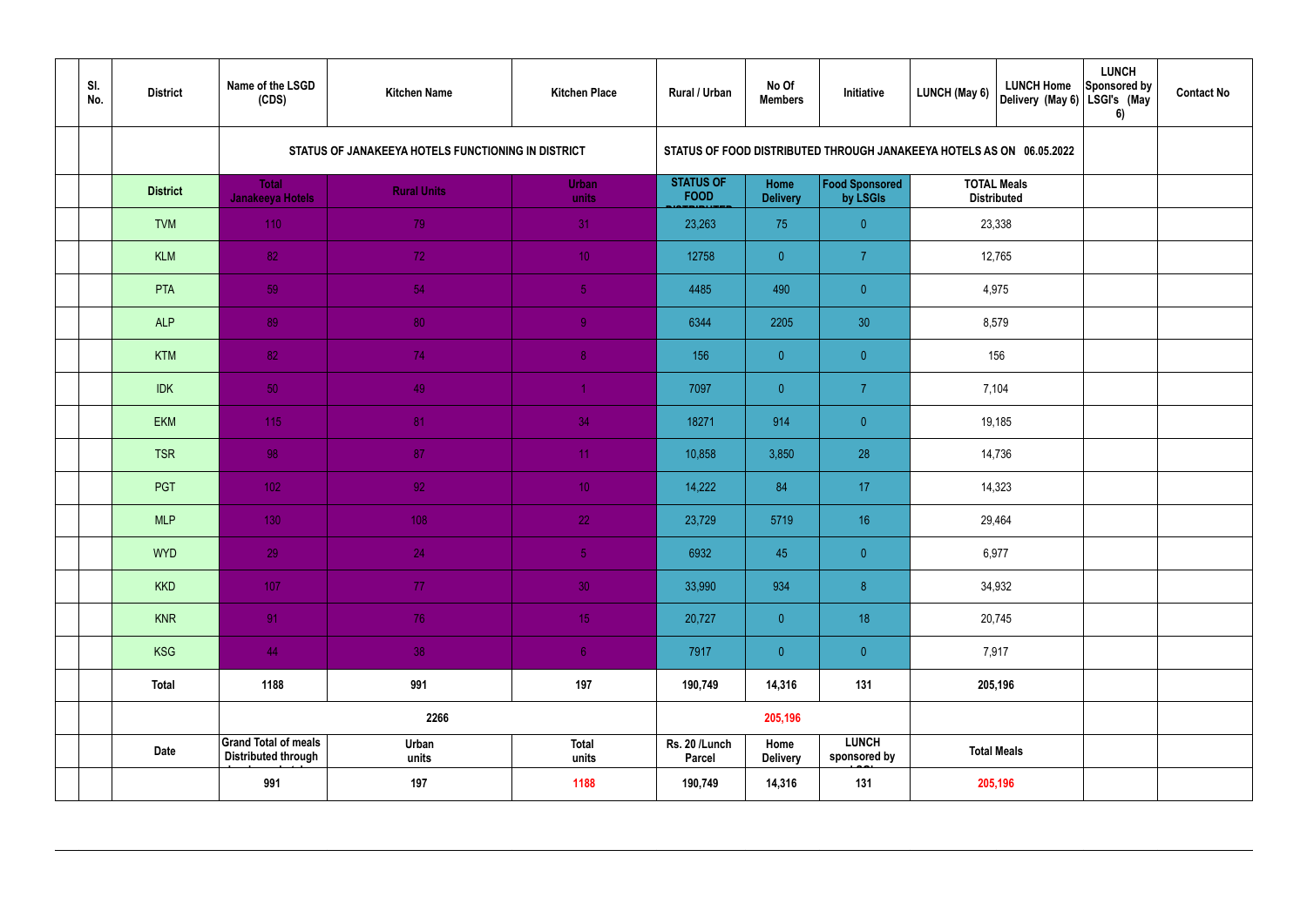| <b>LUNCH Home</b><br>Delivery (May 6)                                                                                                                                                                    | <b>LUNCH</b><br><b>Sponsored by</b><br>LSGI's (May<br>6) | <b>Contact No</b>                                          |  |  |  |  |  |  |
|----------------------------------------------------------------------------------------------------------------------------------------------------------------------------------------------------------|----------------------------------------------------------|------------------------------------------------------------|--|--|--|--|--|--|
| Kollam                                                                                                                                                                                                   |                                                          |                                                            |  |  |  |  |  |  |
| Kasaragod                                                                                                                                                                                                |                                                          |                                                            |  |  |  |  |  |  |
|                                                                                                                                                                                                          |                                                          |                                                            |  |  |  |  |  |  |
|                                                                                                                                                                                                          |                                                          |                                                            |  |  |  |  |  |  |
| Kannur-(3)                                                                                                                                                                                               | Ernakulam(26)                                            |                                                            |  |  |  |  |  |  |
| Kollam (11)                                                                                                                                                                                              |                                                          |                                                            |  |  |  |  |  |  |
|                                                                                                                                                                                                          |                                                          |                                                            |  |  |  |  |  |  |
|                                                                                                                                                                                                          |                                                          |                                                            |  |  |  |  |  |  |
|                                                                                                                                                                                                          |                                                          |                                                            |  |  |  |  |  |  |
| Arattupuzha Arookutty Aroor Aryad Bharanikavu<br>nna Harippad Kadakkarappally Kainakary Kandalloor<br>arikulam North Mavelikkara Thamarakulam Mavelikkara<br>urakad Purakad Thaicattussery Thannermukkom |                                                          |                                                            |  |  |  |  |  |  |
|                                                                                                                                                                                                          |                                                          | anjalloor,Maradu,Paingottoor,Pootrikka, thrikkakkara west, |  |  |  |  |  |  |
|                                                                                                                                                                                                          |                                                          |                                                            |  |  |  |  |  |  |
|                                                                                                                                                                                                          |                                                          |                                                            |  |  |  |  |  |  |
| ira JHs not opened today                                                                                                                                                                                 |                                                          |                                                            |  |  |  |  |  |  |
| Aylapra, Malayalappuzha, thannithodu, konni, kalanjoor,                                                                                                                                                  |                                                          |                                                            |  |  |  |  |  |  |
|                                                                                                                                                                                                          |                                                          |                                                            |  |  |  |  |  |  |
| kulam,PKD north,Pattambi                                                                                                                                                                                 |                                                          |                                                            |  |  |  |  |  |  |

| SI.<br>No. | <b>District</b>                                                                                | Name of the LSGD<br>(CDS) | <b>Kitchen Name</b>                                                                                                                                                                                                                                                                                                                                                                                                                                                                                                                                                                                                                                                                                                                                                                                                 | <b>Kitchen Place</b> | Rural / Urban                 | No Of<br><b>Members</b> | Initiative     | LUNCH (May 6) | <b>LUNCH Home</b><br>Delivery (May 6) | <b>LUNCH</b><br>Sponsored by<br>LSGI's (May<br>6) | <b>Contact No</b> |  |  |
|------------|------------------------------------------------------------------------------------------------|---------------------------|---------------------------------------------------------------------------------------------------------------------------------------------------------------------------------------------------------------------------------------------------------------------------------------------------------------------------------------------------------------------------------------------------------------------------------------------------------------------------------------------------------------------------------------------------------------------------------------------------------------------------------------------------------------------------------------------------------------------------------------------------------------------------------------------------------------------|----------------------|-------------------------------|-------------------------|----------------|---------------|---------------------------------------|---------------------------------------------------|-------------------|--|--|
|            | Districts with same number of hotels<br><b>Each district use seperate cell for filling the</b> |                           | tvm                                                                                                                                                                                                                                                                                                                                                                                                                                                                                                                                                                                                                                                                                                                                                                                                                 | Wayanad              | Alappuzha                     |                         | Kozhikode      | Thrissur      | Kollam                                |                                                   |                   |  |  |
|            | details)                                                                                       |                           | Ernakulam                                                                                                                                                                                                                                                                                                                                                                                                                                                                                                                                                                                                                                                                                                                                                                                                           | Kasaragod            | Kottayam                      | Palakkad                | Pathanamthitta | Ernakulam     | Kasaragod                             |                                                   |                   |  |  |
|            | Districts with number of hotels increased                                                      |                           |                                                                                                                                                                                                                                                                                                                                                                                                                                                                                                                                                                                                                                                                                                                                                                                                                     | Malappuram (1)       |                               |                         |                |               |                                       |                                                   |                   |  |  |
|            | Each district use seperate cell for filling the<br>details)                                    |                           |                                                                                                                                                                                                                                                                                                                                                                                                                                                                                                                                                                                                                                                                                                                                                                                                                     |                      |                               |                         |                |               |                                       |                                                   |                   |  |  |
|            | Districts with number of hotels with zero entry of<br>meals                                    |                           | Thrissur(9)                                                                                                                                                                                                                                                                                                                                                                                                                                                                                                                                                                                                                                                                                                                                                                                                         | Kasargod (4)         | Kottayam(7)                   | Alappuzha (59)          | Malappuram(13) | Kozhikode (5) | Kannur- (3)                           | Ernakulam(26)                                     |                   |  |  |
|            | <b>Each district use seperate cell for filling the</b><br>details)                             |                           | pathanamthitta(23)                                                                                                                                                                                                                                                                                                                                                                                                                                                                                                                                                                                                                                                                                                                                                                                                  | Trivandum (19)       | ERNAKULAM (99)   Palakkad(13) |                         | Wayanad -2     | Idukki(39)    | Kollam (11)                           |                                                   |                   |  |  |
|            |                                                                                                |                           | Malappuram -1,                                                                                                                                                                                                                                                                                                                                                                                                                                                                                                                                                                                                                                                                                                                                                                                                      |                      |                               |                         |                |               |                                       |                                                   |                   |  |  |
|            |                                                                                                |                           | Malappuram - Tavanur                                                                                                                                                                                                                                                                                                                                                                                                                                                                                                                                                                                                                                                                                                                                                                                                |                      |                               |                         |                |               |                                       |                                                   |                   |  |  |
|            | New hotels started (numbers)<br>New hotels started at (location)                               |                           | TVM-TVM cds 4IIjanatha ruchikkoott asrayaEdava, Elakamon kottukal udayaChemmaruthi - Dreams                                                                                                                                                                                                                                                                                                                                                                                                                                                                                                                                                                                                                                                                                                                         |                      |                               |                         |                |               |                                       |                                                   |                   |  |  |
|            |                                                                                                |                           | kottayam - Akalakunnam, Ayarkunnam, chemp, kanga/zha,madappally melukavu, pampady, TV puram,, Thalanadu, vechoor vechoor                                                                                                                                                                                                                                                                                                                                                                                                                                                                                                                                                                                                                                                                                            |                      |                               |                         |                |               |                                       |                                                   |                   |  |  |
|            |                                                                                                |                           | Alappuzha - Alappuzha North Alappuzha South Alappuzha South Alappuzha South Ambalappuzha North Ambalappuzha South Arattupuzha Arookutty Aroor Aryad Bharanikavu<br>Chenganoor Chennam Pallippuram Cherthala Municipality Cherthala Municipality Cherthala South Cheruthana Chettikulangara Chunakkara Ezhupunna Harippad Kadakkarappally Kainakary Kandalloor<br>Kanjikuzhy Karthikappally Karuvatta Kayamkulam West Kodamthurath Krishnapuram Kumarapuram Kuthiwathode Mannanchery Mararikulam North Mavelikkara Thamarakulam Mavelikkara<br>Thekkekara Mavelikkara Thekkekara Nooranad Palamel Pallippad Panavally Pattanakkad Perumbalam Puliyoor Punnapra North Punnapra South Purakad Purakad Thaicattussery Thannermukkom<br>Thazhakkara Thrikkunnappuzha Thuravoor Vallikunnam Vayalar Veeyapuram Veeyapuram |                      |                               |                         |                |               |                                       |                                                   |                   |  |  |
|            |                                                                                                |                           | Assamannoor,Chendamangalam,cheranelloor,Edakkattuvayal,Edavanakkad,Keezhmad,Kochi East,Kochi South,kochiwest,kuzhuppilly,Kunnukara,manjalloor,Maradu,Paingottoor,Pootrikka, thrikkakkara west,<br>Thrikkakkara east,                                                                                                                                                                                                                                                                                                                                                                                                                                                                                                                                                                                                |                      |                               |                         |                |               |                                       |                                                   |                   |  |  |
|            |                                                                                                |                           | Kozhikode - Payyoli, Kodiyathur, Atholi, Kattipara, Koduvally Swad - (today off)                                                                                                                                                                                                                                                                                                                                                                                                                                                                                                                                                                                                                                                                                                                                    |                      |                               |                         |                |               |                                       |                                                   |                   |  |  |
|            |                                                                                                |                           | Idukki -Kumily, Alacode, Janapriya Konnathadi, Friends Konnathadi, Edavetty                                                                                                                                                                                                                                                                                                                                                                                                                                                                                                                                                                                                                                                                                                                                         |                      |                               |                         |                |               |                                       |                                                   |                   |  |  |
|            |                                                                                                |                           | Kollam:-Ittiva, Mayyanad -Souhrudha, Oachira, Thodiyoor,Thrikkaruva, Karunagapally, Perayam, Kalluvathukkal, Kummil, Nedumpana, Kottamkara JHs not opened today                                                                                                                                                                                                                                                                                                                                                                                                                                                                                                                                                                                                                                                     |                      |                               |                         |                |               |                                       |                                                   |                   |  |  |
|            | <b>Remarks</b>                                                                                 |                           | Pathanamthitta :Nedumbram, thottappuzhasherry, mallappuzhashery, naranamoozhi, perunadu, pazhavangadi, Vallicodu, pramadam, aruvapulam, Mylapra, Malayalappuzha, thannithodu, konni, kalanjoor,<br>ezhamkulam, kulanada, kodumon, erathu, enadimangalam, kadambanadu, pallickal, Aranmula, adoor, pandalam                                                                                                                                                                                                                                                                                                                                                                                                                                                                                                          |                      |                               |                         |                |               |                                       |                                                   |                   |  |  |
|            |                                                                                                |                           | Thrissur-Kadukutty,Poyya,Athirapilly, Avanoor,Kuzhoor,Vadanappily1,Mullurkkara,Anthikad, Engandiyur, Vallachira                                                                                                                                                                                                                                                                                                                                                                                                                                                                                                                                                                                                                                                                                                     |                      |                               |                         |                |               |                                       |                                                   |                   |  |  |
|            |                                                                                                |                           | Palakkad:- Eruthenpathy, Kozhinjapara,Ayilur,Melarcode,vandazhy, Muthalamada, Thachanattukara, Kuzhalmannam, Thenkara, Sholayur, Vaniyamkulam,PKD north,Pattambi                                                                                                                                                                                                                                                                                                                                                                                                                                                                                                                                                                                                                                                    |                      |                               |                         |                |               |                                       |                                                   |                   |  |  |